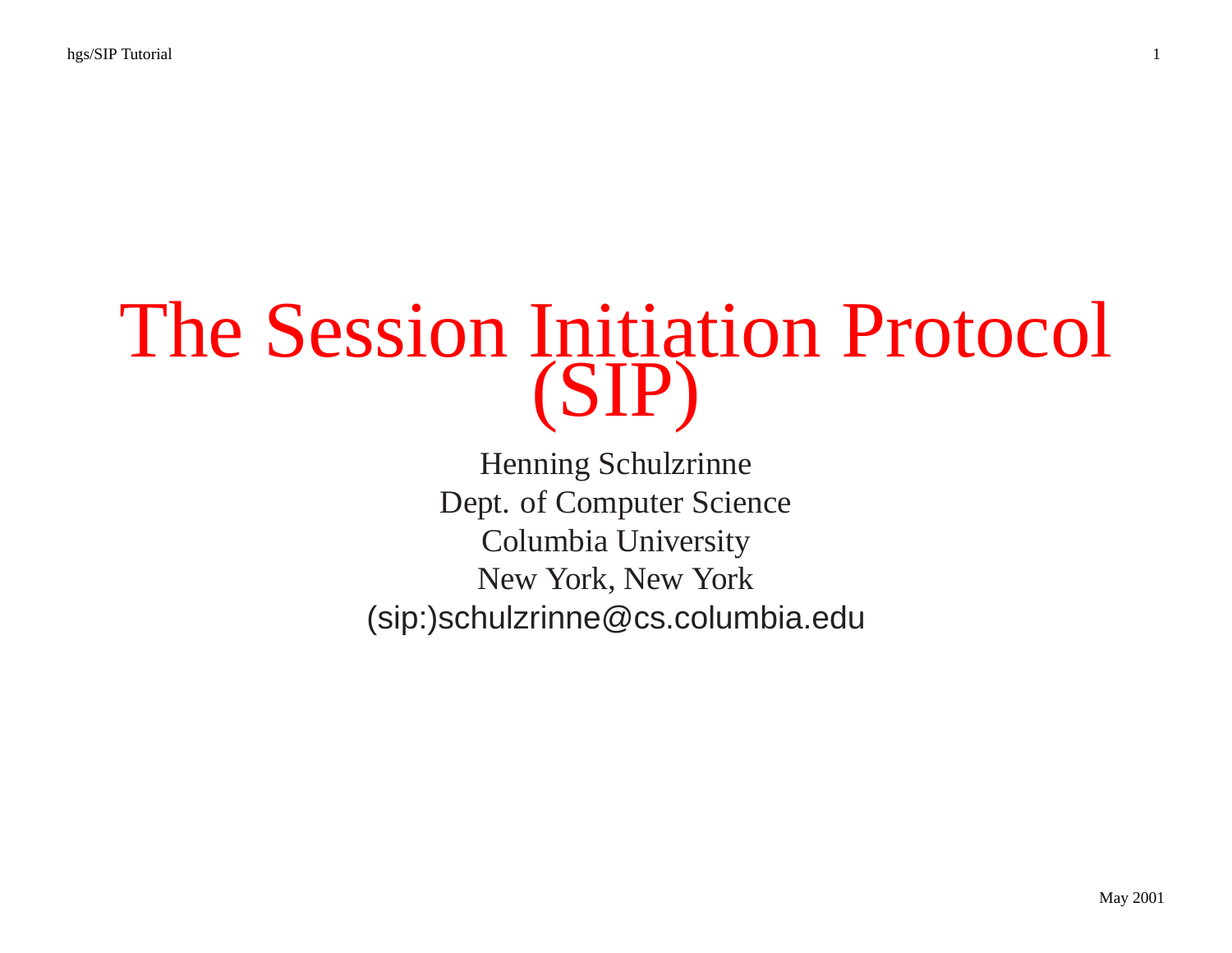# **Overview**

- protocol architecture
- typical componen<sup>t</sup> architectures
- addressing and locating SIP entities
- protocol operation and extensions
- reliability
- services, features and caller preferences
- security and QoS
- programming SIP services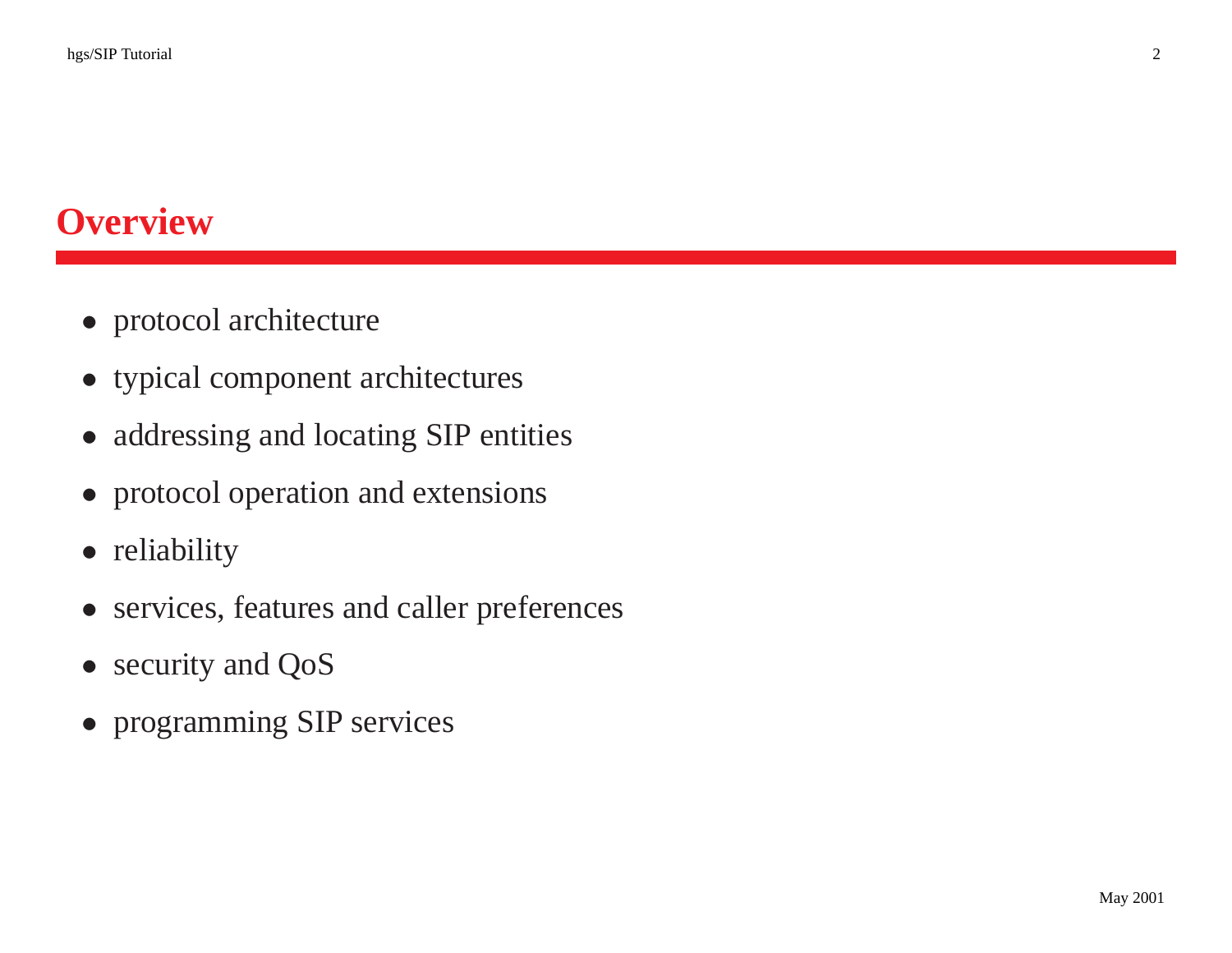# **Introduction**

- SIP <sup>=</sup> core protocol for establishing *sessions* in the Internet
- $\bullet$ transports session description information from initiator (caller) to callees
- $\bullet$ allows to change parameters in mid-session
- terminate session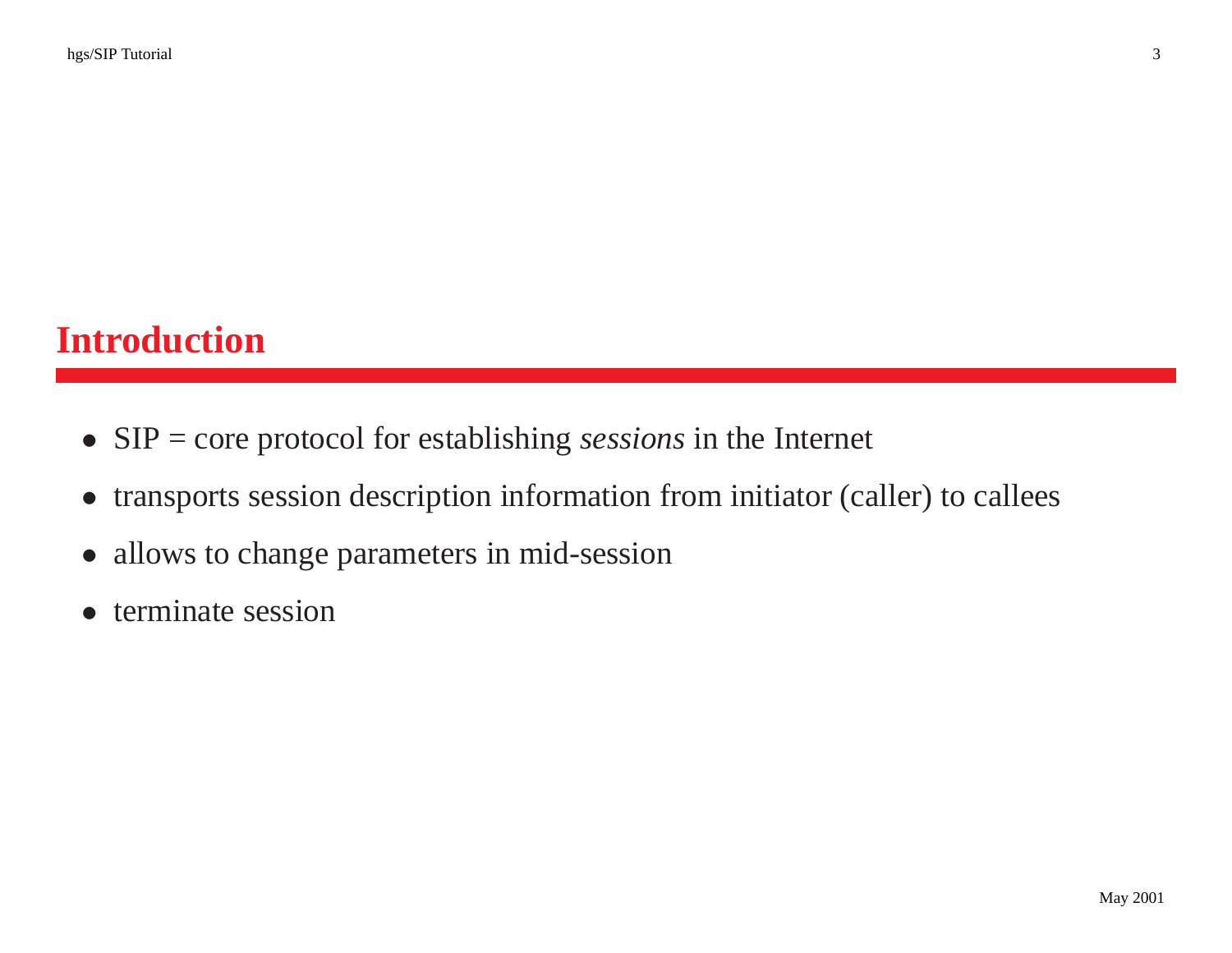#### **VoIP protocol architecture**

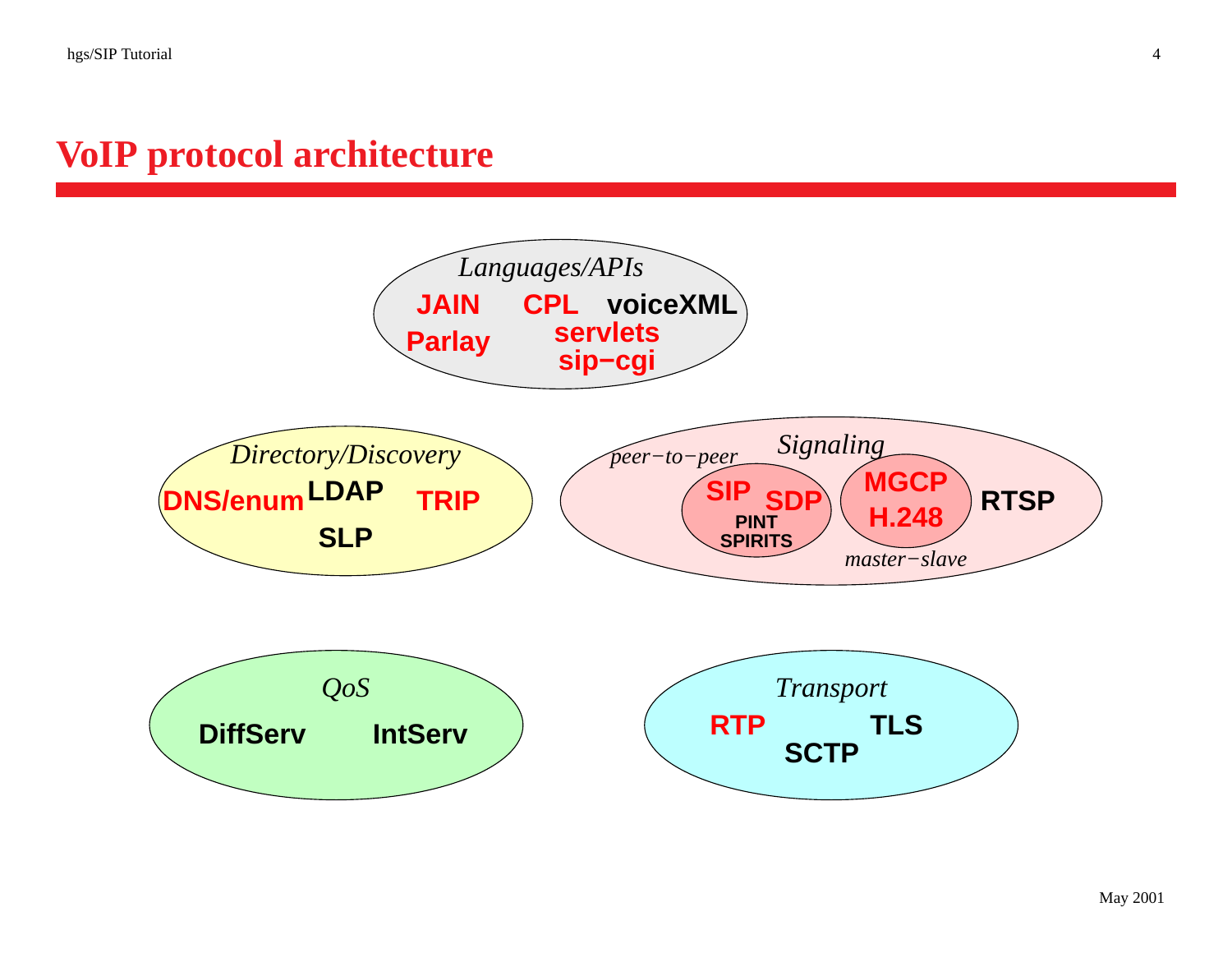#### **Multimedia protocol stack**

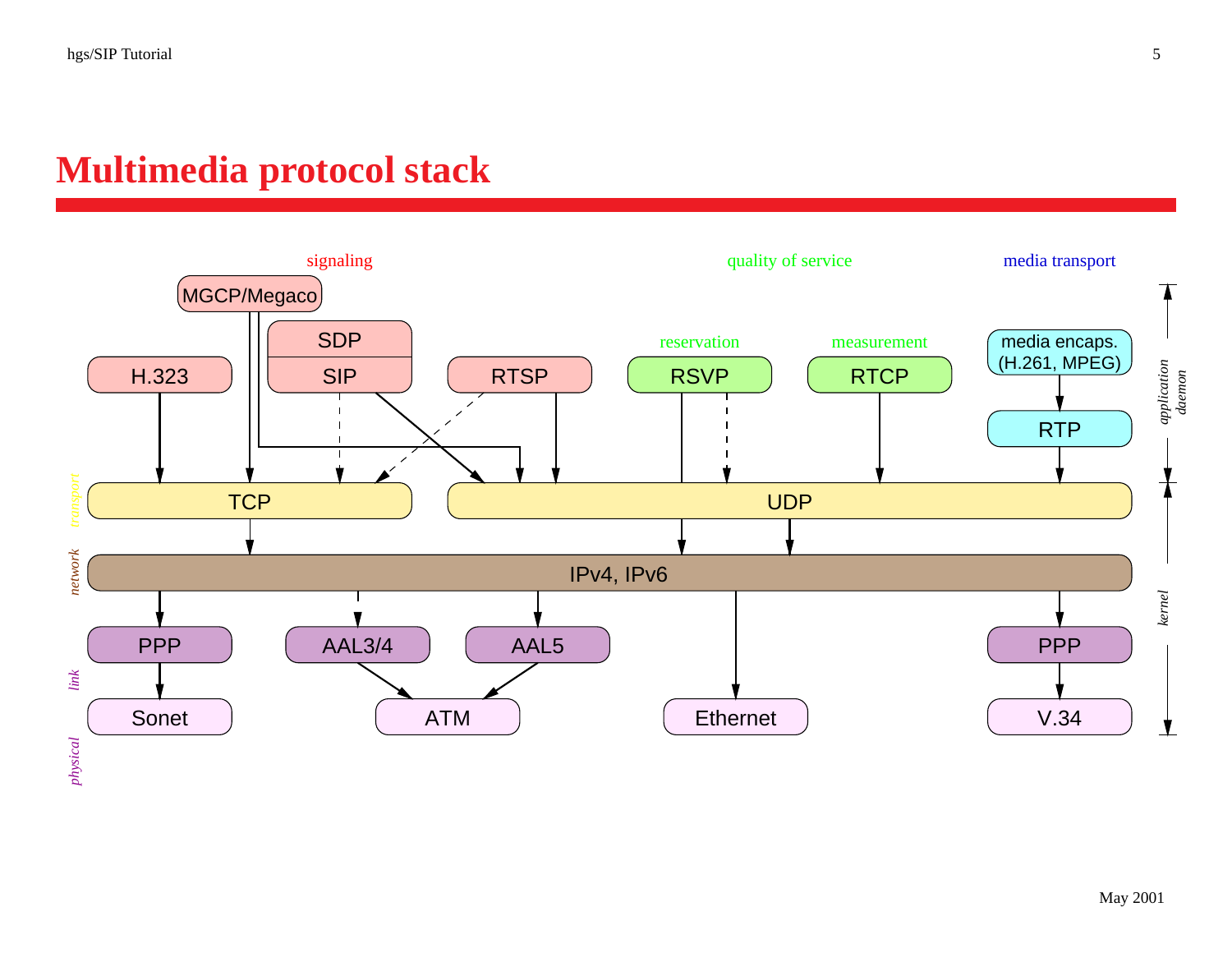# **SIP protocol use**

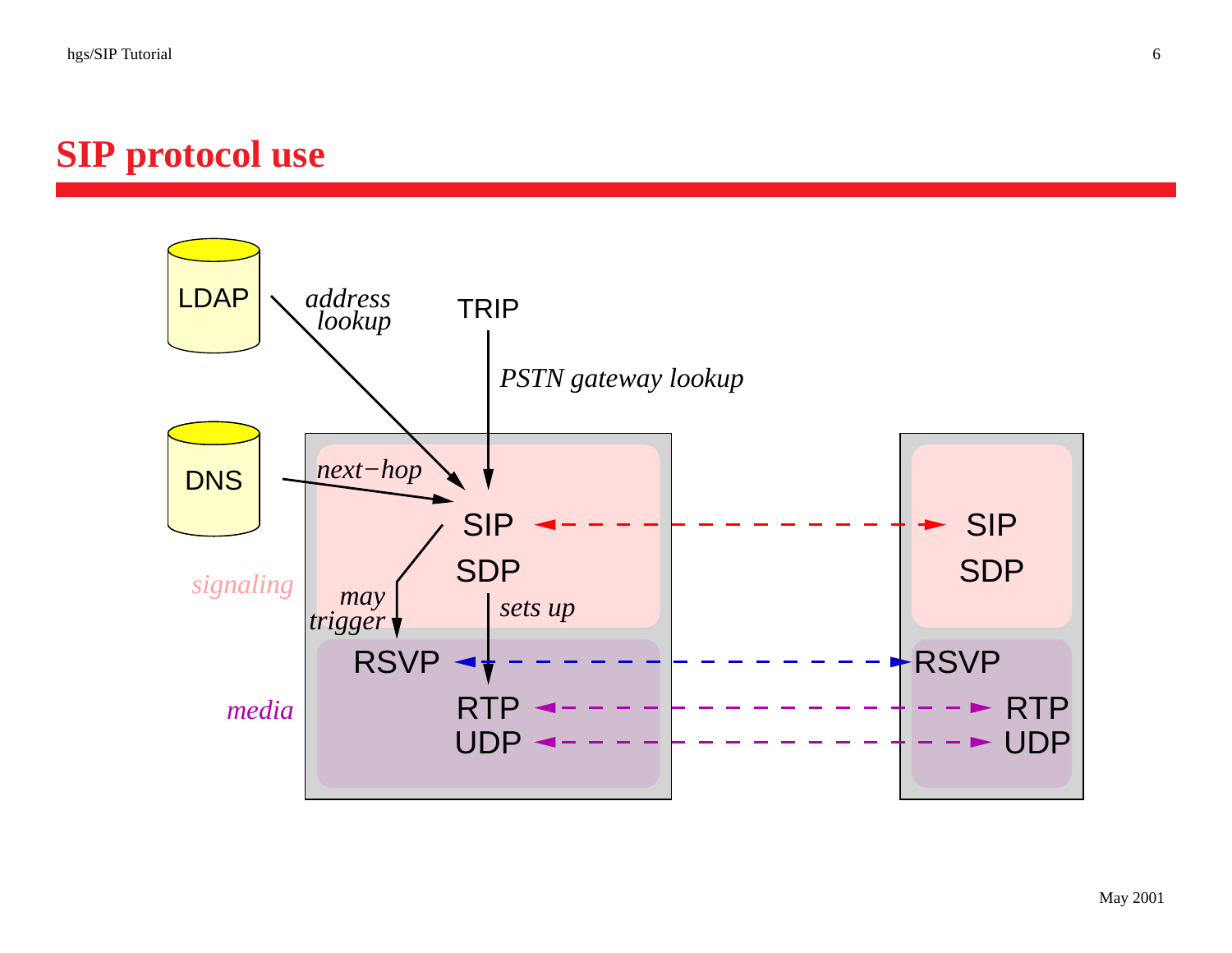# **SIP applications**

- setting up voice-over-IP calls
- setting up multimedia conferences
- event notification (subscribe/notify) M and presence
- text and general messaging
- signaling transport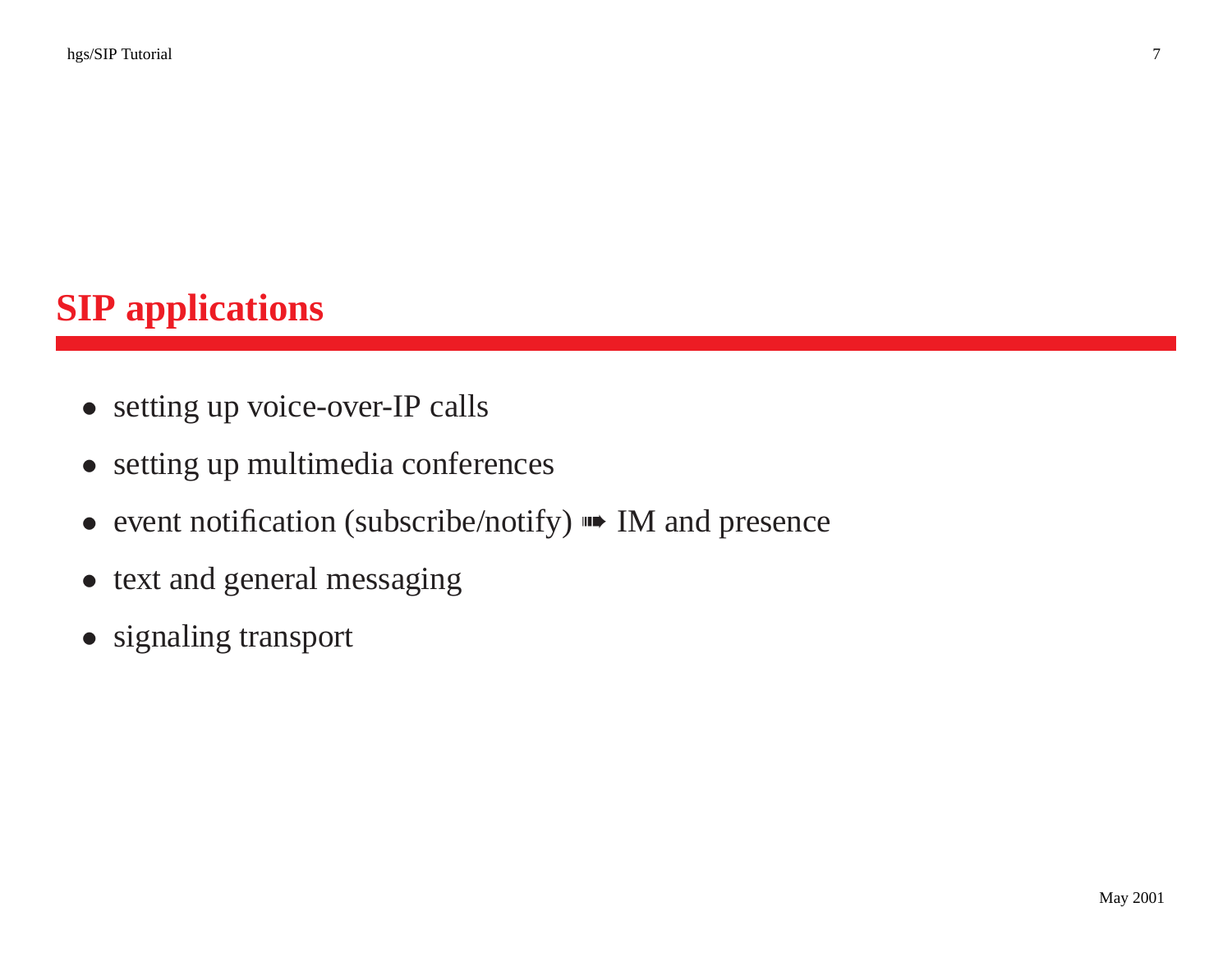# SIP addressing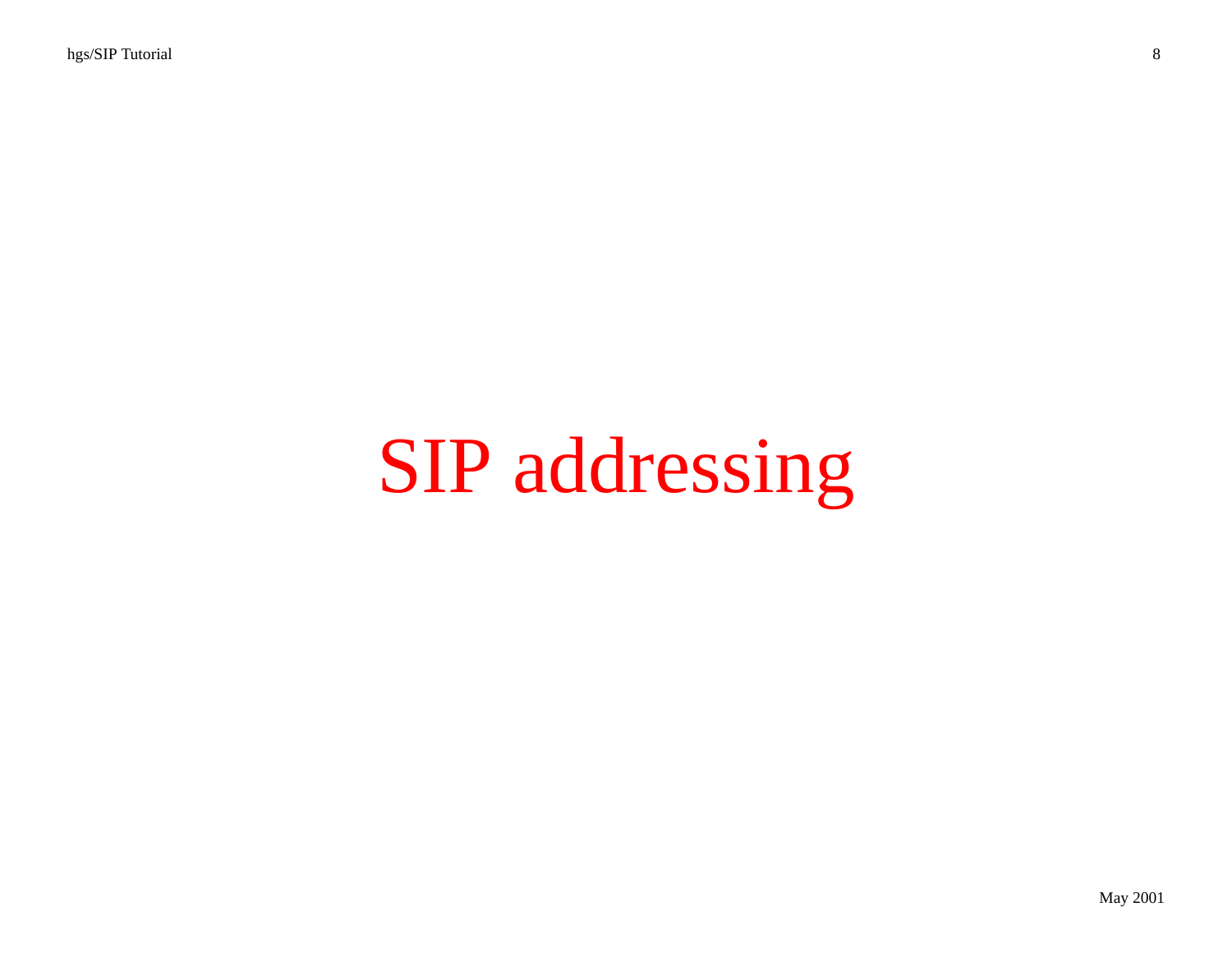# **Personal mobility**

#### SIP uses email-style addresses to identify users

alice@columbia.edu (also used by bob@columbia.edu)





alice@host.columbia.edu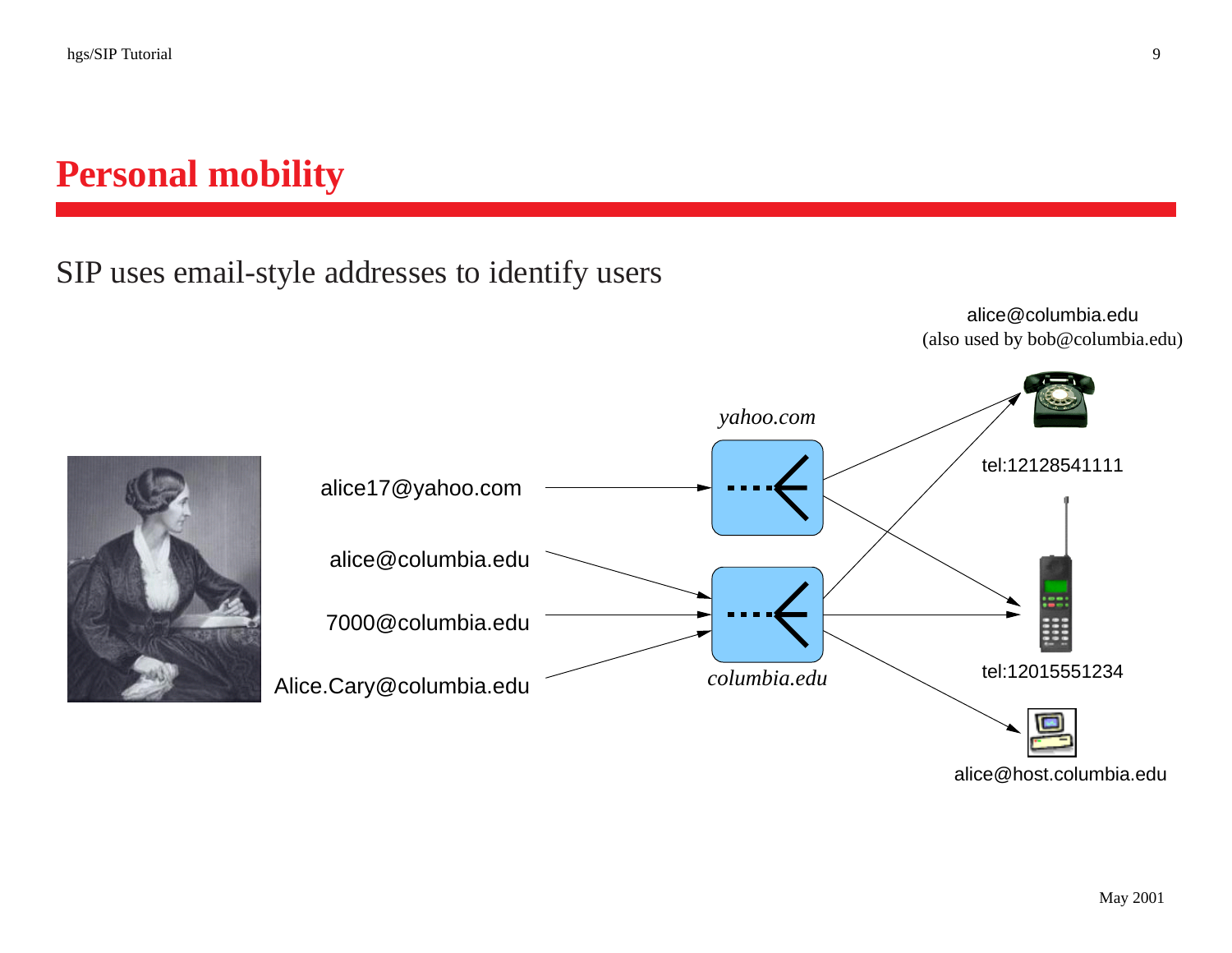# **SIP addressing**

• typically, same as user's email address:

alice@example.com 12125551212@gateways-r-us.com

- written as URL, e.g., sip:alice@example.com
- can add parameters, such as type (user="phone") or transport protocol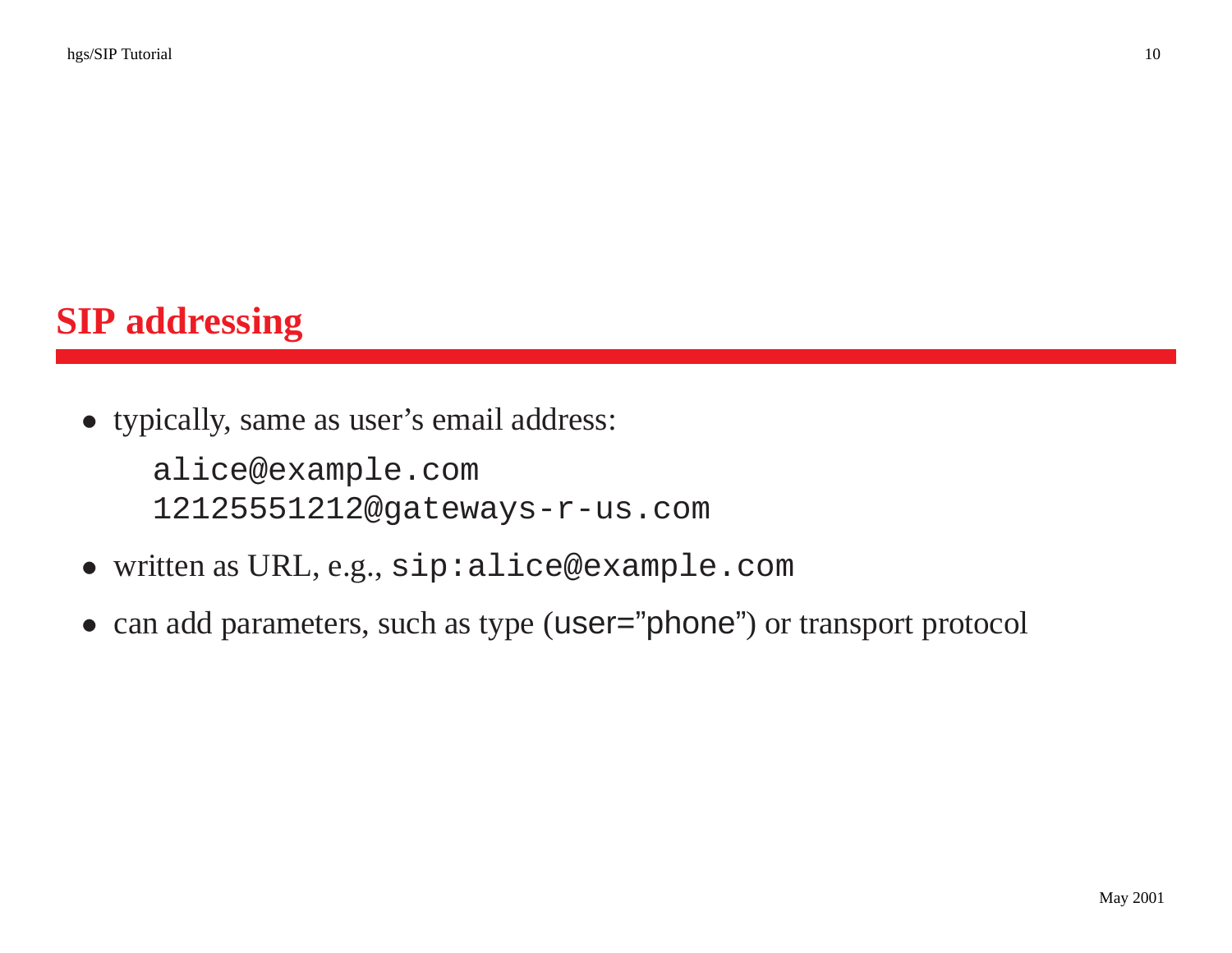# **tel URLs (RFC 2806)**

- also can use tel URLs for telephone numbers, e.g., tel: +12125551212 or fax:+358.555.1234567
- either global (tel: +1...) or local (tel:0w003585551234567;phone-context=+3585551234 numbers
- allow post-dialing digits: ; postd=pp32
- also modem:+3585551234567;type=v32b?7e1;type=v110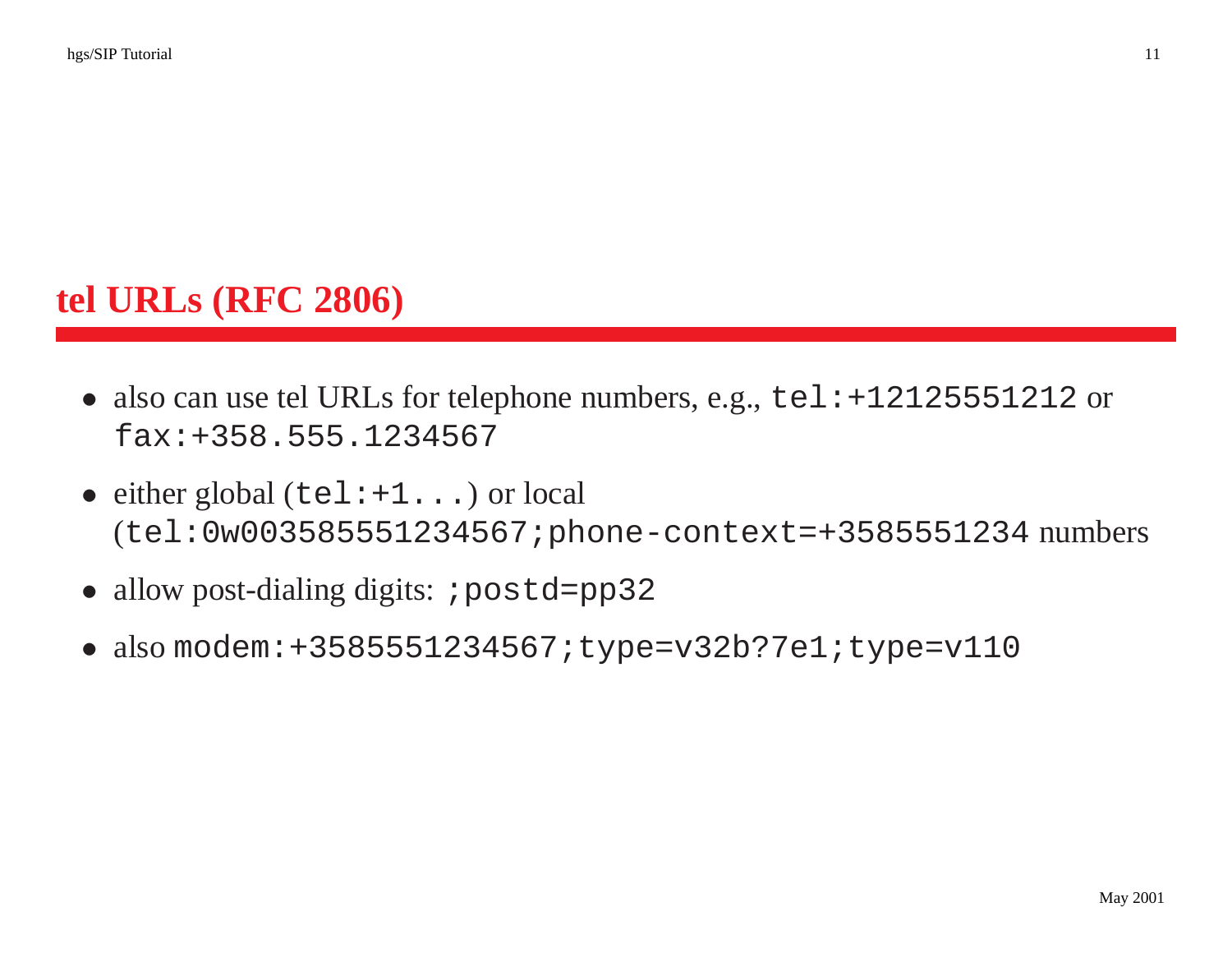# **SIP building blocks**

|                | SIP user agent             | IP phone, PC, conference bridge            |
|----------------|----------------------------|--------------------------------------------|
|                | SIP redirect server        | returns new location for requests          |
|                | <b>SIP</b> stateless proxy | routes call requests                       |
|                | SIP (forking) proxy        | routes call requests                       |
| A@<br>B@<br>C@ | SIP registrar              | maintains mappings from names to addresses |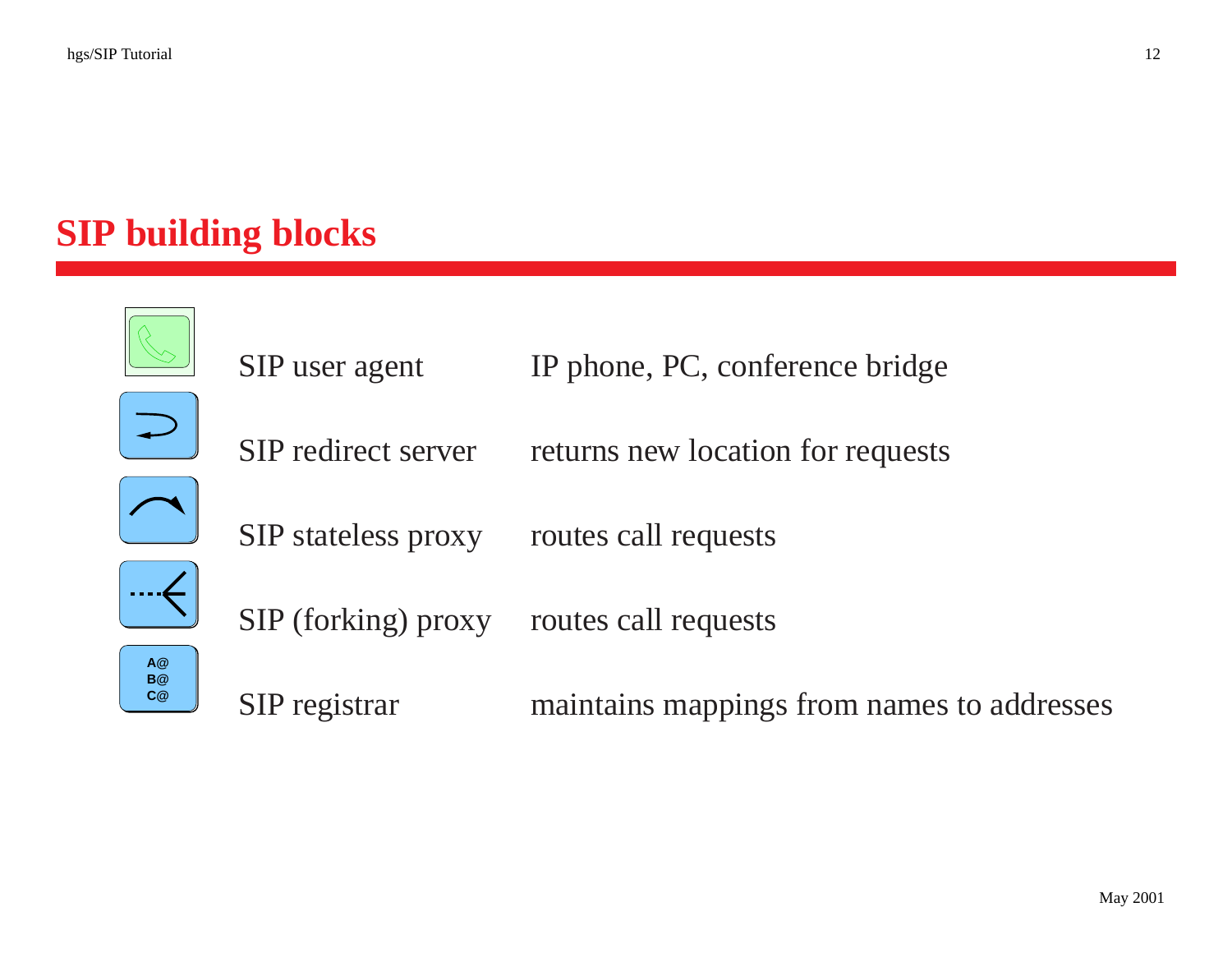#### **Back-to-back UA (B2BUA)**

- two (or more) user agents, where incoming calls trigger outgoing calls to somebody else
- also, "third-party call control" (later)
- useful for services and anonymity

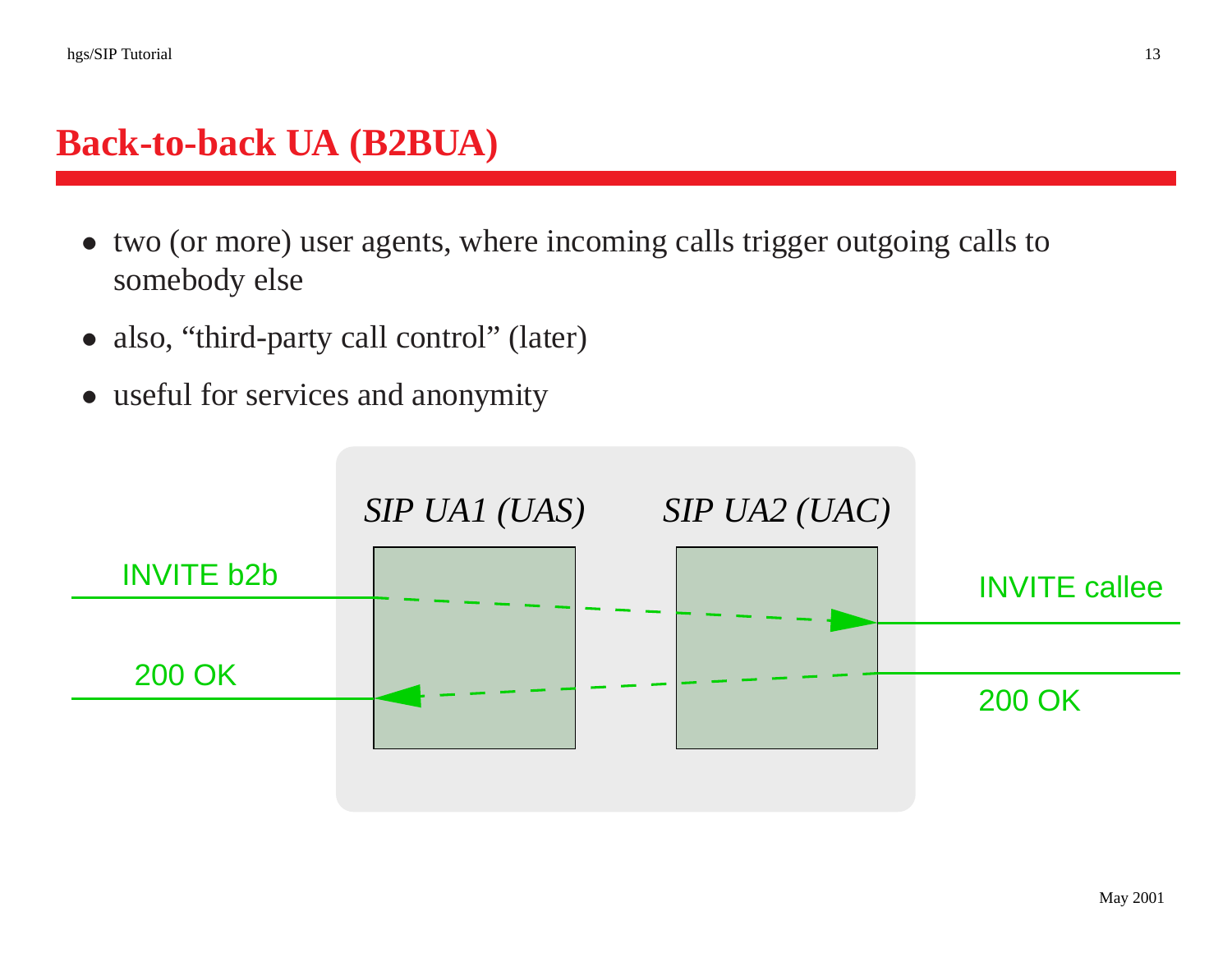# **Maintaining state in SIP entities**

**Stateless:** each reques<sup>t</sup> and response handled indepdently **(Transaction) stateful:** remember <sup>a</sup> whole request/response *transaction* **Call stateful:** remember <sup>a</sup> call from beginning to end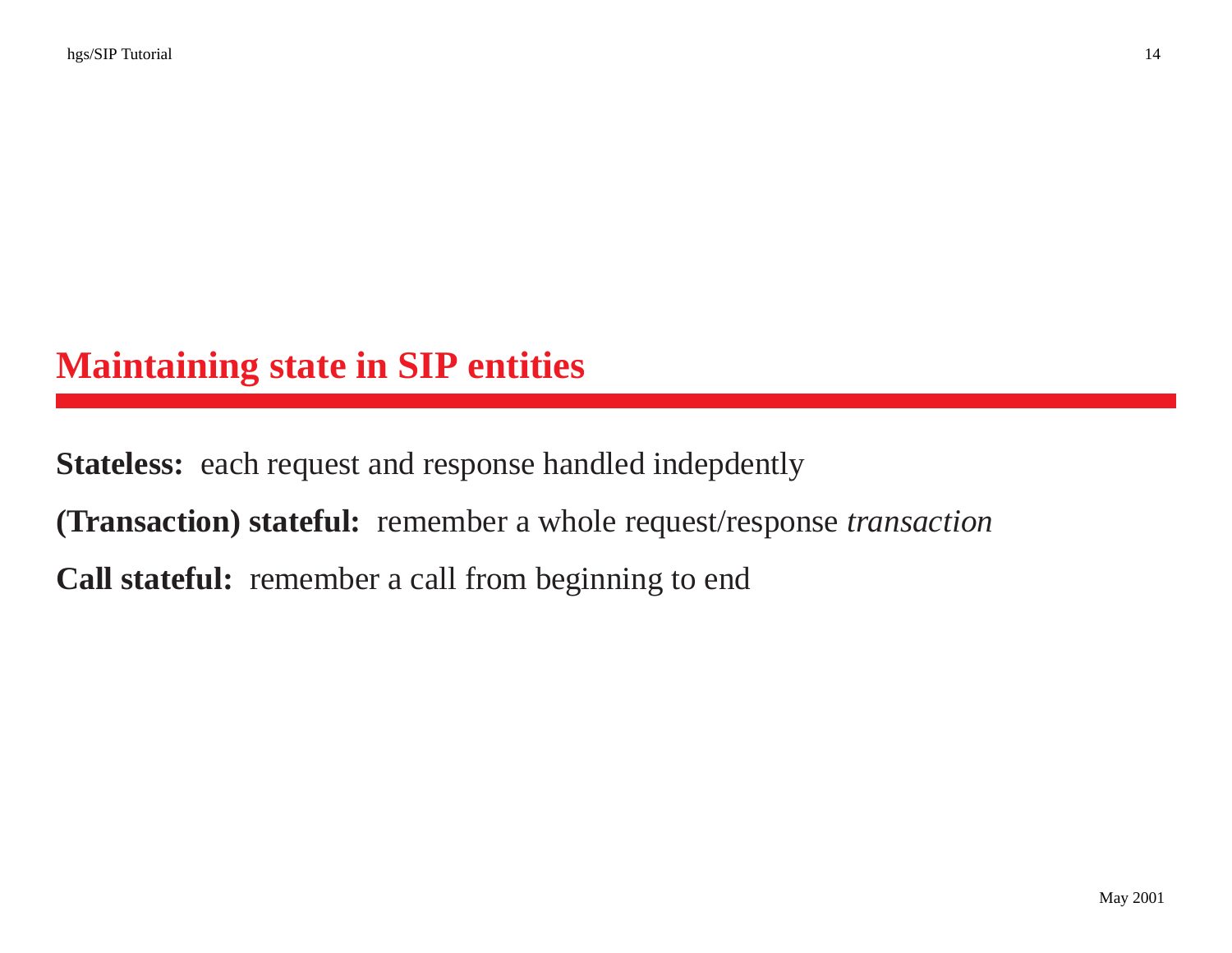# **SIP building block properties**

|                       |    |     | media stateless stateful call state |                            |
|-----------------------|----|-----|-------------------------------------|----------------------------|
| $UA (UAC, UAS)$ yes   |    | no  |                                     | unlikely common            |
| proxy                 | no | yes |                                     | common possible (firewall) |
| redirect registrar no |    | no  | yes                                 | N/A                        |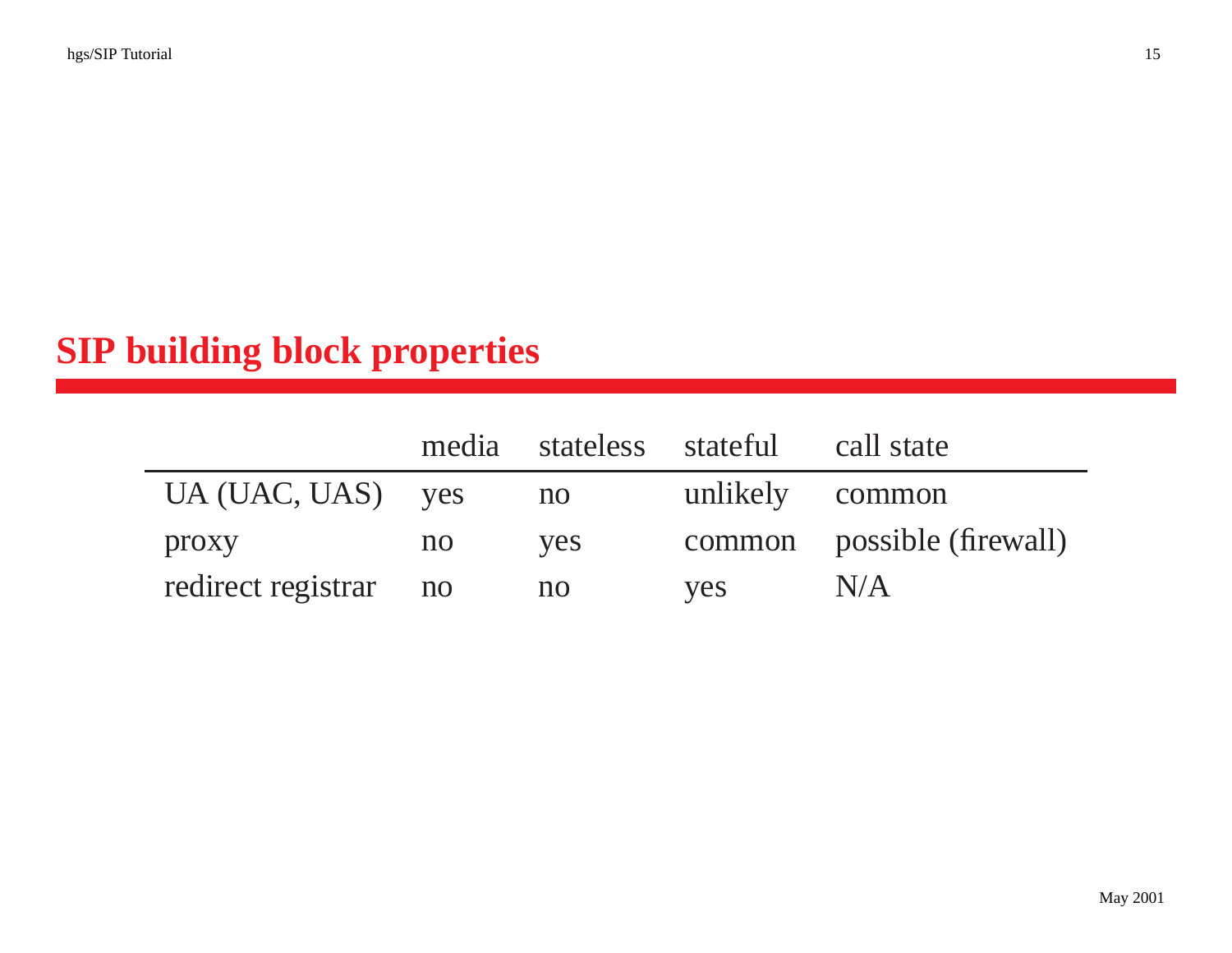## **SIP architecture: peer-to-peer**

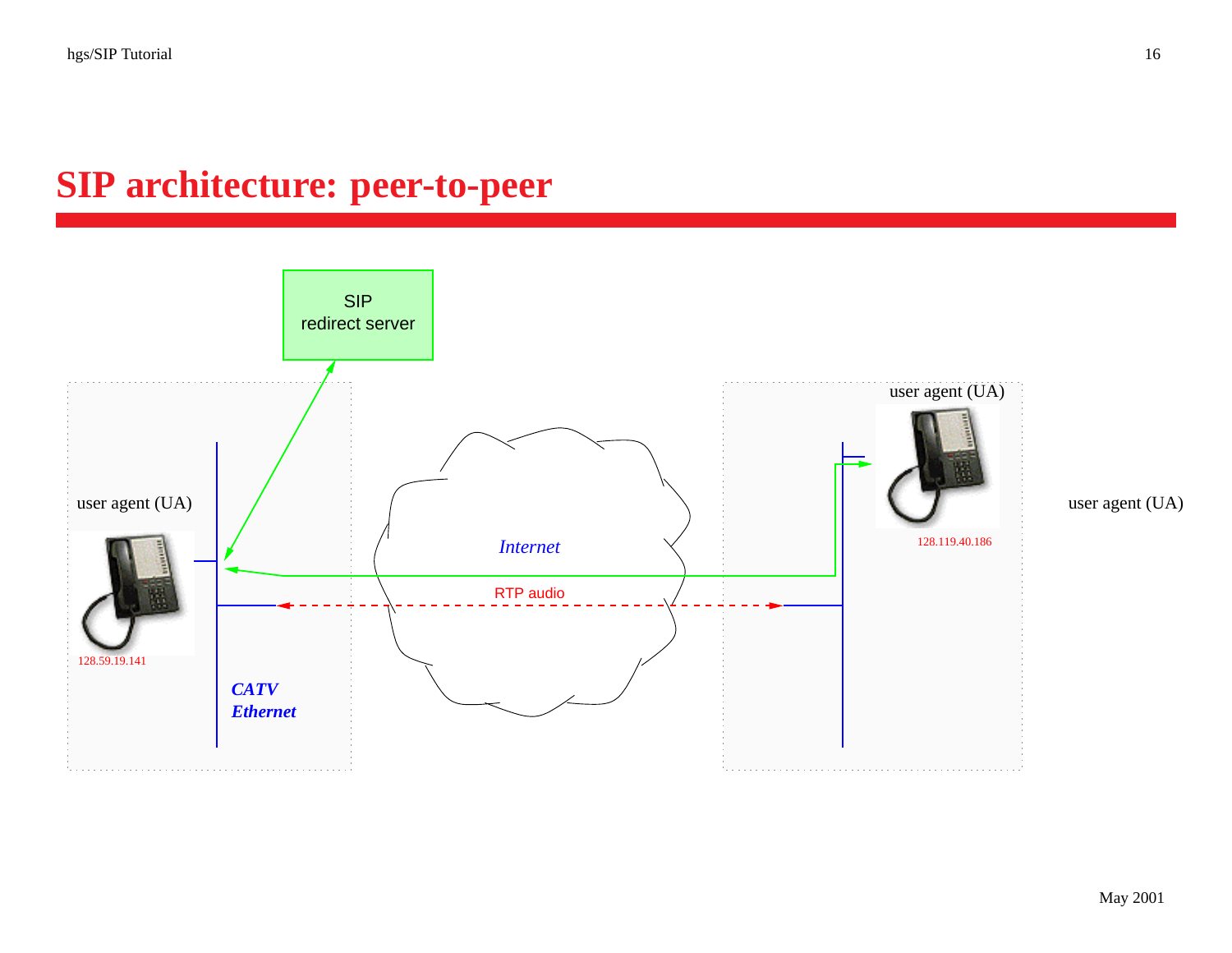## **SIP architecture: outbound proxy**

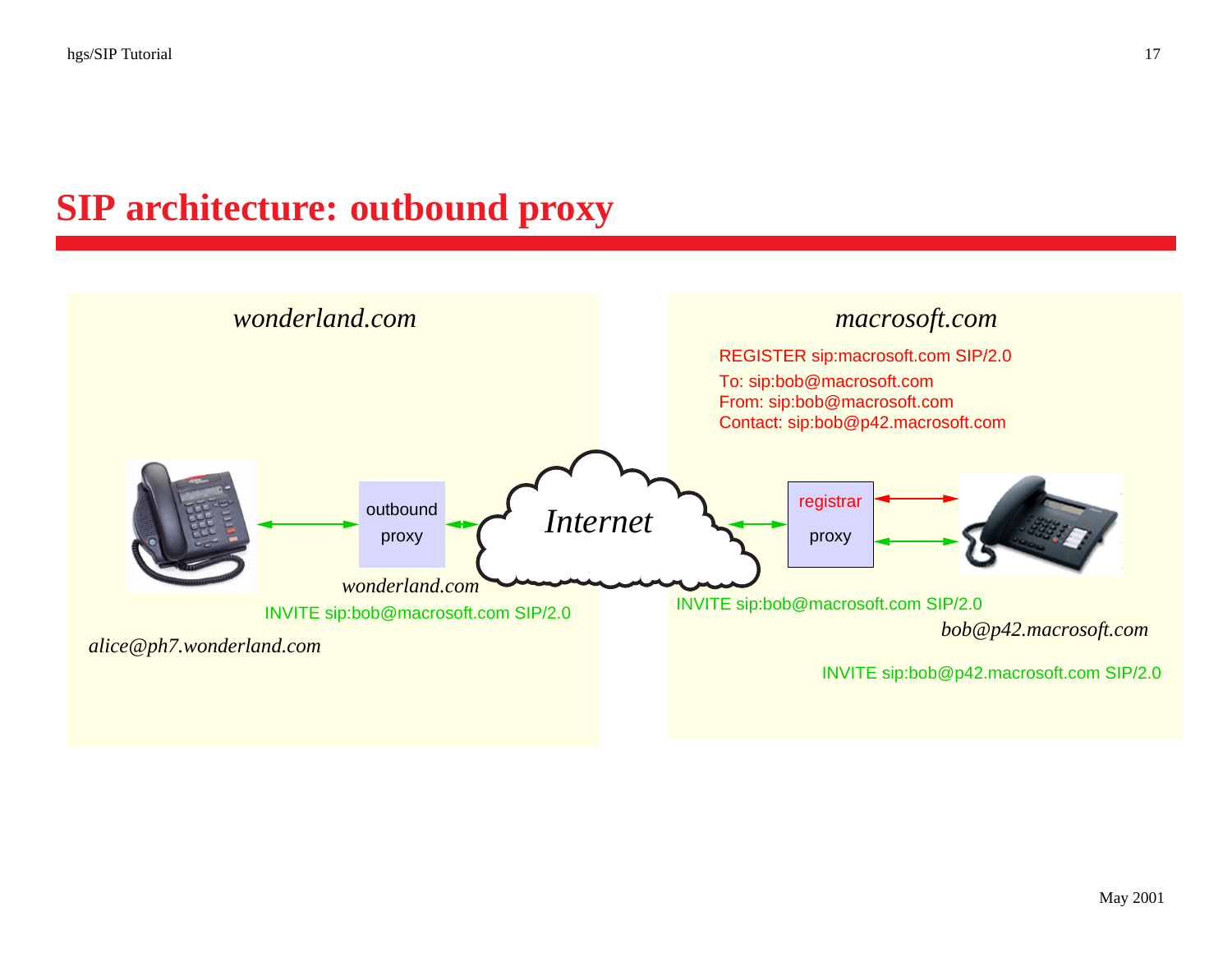# **SIP architecture: VoIP to PSTN**

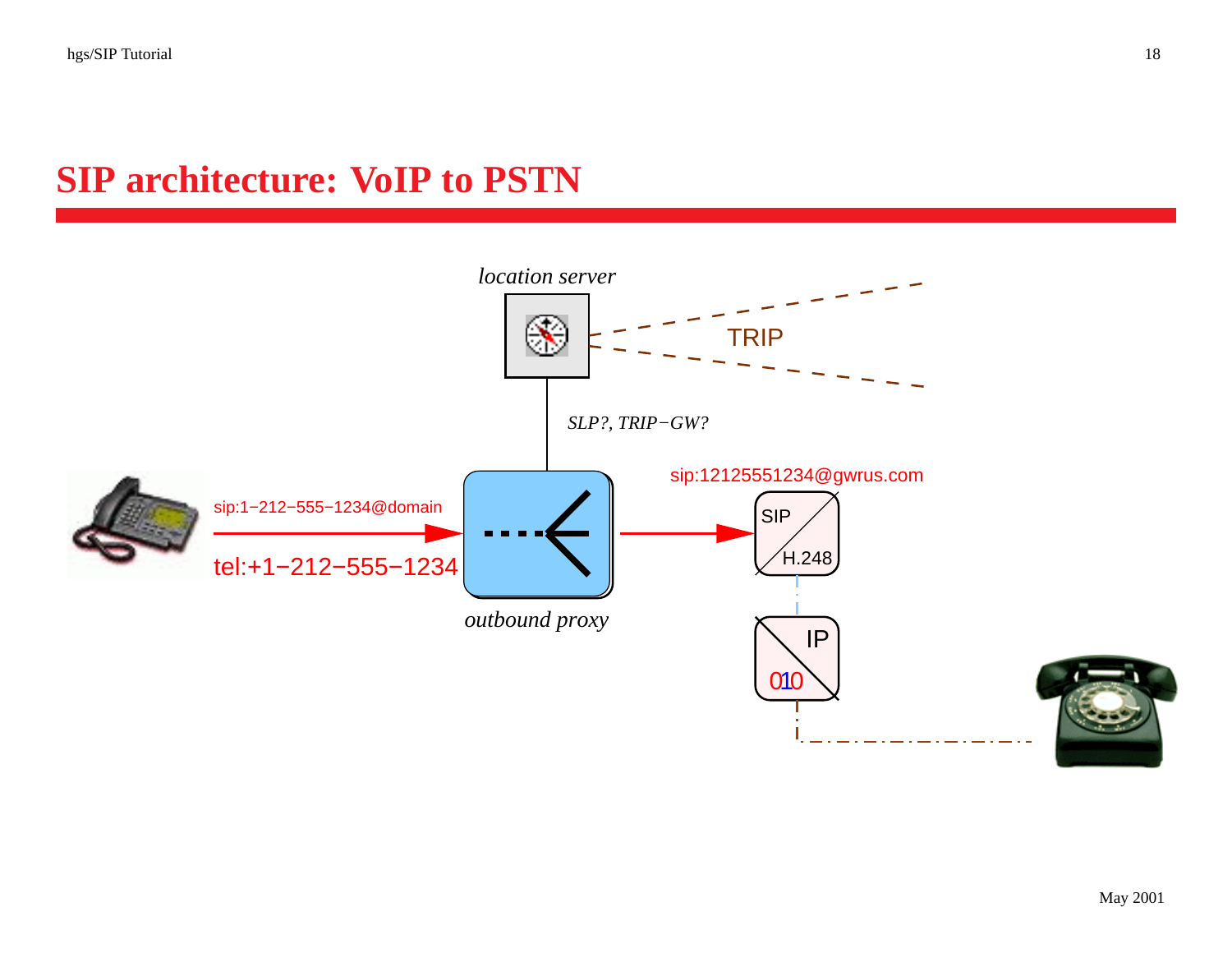# **SIP architecture: PSTN to VoIP**

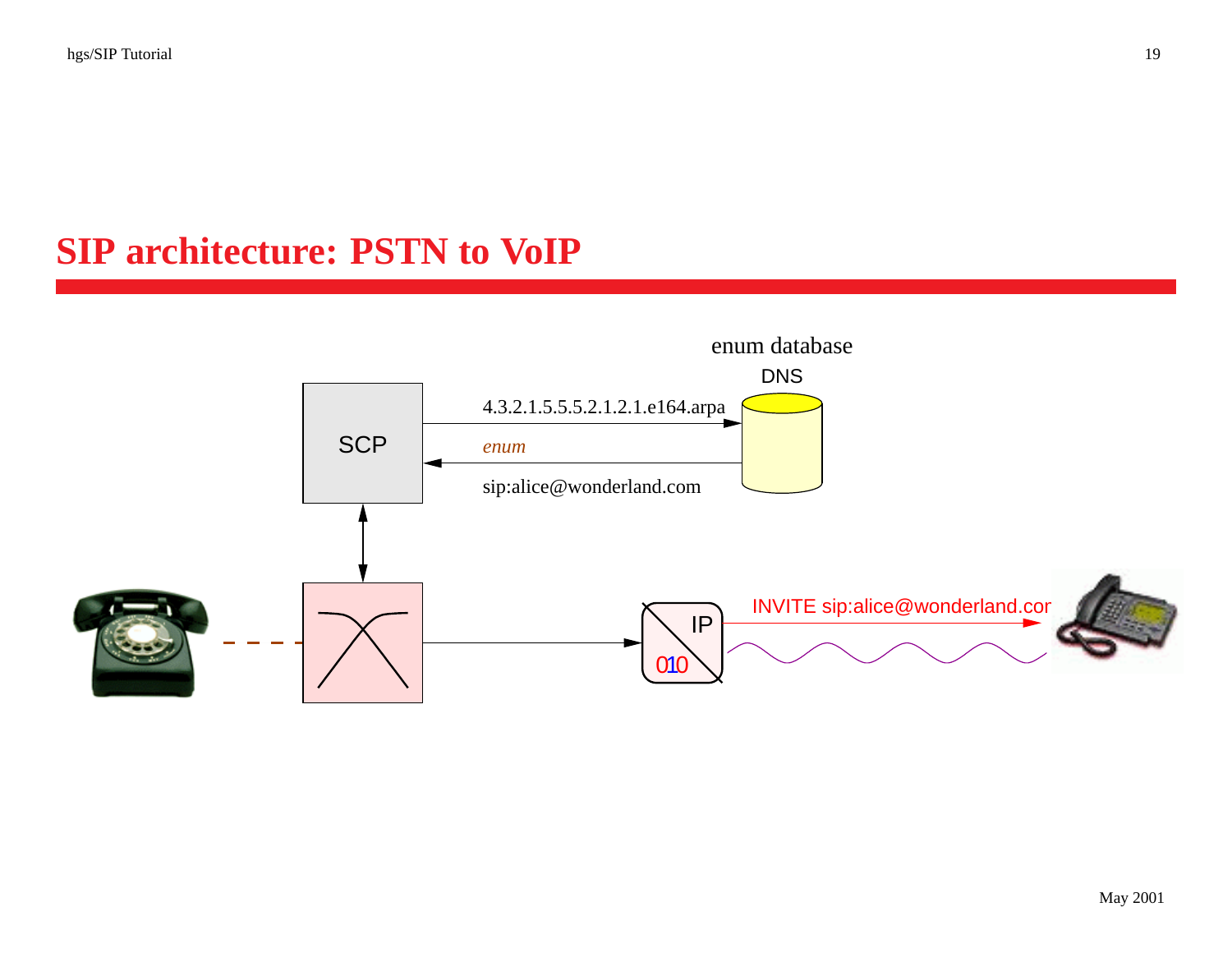#### **SIP operation in proxy mode**

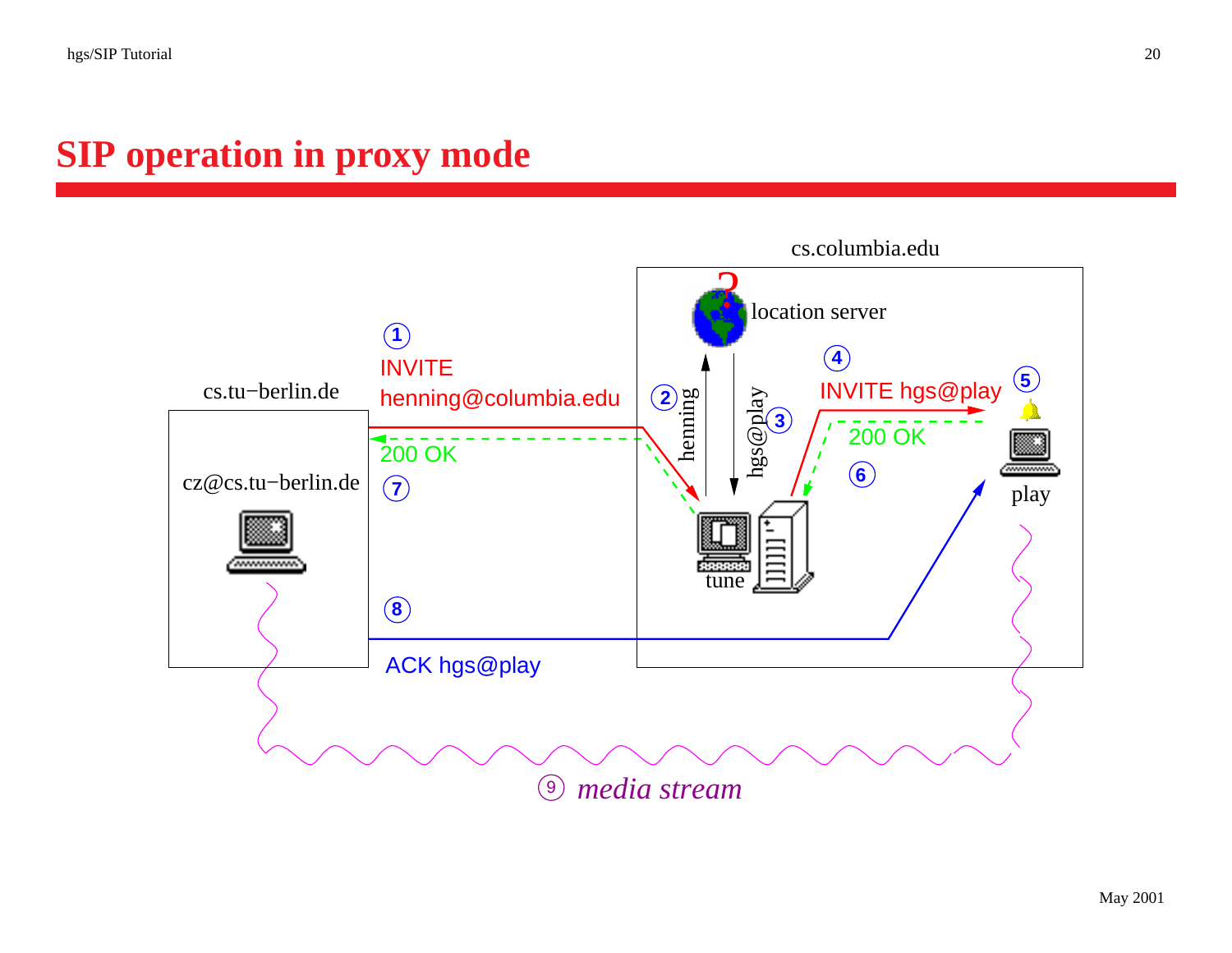#### **SIP operation in redirect mode**



(302: redirection for single call; 301 permanently)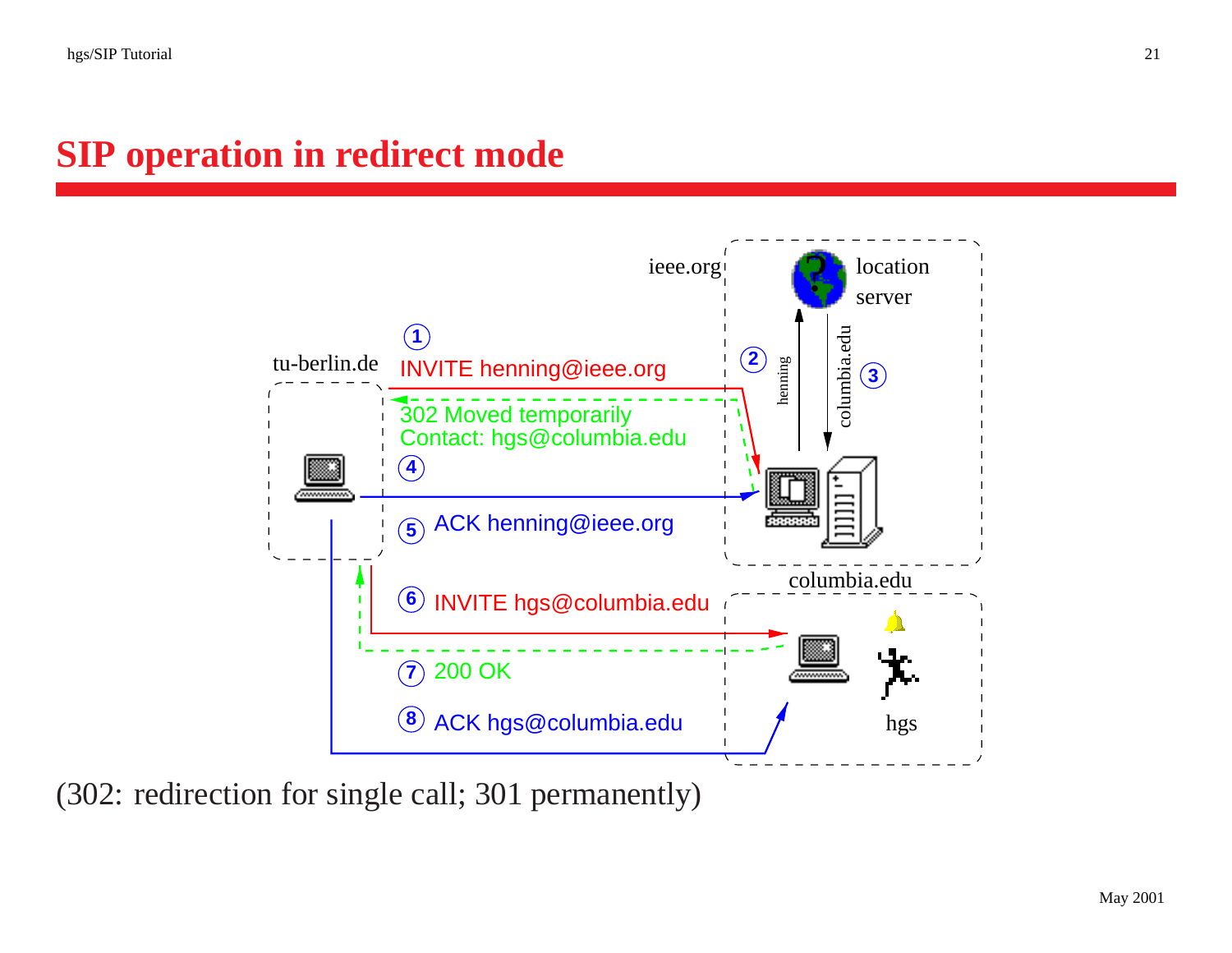# Locating SIP users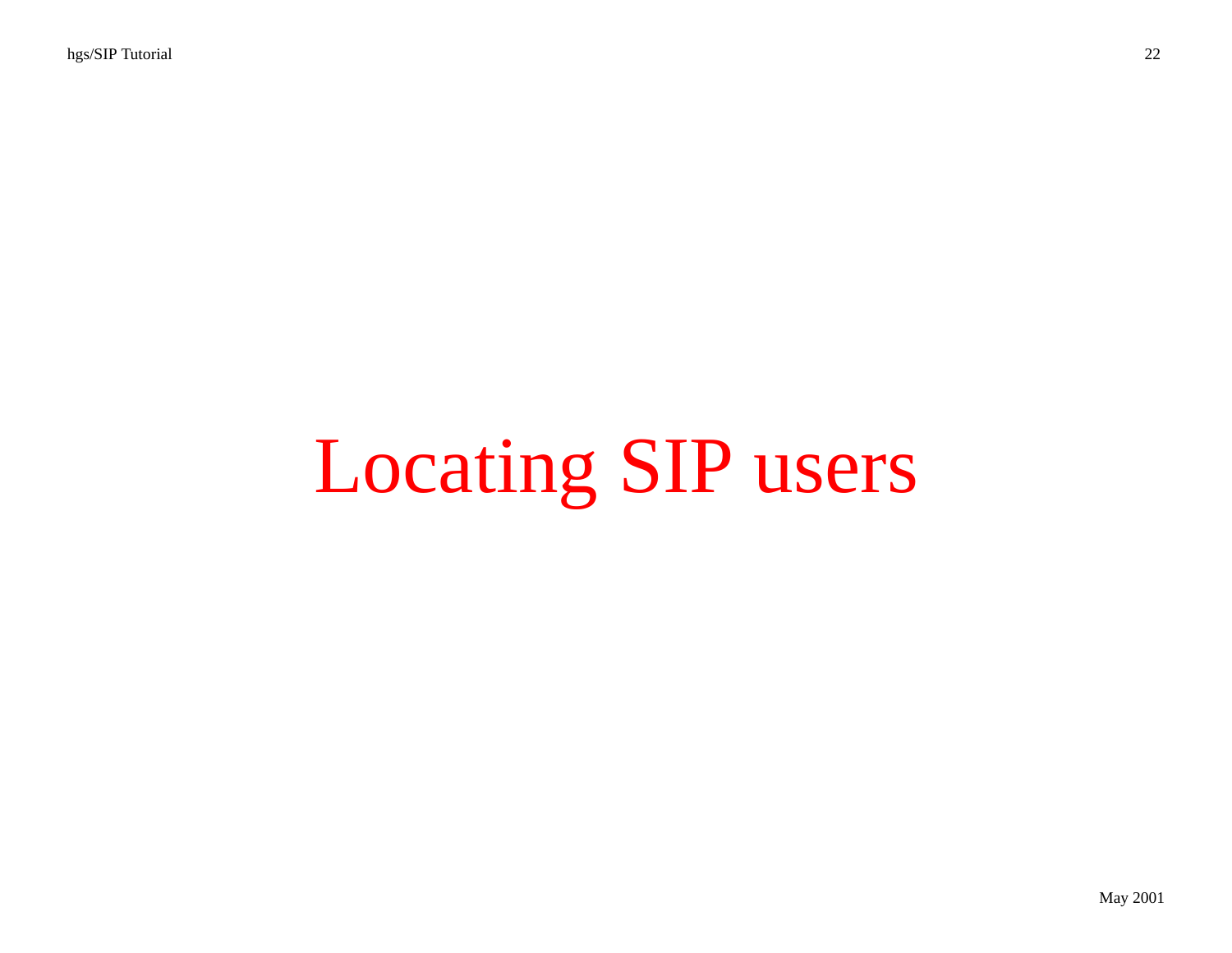#### **Locating users: registrars and location servers**

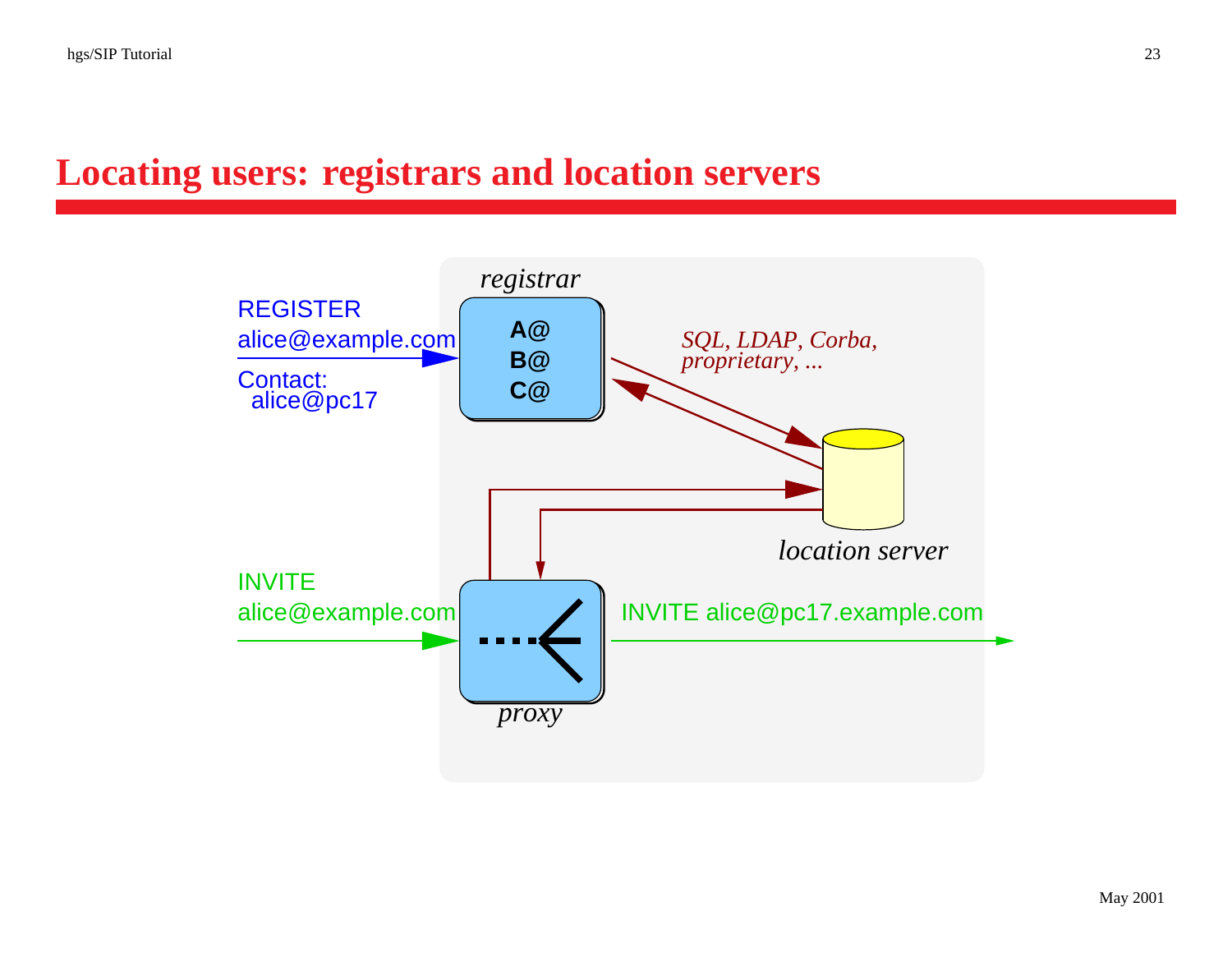## **Basic user location mechanism**

- 1. host(SIP URL)  $\longrightarrow$  host name of proxy
- 2. DNS: host name of proxy  $\rightarrow$  SIP server(s)
- 3. if SIP UAS: alert user; done
- 4. if SIP proxy/redirect server: map  $URL_n \longrightarrow URL_{n+1}$ , using any information in request
- 5. go to step 1

One minor exception. . .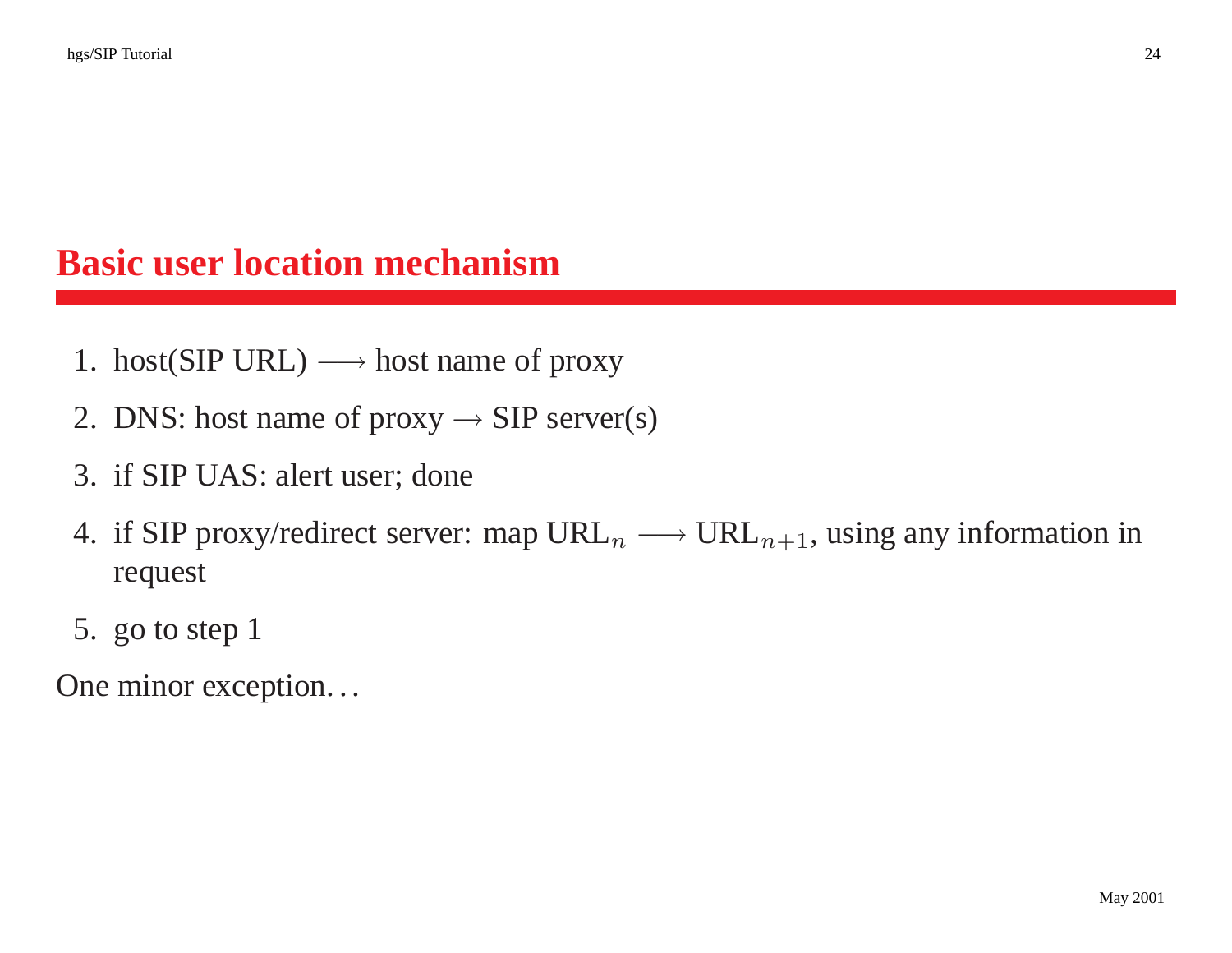# **Basic SIP "routing" mechanisms**

- will fill in details later
- route using request URIs
- all but first request in call typically bypass proxies and go direct UAC UAS
- $\bullet$ however, can use "record-routing" to force certain proxies to be visited all the time
- responses always traverse the same route as requests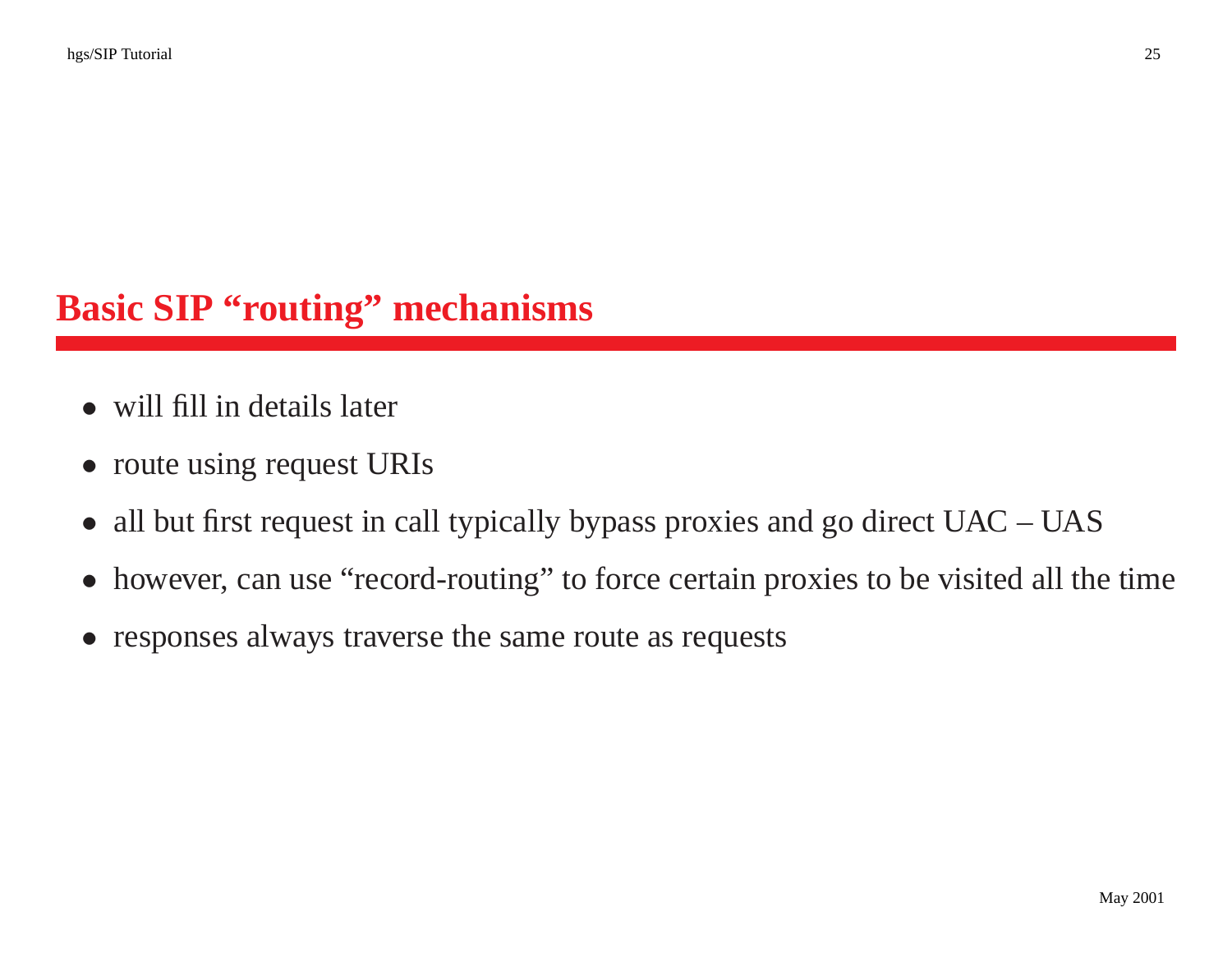# **Outbound proxies**

- normally, proxy serves one or more domains
- outbound proxies are used for *all* outbound requests from within <sup>a</sup> domain
- typically, for managing corporate firewalls and policy enforcement
- may also provide dial plans or route tel/fax URLs
- other uses: lawyer client billing, ...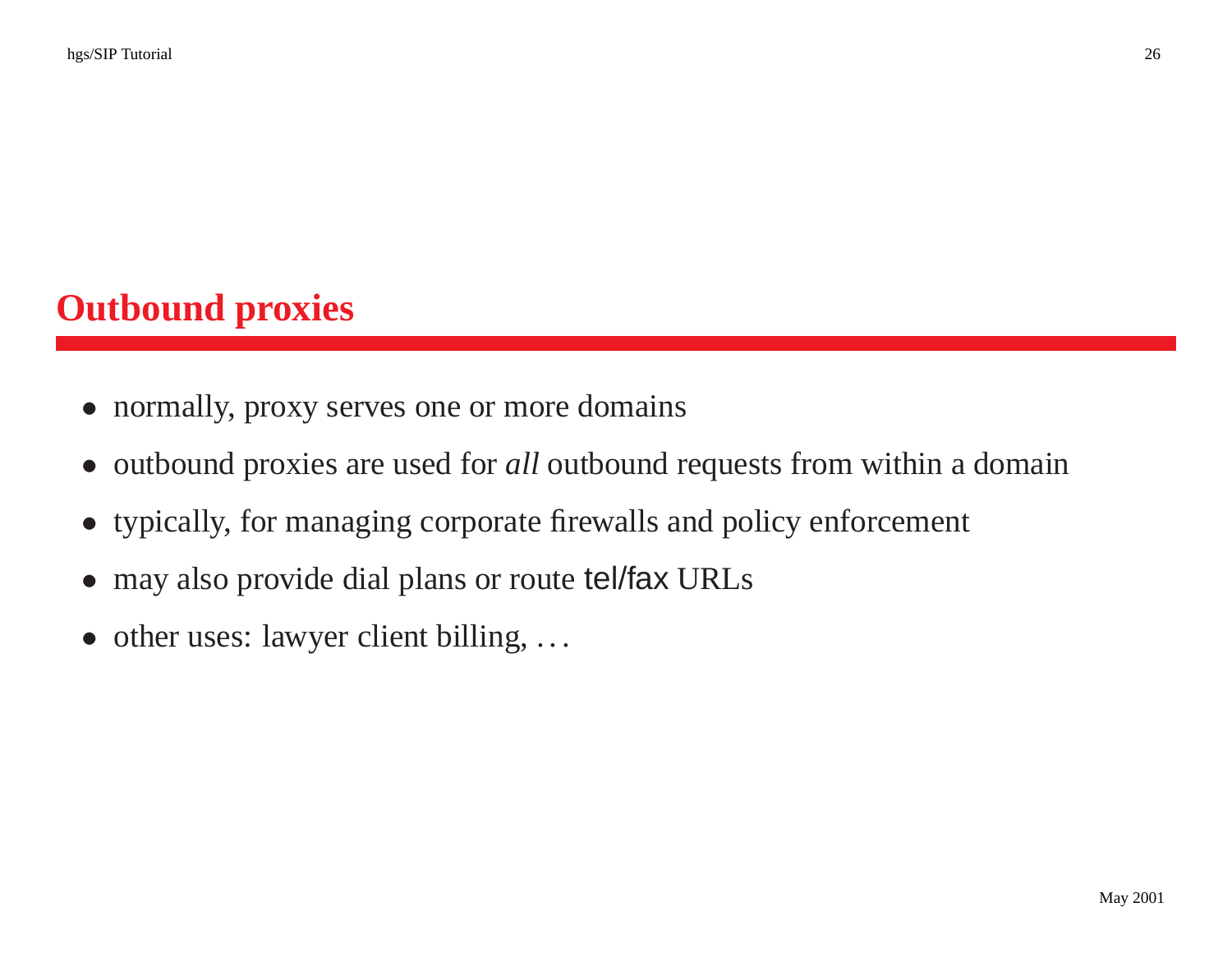#### **Locating users: DNS SRV**

• email: DNS MX record allows mapping of domain to mail host, e.g.

| host -t mx yahoo.com |           |                         |
|----------------------|-----------|-------------------------|
| yahoo.com            | MX.       | 1 mx2.mail.yahoo.com    |
| yahoo.com            | MX        | 1 mx3.mail.yahoo.com    |
| yahoo.com            | <b>MX</b> | 1 mx1.mail.yahoo.com    |
| yahoo.com            | MX        | 9 mta-v1.mail.yahoo.com |

- SIP: use a newer record for general-purpose mapping, SRV (RFC 2782)
- • mapping from service and transport protocol to one or more servers, including protocols

| _sip._tcp |  |  | SRV 0 0 5060 sip-server.cs.columbia.edu. |
|-----------|--|--|------------------------------------------|
|           |  |  | SRV 1 0 5060 backup.ip-provider.net.     |
| _sip._udp |  |  | SRV 0 0 5060 sip-server.cs.columbia.edu. |
|           |  |  | SRV 1 0 5060 backup.ip-provider.net.     |

• allows priority (for back-up) and weight (for load balancing)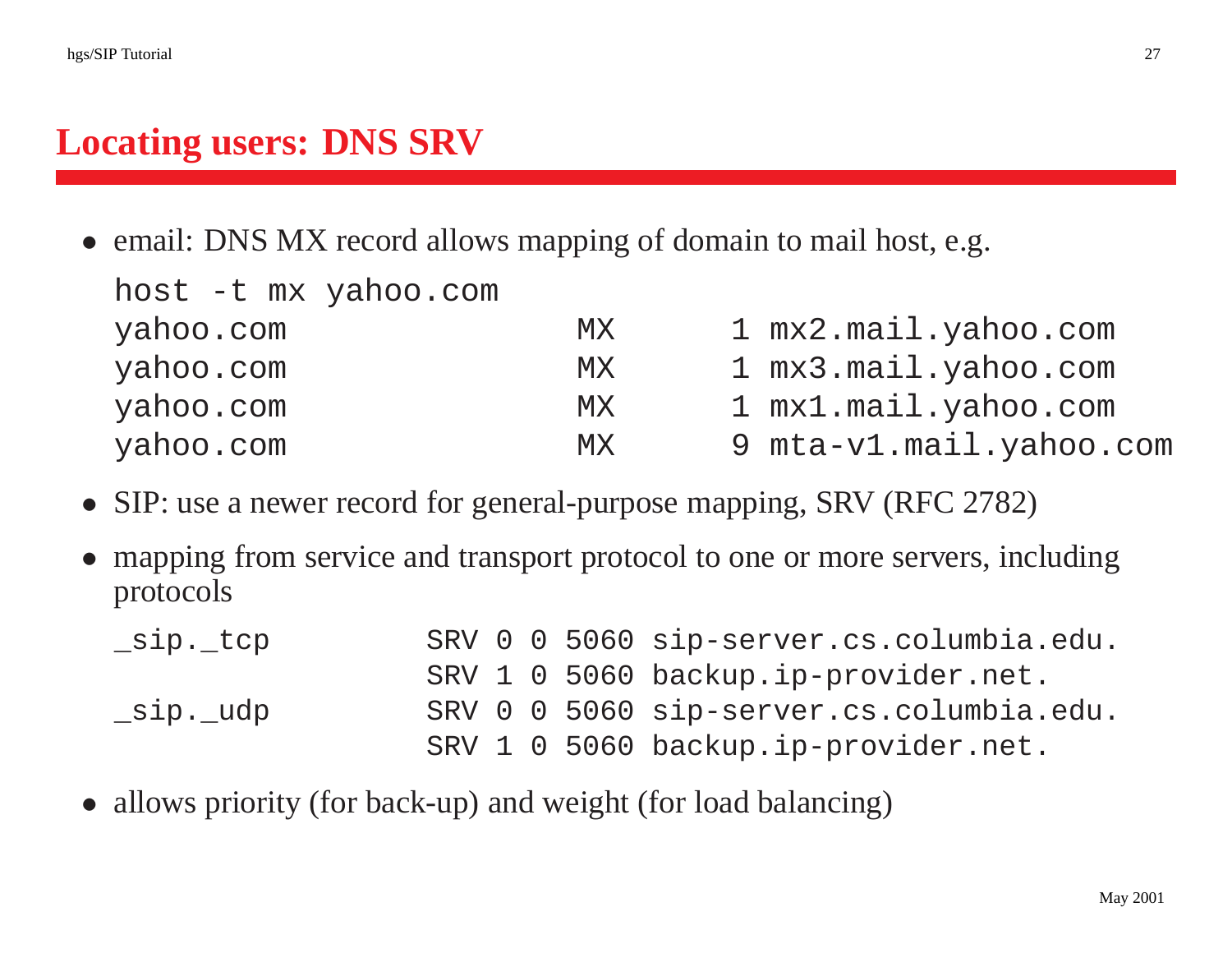#### **Using DNS SRV for scalable load-balancing**

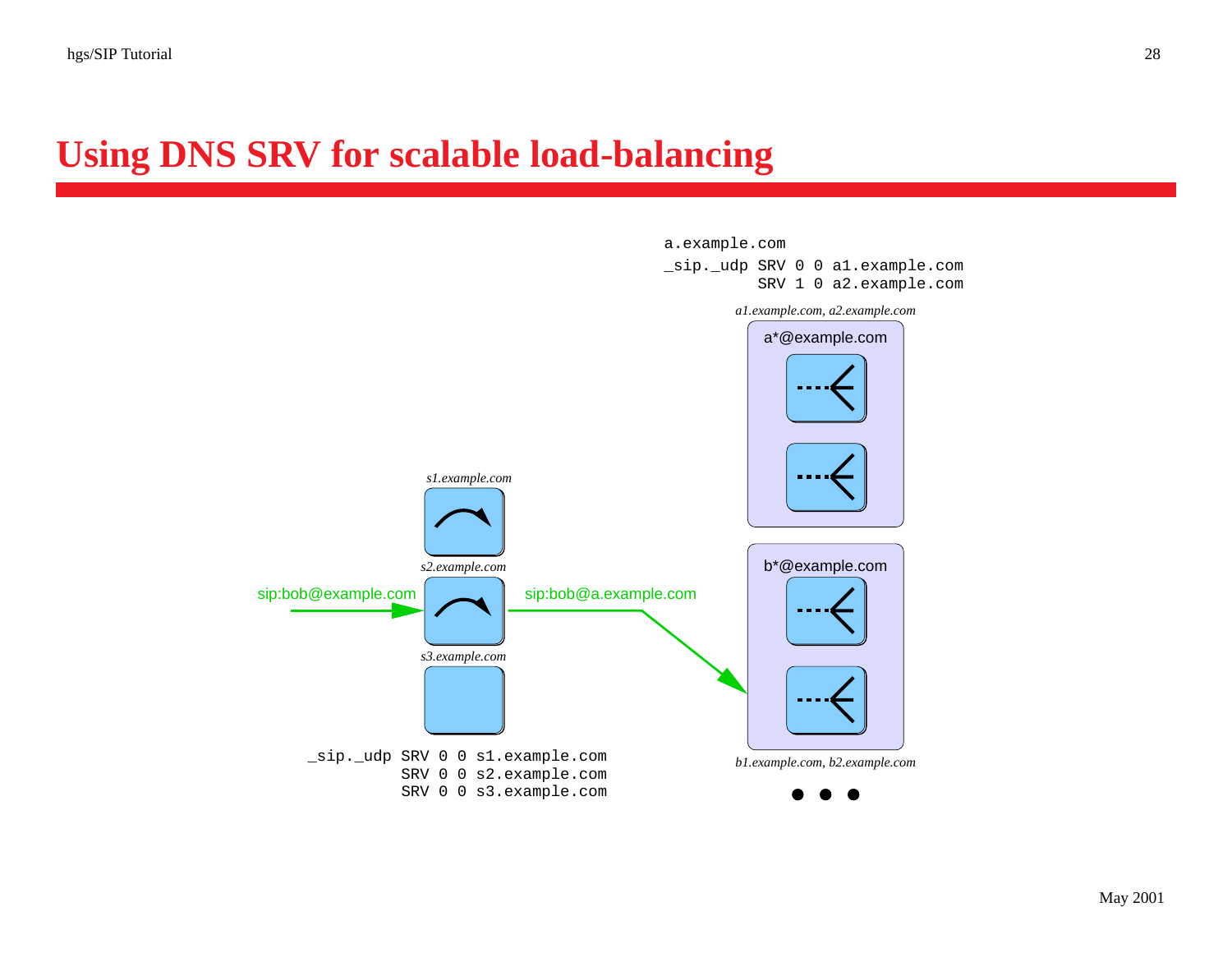# **Aside: SIP scaling**

- •HTTP request director  $\leftrightarrow$  SIP client-based
- HTTP randomized DNS (short TTL!)  $\leftrightarrow$  SRV weights and priorities
- can't just distribute requests randomly, since backend (registration) synchronization is needed
- registration scaling: requests/second \* 3600; e.g., 100 requests/second •• 360,000 users/server
- major bottlenecks are logging and database updates
- generally, higher registration than **INVITE** rates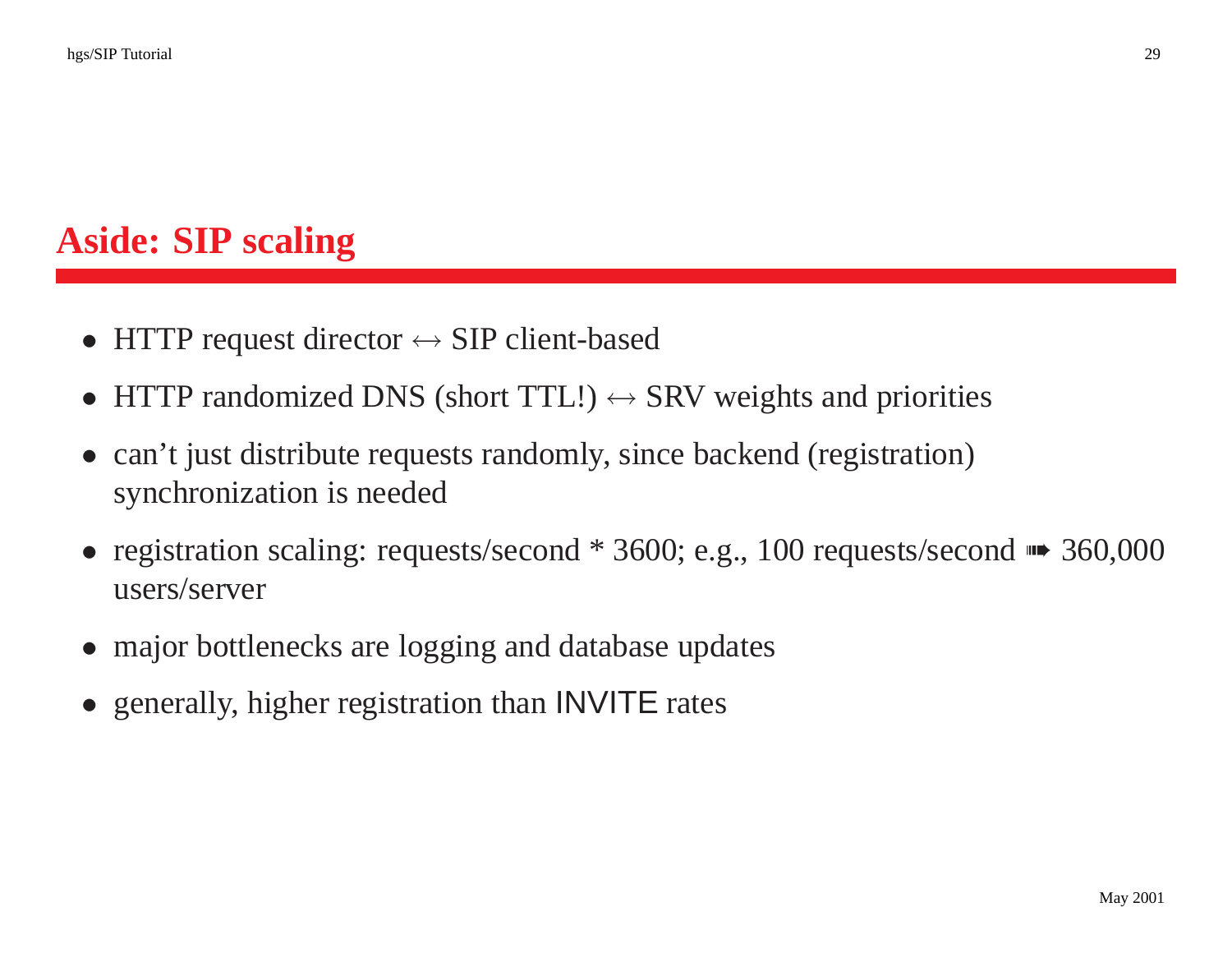# SIP protocol operation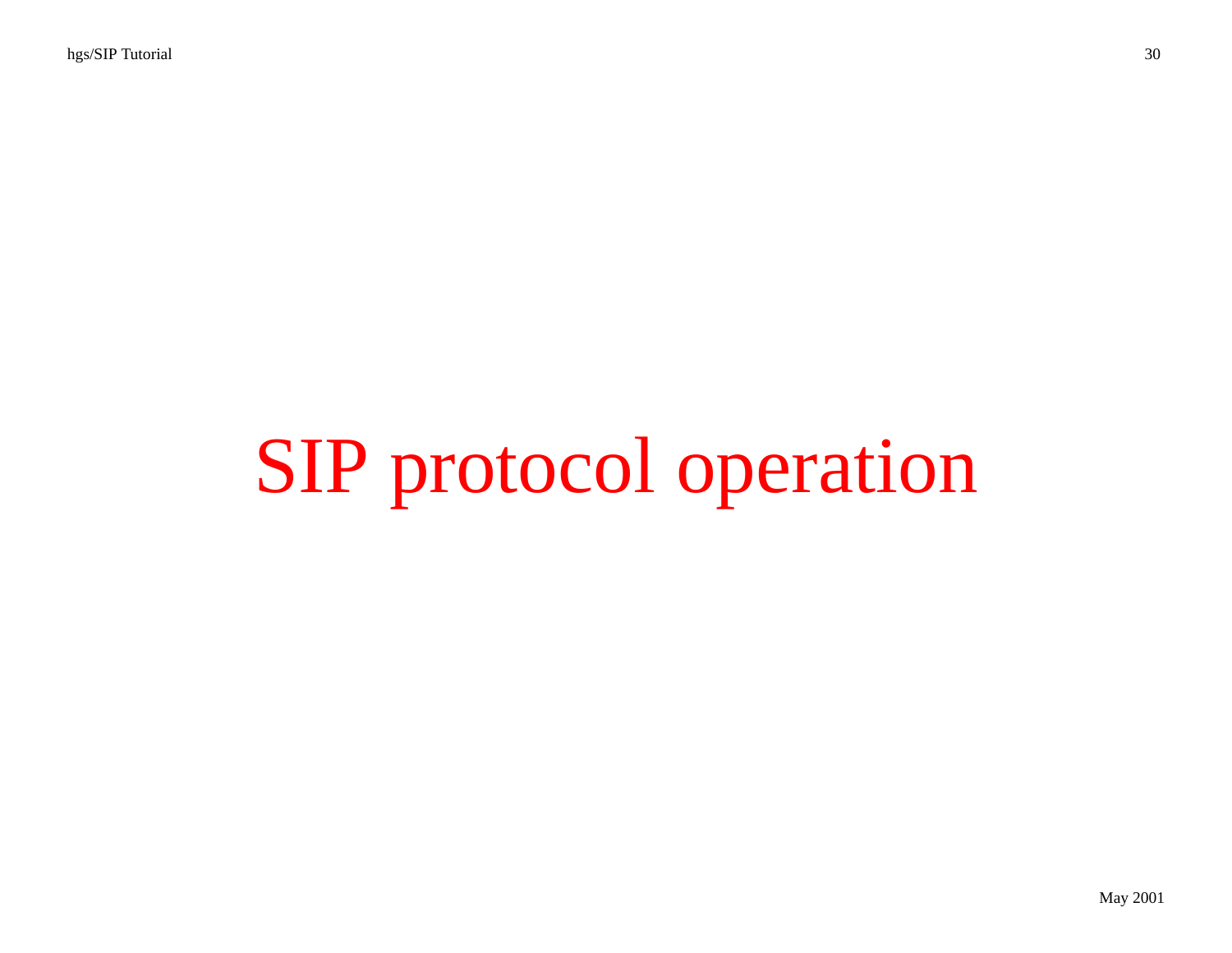#### **SIP requests and responses**

- text, not binary, format
- look very similar to HTTP/1.1
- requests and responses are similar except for first line
- requests and responses can contain *message bodies*: typically session descriptions, but also ASCII or HTML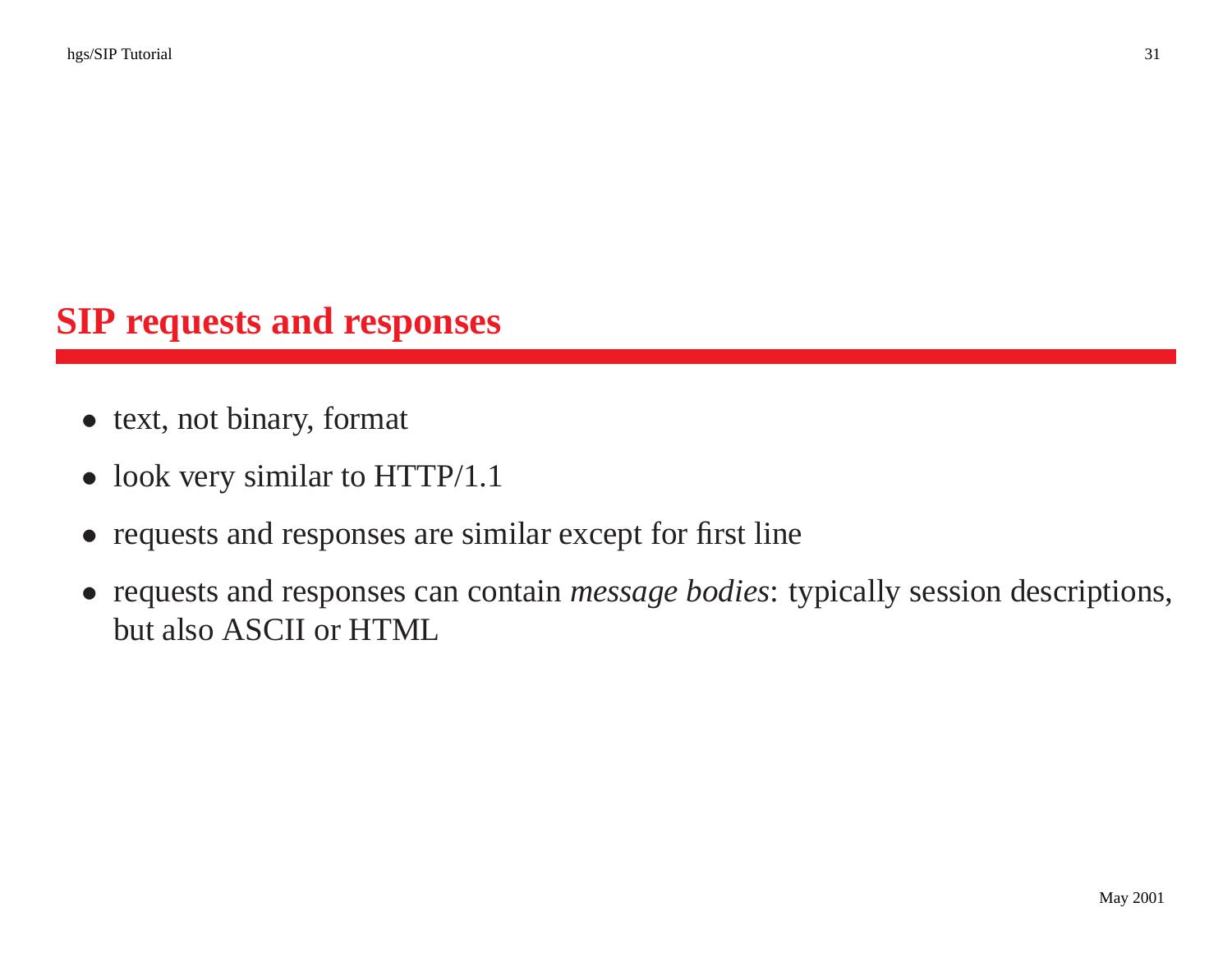# **SIP syntax**

| request                                                       | response                                    |         |  |  |
|---------------------------------------------------------------|---------------------------------------------|---------|--|--|
| method URL SIP/2.0                                            | <b>SIP/2.0</b> status reason                |         |  |  |
| √Via:                                                         | <b>SIP/2.0/</b> protocol host:port          |         |  |  |
| From:                                                         | $user <$ sip:from_user@source>              |         |  |  |
| To:                                                           | $user <$ sip:to_user@destination>           |         |  |  |
| Call-ID:                                                      | localid@host                                | header  |  |  |
| <b>CSeq:</b>                                                  | seq# method                                 |         |  |  |
| <b>Content-Length:</b>                                        | length of body                              | message |  |  |
| <b>Content-Type:</b>                                          | <i>media type of body</i>                   |         |  |  |
| Header:                                                       | $parameter$ ; parl = value ; parl = "value" |         |  |  |
|                                                               | ; par3="value folded into next line"        |         |  |  |
| blank line                                                    |                                             |         |  |  |
| $V=0$                                                         |                                             |         |  |  |
| <b>0</b> = origin_user timestamp timestamp <b>IN IP4</b> host |                                             |         |  |  |
| <b>c=IN IP4</b> <i>media destination address</i>              |                                             |         |  |  |
| message body<br>$t=0$ 0                                       |                                             |         |  |  |
| <b>m</b> = media type port RTP/AVP payload types              |                                             |         |  |  |
|                                                               |                                             |         |  |  |

message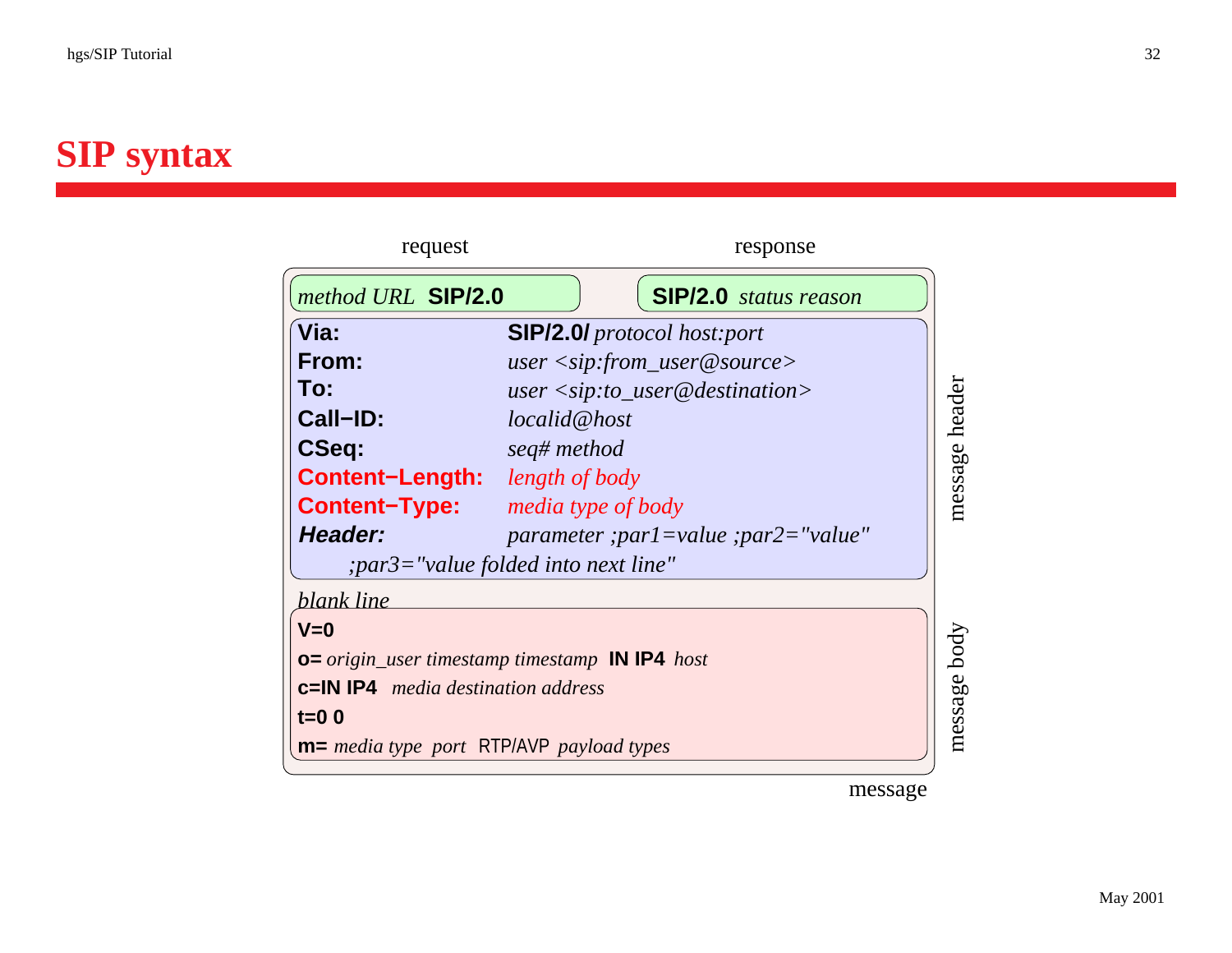- field names and some tokens (e.g., media type) are case-insensitive
- everything else is case-sensitive
- white space doesn't matter except in first line
- lines can be folded
- multi-valued header fields can be combined as a comma-list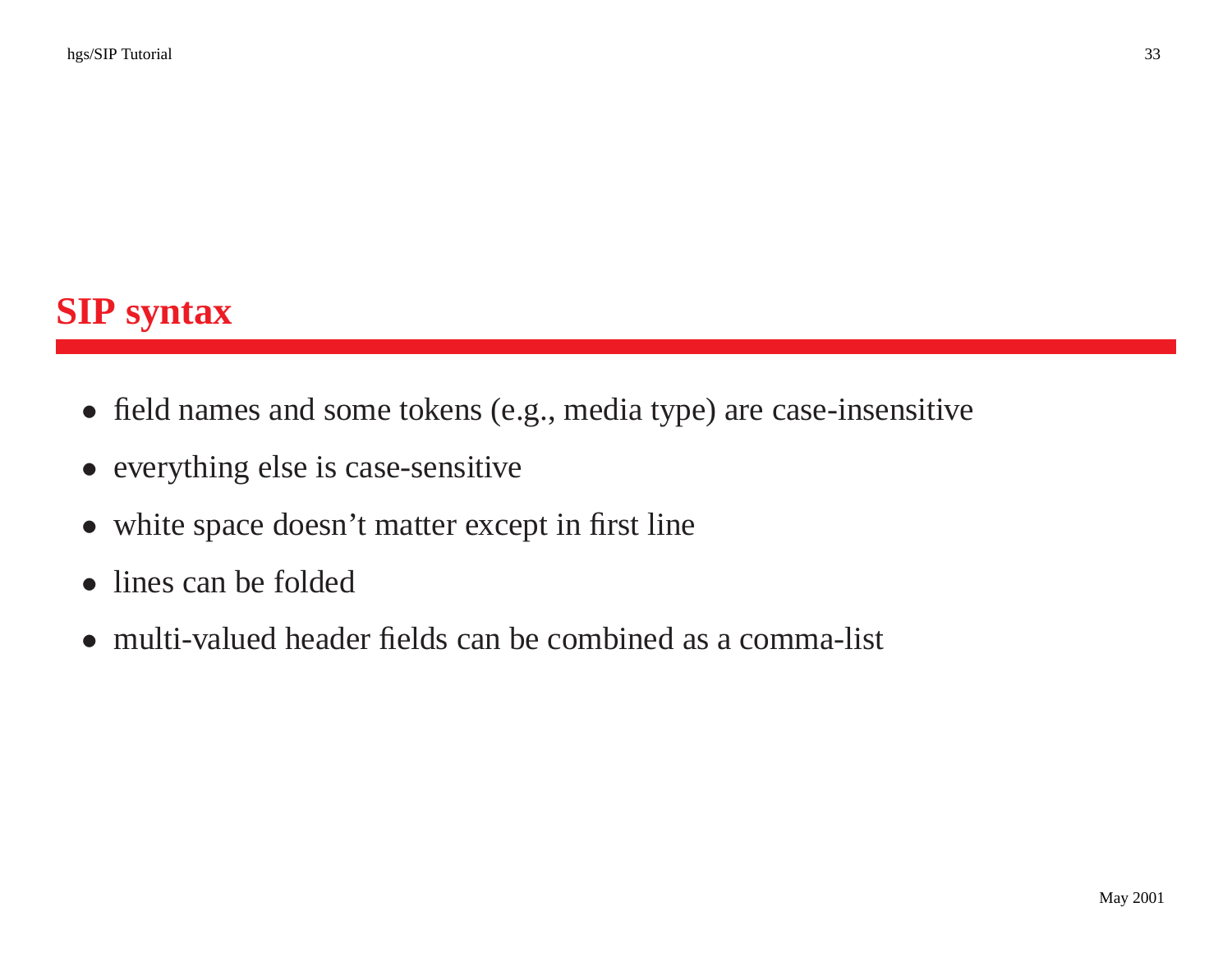# **SIP methods**

| <b>INVITE</b>    | initiate call                                      |
|------------------|----------------------------------------------------|
| <b>ACK</b>       | confirm final response                             |
| <b>BYE</b>       | terminate (and transfer) call                      |
| <b>CANCEL</b>    | cancel searches and "ringing"                      |
| <b>OPTIONS</b>   | features support by other side                     |
| <b>REGISTER</b>  | register with location service                     |
| <b>INFO</b>      | mid-call information (ISUP)                        |
| <b>COMET</b>     | precondition met                                   |
| <b>PRACK</b>     | provisional acknowledgement                        |
| <b>SUBSCRIBE</b> | subscribe to event                                 |
| <b>NOTIFY</b>    | notify subscribers                                 |
| <b>REFER</b>     | ask recipient to issue SIP request (call transfer) |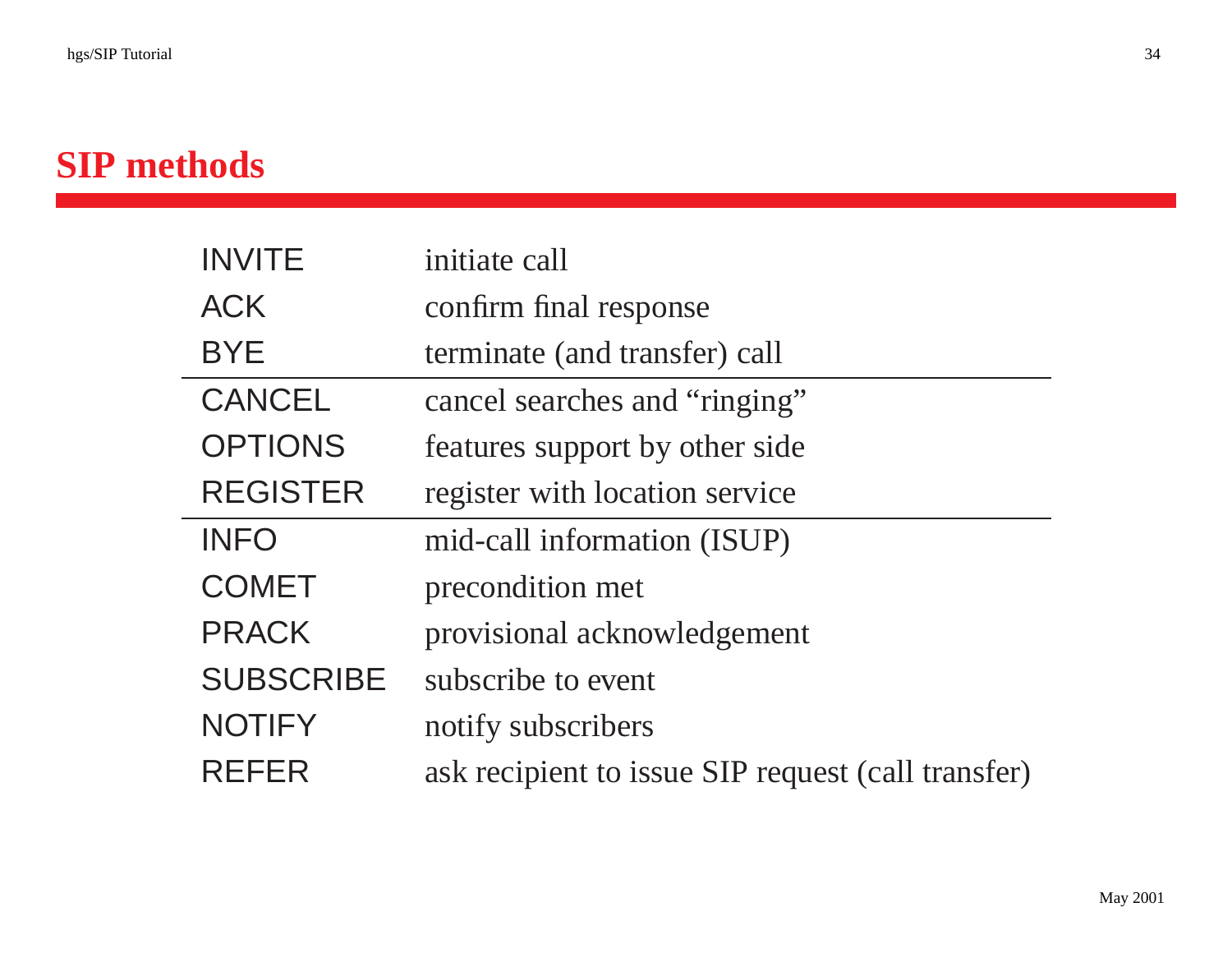# **SIP invitation and media negotiation**

| alice@wonderland.com                                                                                                                                                                     |  | bob@macrosoft.com                                                                                                                                                  |
|------------------------------------------------------------------------------------------------------------------------------------------------------------------------------------------|--|--------------------------------------------------------------------------------------------------------------------------------------------------------------------|
| INVITE sip:bob@macrosoft.com SIP/2.0<br>From: sip:alice@wonderland.com<br>To: sip:bob@macrosoft.com<br>Call-ID: 31415@wonderland.com<br>CSeq: 42 INVITE<br>Content-Type: application/sdp |  | SIP/2.0 200 OK<br>From: sip:alice@wonderland.com<br>To: sip:bob@macrosoft.com<br>Call-ID: 31415@wonderland.com<br>CSeq: 42 INVITE<br>Content-Type: application/sdp |
| $v=0$<br>o=user1 536 2337 IN IP4 h3.wonderland.com<br>c=IN IP4 h3.wonderland.com<br>m=audio 3456 RTP/AVP 0 1<br>m=video 4000 RTP/AVP 38 39                                               |  | $v=0$<br>o=user1 535 687637 IN IP4 m.macrosoft.com<br>c=IN IP4 m.macrosoft.com<br>m=audio 1200 RTP/AVP 1<br>m=video 0 RTP/AVP                                      |

*accept audio, decline video*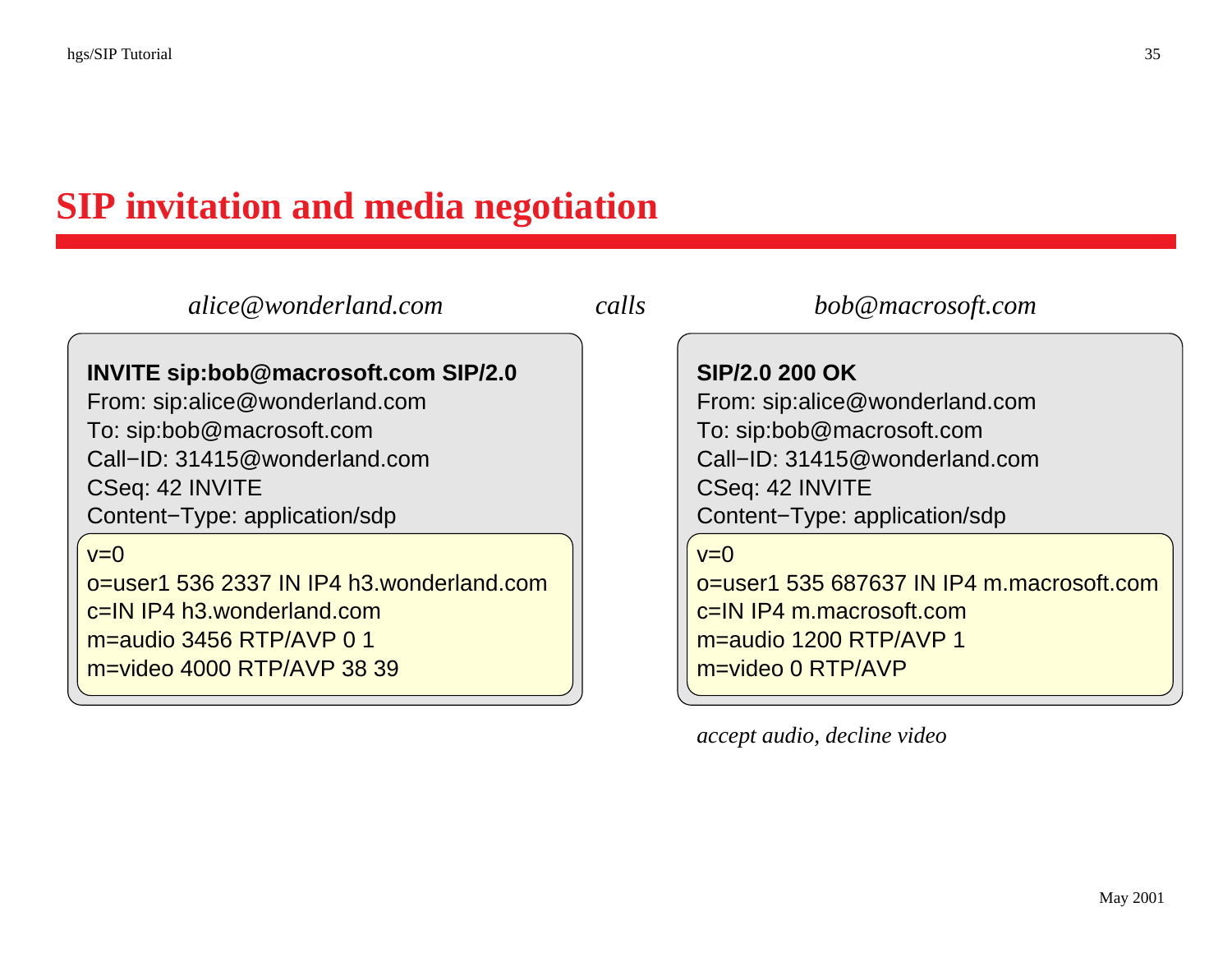# **Tagging To**

- after forking and merging, hard to tell who responded
- UAS responds with random tag added to disambiguate

```
To: "A. G. Bell" <sip:agb@bell-telephone.com>
;tag=a48s
```
• future requests are ignored if they contain the wrong tag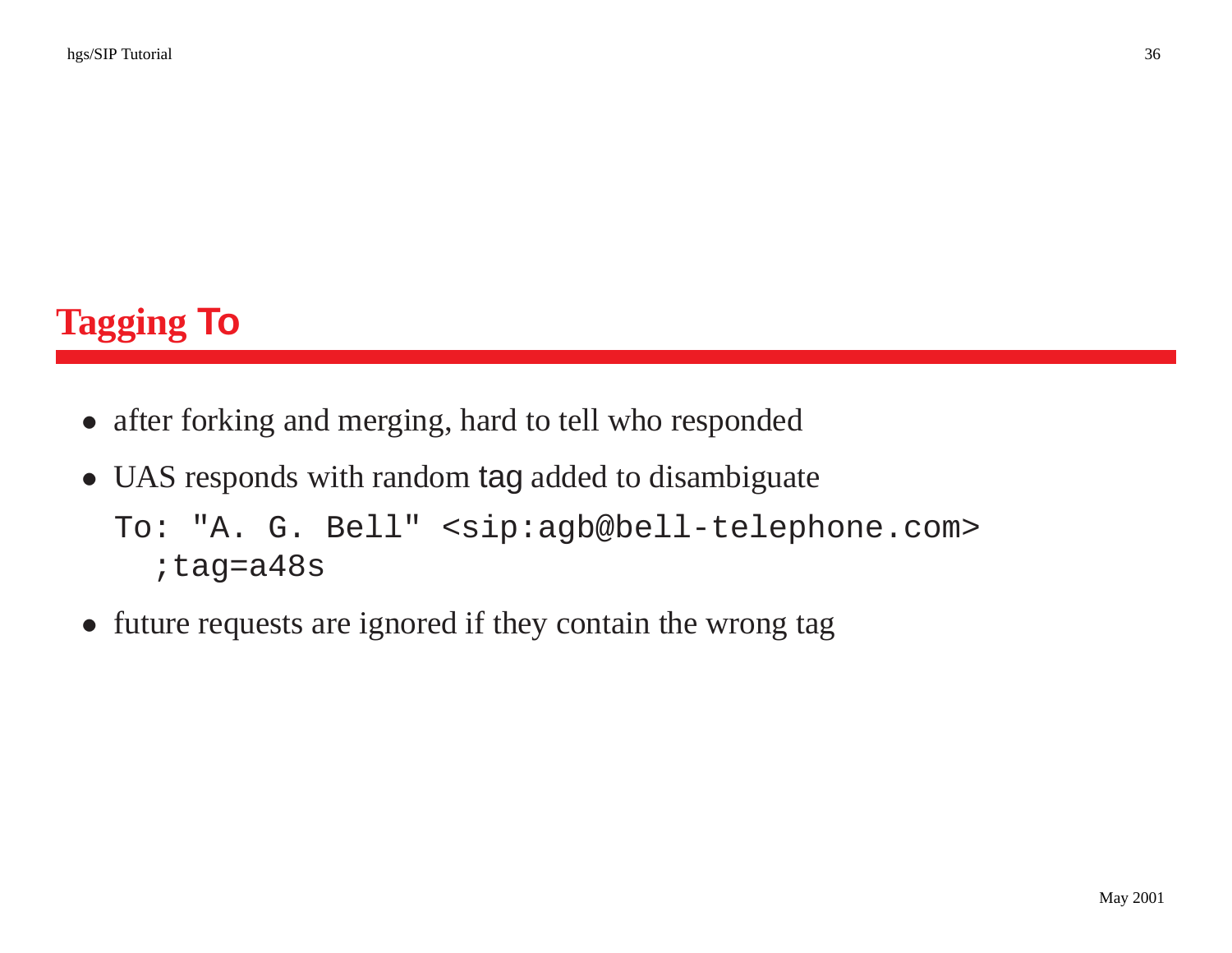#### **SIP call legs**

- *call leg:* From, To, Call-ID
- requests from callee to caller reverse To and From
- caller and callee keep their own CSeq space
- either side can send more **INVITE**s or BYE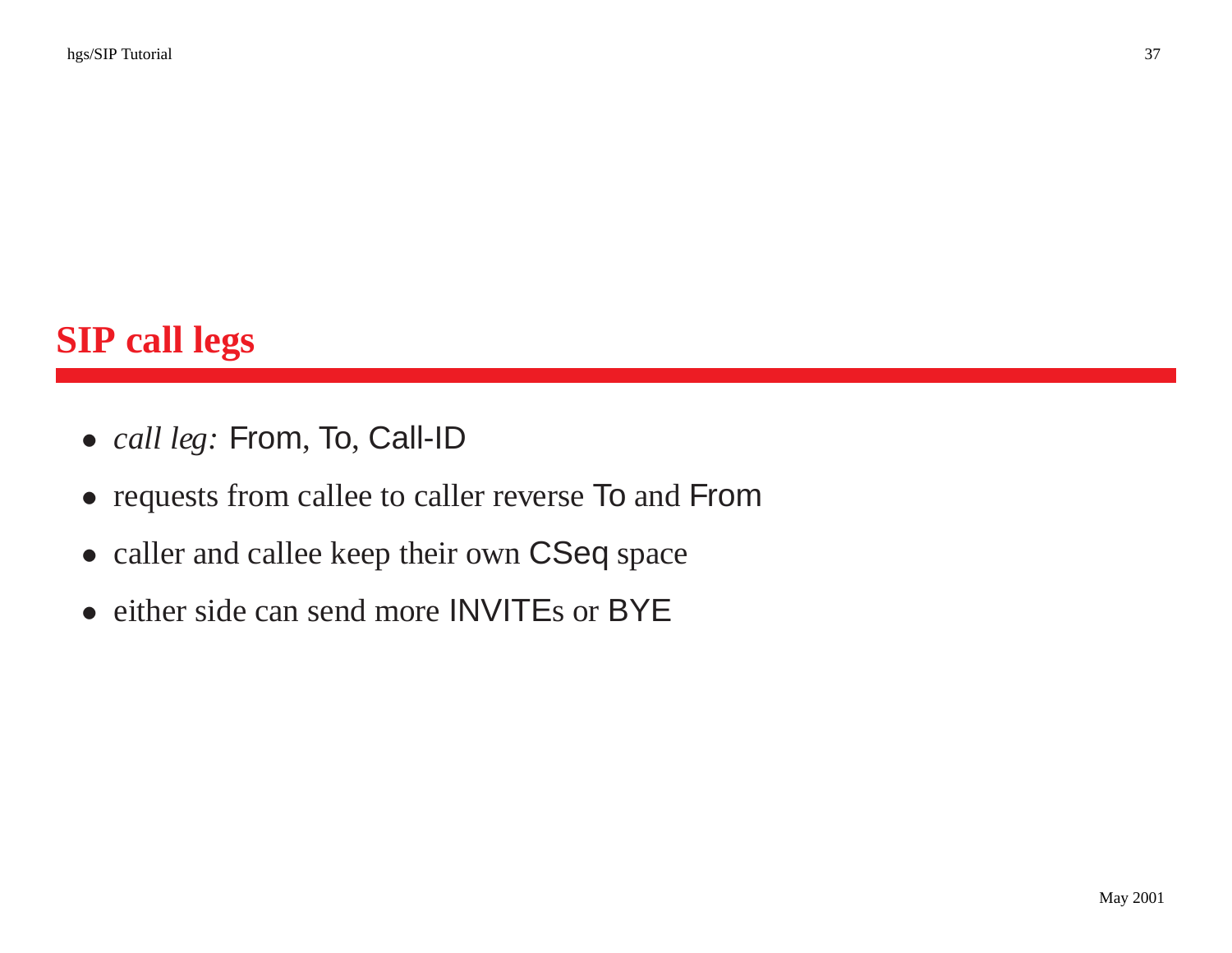#### **SIP responses**

| <i>Informational</i>                                                                                       | <b>Success</b> | Redirection                                                                                |                                                    | <b>Request Failure</b>                                                                                                                                |                                  |                                                 |
|------------------------------------------------------------------------------------------------------------|----------------|--------------------------------------------------------------------------------------------|----------------------------------------------------|-------------------------------------------------------------------------------------------------------------------------------------------------------|----------------------------------|-------------------------------------------------|
| 100 Trying<br>180 Ringing<br><b>181 Call forwarded</b><br><b>182 Queued</b><br><b>183 Session Progress</b> | 200 OK         | <b>300 Multiple Choices</b><br>301 Moved Perm.<br>302 Moved Temp.<br>380 Alternative Serv. |                                                    | 400 Bad Request<br>401 Unauthorized<br>403 Forbidden<br>404 Not Found<br>405 Bad Method<br>415 Unsupp. Content<br>420 Bad Extensions<br>486 Busy Here |                                  |                                                 |
|                                                                                                            |                |                                                                                            | 500 Server Error<br>503 Unavailable<br>504 Timeout | 501 Not Implemented                                                                                                                                   | 603 Decline<br>604 Doesn't Exist | <b>600 Busy Everwhere</b><br>606 Not Acceptable |
|                                                                                                            |                |                                                                                            | <b>Server Failure</b>                              |                                                                                                                                                       |                                  | <b>Global Failure</b>                           |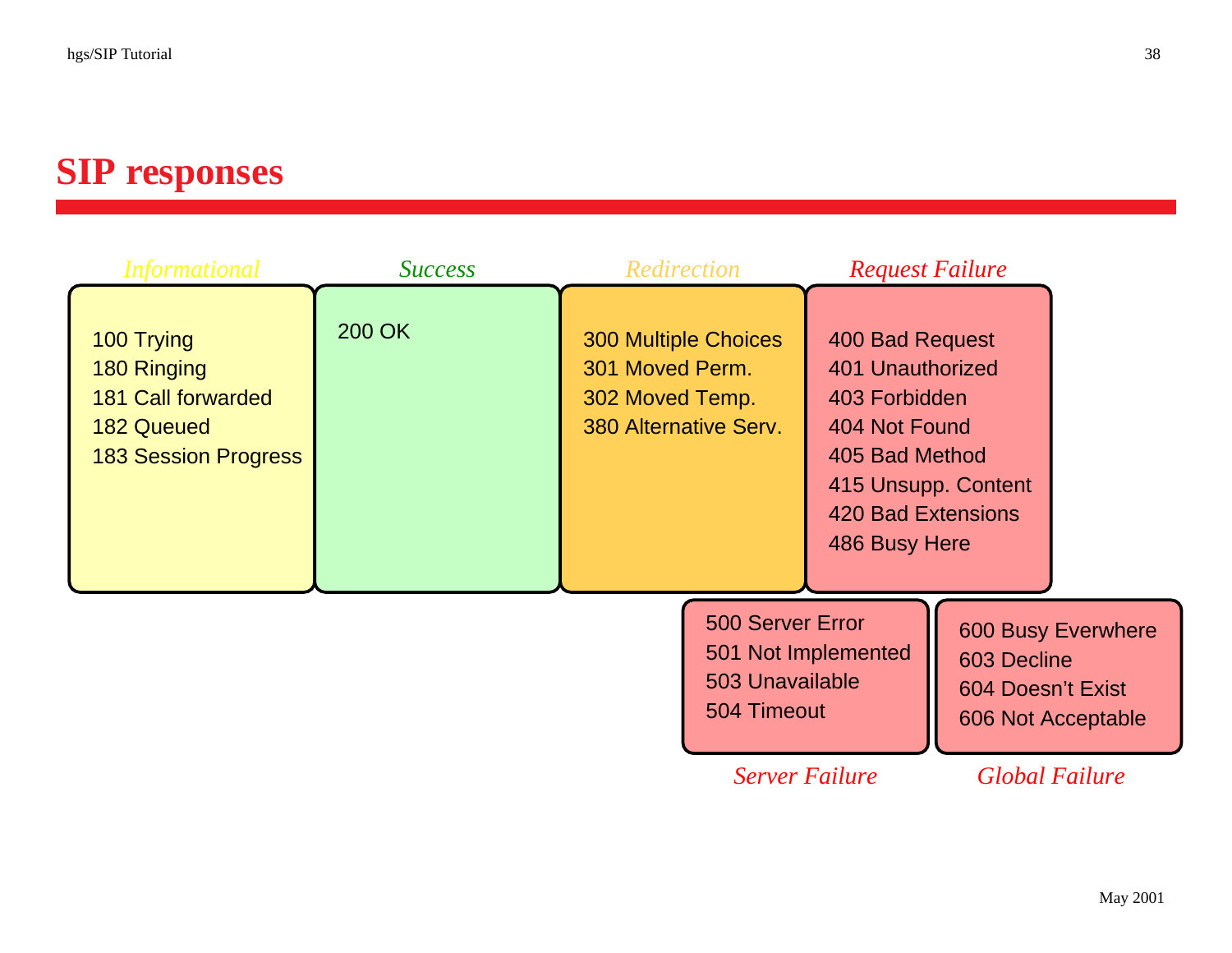#### **SIP response routing**

- requests are routed via URL
- response traces back reques<sup>t</sup> route *without proxy server state*
- forward to host, port in next Via
- TCP: re-use connection if possible, create new one if needed
- UDP: may send responses to same port as requests
- Via: SIP/2.0/UDP server.domain.org:5060 ;received=128.1.2.3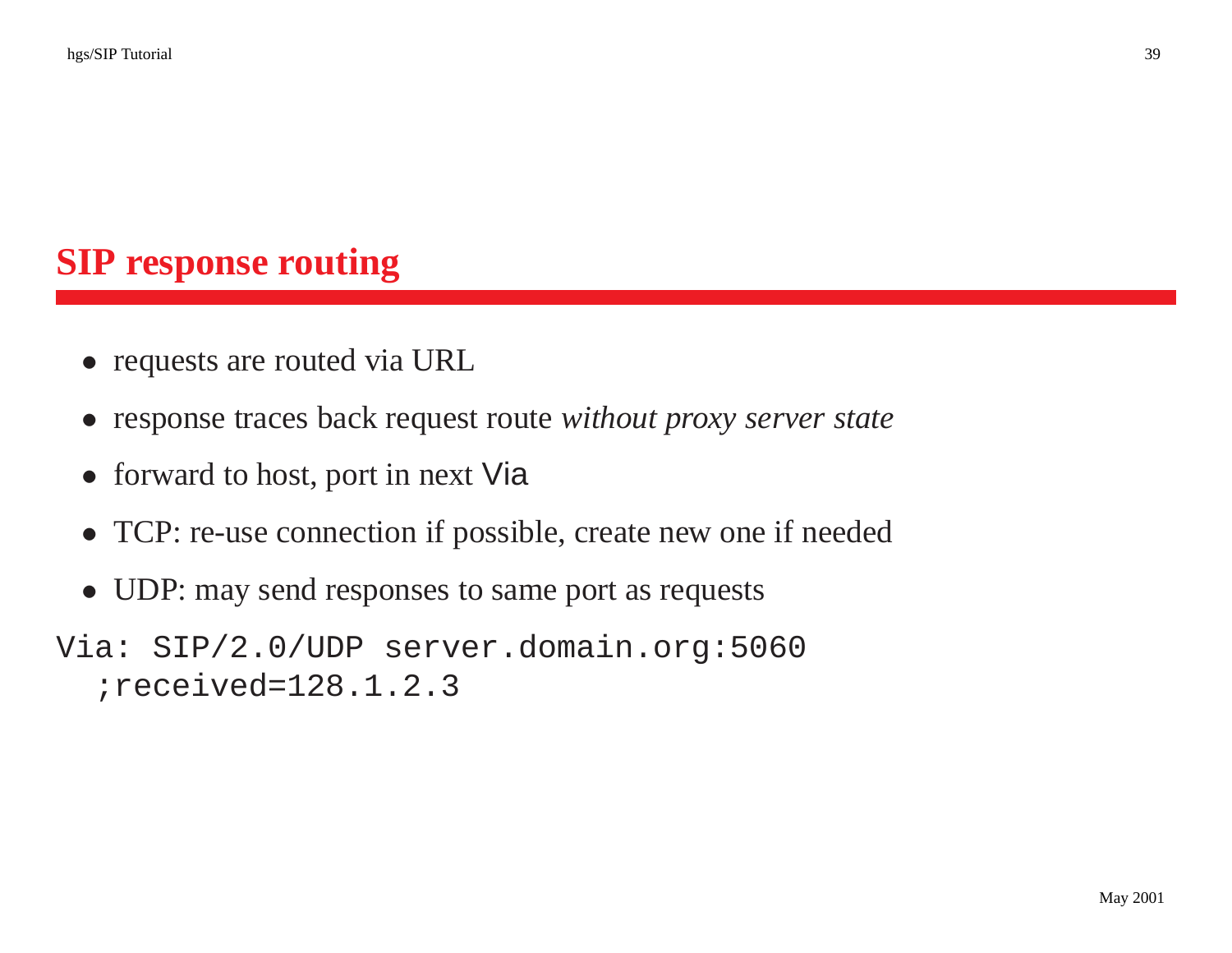#### **SIP response routing**



bob@pc42.cs.columbia.edu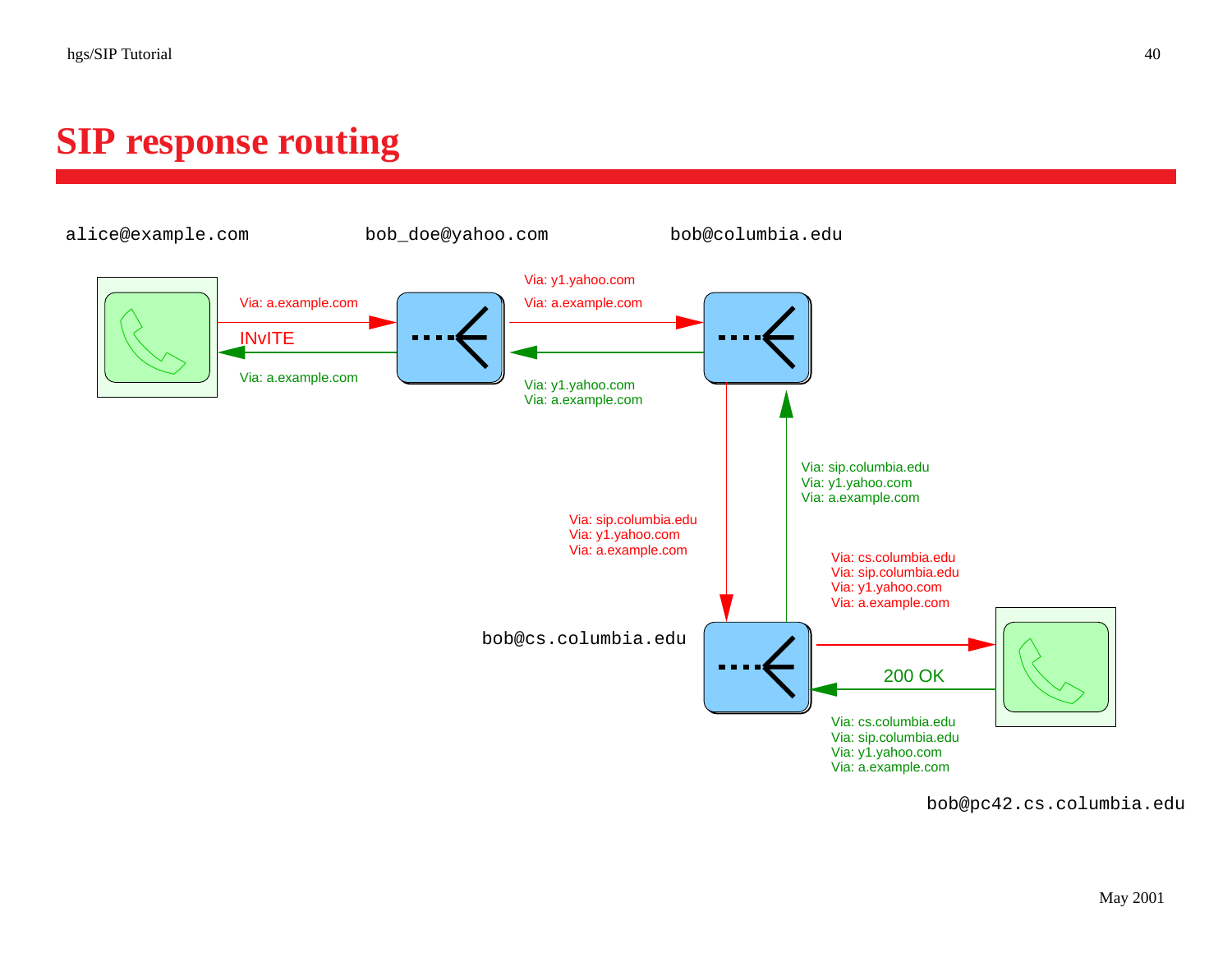#### **SIP spirals**

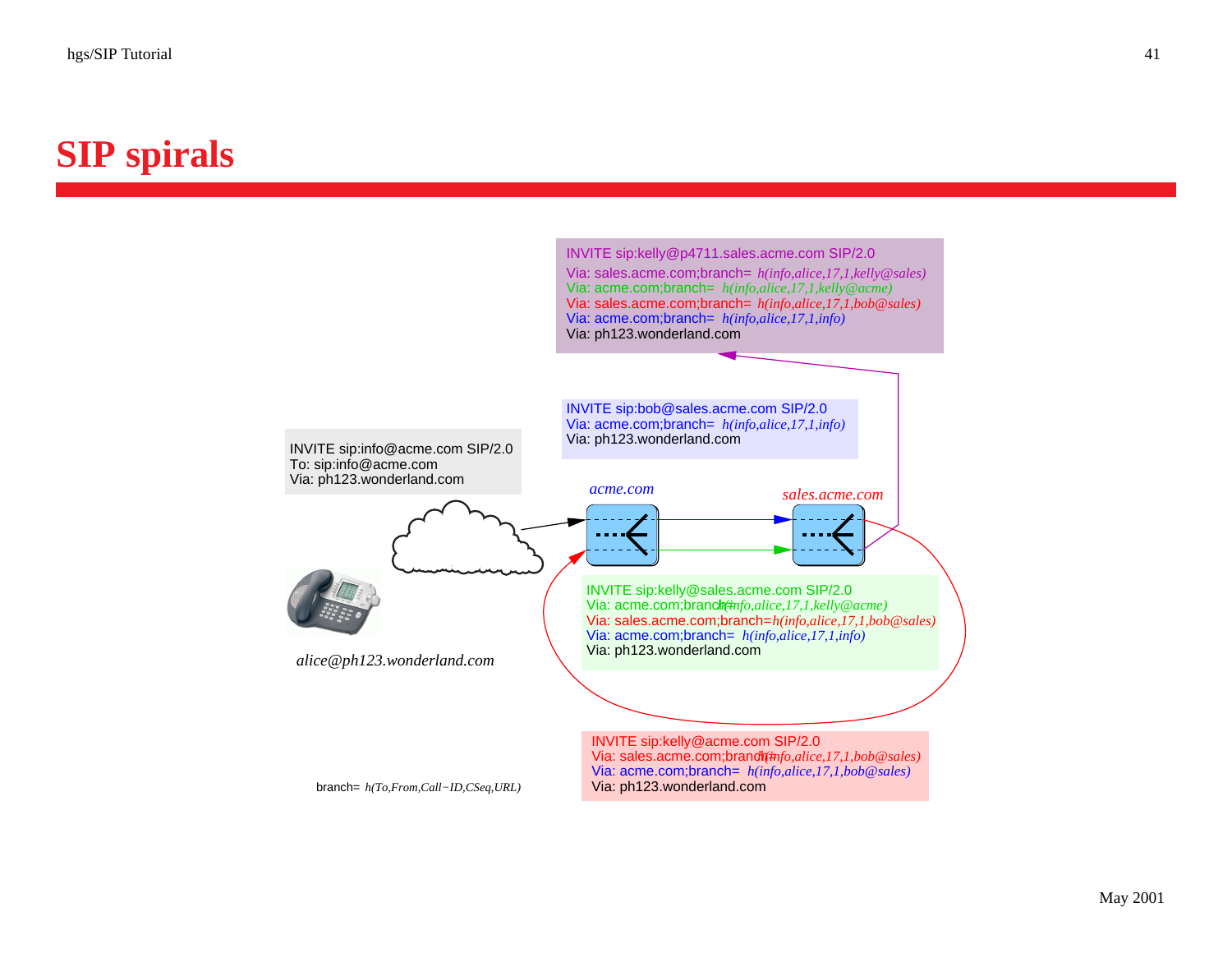#### **Forcing request paths**

- usually, bypass proxies on subsequent requests
- some proxies want to stay in the path  $\rightarrow$  call-stateful:
	- **–** firewalls
	- anonymizer proxies
	- proxies controlling PSTN gateways
- use Record-Route and Route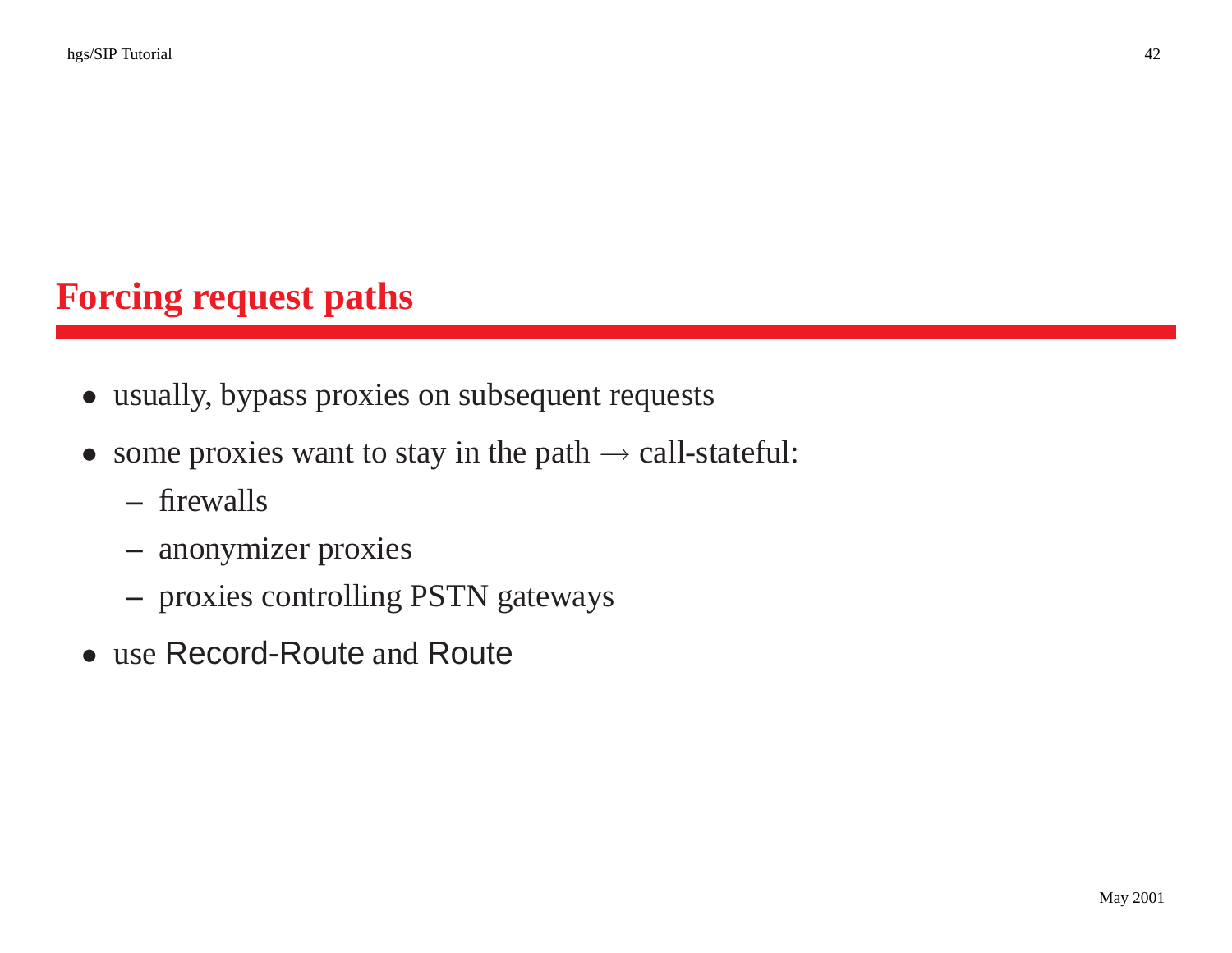#### **Request routing**

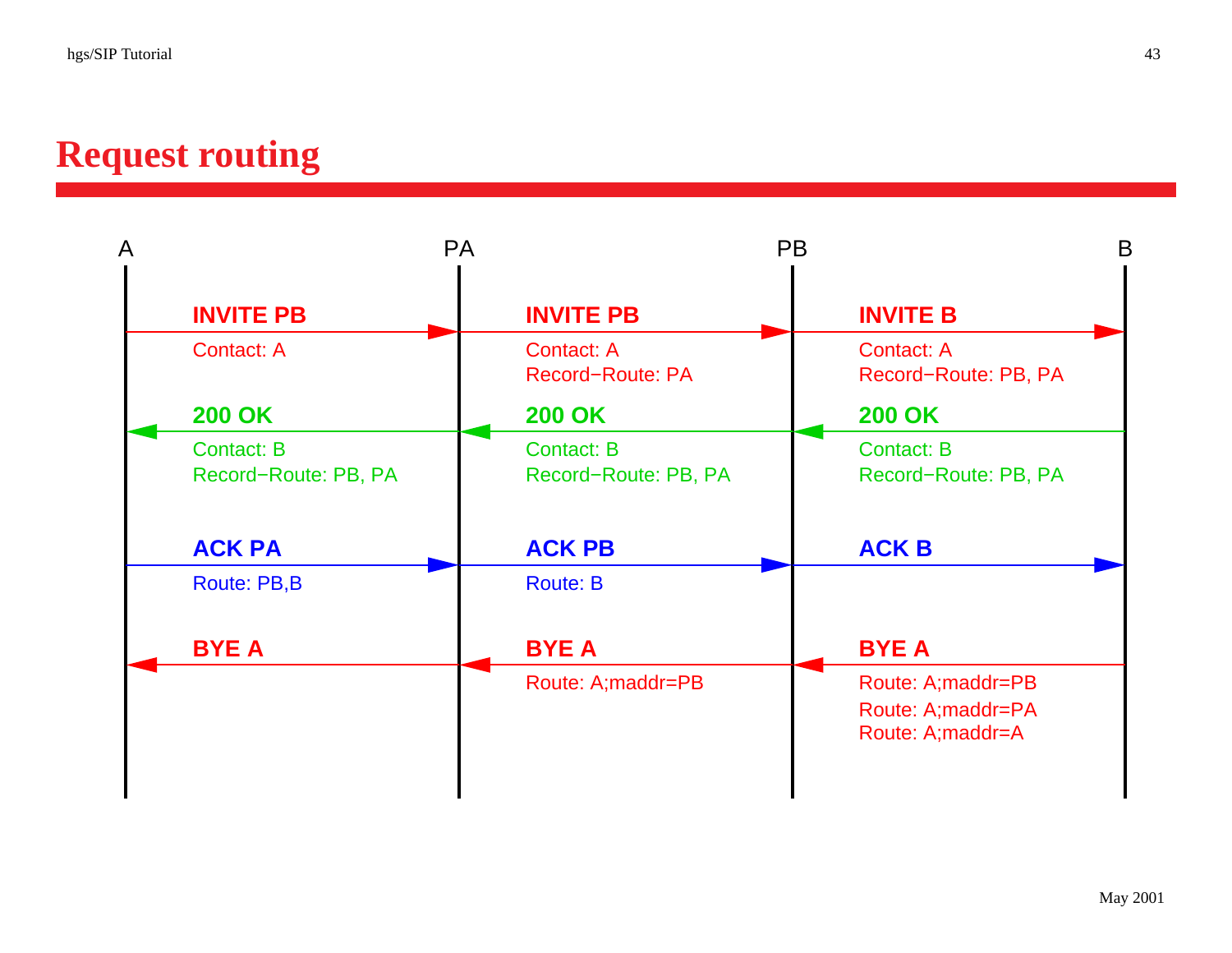#### **SIP request forking**

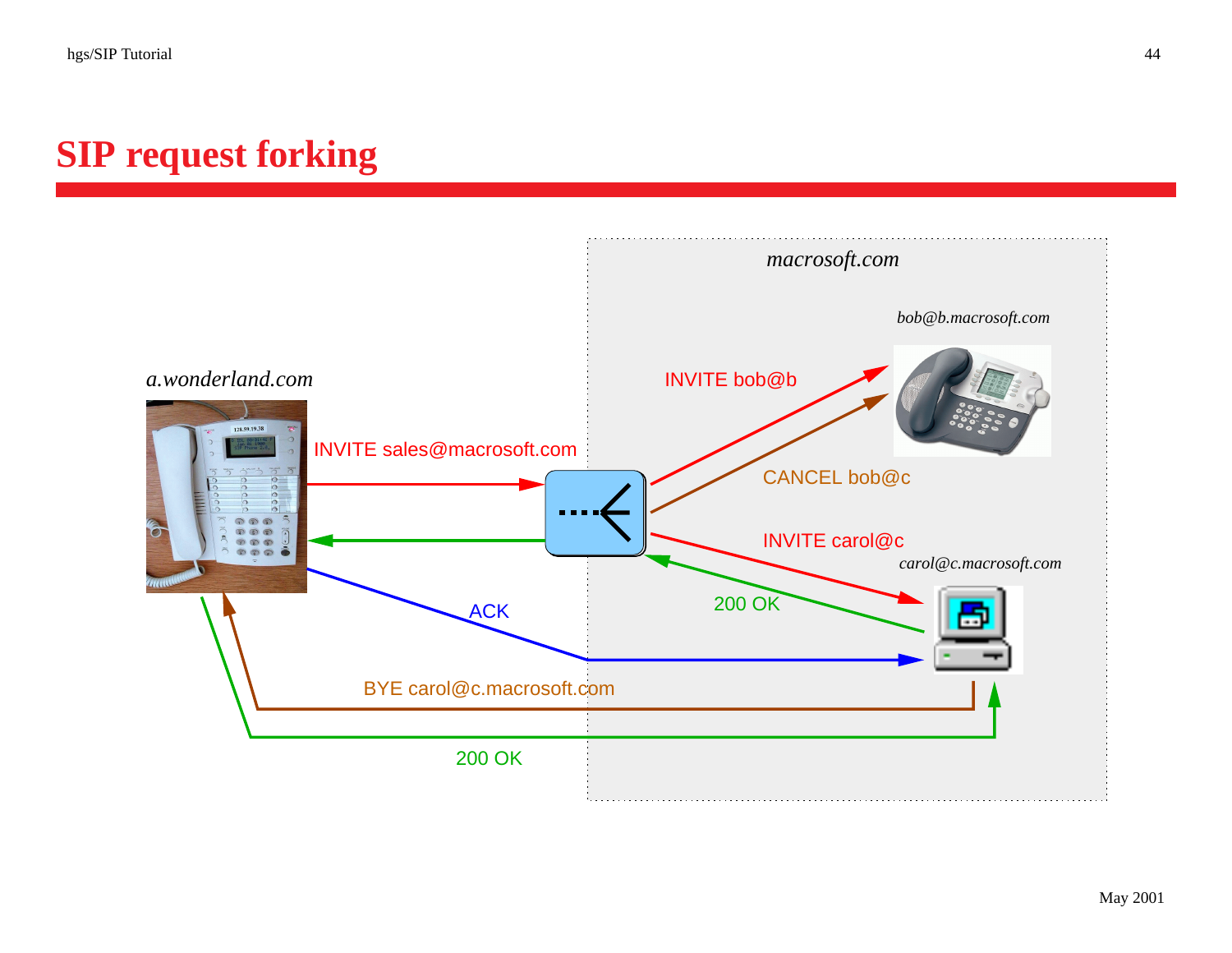#### **SIP sequential request forking**

Use q values to govern order of sequential search:

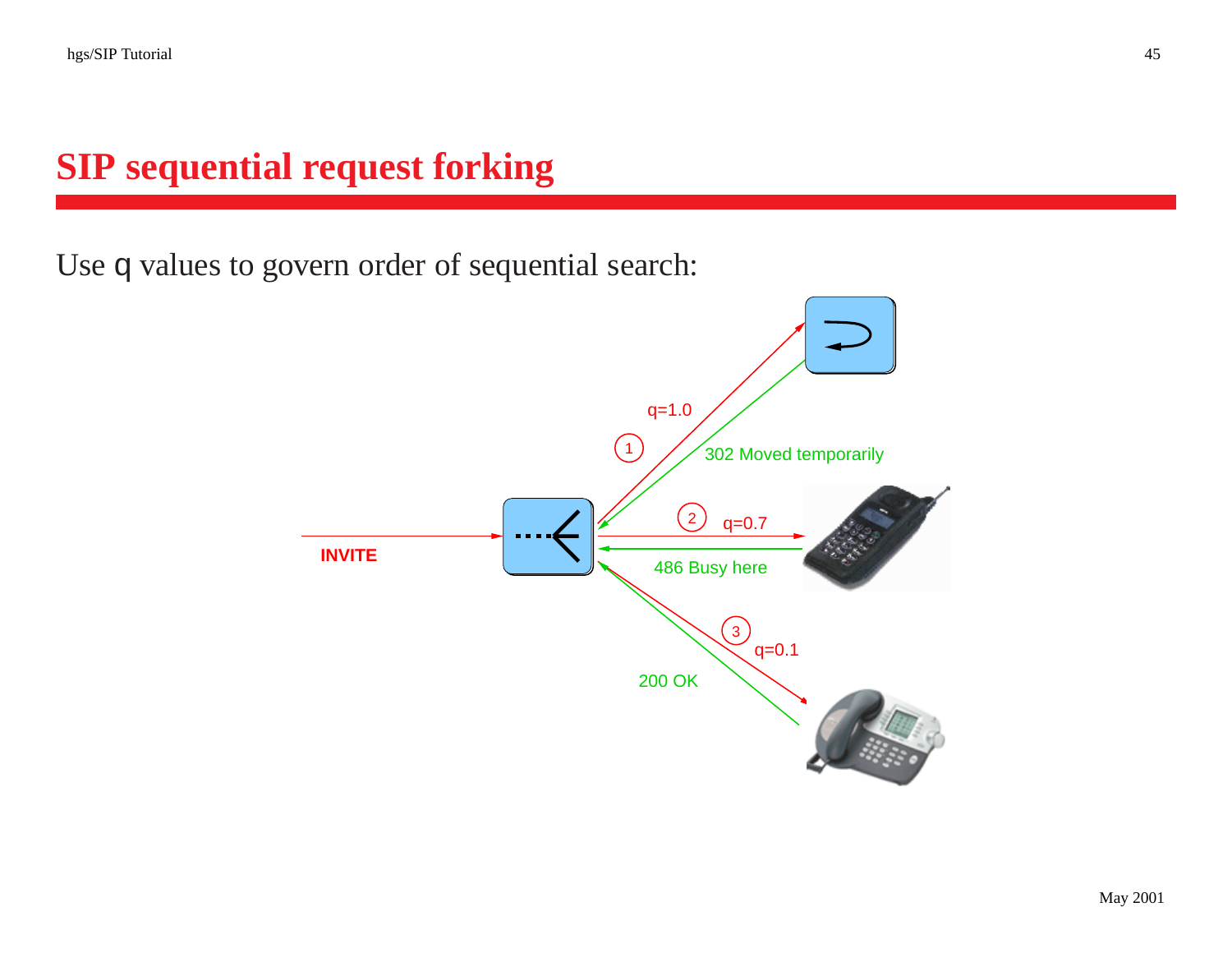#### **SIP request forking**

- branches tried in sequence or parallel (or some combination)
- recursion: may try new branches if branch returns  $3xx$
- return best final answer  $=$  lowest status code
- forward provisional responses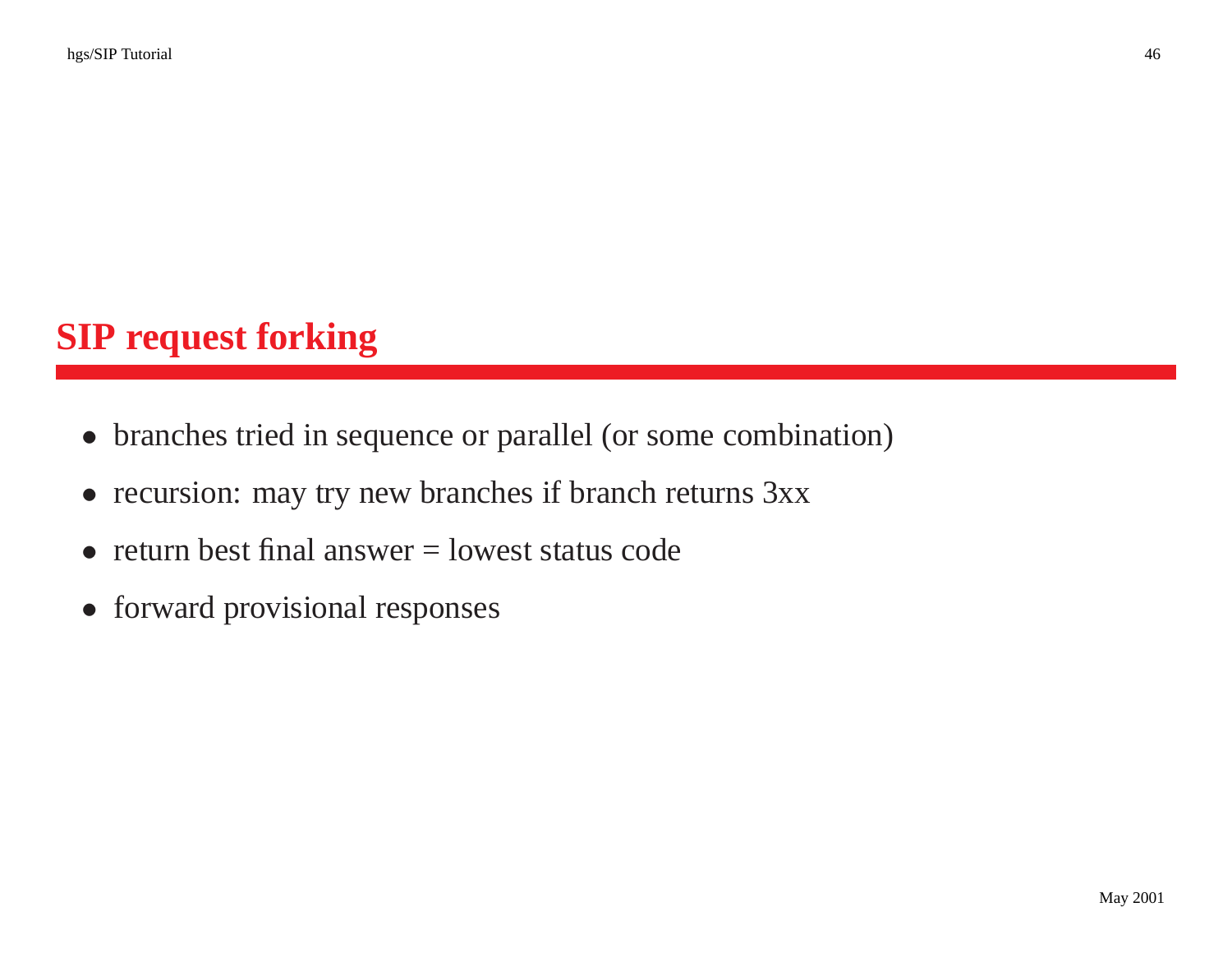#### **Parallel forking call flow**

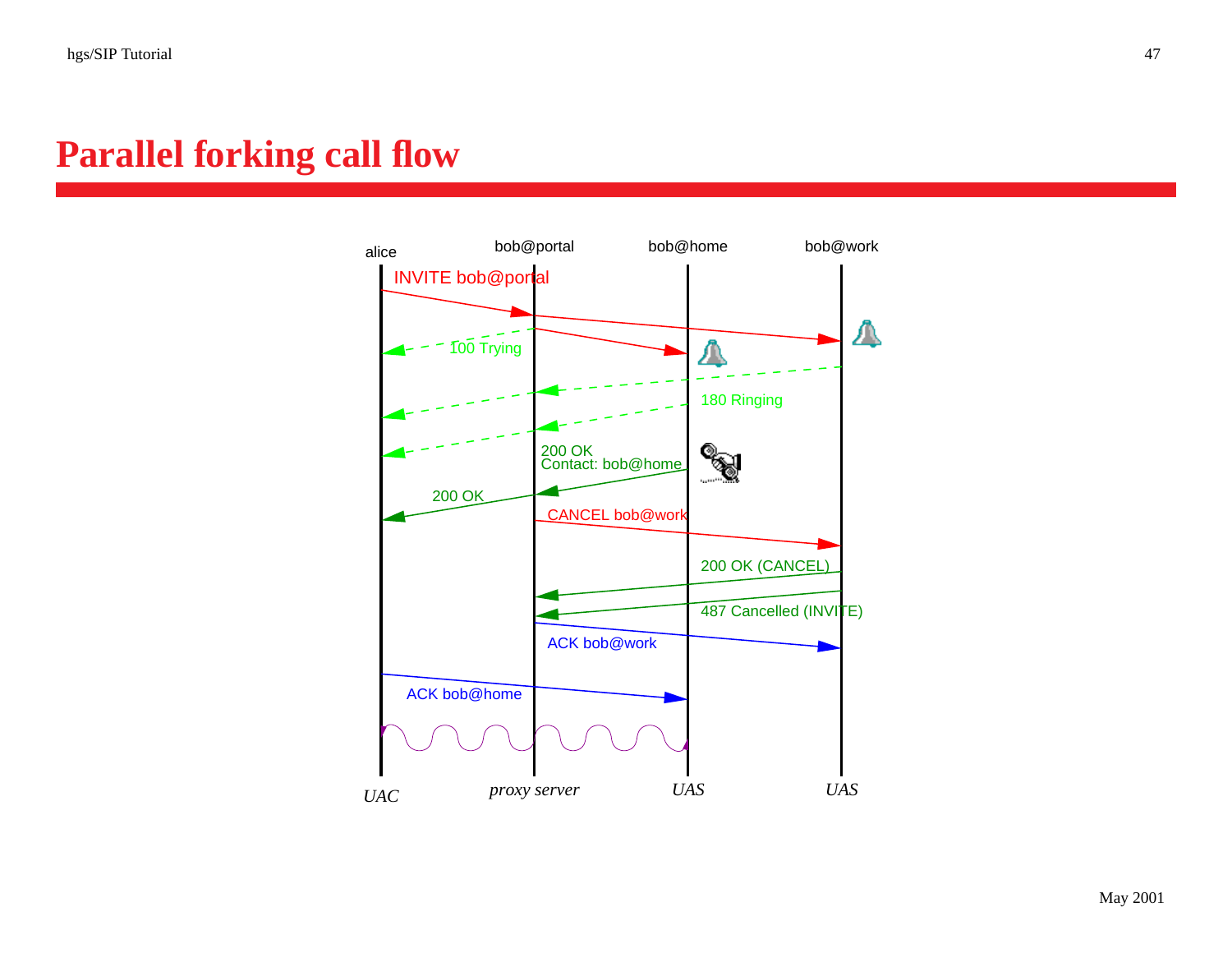#### **SIP transport issues**

- SIP operates over any packet network, reliable or unreliable
- choices:
	- **UDP:** most common
		- **–** low state overhead
		- small max. packet size
	- **TCP:** can combine multiple signaling flows over one link
		- **–** use with SSL
		- connection setup overhead
		- HOL blocking for trunks
	- **SCTP:** new protocol
		- no HOL blocking
		- fallback address (but SRV provides this already)
		- connection setup overhead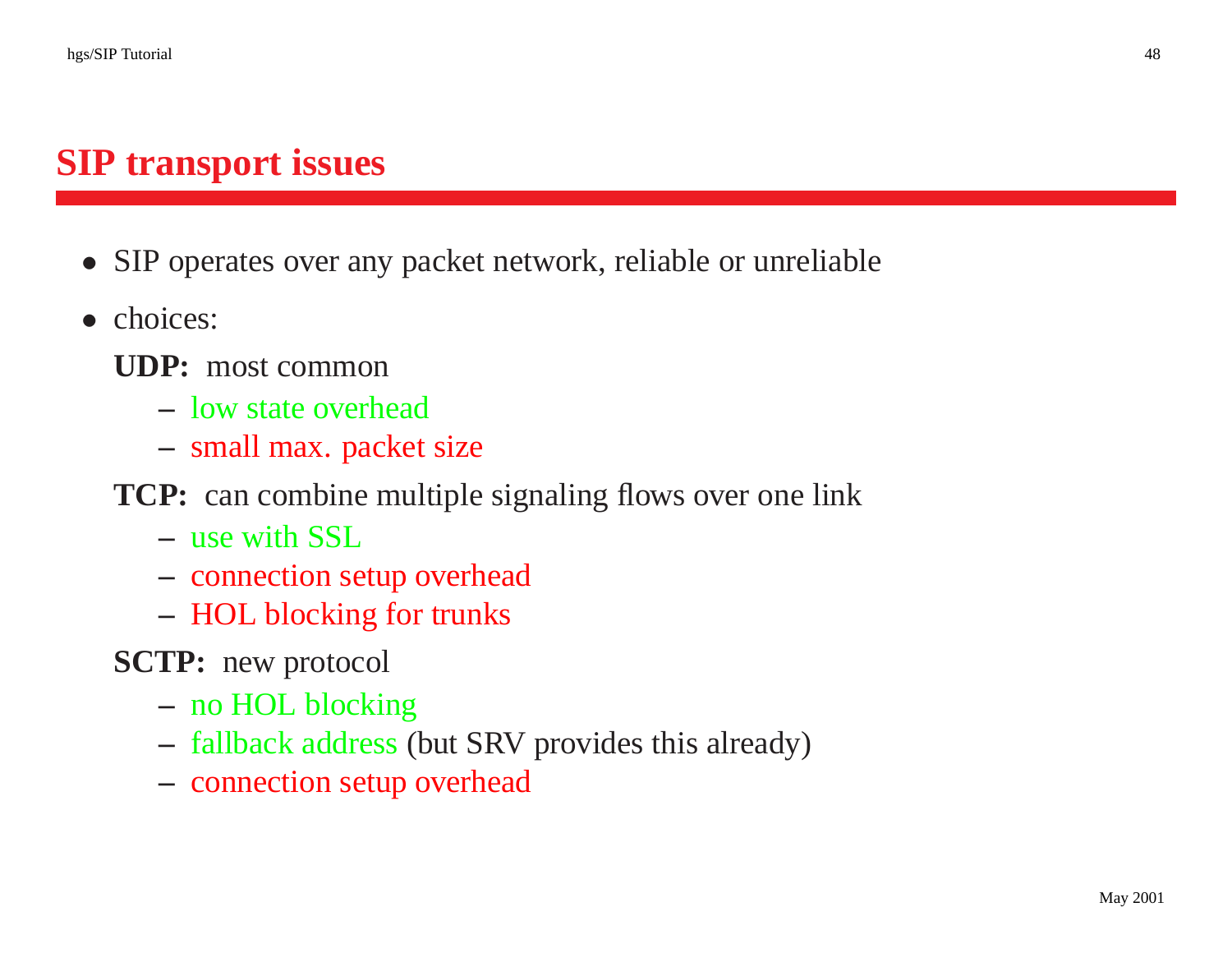#### **Transport reliability for all but INVITE**

- used for BYE, OPTIONS, SUBSCRIBE, NOTIFY, ...
- 1xx sent by UAS or proxy only if no final answer expected within 200 ms
- if provisional response, retransmit with  $T2(4)$  seconds

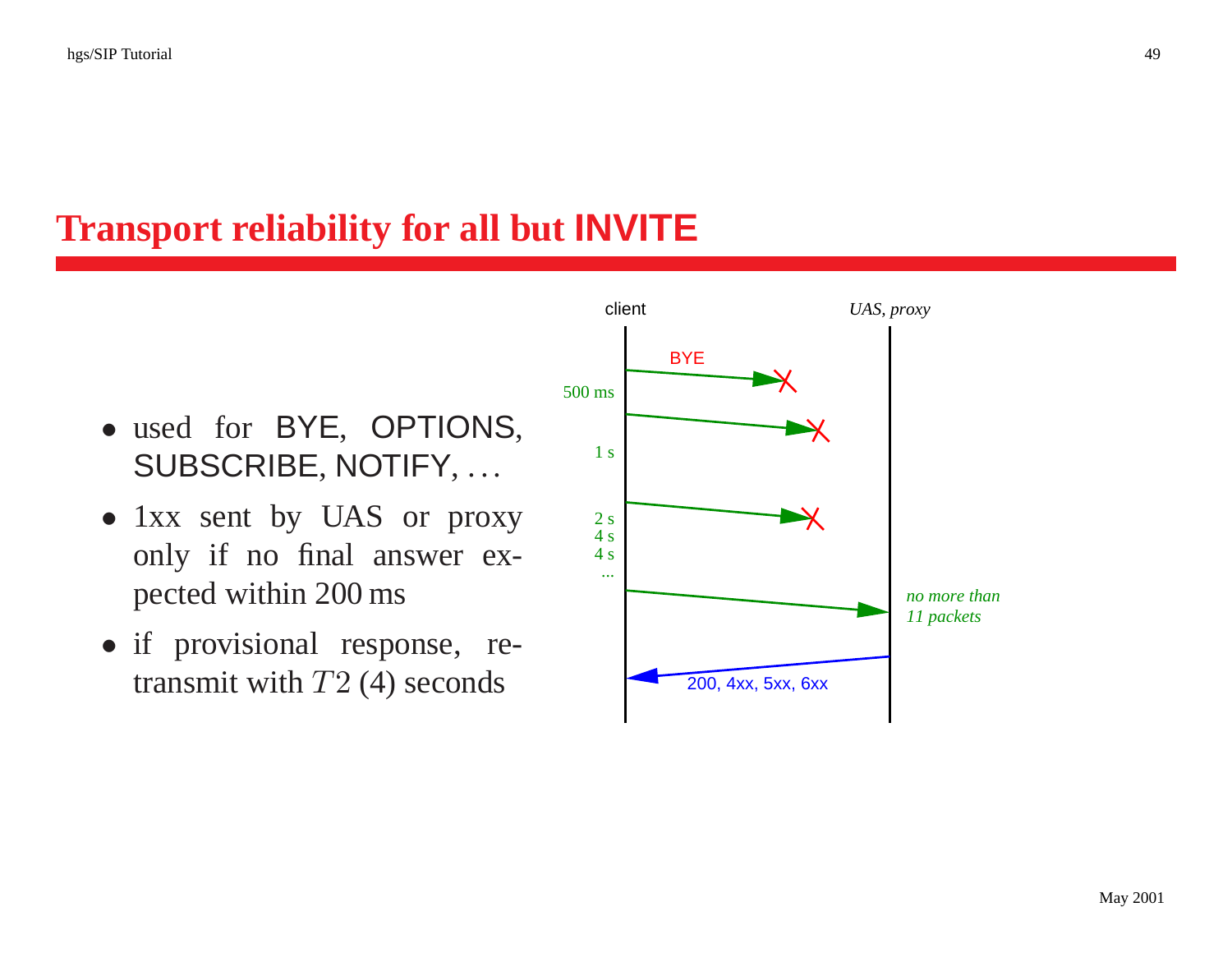## **INVITE reliability**

- **INVITE** is special long time between reques<sup>t</sup> and final response
- 100 (by proxy) indicates reques<sup>t</sup> has been received
- proxy usually forwards 1xx from all branches
- only retransmit until 100
- ACK confirms receipt of final response



*request sent*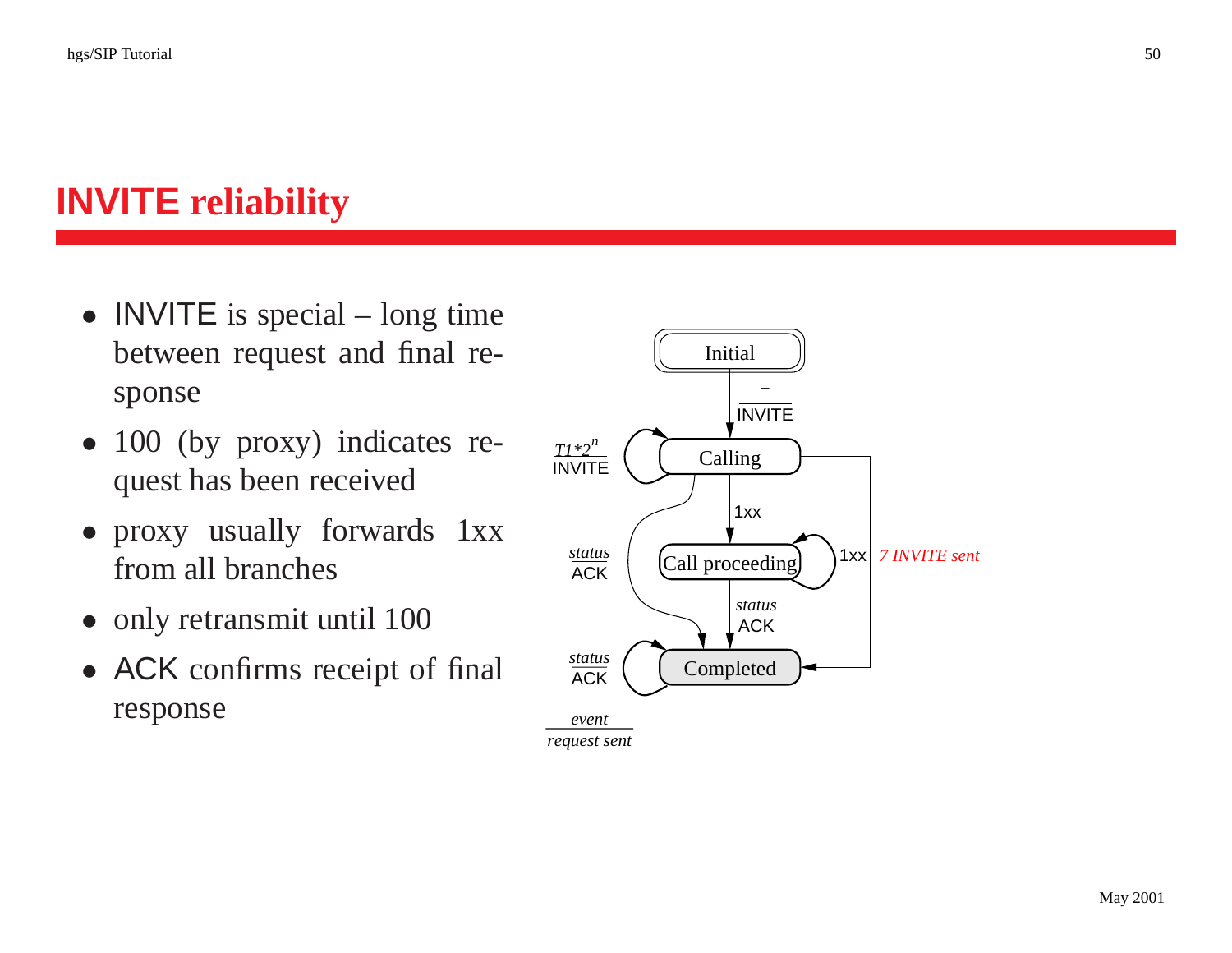# Other signaling approaches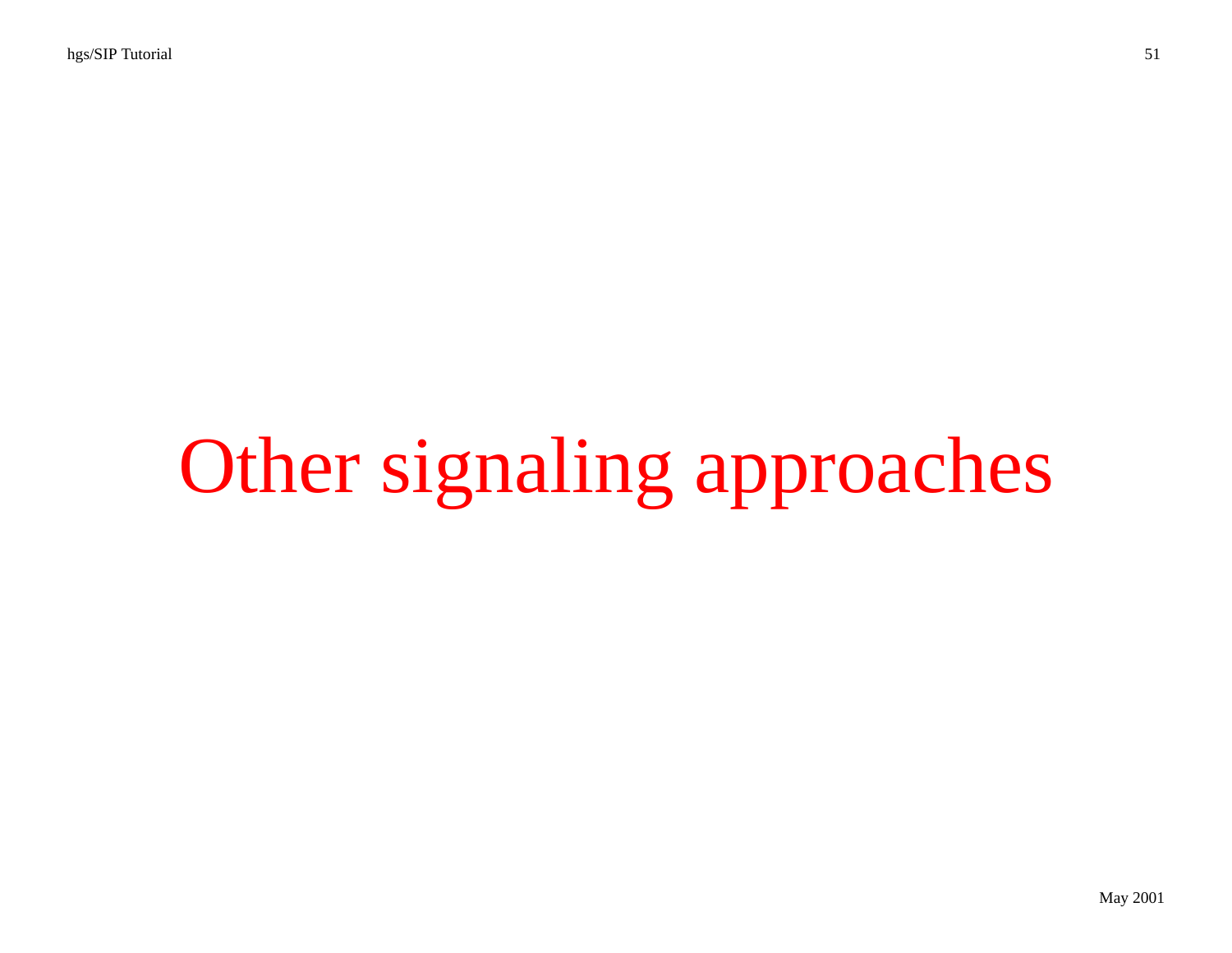#### **Differences to classical signaling**

| name      | examples                | network                  | "channel" |
|-----------|-------------------------|--------------------------|-----------|
| in-band   | E&M. DTMF               | same                     | same      |
|           | out-of-band ISUP, 0.931 | different                | different |
| <b>TP</b> | <b>SIP</b>              | typically same different |           |

IP signaling meets media only at end systems, while PSTN out-of-band intersects at every switch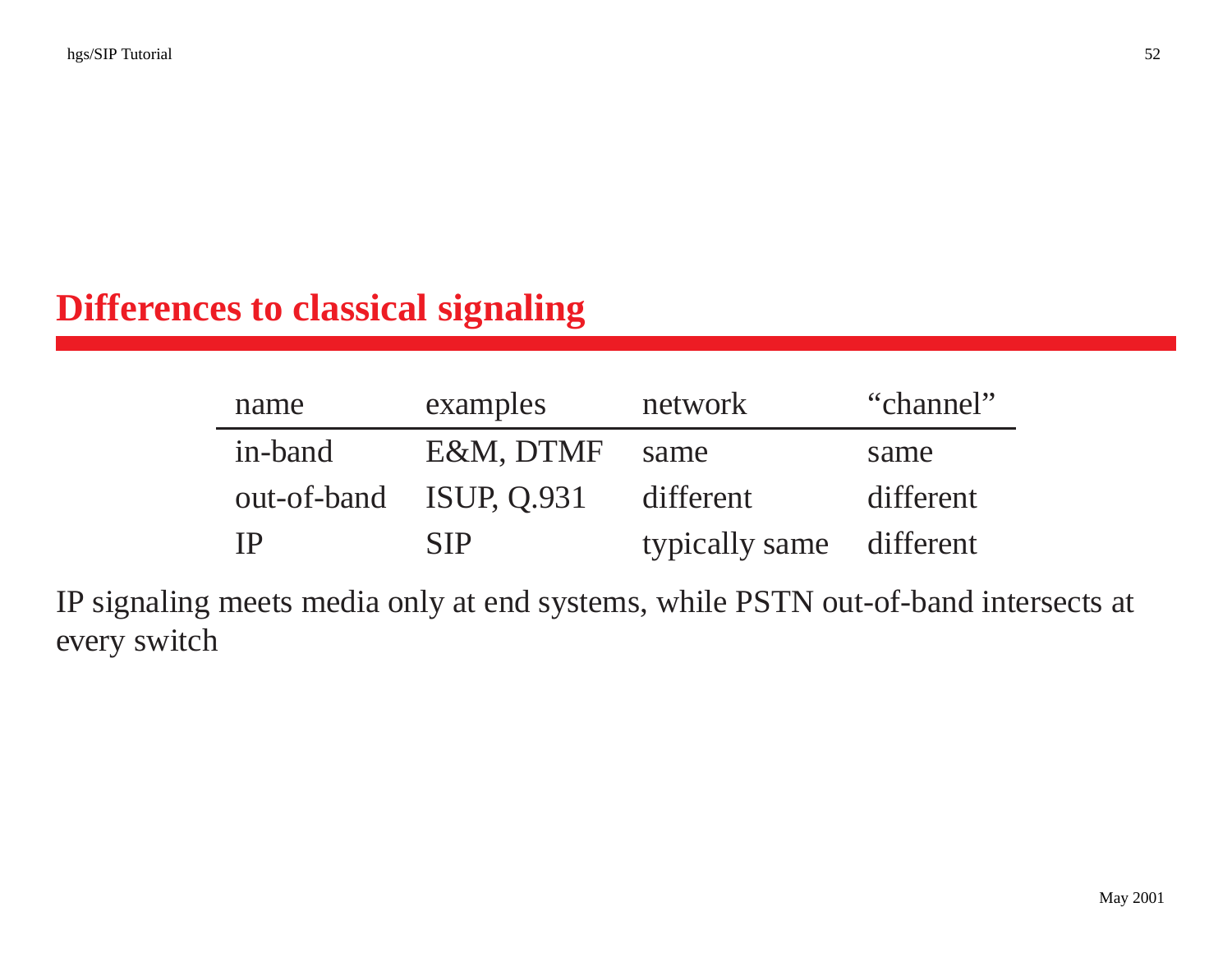#### **Aside: Alternative architecture: master-slave**

- master-slave: MGC (media gateway controller) controls one or more gateways
- allows splitting of signaling and media functionality
- "please send audio from circuit 42 to 10.1.2.3"
- • uses MGCP (implemented) or Megaco/H.248 (standardized, but just beginning to be implemented)
- gateway can be residential
- •basis of PacketCable NCS (network control system) architecture
- service creation similar to digital PBX or switch
- end system has no semantic knowledge of what's happening
- $\longrightarrow$  can charge for caller id, call waiting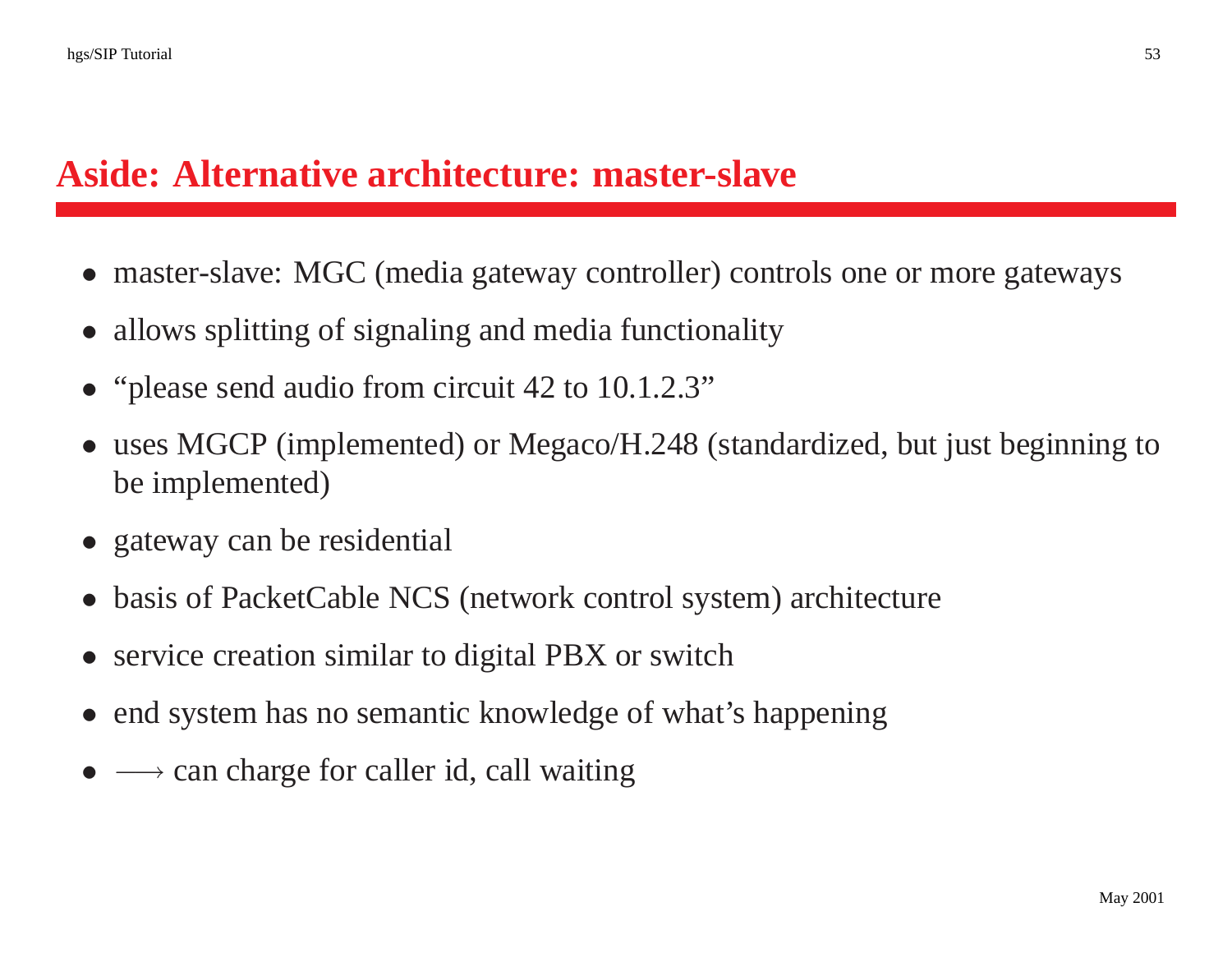#### **MGCP/SIP architecture**

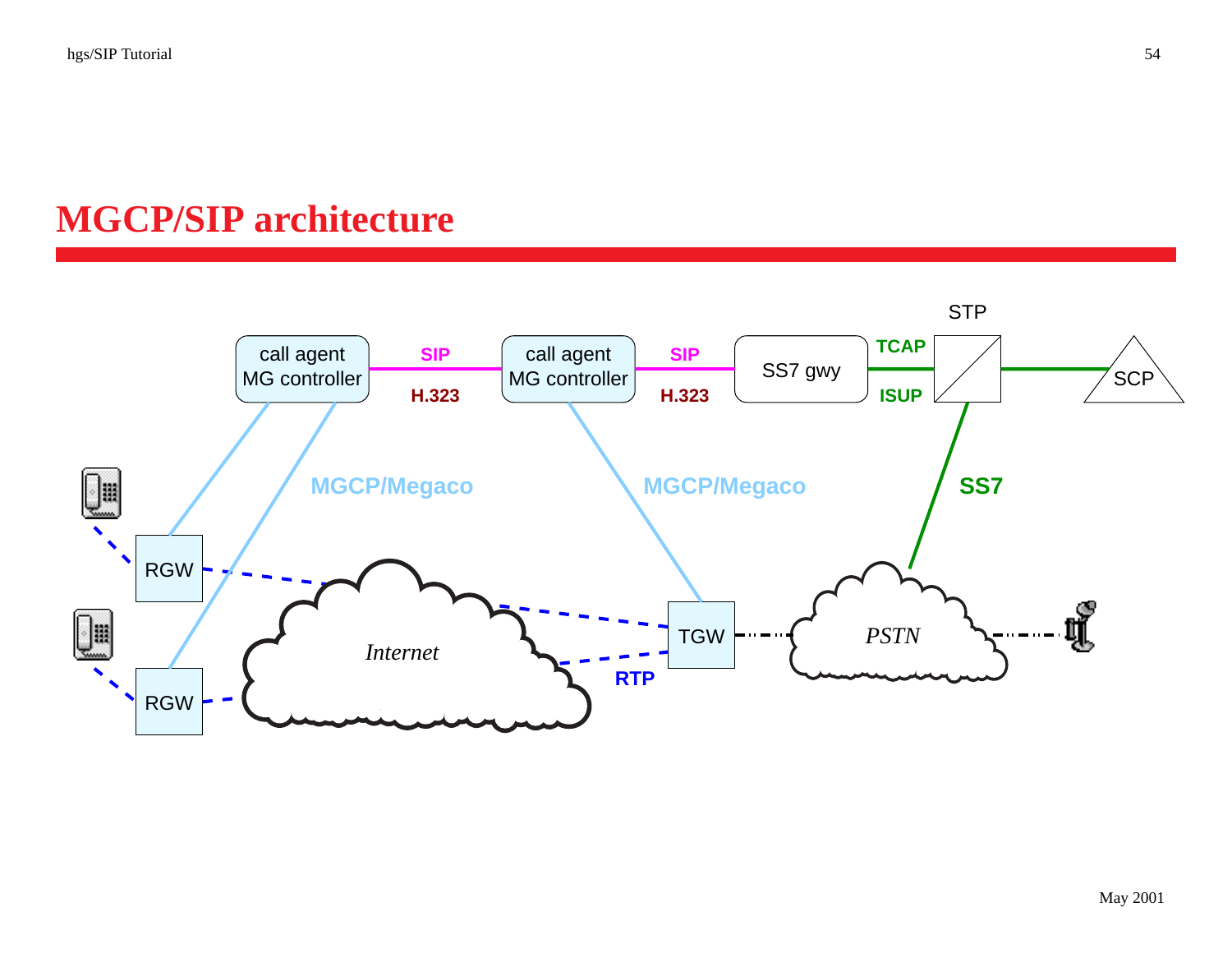## **Extending SIP**

| extension       | behavior    | determine?     |
|-----------------|-------------|----------------|
| new headers     | ignored     |                |
| new headers     | mandatory   | Supported      |
| new method      |             | <b>OPTIONS</b> |
| new body type   |             | Accept         |
| new status code | class-based |                |
| new URL type    |             |                |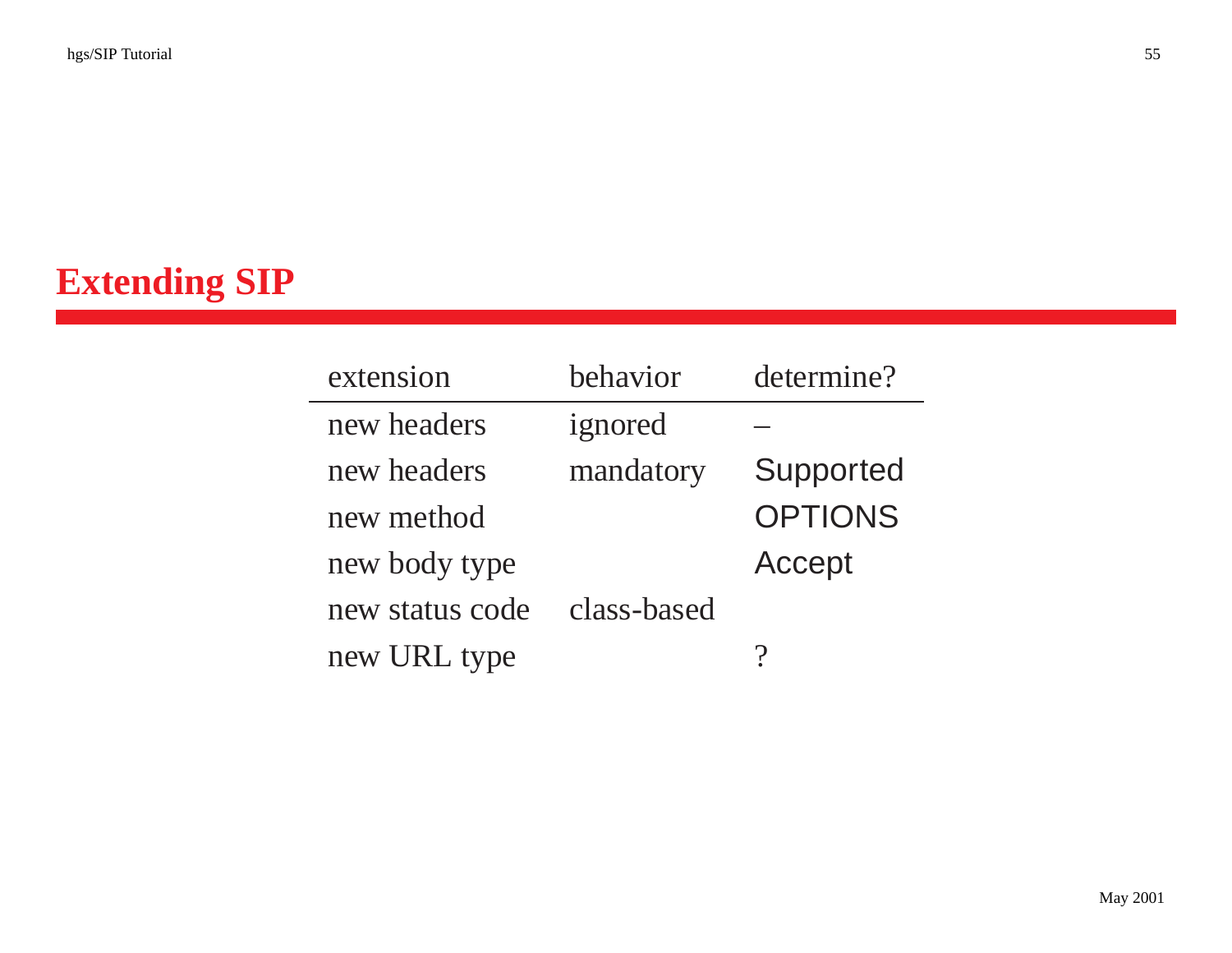#### **SIP extensions and feature negotiation**

- if crucial, mark with "Require: *feature*"
- IANA-registered features are simple names, private features use reverse domain names
- indicate features supported in Supported:
	- C->S: INVITE sip:watson@bell-telephone.com SIP/2.0 Require: com.example.billing Supported: 100rel Payment: sheep\_skins, conch\_shells
	- S->C: SIP/2.0 420 Bad Extension Unsupported: com.example.billing
	- S->C: SIP/2.0 421 Extension Required Require: 183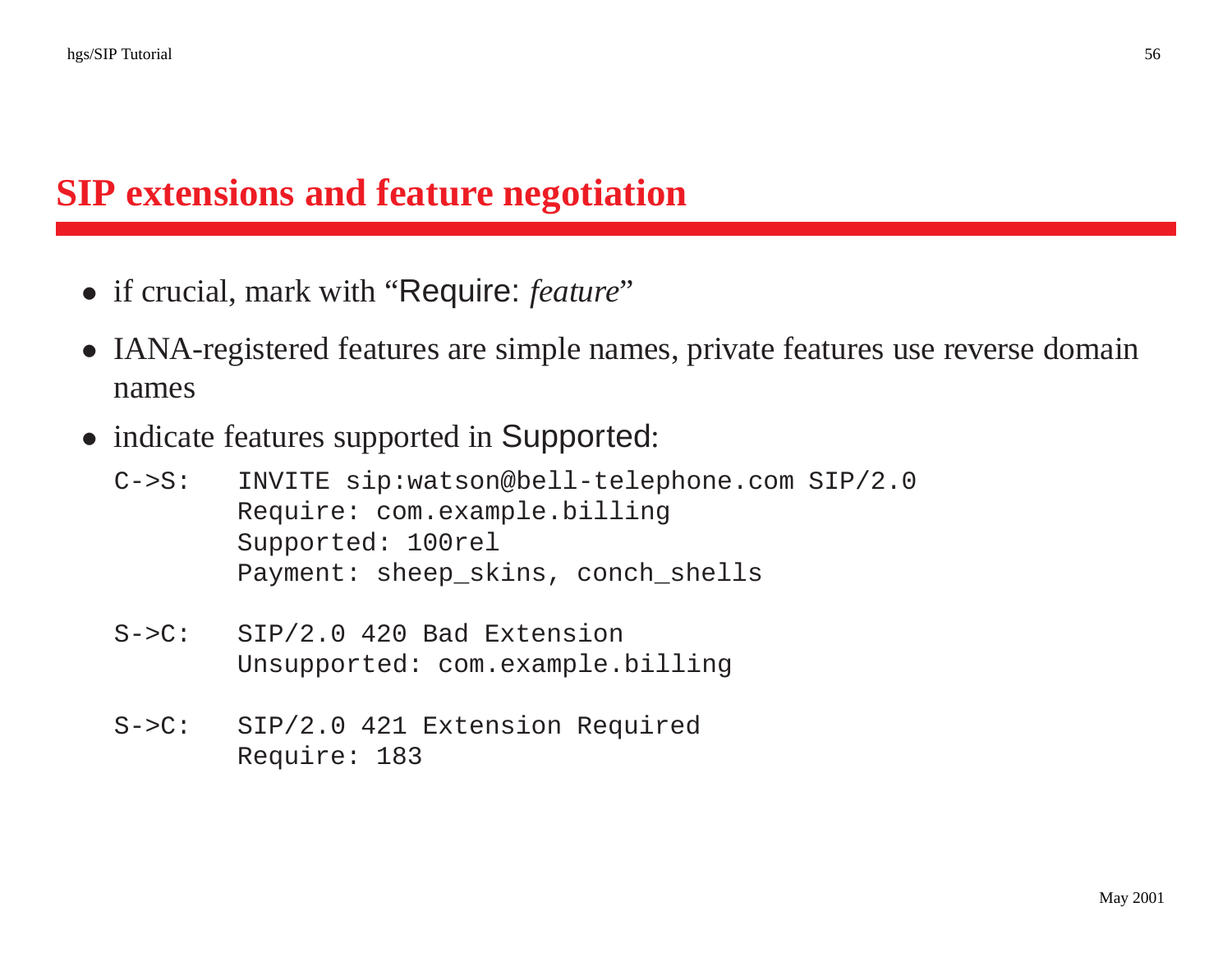# User identification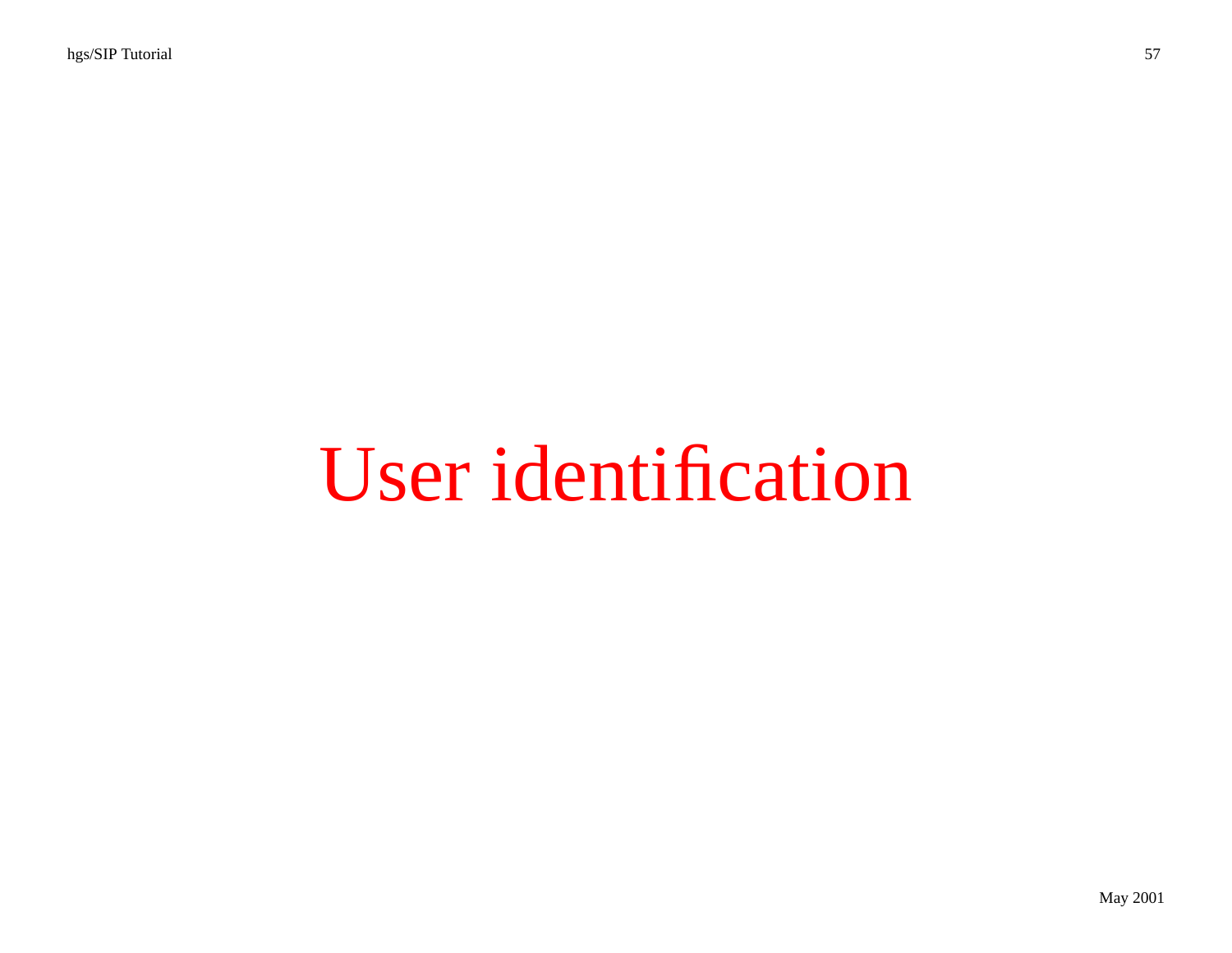#### **Standard call/caller identification**

#### **Request-URI:** next hop

**To:** logical call destination

**From:** logical call origin

**Organization:** organization of caller/callee

**Subject:** subject of call

**Call-Info:** additional information about caller or callee

```
Call-Info:
<http://wwww.example.com/alice/photo.jpg> ;purpose=icon,
<http://www.example.com/alice/> ;purpose=info
```
#### **User-Agent:** make and model of user agen<sup>t</sup>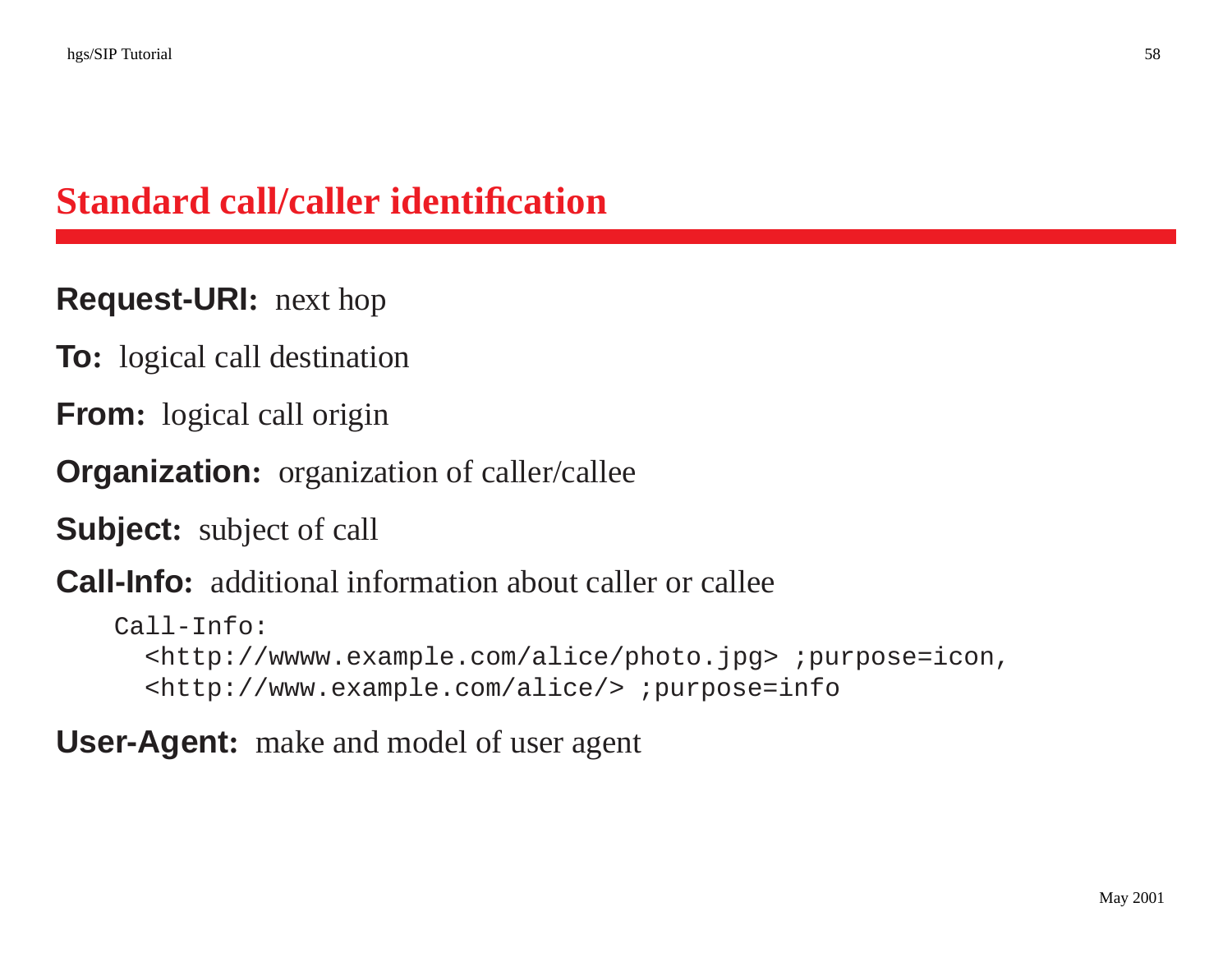#### **Additional call information**

**Priority:** call priority: emergency, urgent, normal, non-urgen<sup>t</sup>

Alert-Info: render instead of ring tone

Alert-Info: <http://wwww.example.com/sounds/moo.wav>

**In-Reply-To:** call-id being returned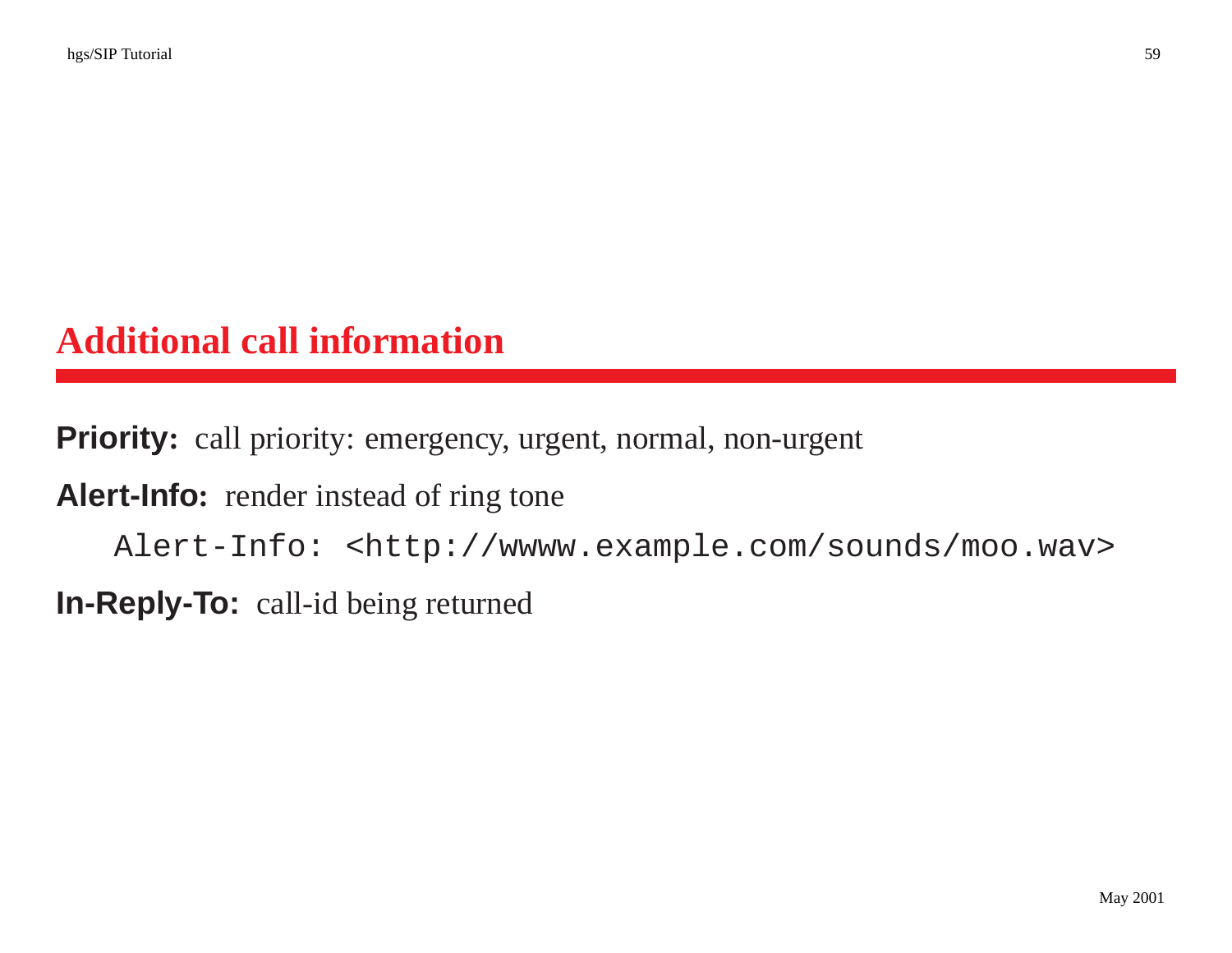#### **draft-ietf-sip-privacy**

- To/headerFrom are chosen by end system  $\blacksquare$  may lie
- need privacy indications similar to caller id

```
Remote-Party-ID: "John Doe"
               <sip:jdoe@foo.com>;party=calling;
               id-type=subscriber;privacy=full
```
- screen=yes: was verified by proxy
- type can be subscriber, user, alias, return (calls), term (terminal)
- may add geographic user location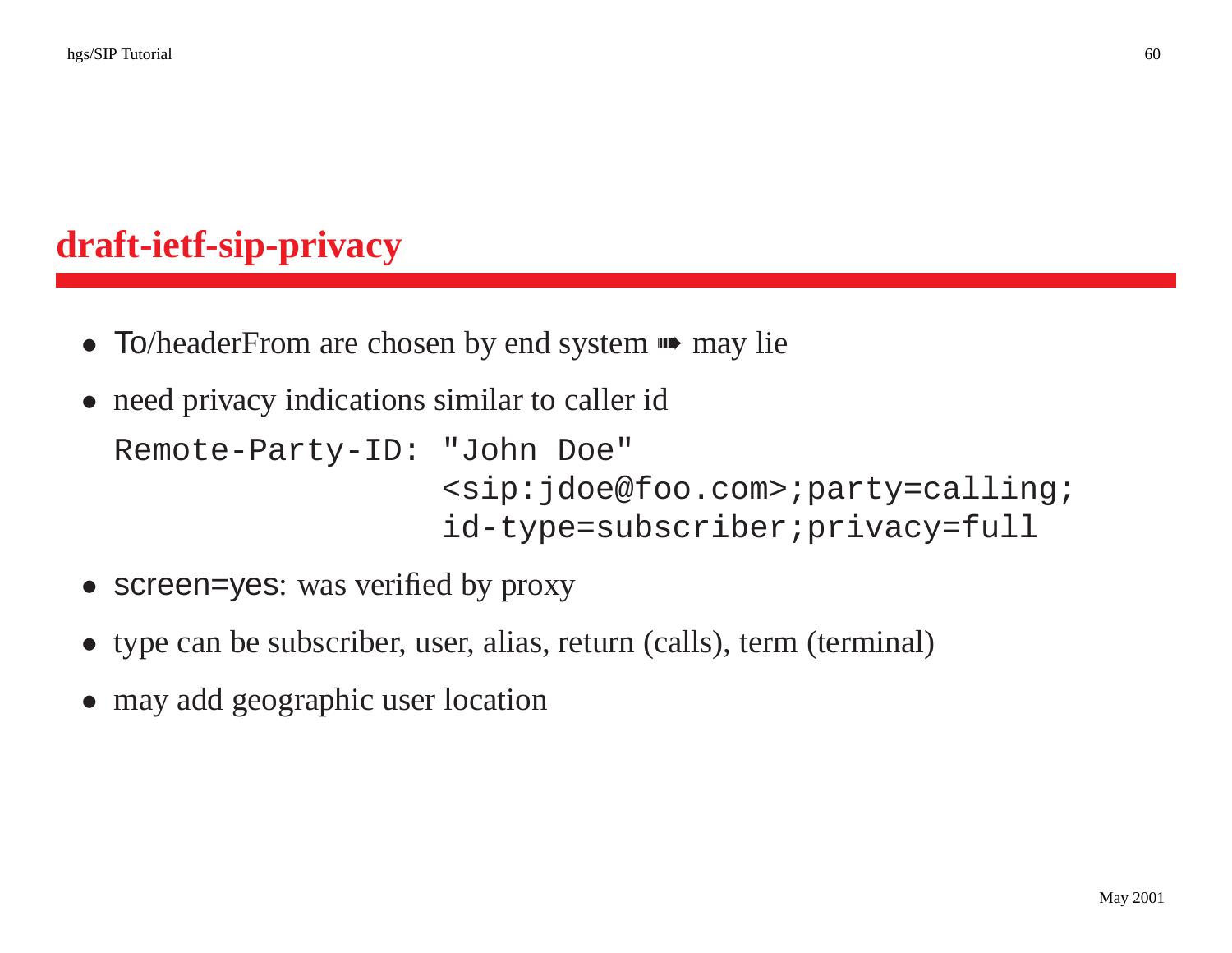## SIP services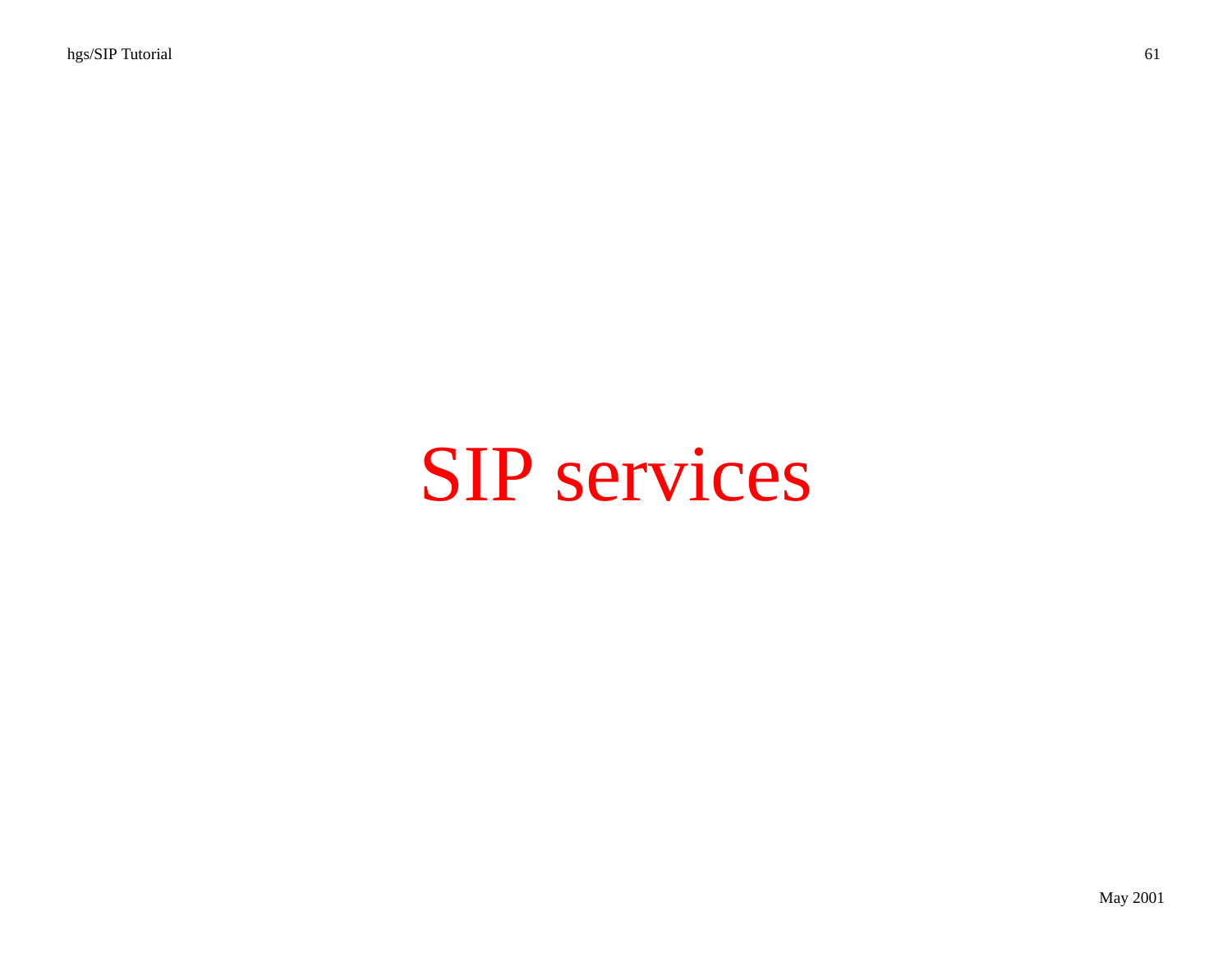#### **Invitation modes**

| signaling | media   |                                        |  |
|-----------|---------|----------------------------------------|--|
|           | unicast | multicast                              |  |
| unicast   |         | telephony multicast session            |  |
|           |         | multicast reach first dept. conference |  |

➠ SIP for all modes, SAP/SDP also for multicast/multicast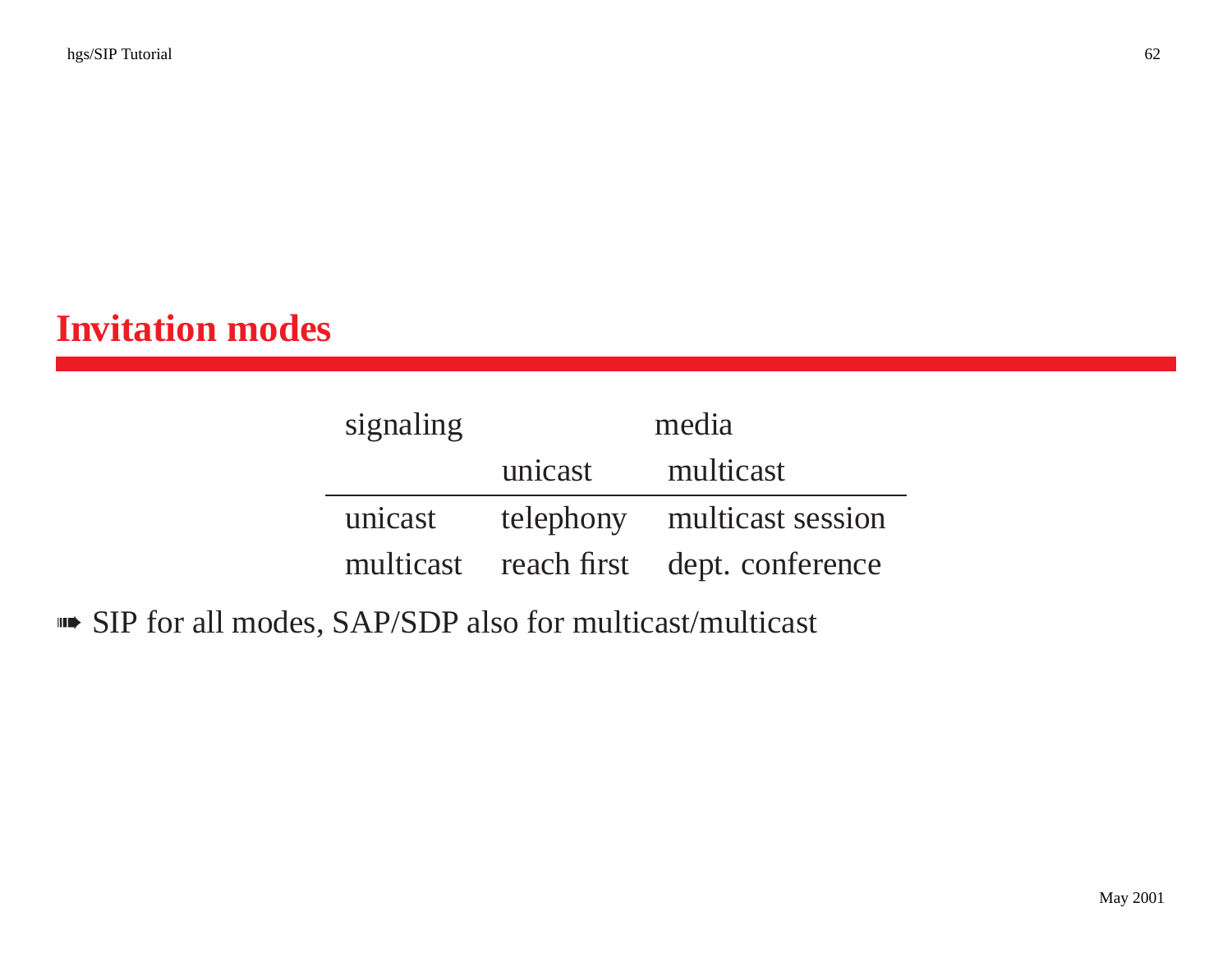#### **SIP-based services**

**Call forwarding:** basic INVITE behavior (proxy/redirect)

**Call transfer:** REFER method (see later)

**Call hold:** set media address to  $0.0.0$ .0 – can be done individually per media

**Caller id:** From, plus extensions

**DTMF** carriage: carry as RTP payload (RFC 2833)

**Calling card:** B2BUA <sup>+</sup> voice server

**Voice mail:** UA with special  $URL(s) + possibly RTSP$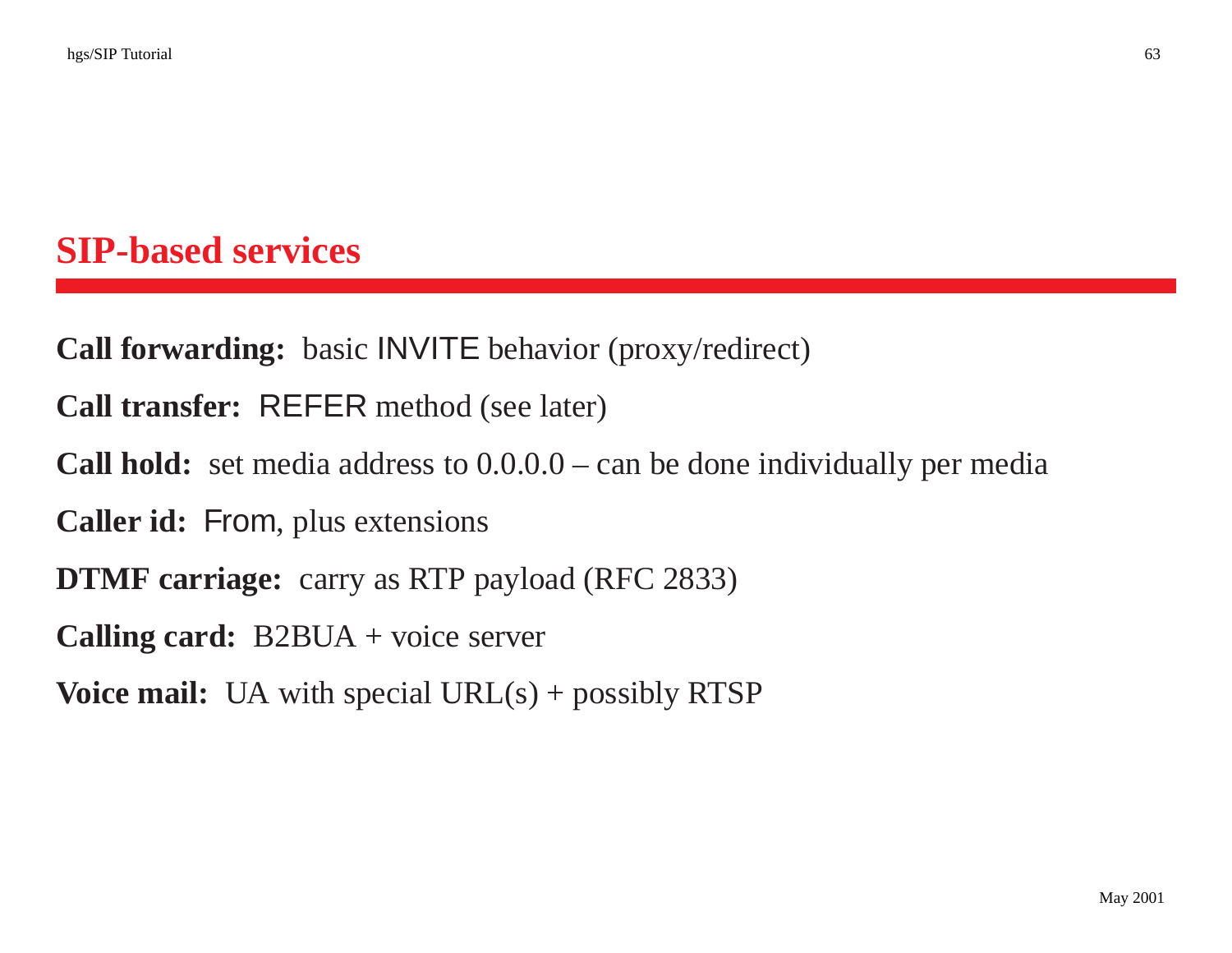#### **Call transfer**

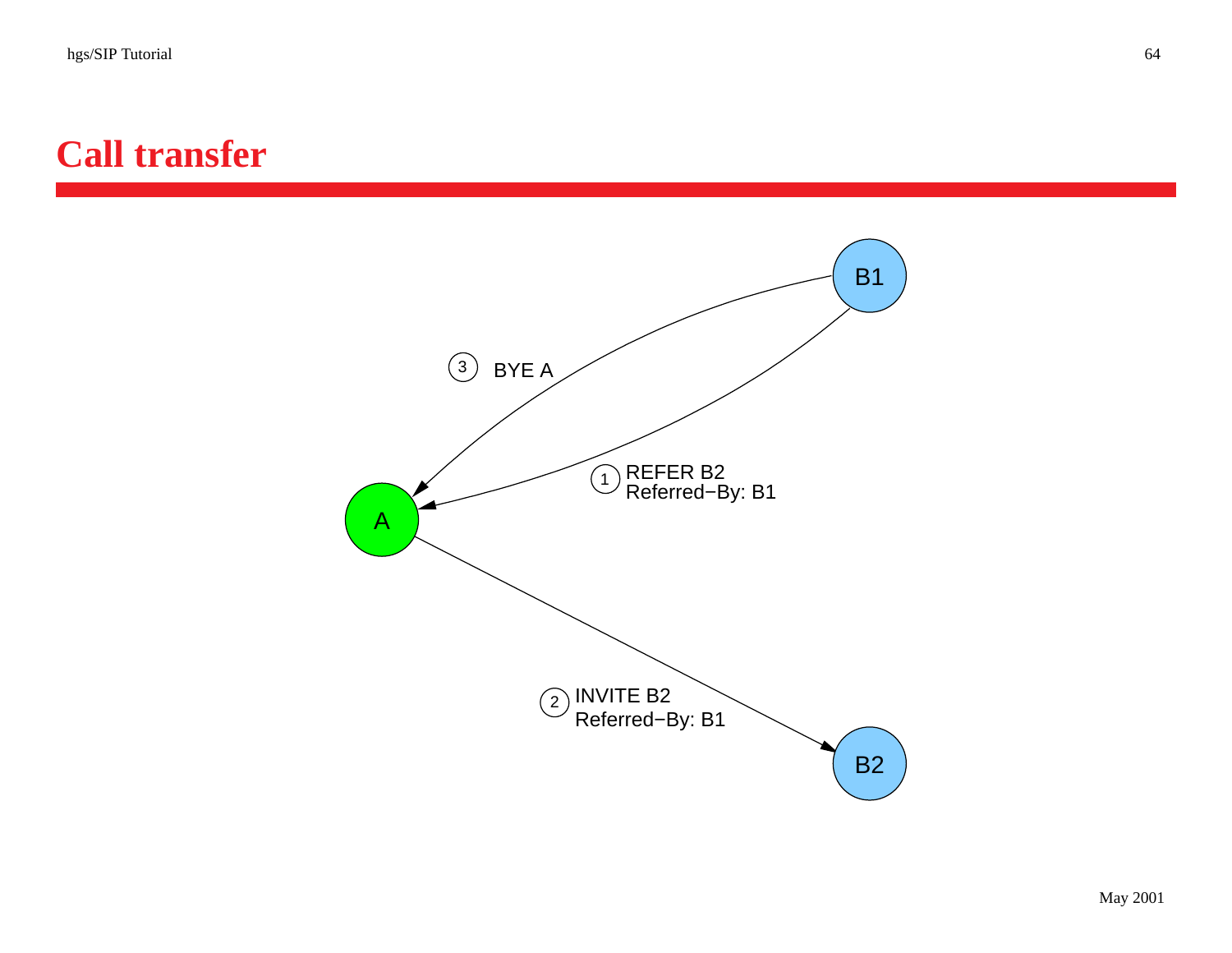#### **IVR and VoiceXML**

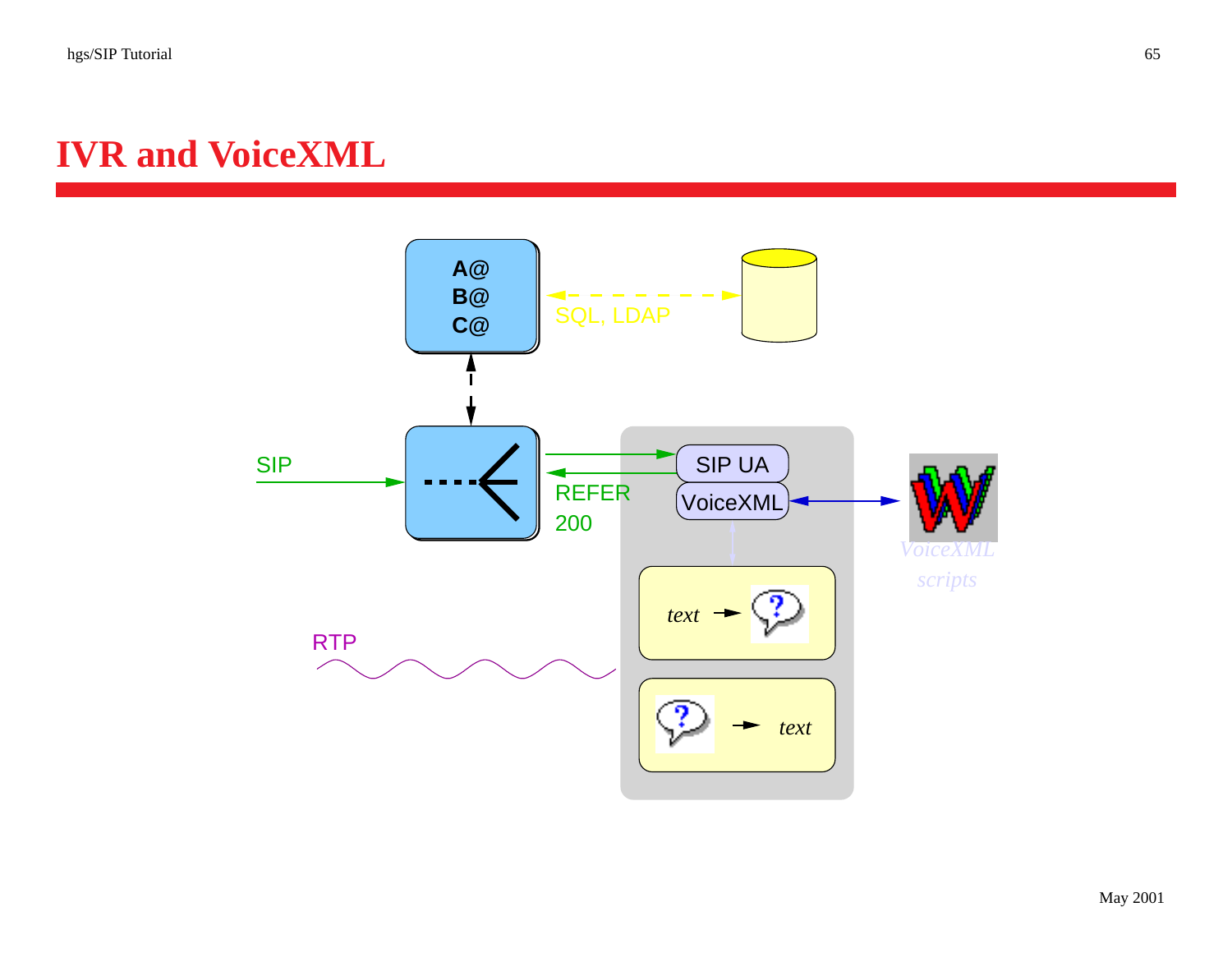#### **Third-party call control**

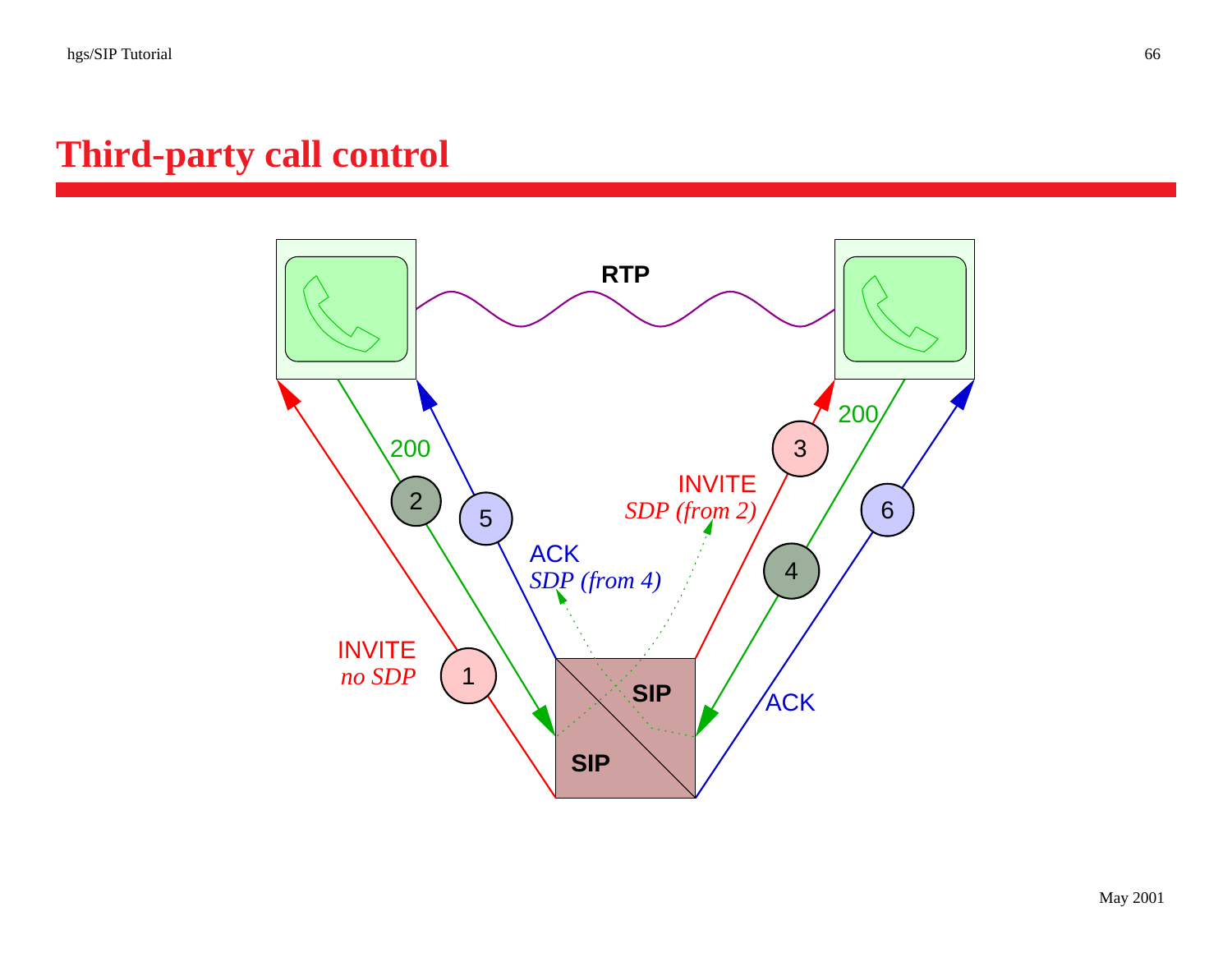### **SIP billing/charging**

What for?

- transport  $\blacksquare$  resource reservation protocol
- SIP services (call processing)  $\blacksquare$ authentication
- PSTN gateway services
- media server services (translation, storage)

#### How?

- $\bullet$ resource reservation protocols
- $\bullet$ SIP-in-DIAMETER approach
- server log files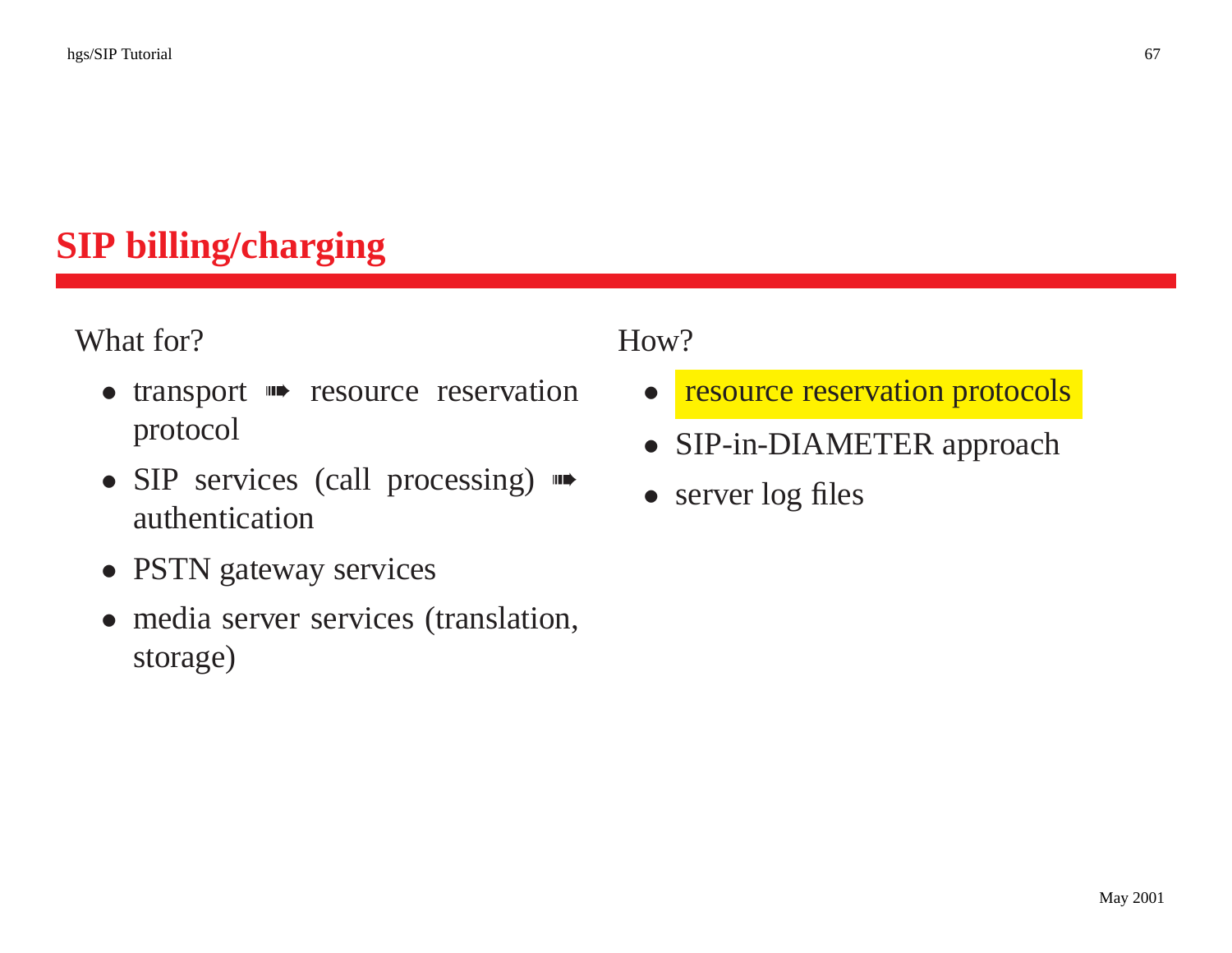# Security issues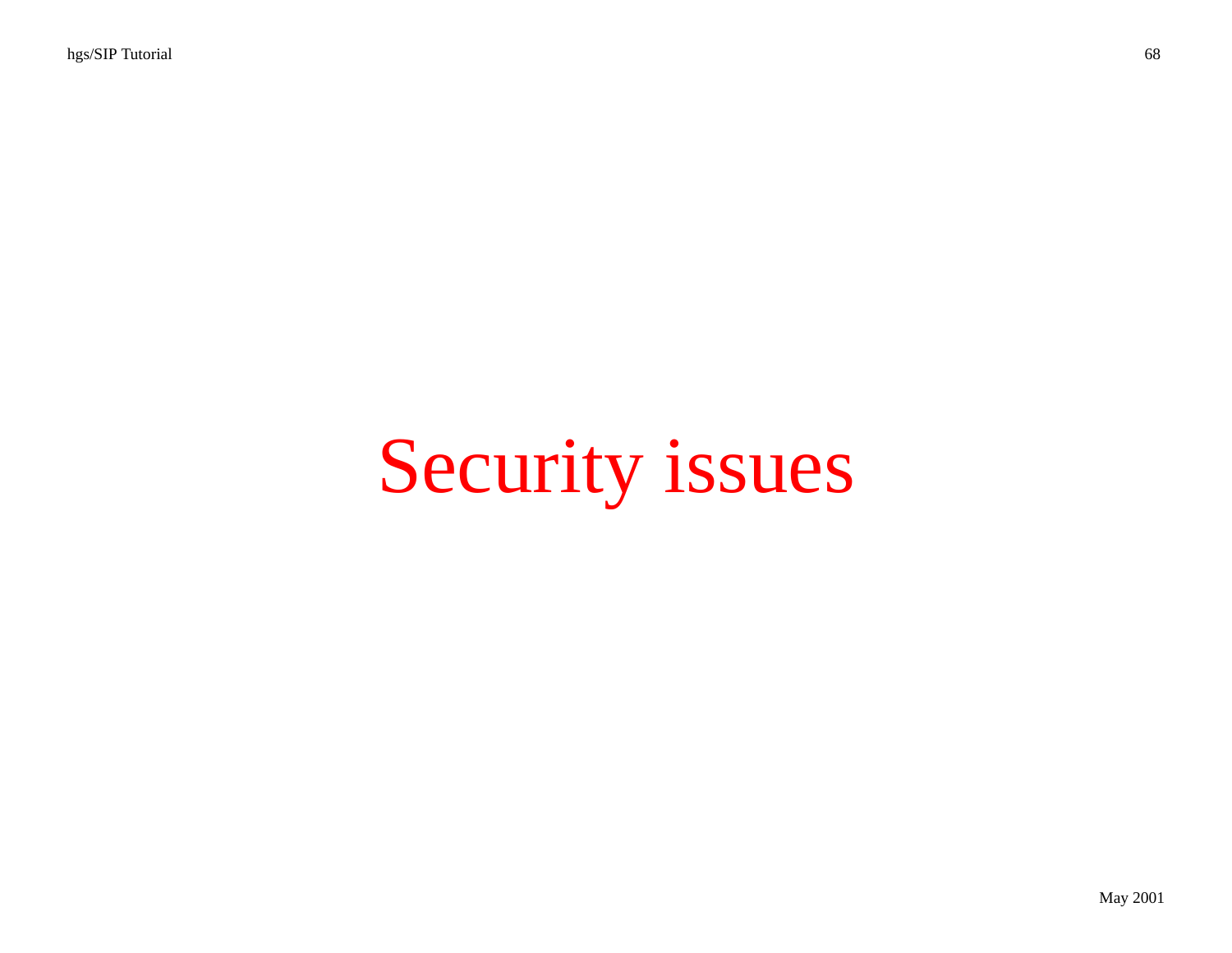#### **Threats**

- spoofing From in REGISTER: call redirection
- spoofing From in INVITE: bypass call filtering
- snooping media packets
- $\bullet$ billing confusion (identifier munging)
- denial-of-service attacks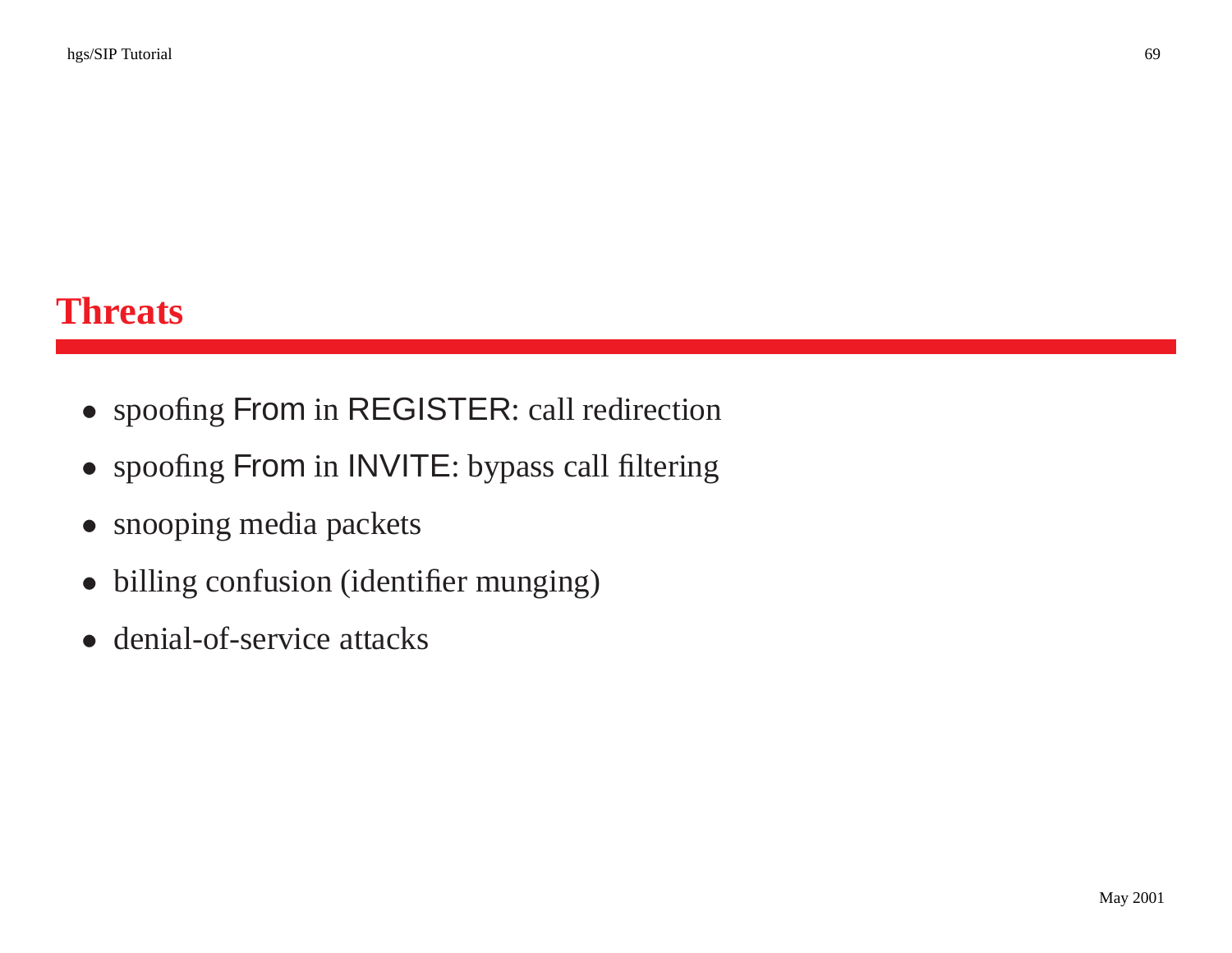### **SIP security**

| layer/mechanism     | approach      | characteristics                                   |
|---------------------|---------------|---------------------------------------------------|
| network layer       | <b>IPsec</b>  | adjacent nodes, all or nothing, hard to configure |
| transport layer     | <b>TLS</b>    | adjacent nodes, all or nothing                    |
| <b>SIP INVITE</b>   | basic/digest  | shared secrets with random parties                |
| <b>SIP REGISTER</b> | basic/digest  | securing headers?                                 |
| SIP general         | <b>S/MIME</b> | in progress                                       |

Basic (plaintext password) and digest (challenge-response) are very similar to HTTP security mechanisms.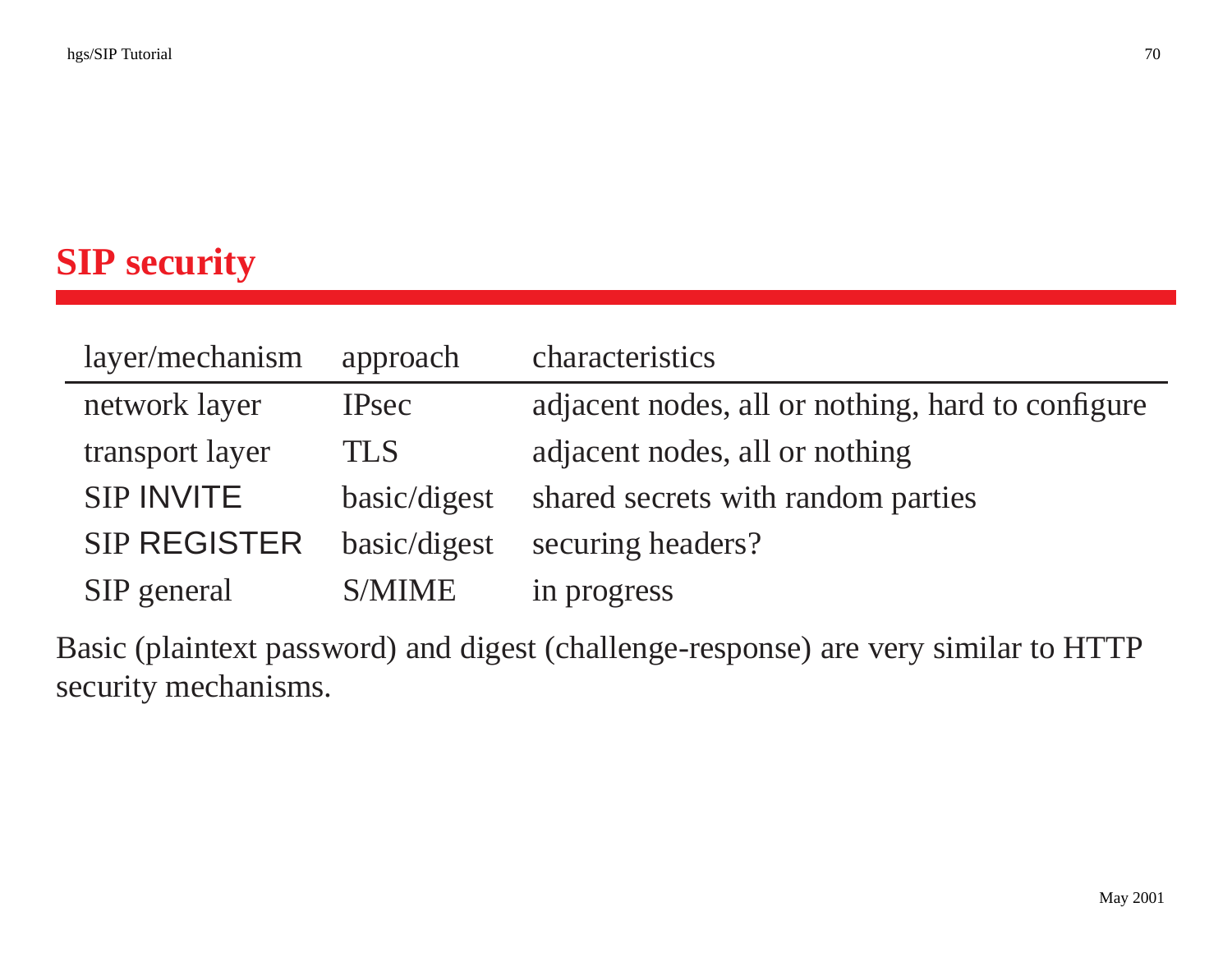#### **SIP authentication**

**Basic:** include plain-text password in request, immediately or after 401 (Unauthorized) or 407 (Proxy Authorization) response

**Digest:** challenge-response with shared secret

**Certificate:** sign non-Via parts of reques<sup>t</sup> headers, body with PGP, PKCS #7 **SSL, SSH:** but only for TCP

• but: need more elaborate cryptographic capability indication in SDP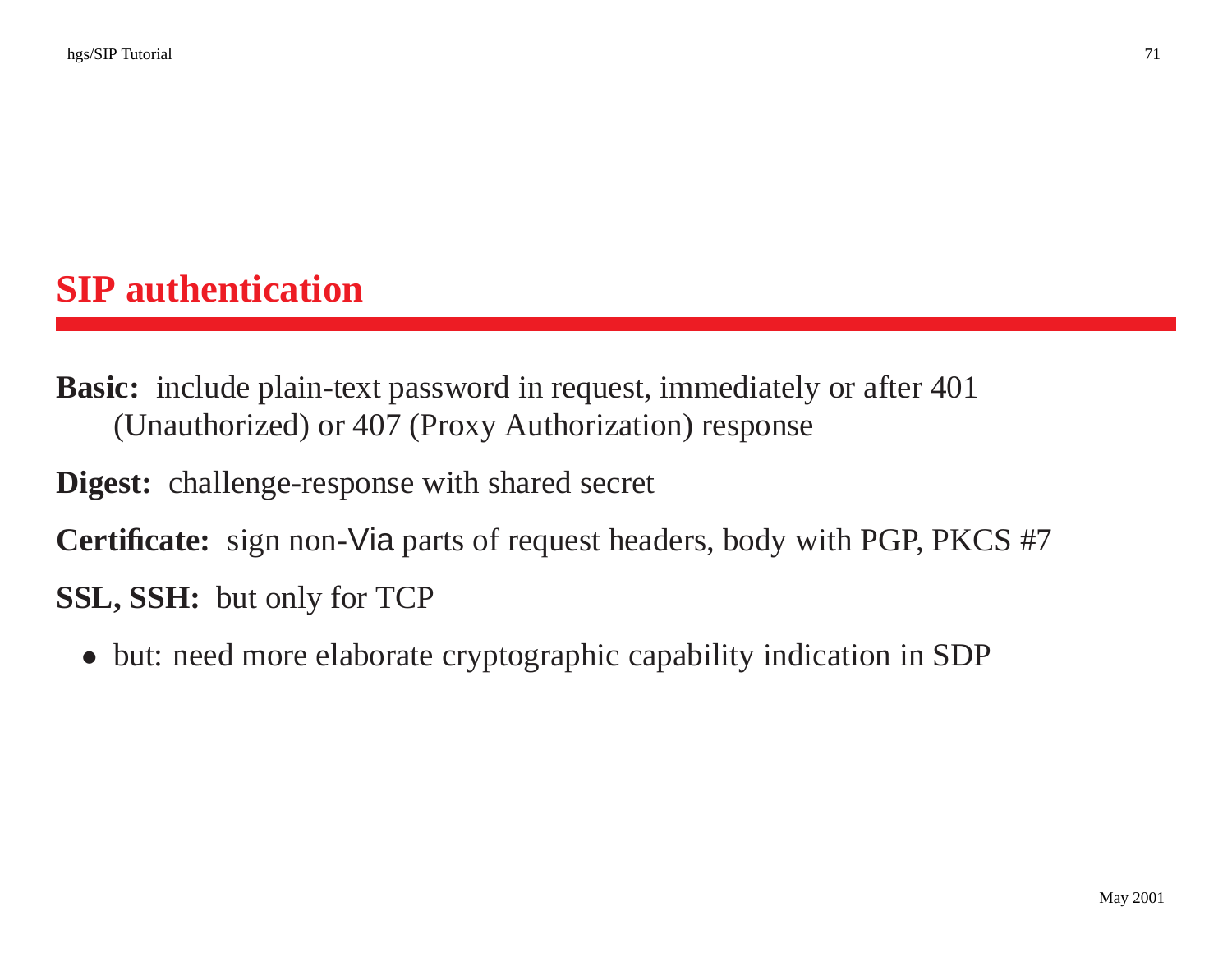#### **Basic authentication**

• Challenge by UAS:

SIP/2.0 401 Unauthorized WWW-Authenticate: Basic realm="business"

• client responds with

INVITE sip:alice@wonderland.com SIP/2.0 CSeq: 2 INVITE Authorization: QWxhZGRpbjpvcGVuIHNlc2FtZQ== where authorization is base64(*userid*:*password*)

• usually caller  $\rightarrow$  callee, but challenge can be in request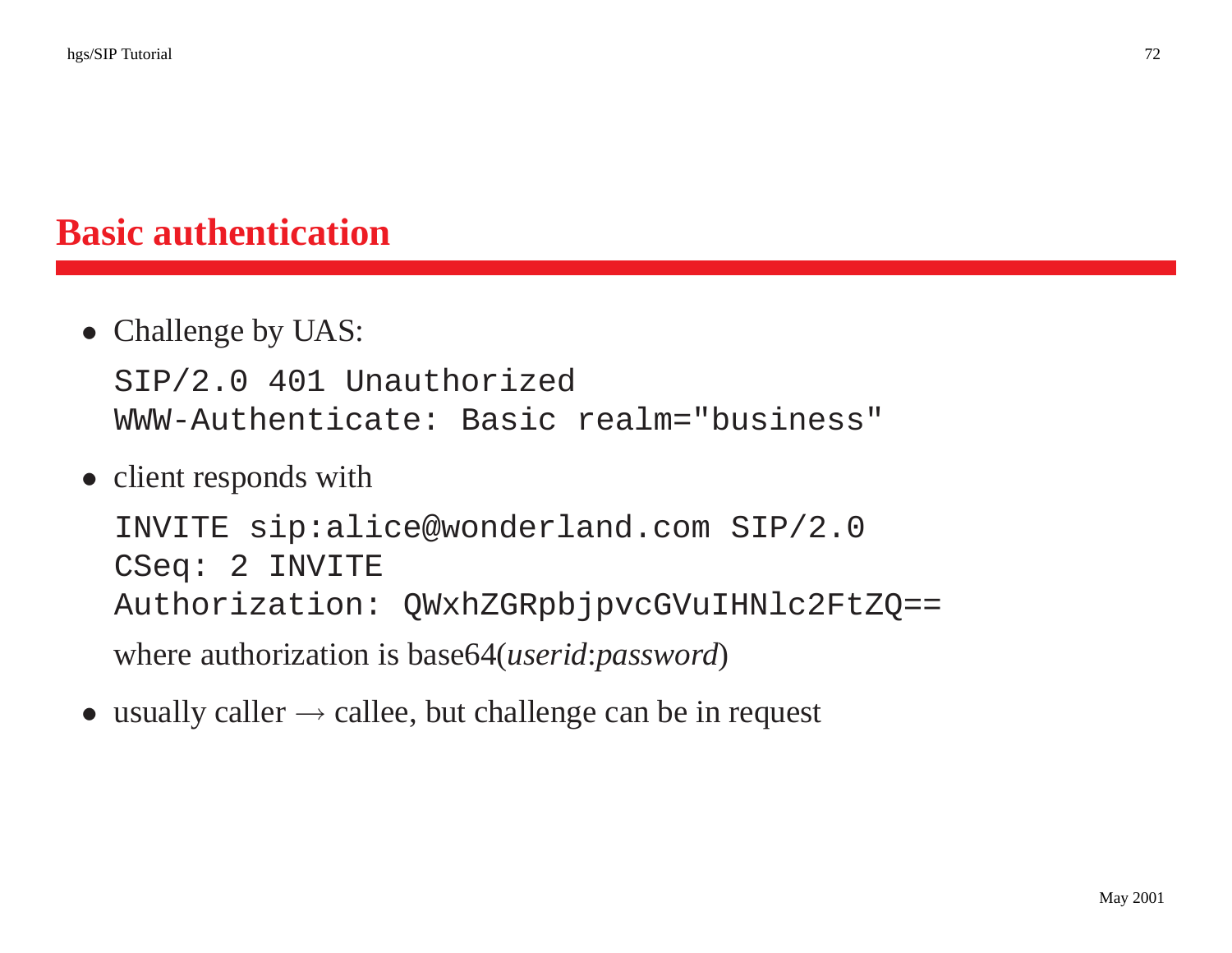# **Digest authentication**

#### •  $\overline{A}$  calls  $\overline{B}$  and fails:

```
SIP/2.0 401 Unauthorized
Authenticate: Digest realm="GW service",
   domain="wcom.com",
   nonce="wf84f1ceczx41ae6cbe5aea9c8e88d359",
   opaque="42", stale="FALSE", algorithm="MD5"
```
• A tries again:

```
INVITE sip:UserB@ss1.wcom.com SIP/2.0
Authorization:Digest username="UserA",
   realm="GW service",
   nonce="wf84f1ceczx41ae6cbe5aea9c8e88d359",
   opaque="42", uri="sip:UserB@ss1.wcom.com",
   response="42ce3cef44b22f50c6a6071bc8"
```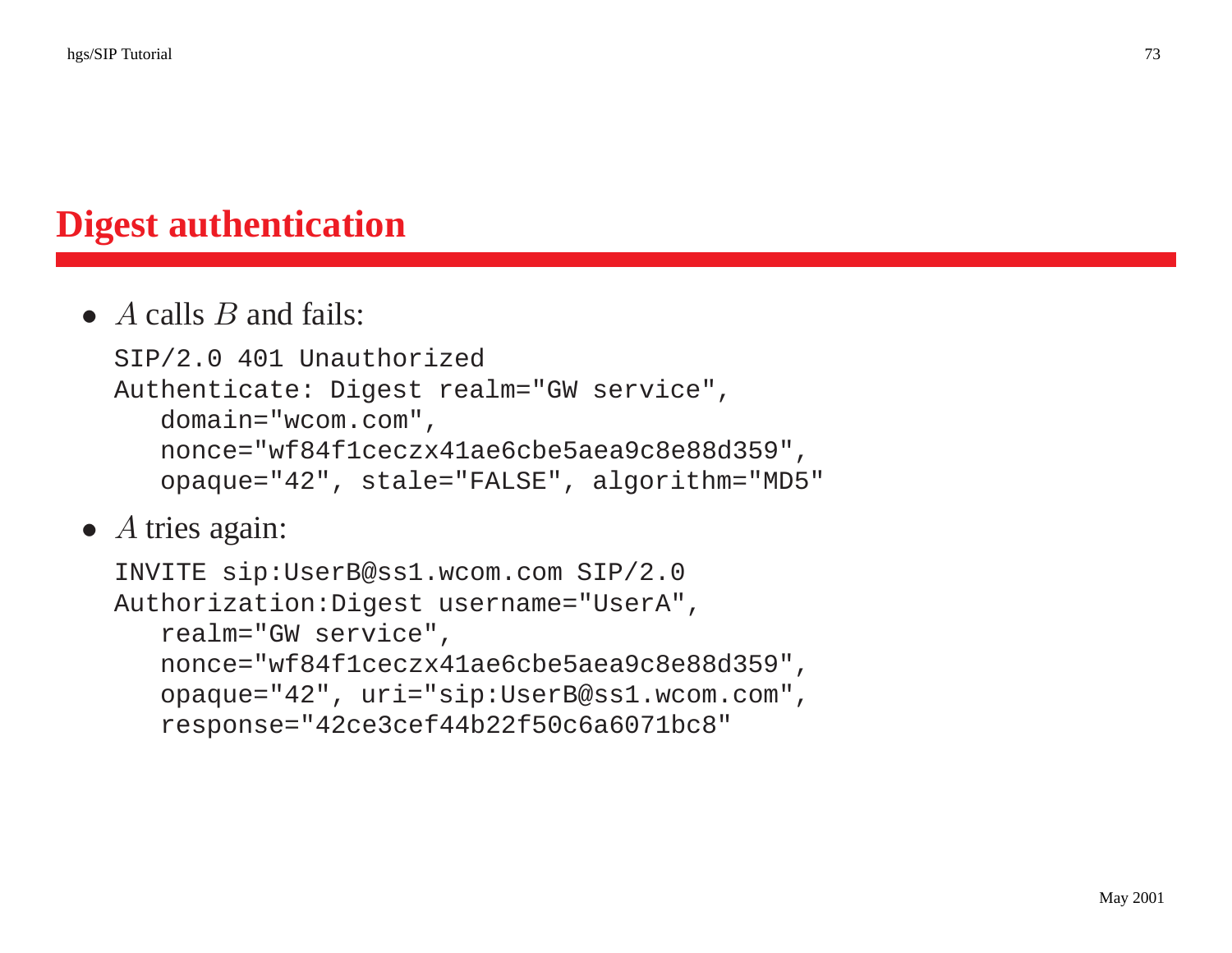# **Digest authentication**

```
username: user authenticating herself
realm: several per user, used also for display
nonce: copied into Authorization
opaque: copied into Authorization
uri: original request URL
response: 32 hex digits:
    KD (H(A_1), nonce-value : H(A_2))
    for MD5: H(H(A_1): nonce-value : H(A_2))where A_1 = username : realm : passwd
    A_2 = method : uri
```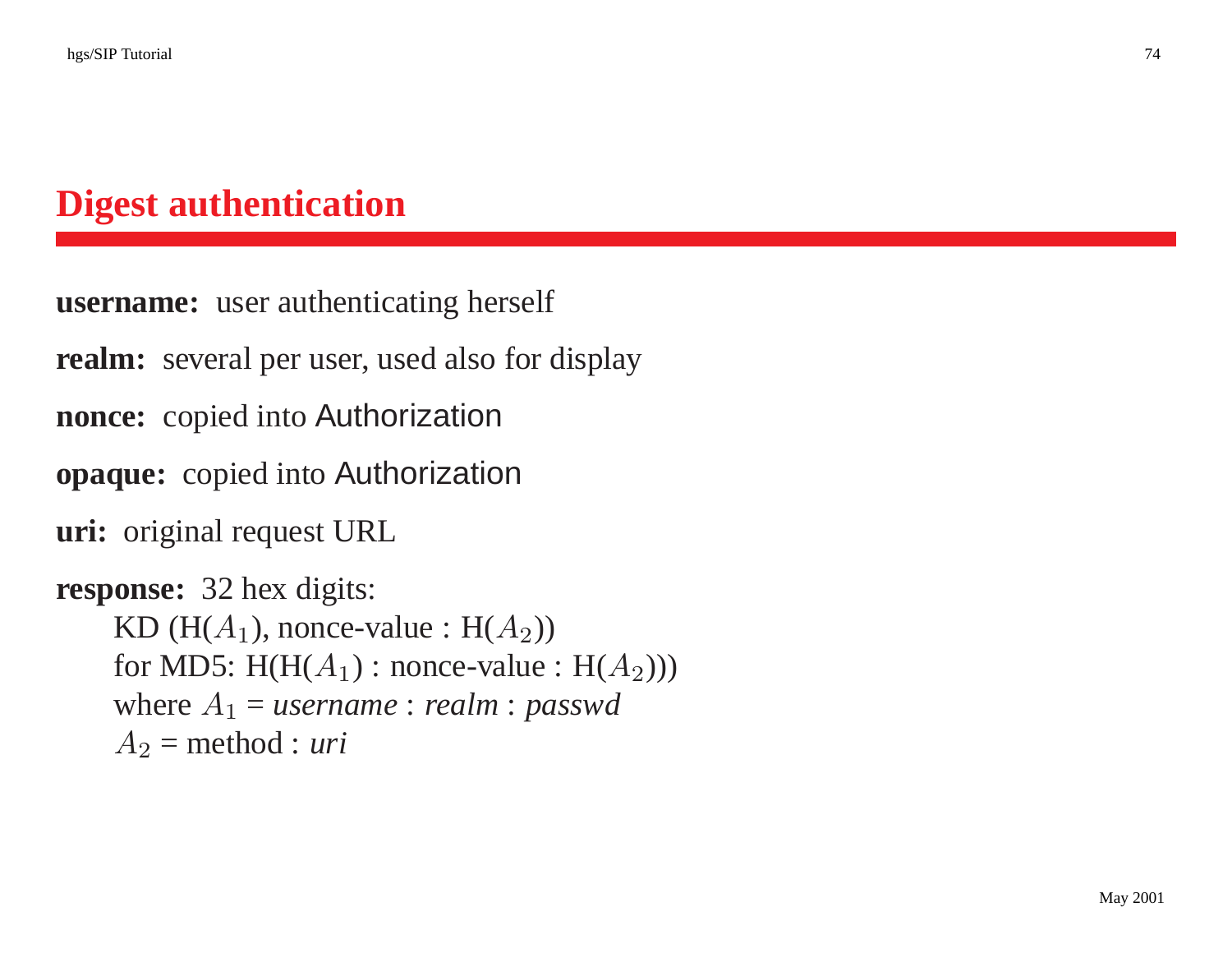# Quality of Service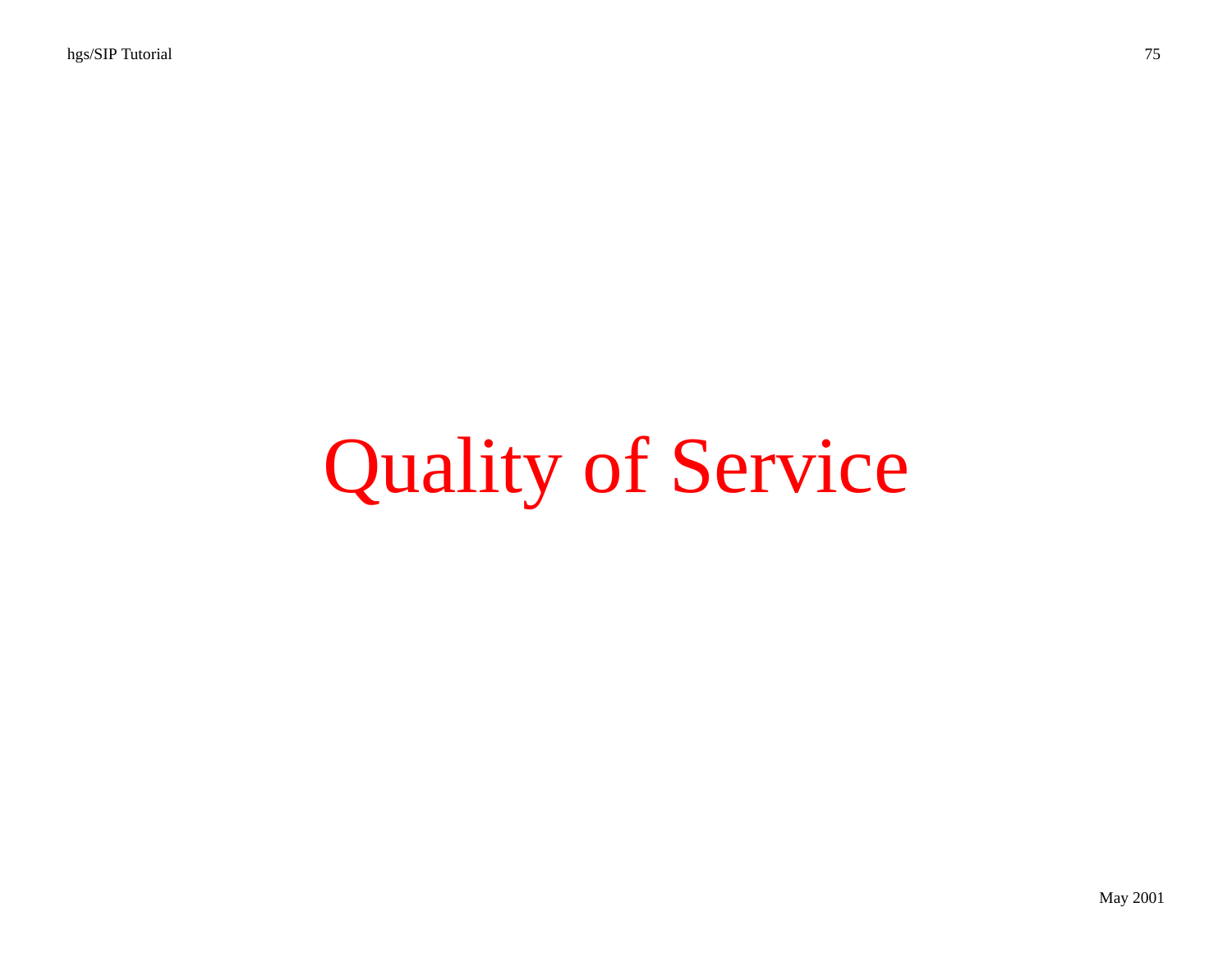# **Quality of service**

- SIP and data paths disjoint **Fourier SIP** can't reserve resources
- but: SDP may provide information to end systems on desired QoS
- SDP contains range of codecs to allow mid-call adaptation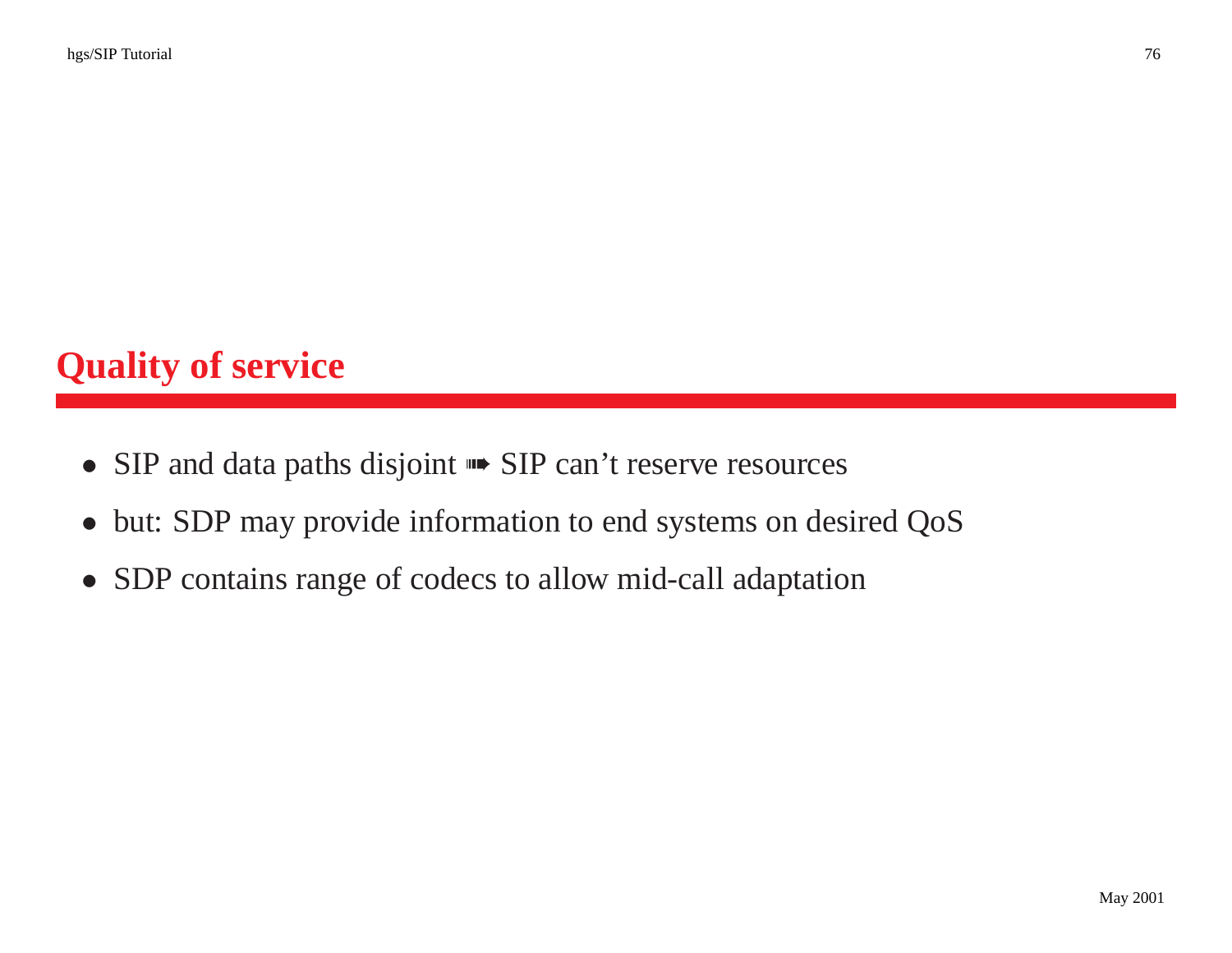## **Interaction with resource reservation**

avoid "fast busy" after ringing ➠ interleave

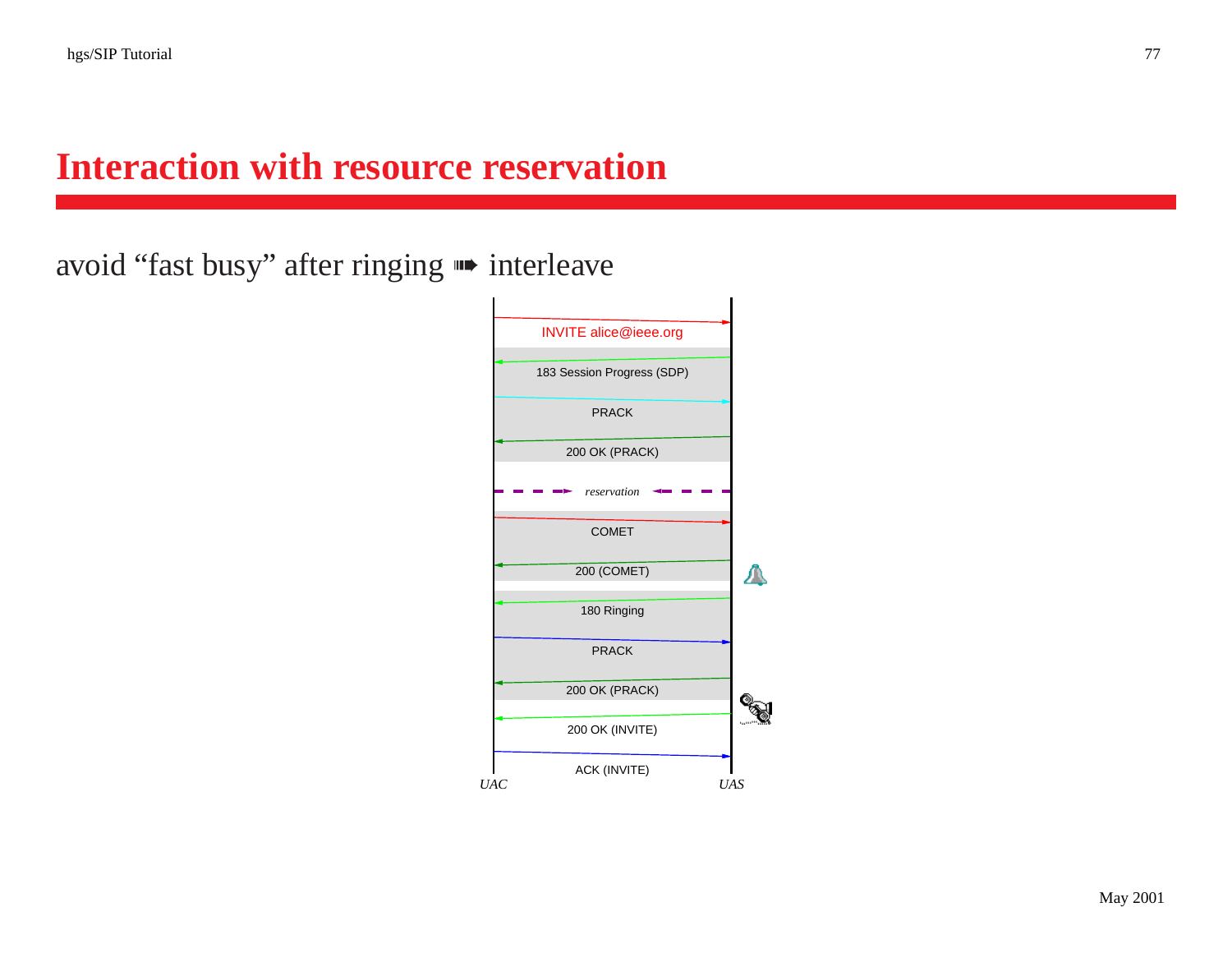# SIP Caller Preferences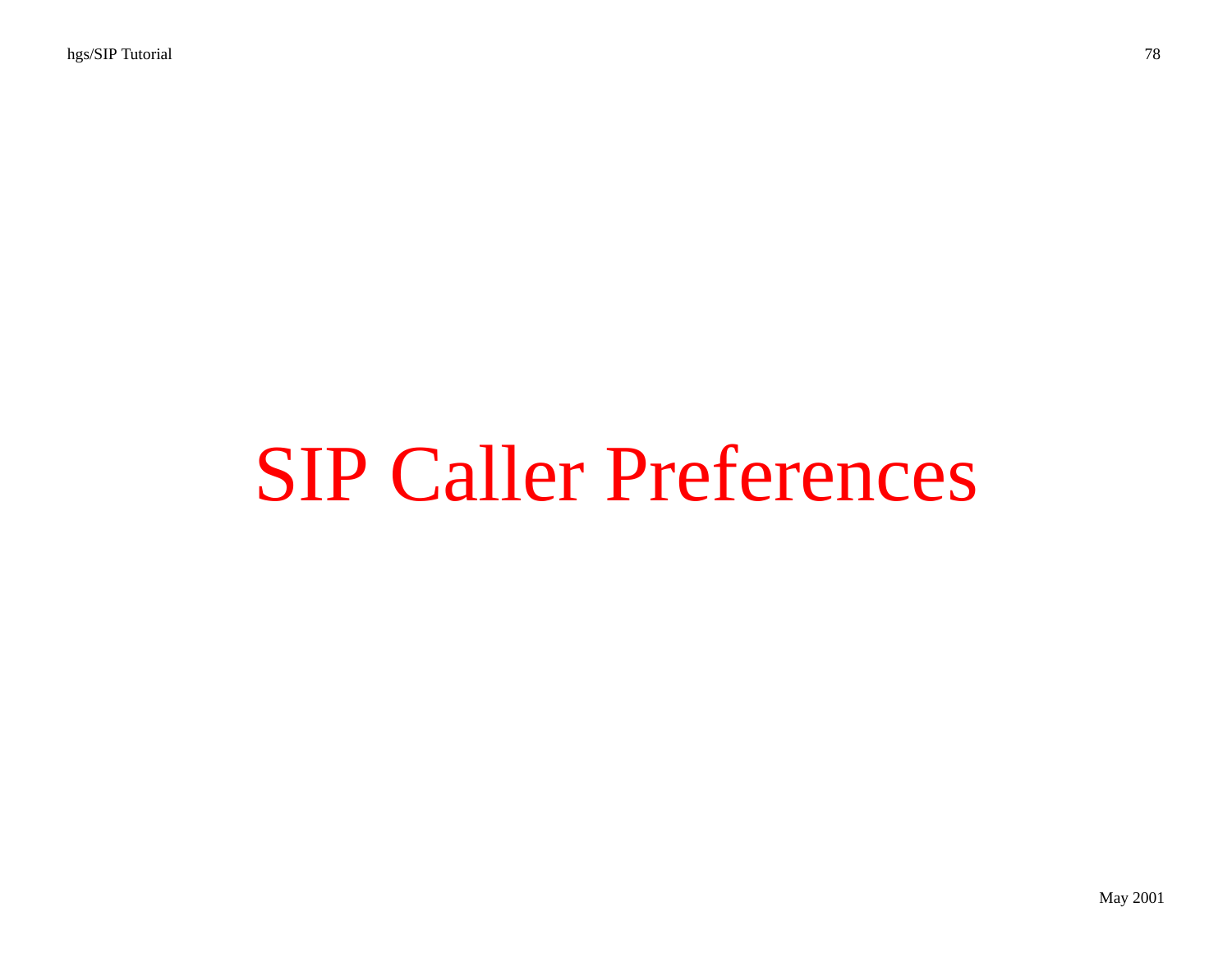#### **Preferences**

**callee:** scripts, CPL, REGISTER advice in Contact,...

**caller:** help guide routing ("no home number") and order of attempts when forking ("try videophone first, then phone, then answering service")

"caller proposes, callee disposes"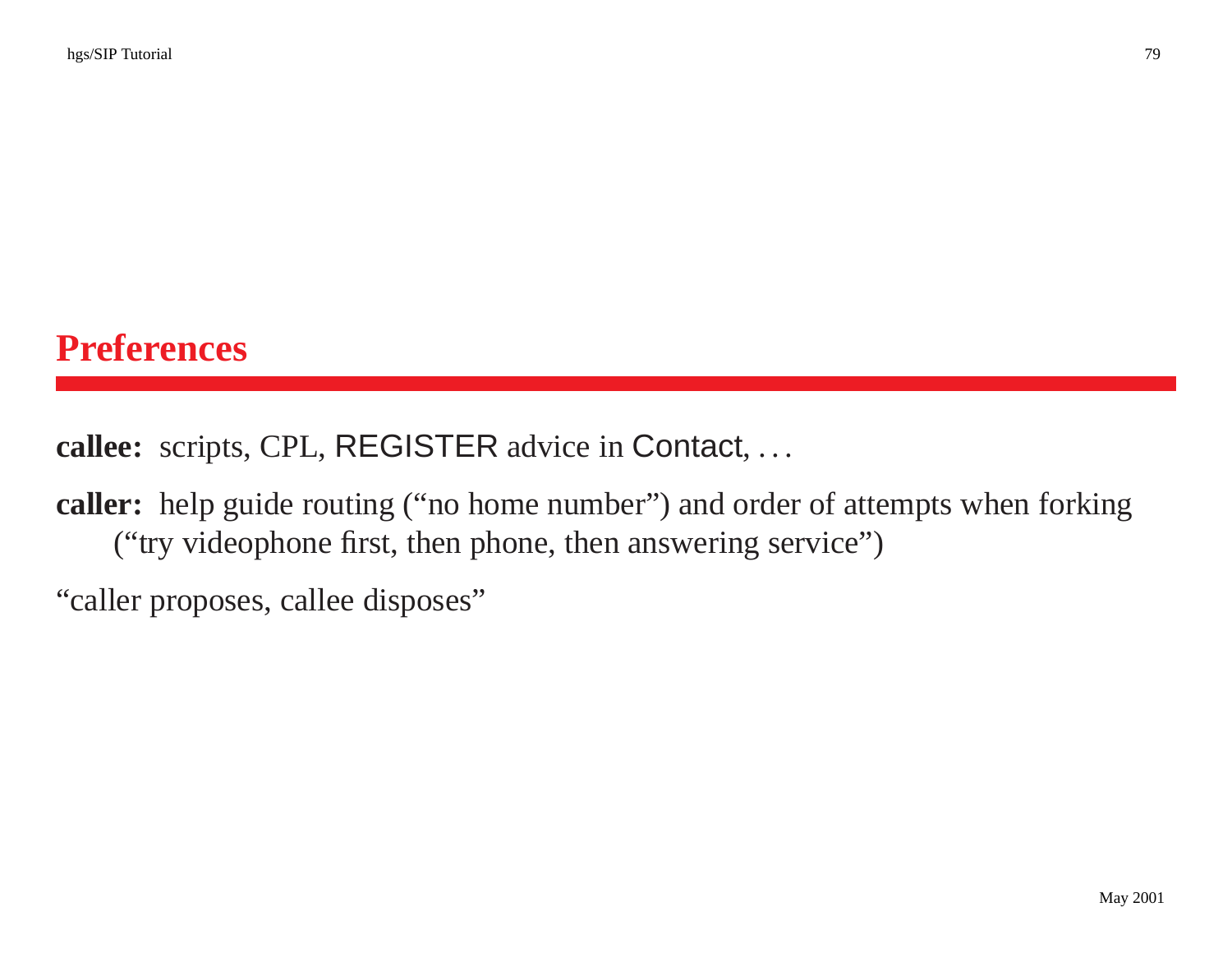# **Extended SIP** Contact **header**

|             | location preference               |  |
|-------------|-----------------------------------|--|
| class       | business, residence               |  |
| description | show to caller                    |  |
| duplex      | full or half-duplex               |  |
| feature     | call handling features            |  |
| language    | languages spoken                  |  |
| media       | audio, video, text/numeric,       |  |
| mobility    | fixed or mobile                   |  |
| priority    | "only in case of emergency"       |  |
| scheme      | URL schemes (tel, http, $\dots$ ) |  |
| service     | IP, PSTN, ISDN, pager,            |  |
|             |                                   |  |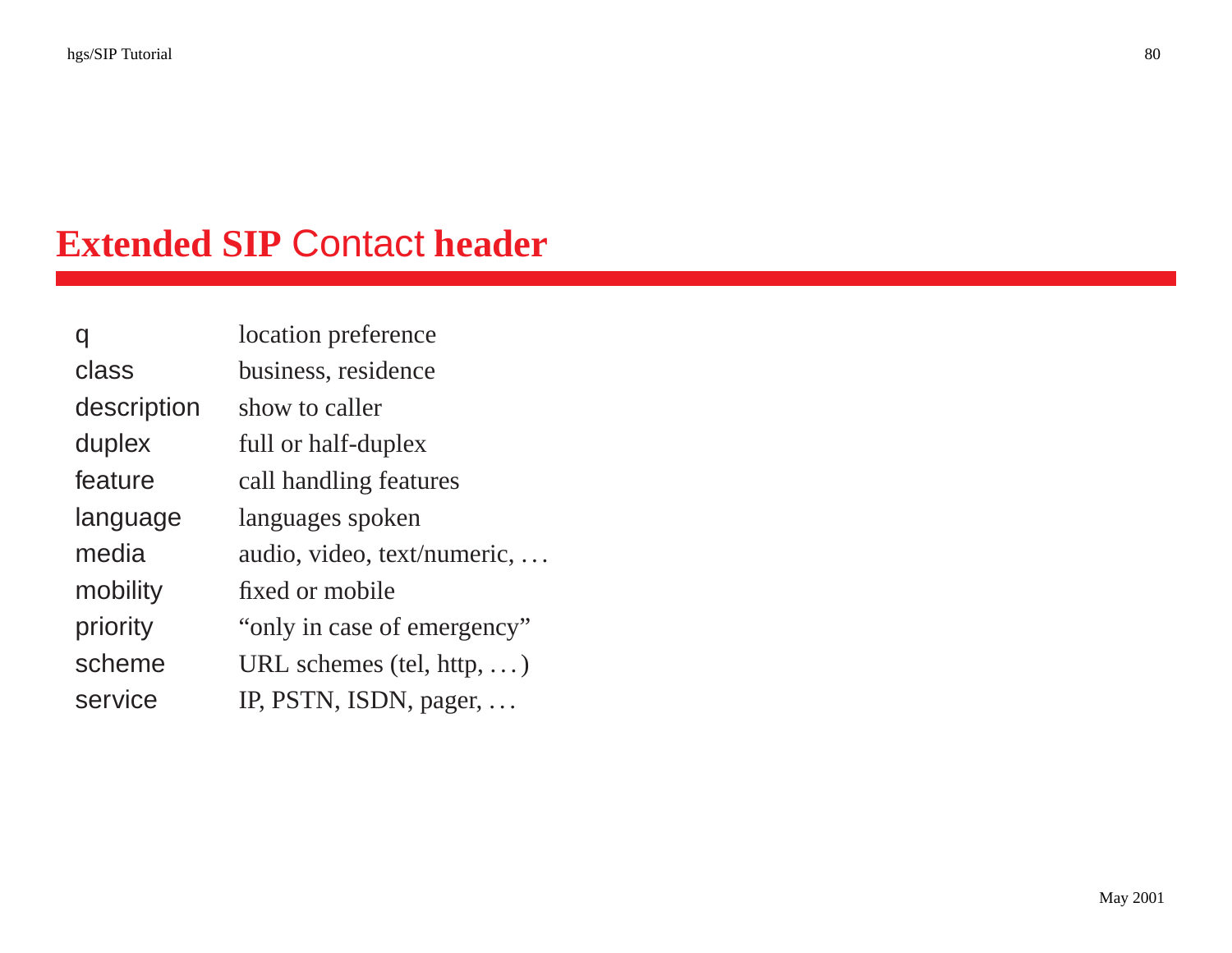# **Contact example**

#### q=*quality* gives preference.

```
SIP/2.0 302 Moved temporarily
Contact: sip:hgs@erlang.cs.columbia.edu
 ;action=redirect ;service=IP,voice-mail
 ;media=audio ;duplex=full ;q=0.7;
Contact: tel:+1-415-555-1212 ; service=ISDN
 ;mobility=fixed ;language=en,es,iw ;q=0.5
Contact: tel:+1-800-555-1212 ; service=pager
 ;mobility=mobile
 ;duplex=send-only;media=text; q=0.1; priority=urgent;
 ;description="For emergencies only"
Contact: mailto:hgs@cs.columbia.edu
```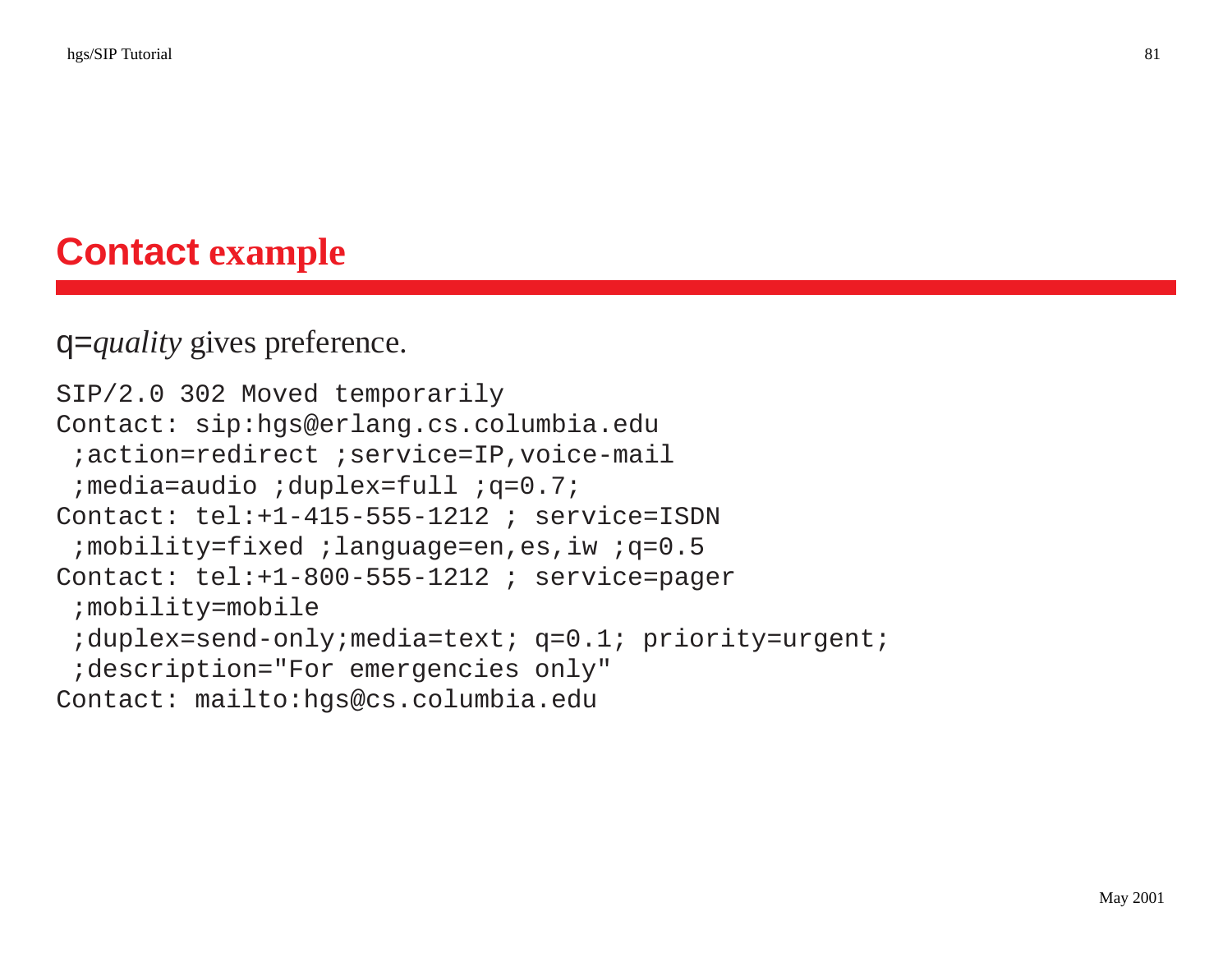# **Accept-Contact and Reject-Contact**

• determine order of contacting users:

```
Accept-Contact: sip:sales@acme.com ;q=0,
; media="!video" ; q=0.1,
; mobility="fixed" ; q=0.6,
;mobility="!fixed" ;q=0.4
```
- ➠ "avoid connecting me to sales; I prefer <sup>a</sup> landline phone; try
- Reject-Contact: rule out destinations

```
Reject-Contact: ;class=personal
```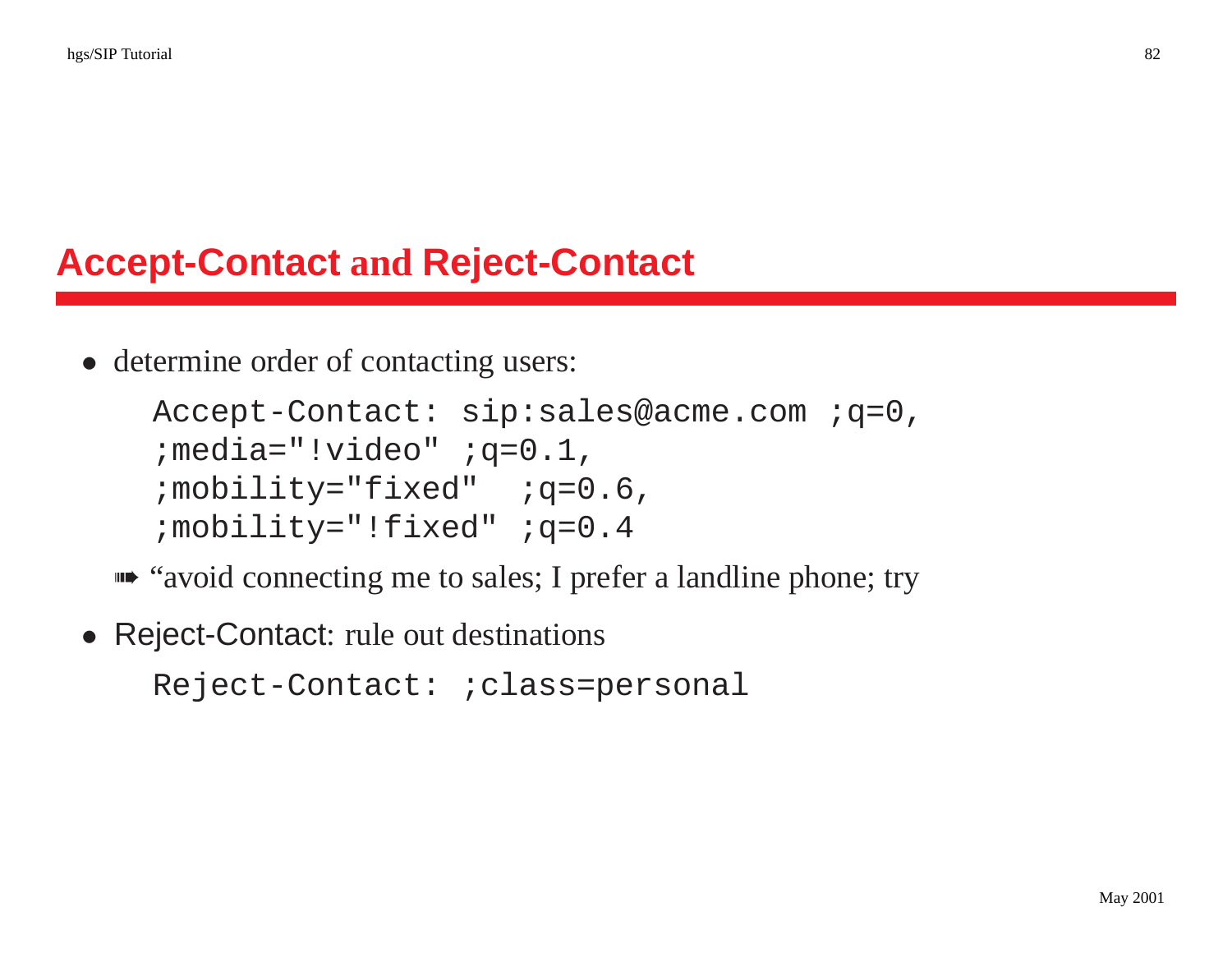# **Request-Disposition**

- proxy or redirect
- cancel ringing second phone after first picked up?
- allow forking?
- search recursively?
- search sequentially or in parallel?
- queue the call?

Request-Disposition: proxy, recurse, parallel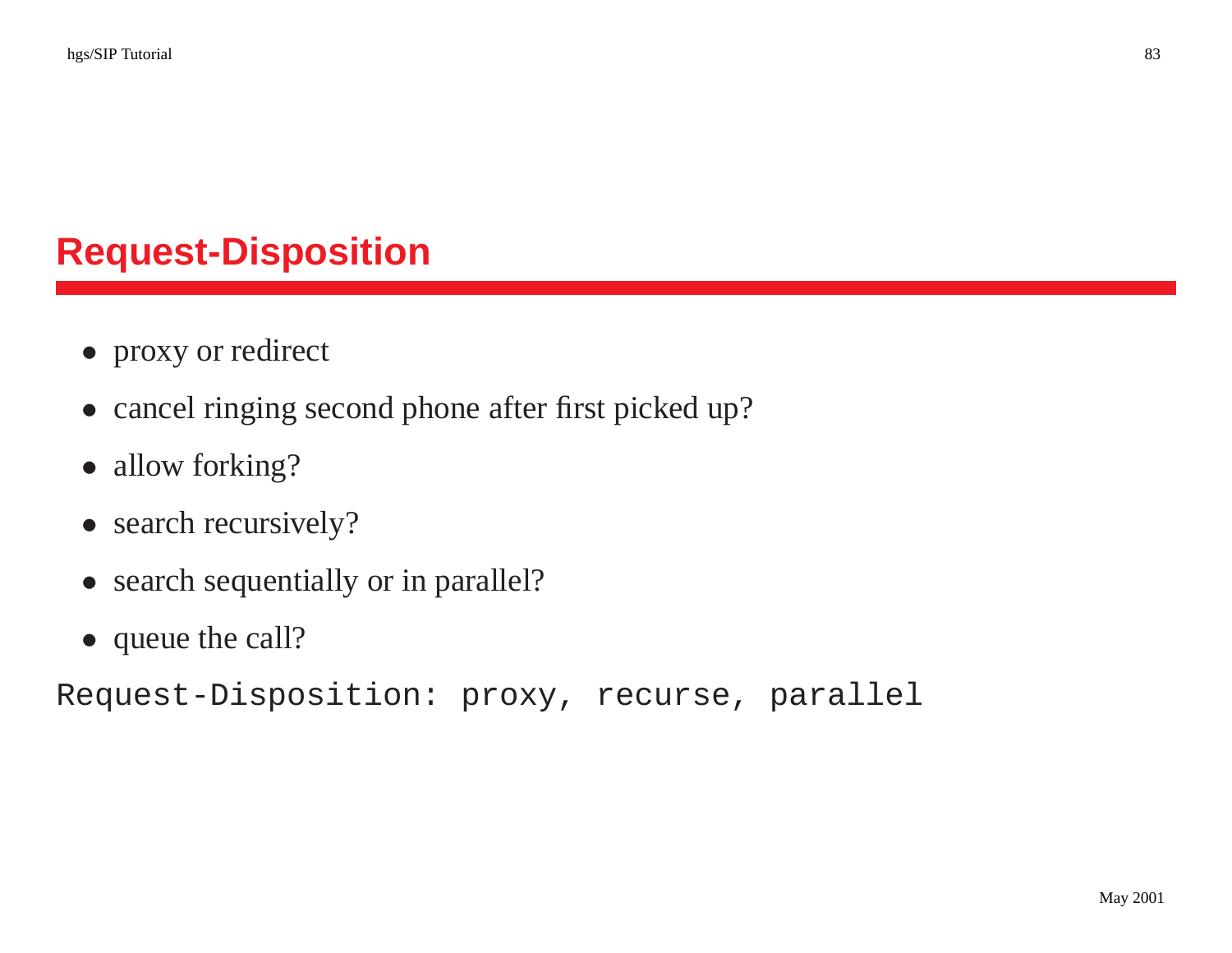# SIP presence, events and instant messaging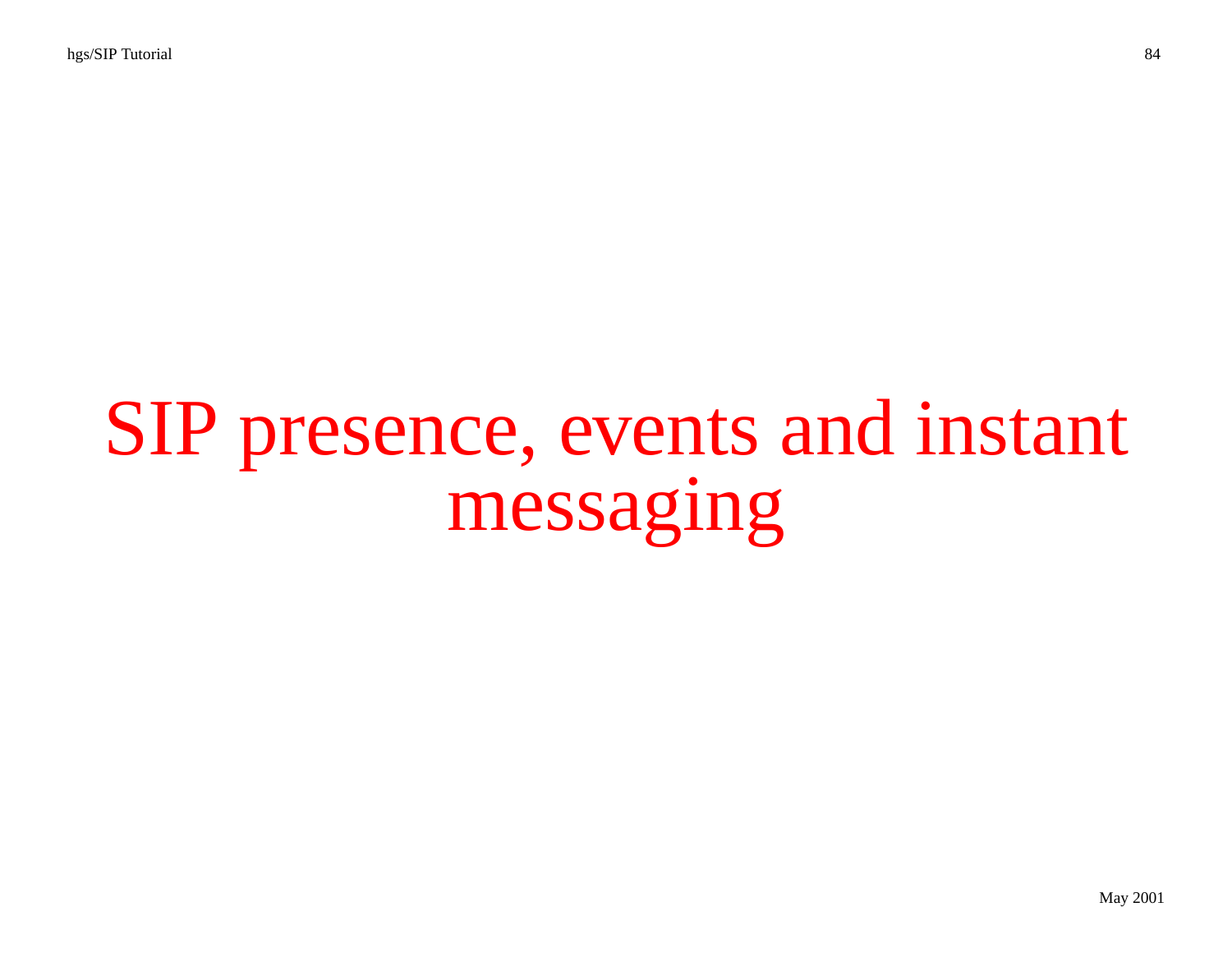# **SIP presence architecture**

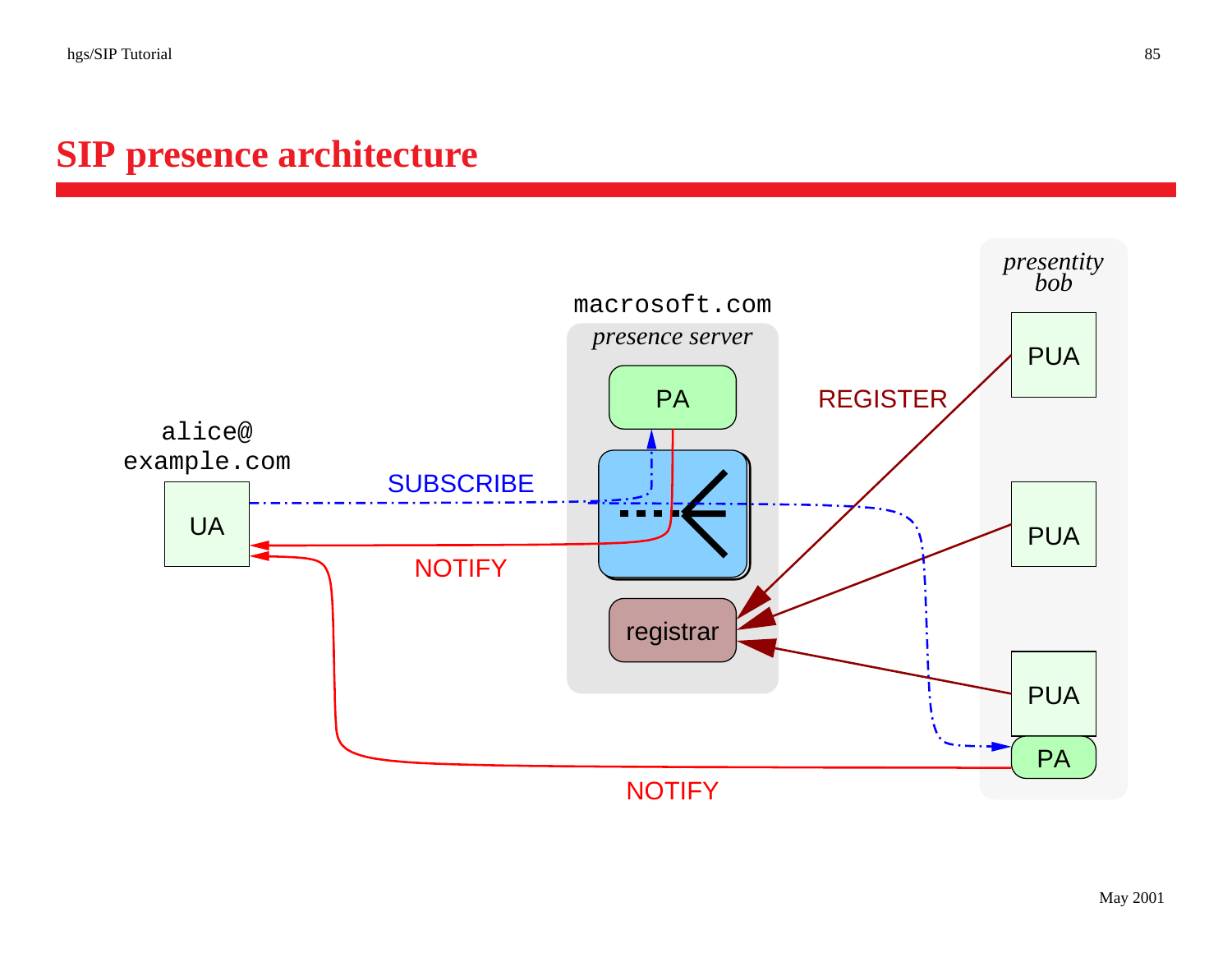# **SIP presence components**

**Presentity:** logical entity being subscribe to, e.g., alice@wonderland.com, with several agents

#### **Registrar:** receives REGISTER requests

**Presence user agent (PUA):** generates REGISTER, but no SUBSCRIBE or NOTIFY **••** any non-presence-aware SIP software

**Presence agent:** receive SUBSCRIBE, generate NOTIFY

**Presence server:** SIP proxy + PA

**Presence client:** SIP UA + PA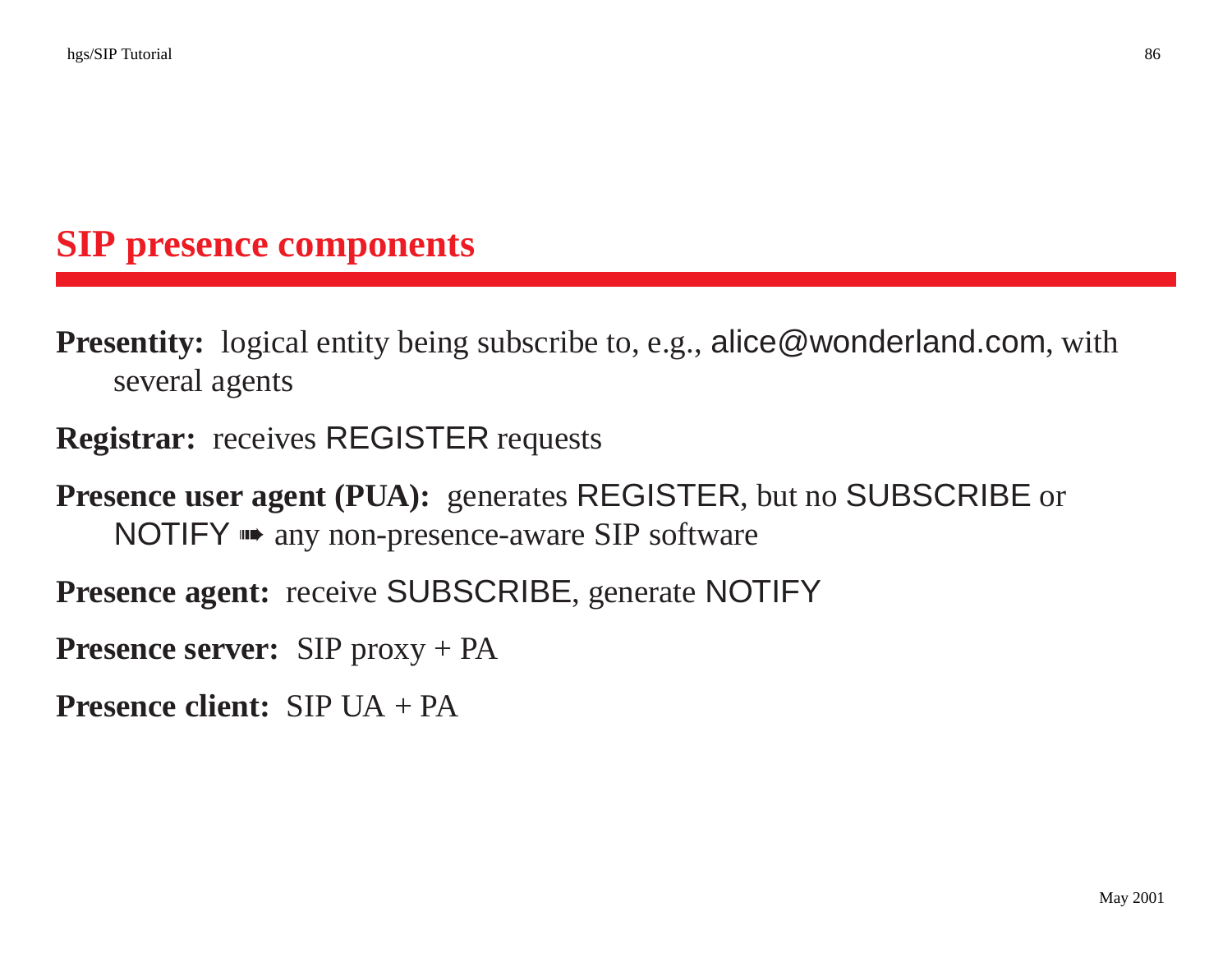# **SIP presence protocol**

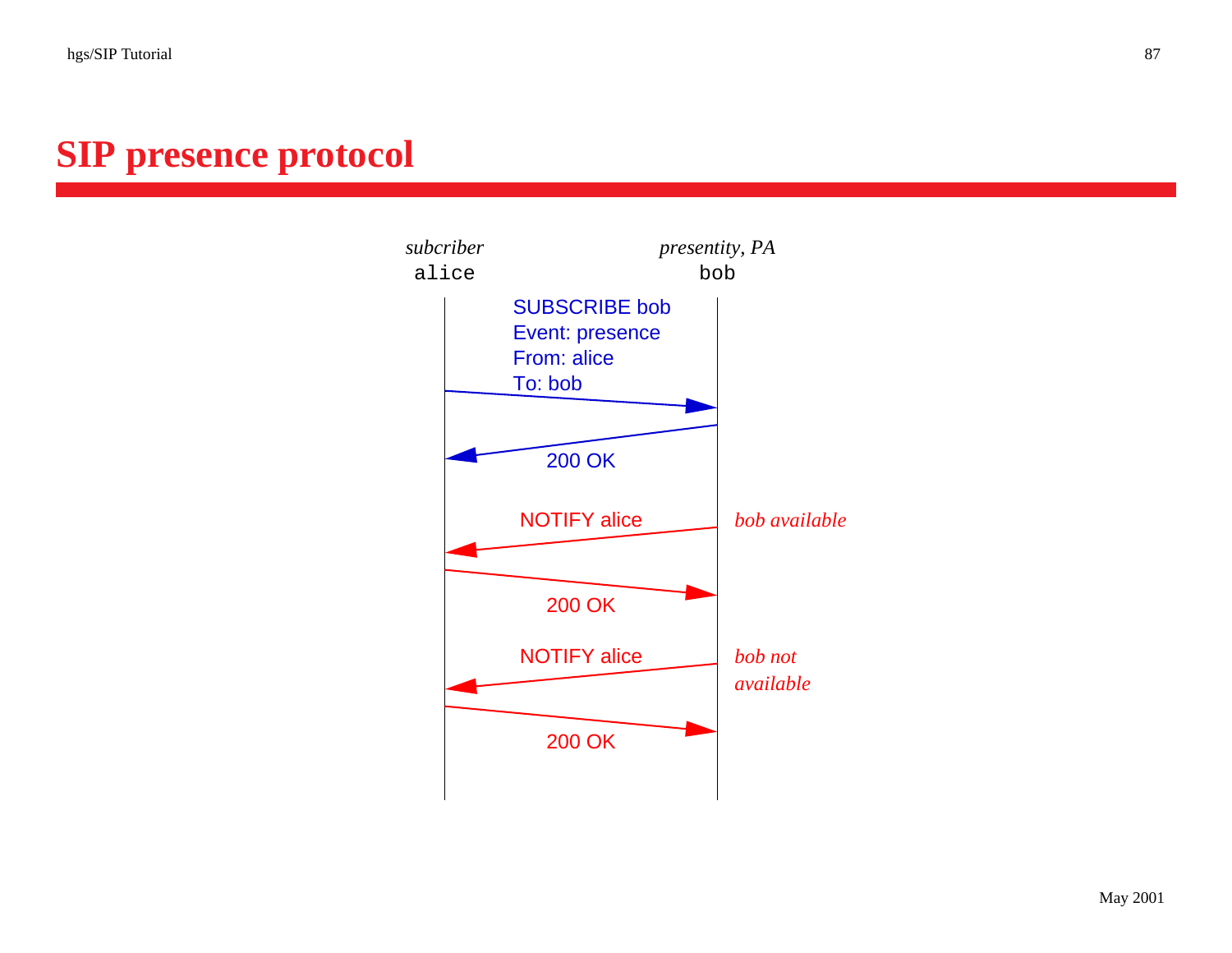# **SIP SUBSCRIBE example**

SUBSCRIBE sip:bob@macrosoft.com SIP/2.0 Event: presence To: sip:bob@macrosoft.com From: sip:user@example.com Contact: sip:user@userpc.example.com Call-ID: knsd08alas9dy@3.4.5.6 CSeq: 1 SUBSCRIBE Expires: 3600 Content-Length: 0

- Forked to all PUAs that have REGISTERed with method SUBSCRIBE.
- 200 (OK) response contains current state.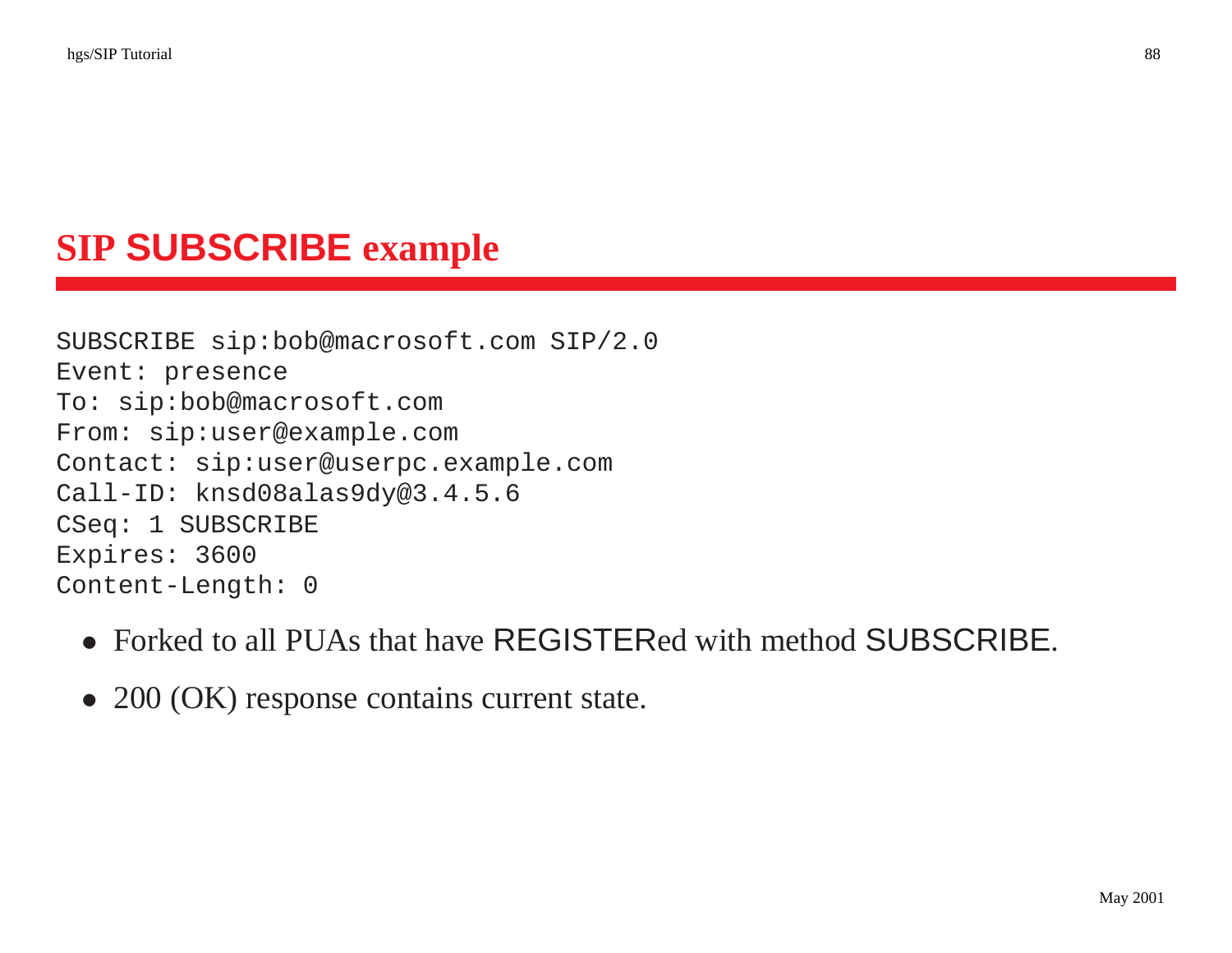# **SIP NOTIFY example**

```
NOTIFY sip:user@userpc.example.com
To: sip:user@example.com
From: sip:alice@wonderland.com
Call-ID: knsd08alas9dy@3.4.5.6
CSeq: 1 NOTIFY
Content-Type: application/xpidf+xml
<?xml version="1.0"?>
<!DOCTYPE presence
 PUBLIC "-//IETF//DTD RFCxxxx XPIDF 1.0//EN" "xpidf.dtd">
<presence>
  <presentity uri="sip:alice@wonderland.com;method="SUBSCRIBE">
    <atom id="779js0a98">
      <address uri="sip:alice@wonderland.com;method=INVITE">
       <status status="closed"/>
      </address>
    </atom>
  </presentity>
</presence>
```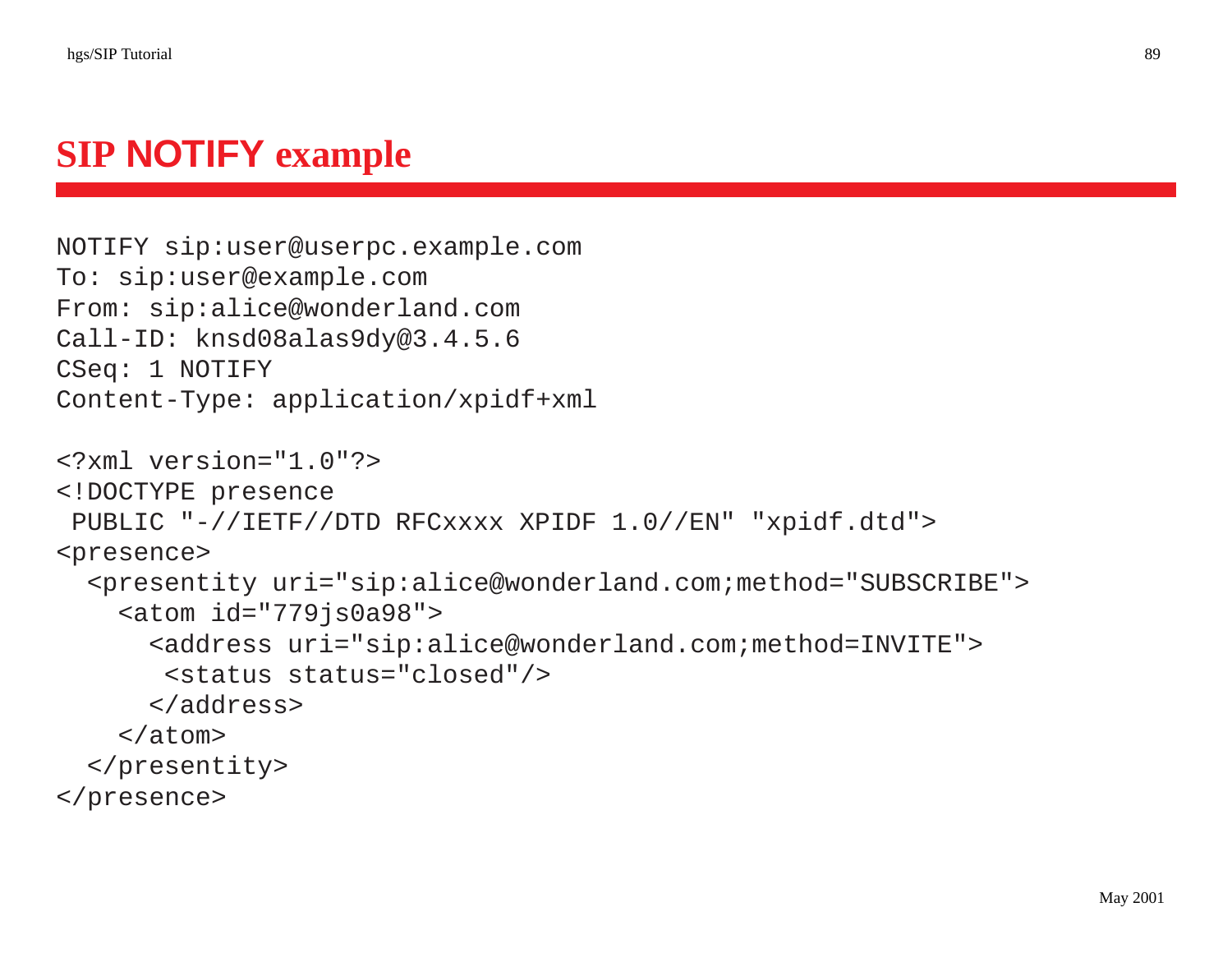#### **SIP events**

- single-valued (light-switch) to complex (CD changer) to multi-valued (temperature samples)
- both built-in and mediated (X10)
- often combined with audio/video in same system: security, industrial control, home entertainment
- notification rates vary **••** gradual transition to continuous media



• Event describes event type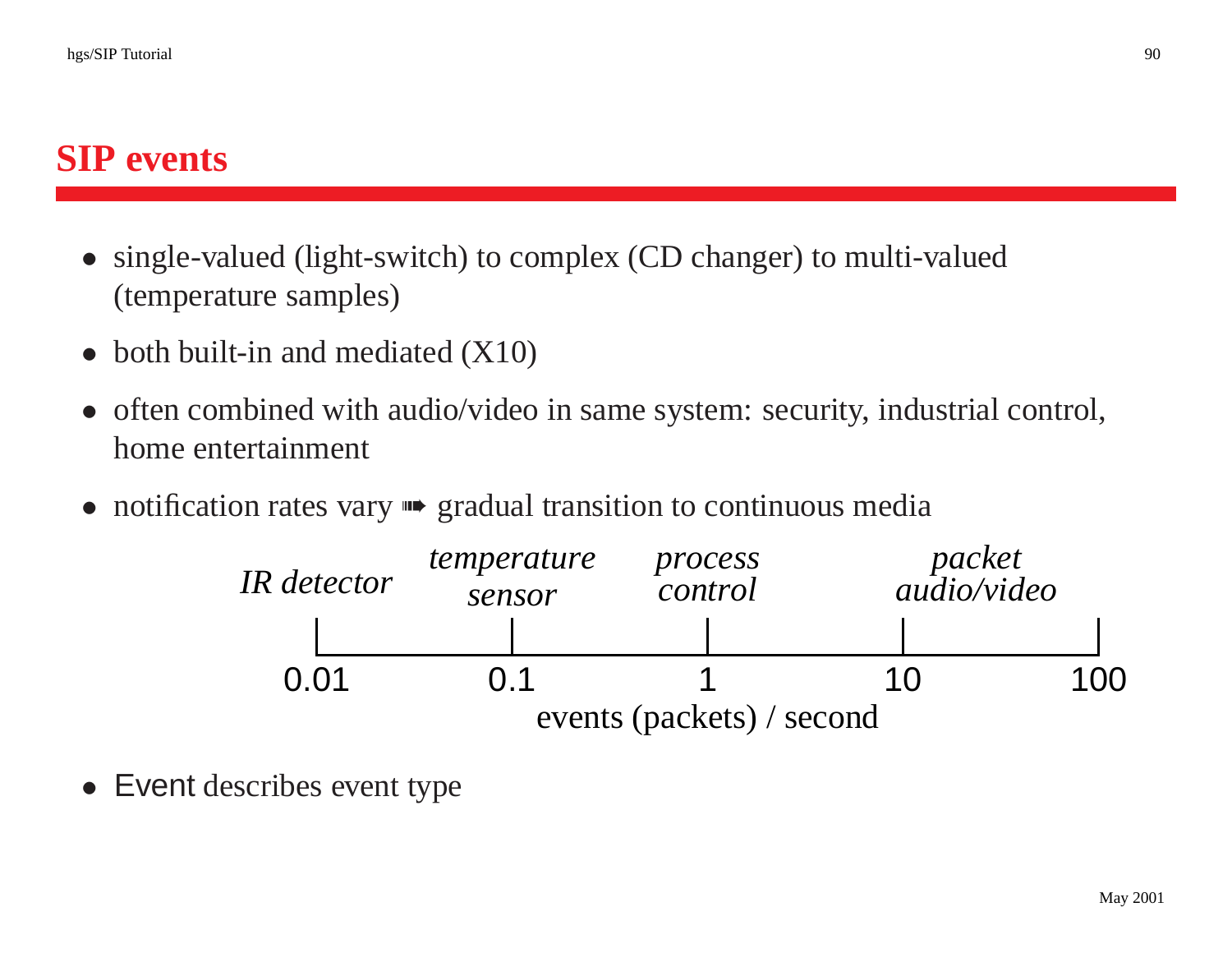# **Example home architecture**



(Work with Telcordia)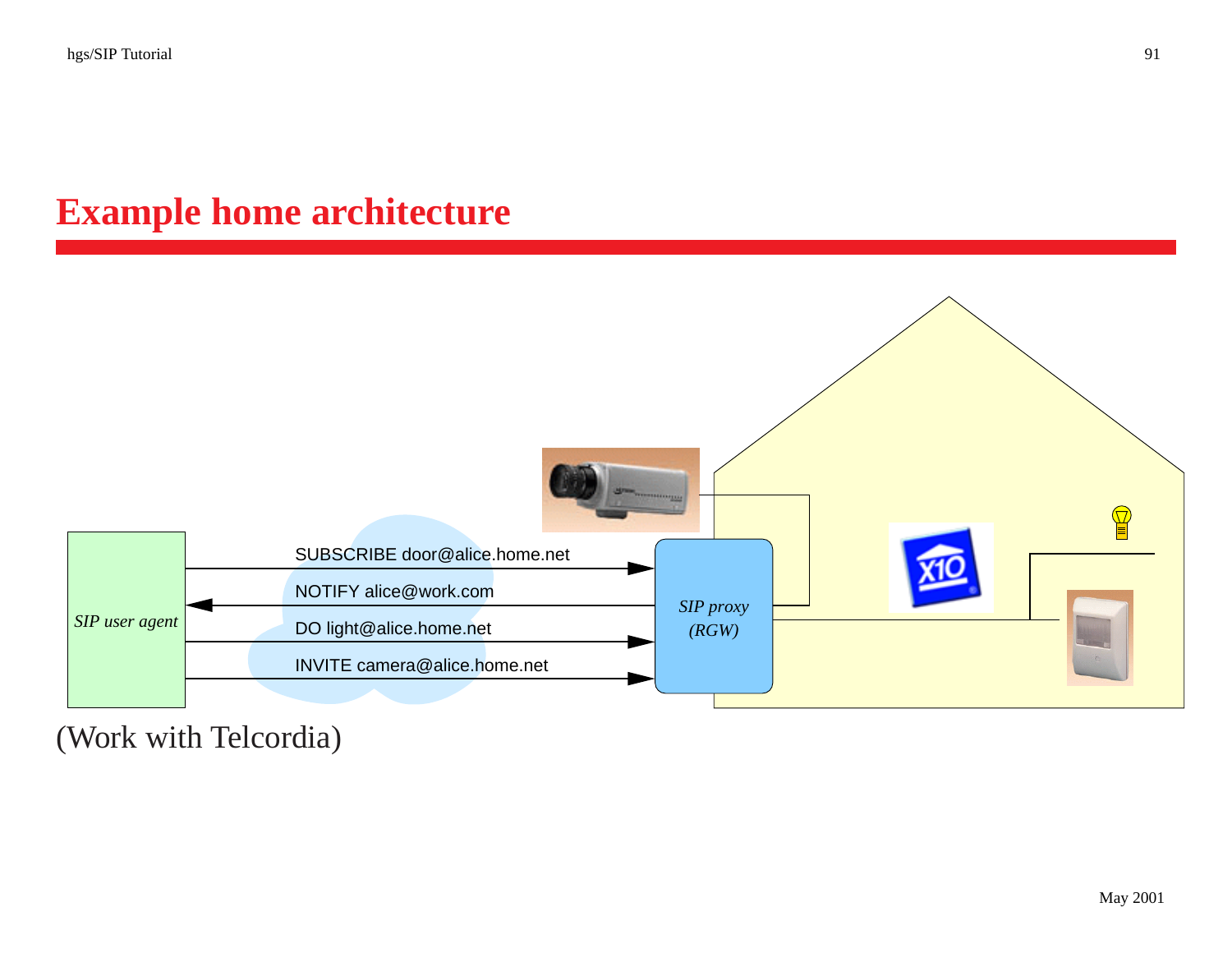- send text or any other MIME type
- either as SDP-initiated session or as individual messages
- use MESSAGE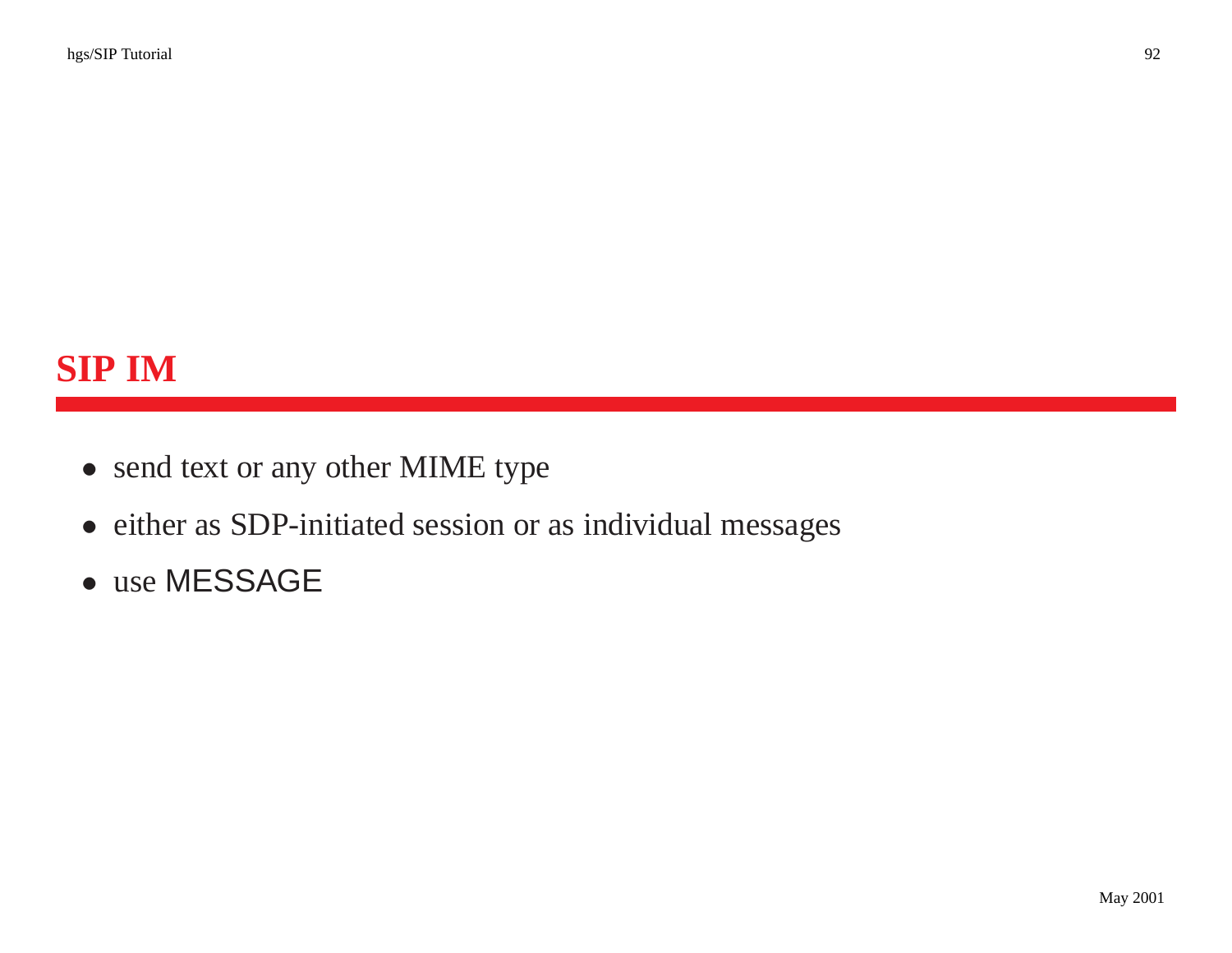# Programming SIP Services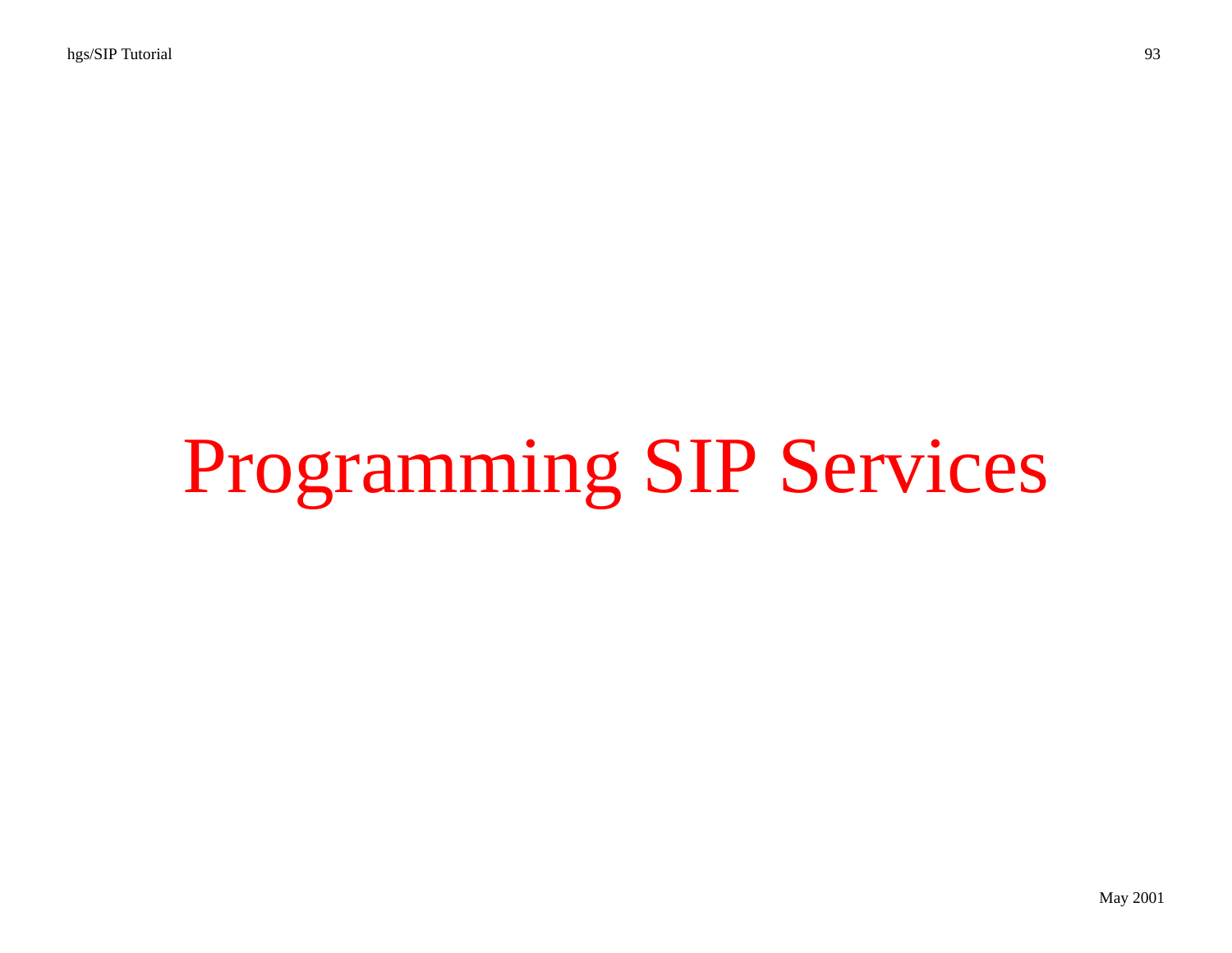# **Programming SIP services**

| safety     |                   | language? | party? |
|------------|-------------------|-----------|--------|
| $SIP-cgi$  | same as scripting | any       | callee |
| servlets   | same as Java      | Java      | callee |
| <b>CPL</b> | very              | XML       | both   |
| applets    | same as Java      | Java      | caller |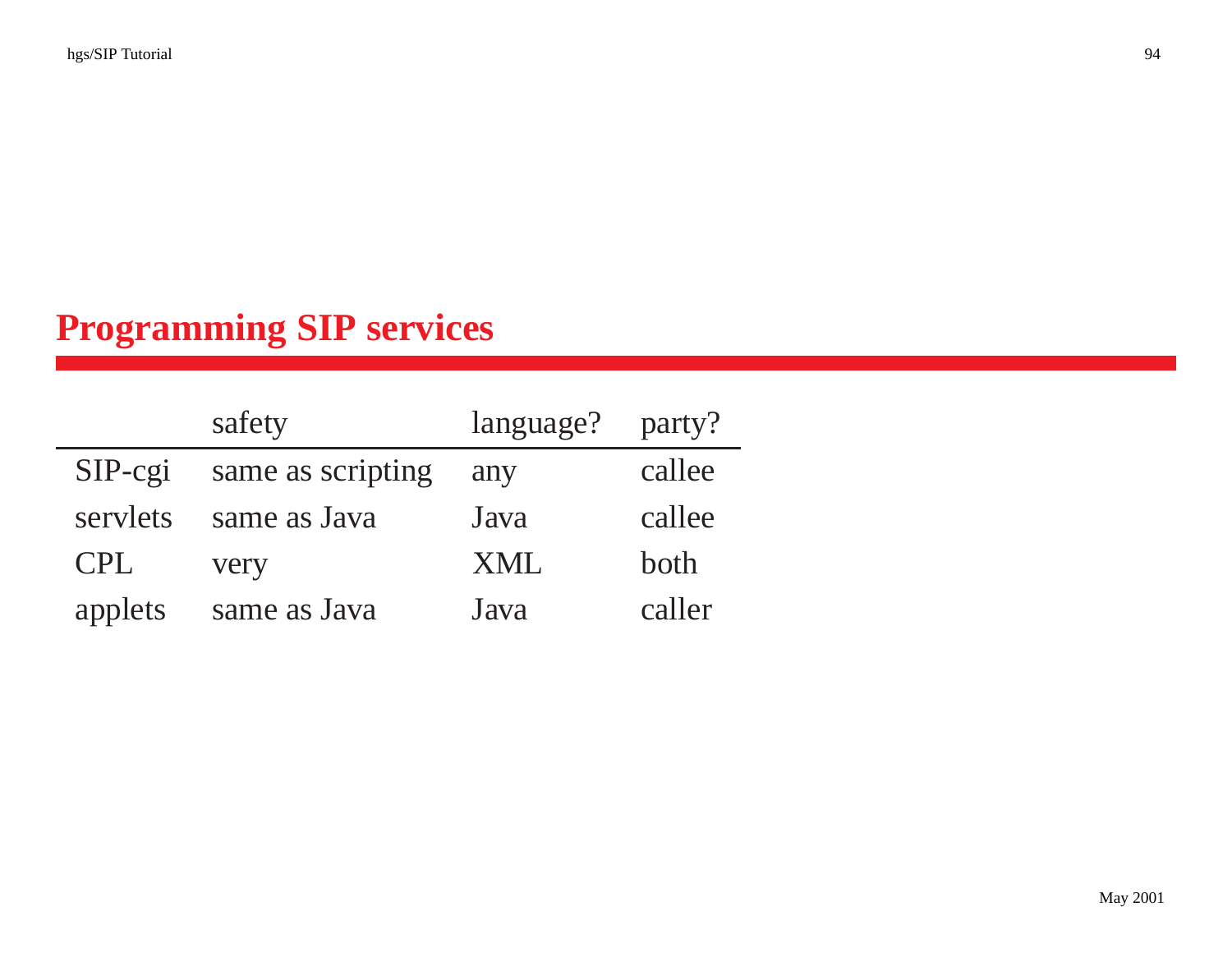## **Programming services**

- "caller proposes, callee disposes, administrator decides"
- web = static pages  $\longrightarrow$  cgi-bin  $\longrightarrow$  Java
- "if somebody is trying to call for the 3rd time, allow mobile"
- "try office and lab in parallel, if that fails, try home"
- "allow call to mobile if I've talked to person before"
- "if on telemarketing list, forward to dial-a-joke"
- phone: CTI = complex, not generally for end users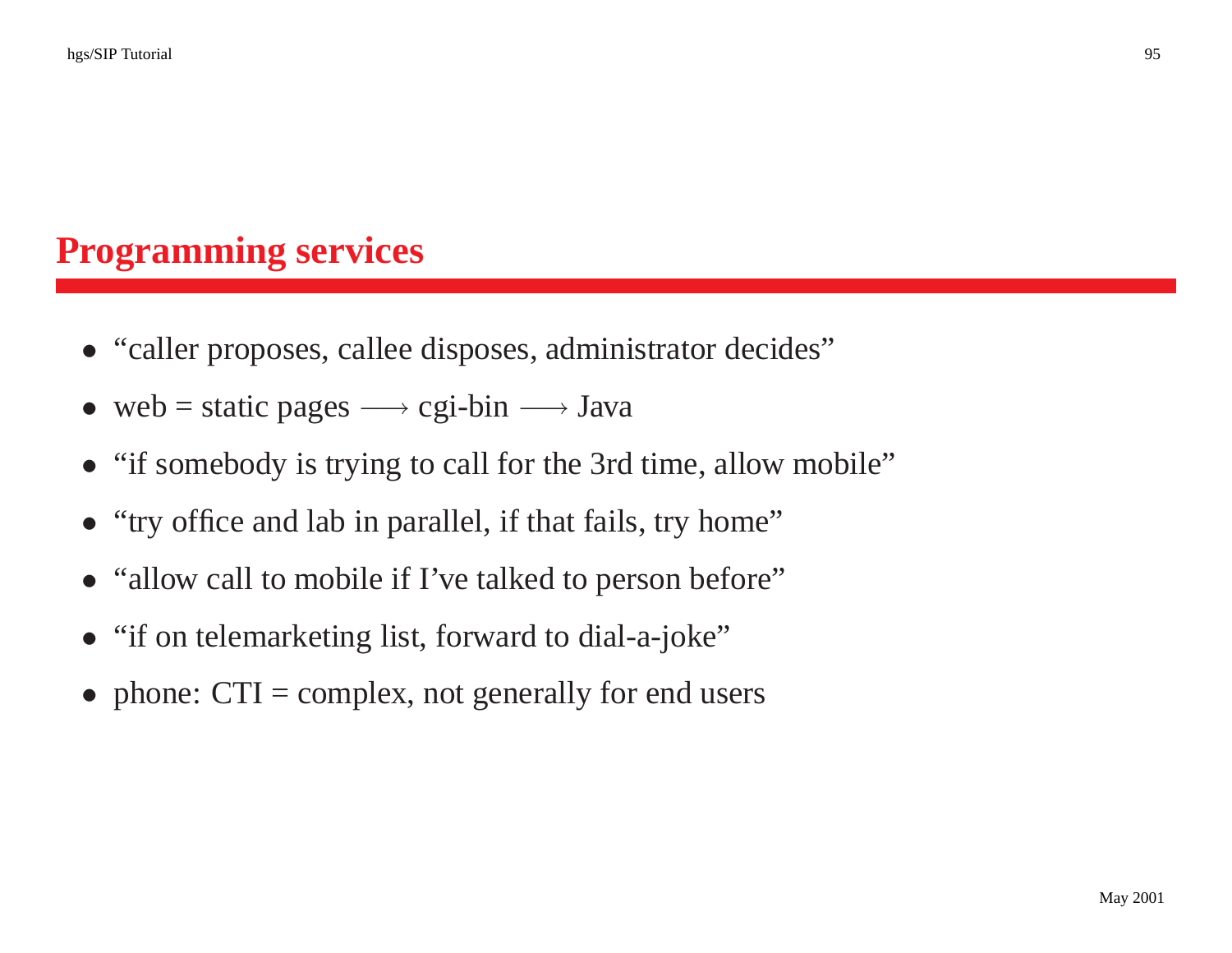# **cgi-bin for SIP Servers**

- extend SIP user/proxy/redirect server functionality without changing server software
- server manages retransmission, loop detection, authentication, . . .
- Perl, Tcl, VB scripts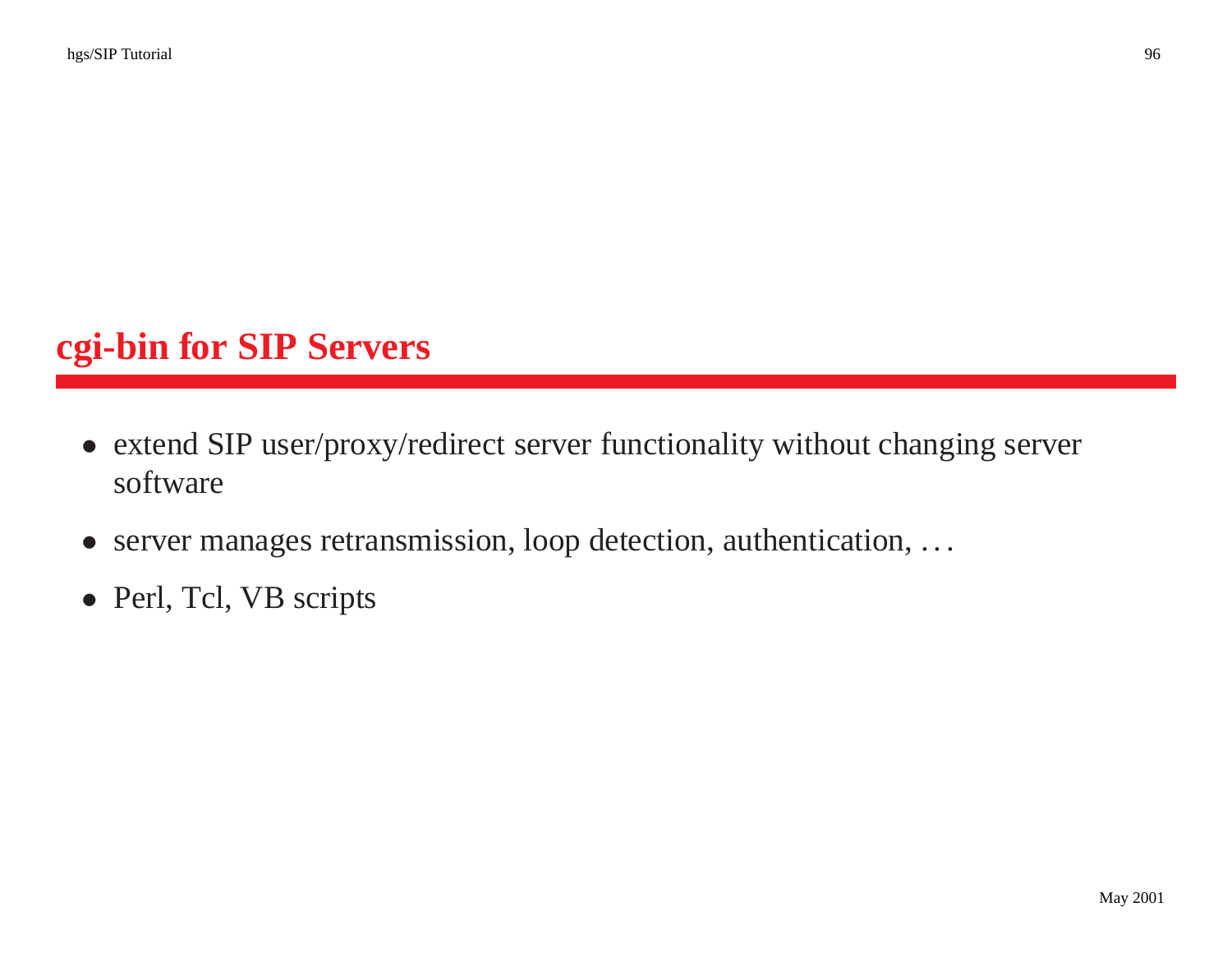# **Examples**

- Call forward on busy/no answer
- Administrative screening (firewall)
- Central phone server
- Intelligent user location
- Third-party registration control
- Calendarbook access
- Client billing allocation (lawyer's office)
- $\bullet$ End system busy
- $\bullet$  Phone bank (call distribution/queueing)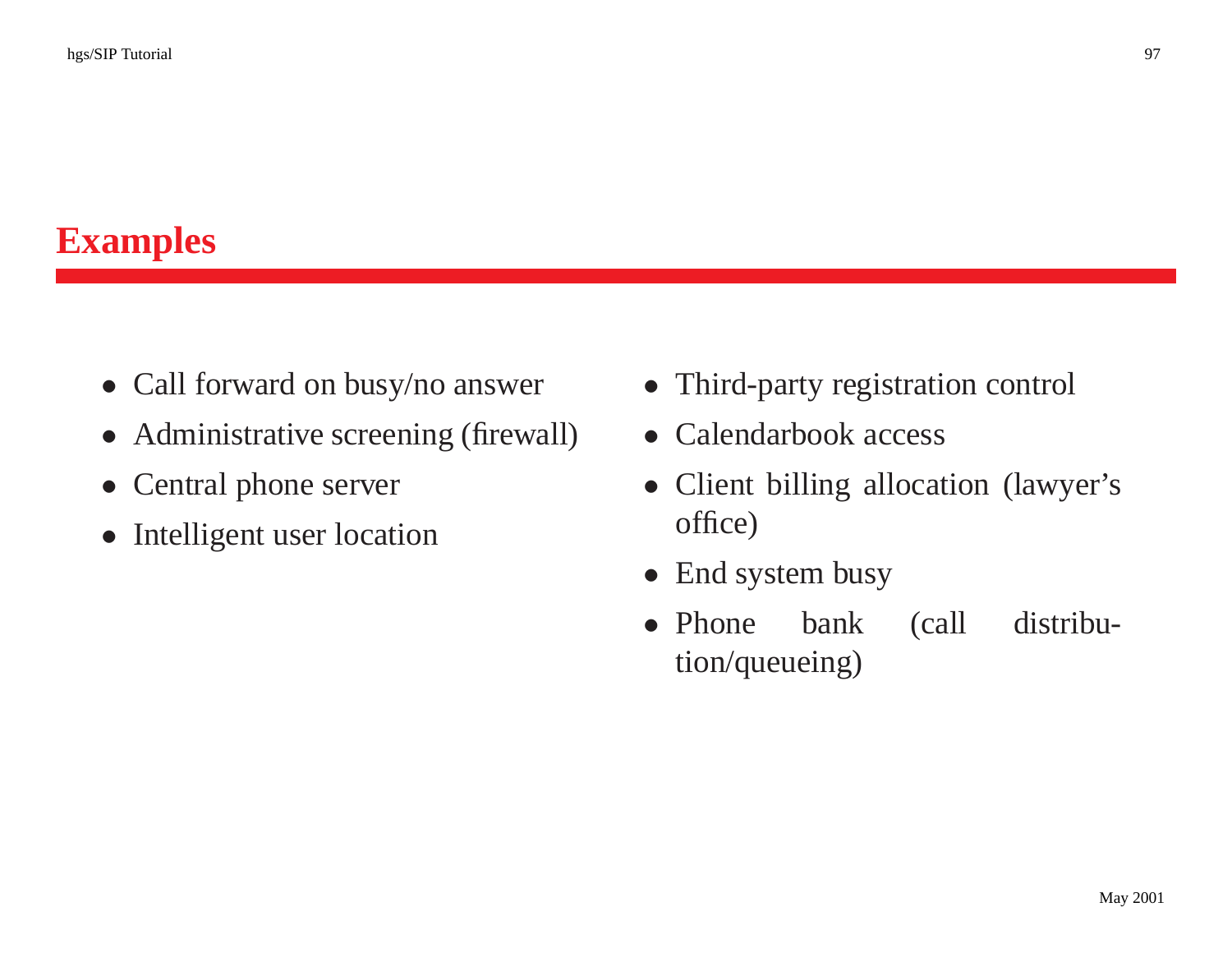# **cgi Script Functionality**

called for any method excep<sup>t</sup> ACK or CANCEL

- proxying of requests
- returning responses
- generate new requests

once for each reques<sup>t</sup> or response or timeout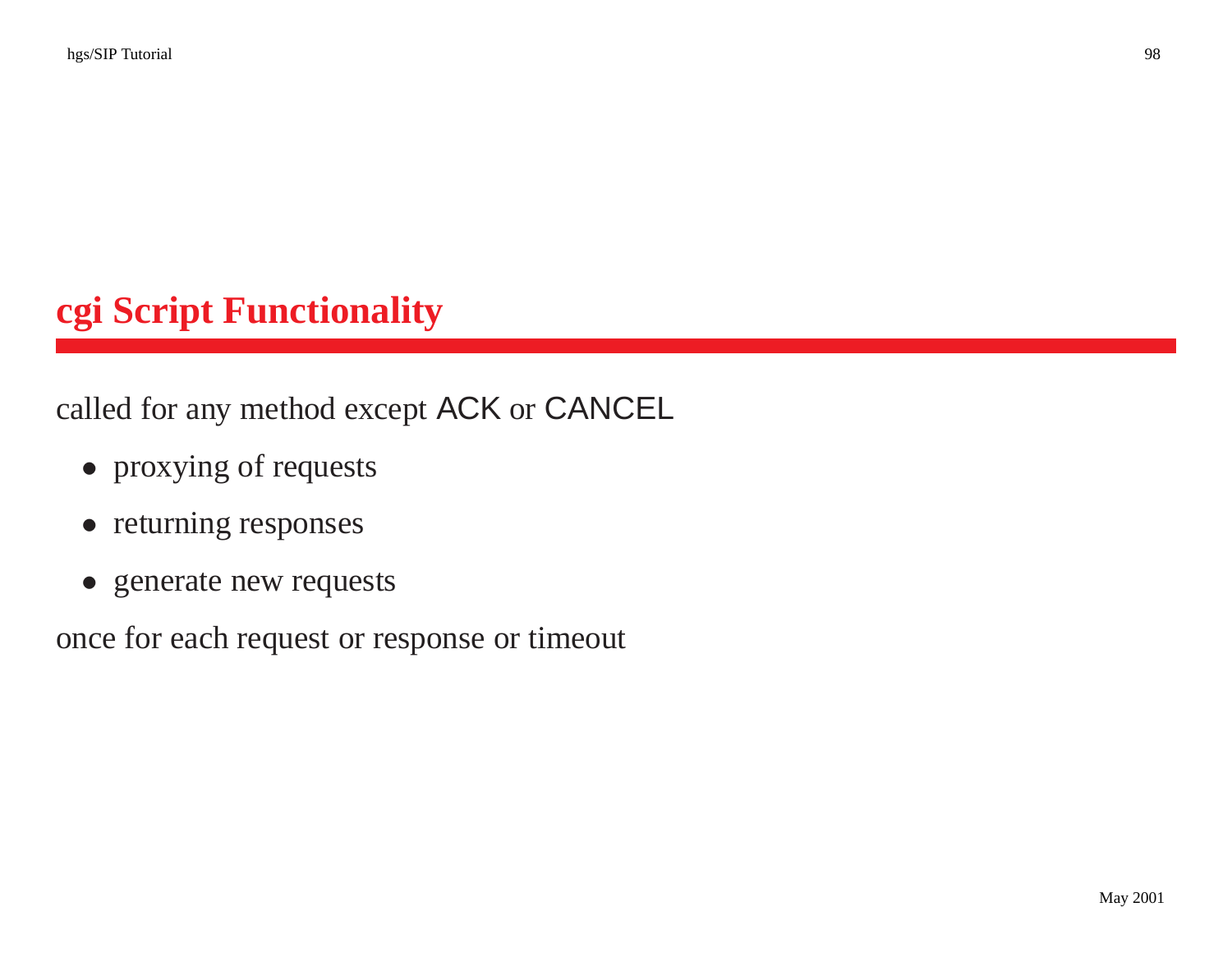# **cgi Script Mechanism**

**environment variables:** headers, methods, authenticated user, . . .

**stdin:** body of reques<sup>t</sup>

**stdout:** new request, meta-requests:

- CGI- requests for proxying, response, default action
- script cookie for state across messages
- reexecute on all, final response, never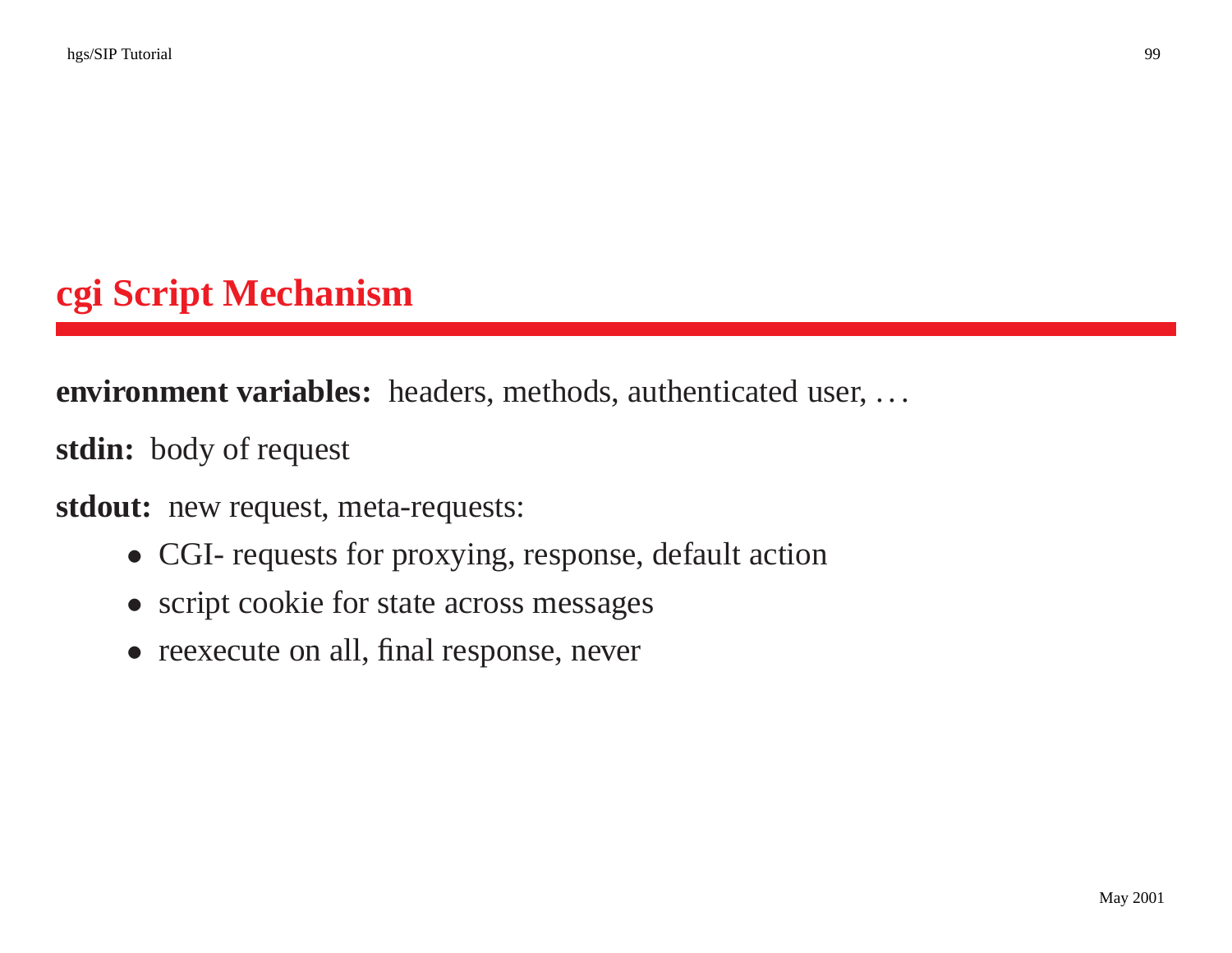# **Cgi Example: Call Forwarding**

```
use DB_File;
sub fail {
    my($status, $reason) = @_;
    print "SIP/2.0 $status $reason\n\n";
    exit 0;
}
tie %addresses, 'DB_File', 'addresses.db'
    or fail("500", "Address database failure");
$to = $ENV{'HTTP_TO'};
if (! defined( $to )) {
    fail("400", "Missing Recipient");
}
```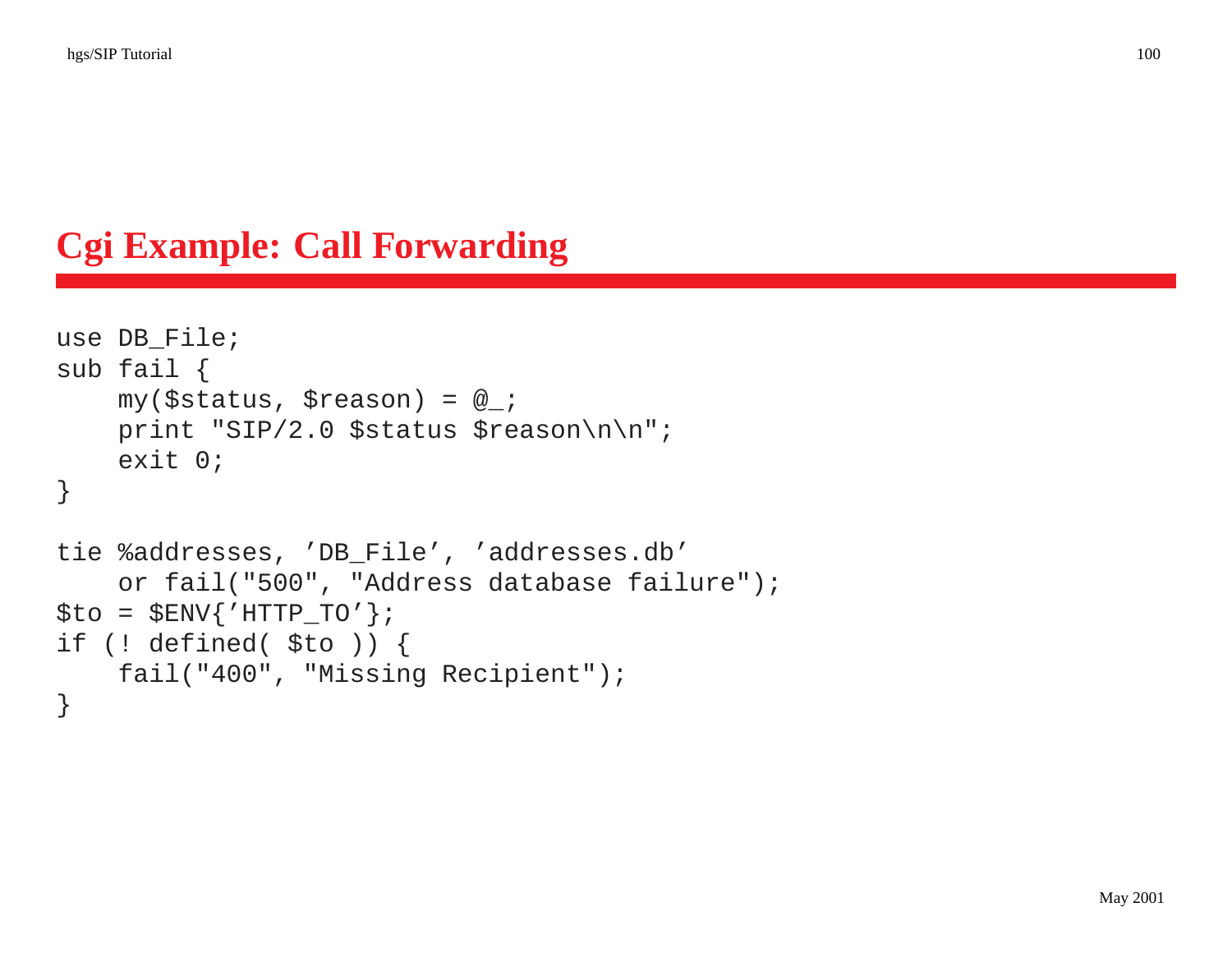```
$destination = $addresses{$to};
if (! defined( $destination )) {
    fail("404", "No such user");
}
print "CGI-PROXY-REQUEST-TO $destination SIP/2.0\n";
print "CGI-Reexecute-On: never\n\n";
```
untie %addresses; # Close db file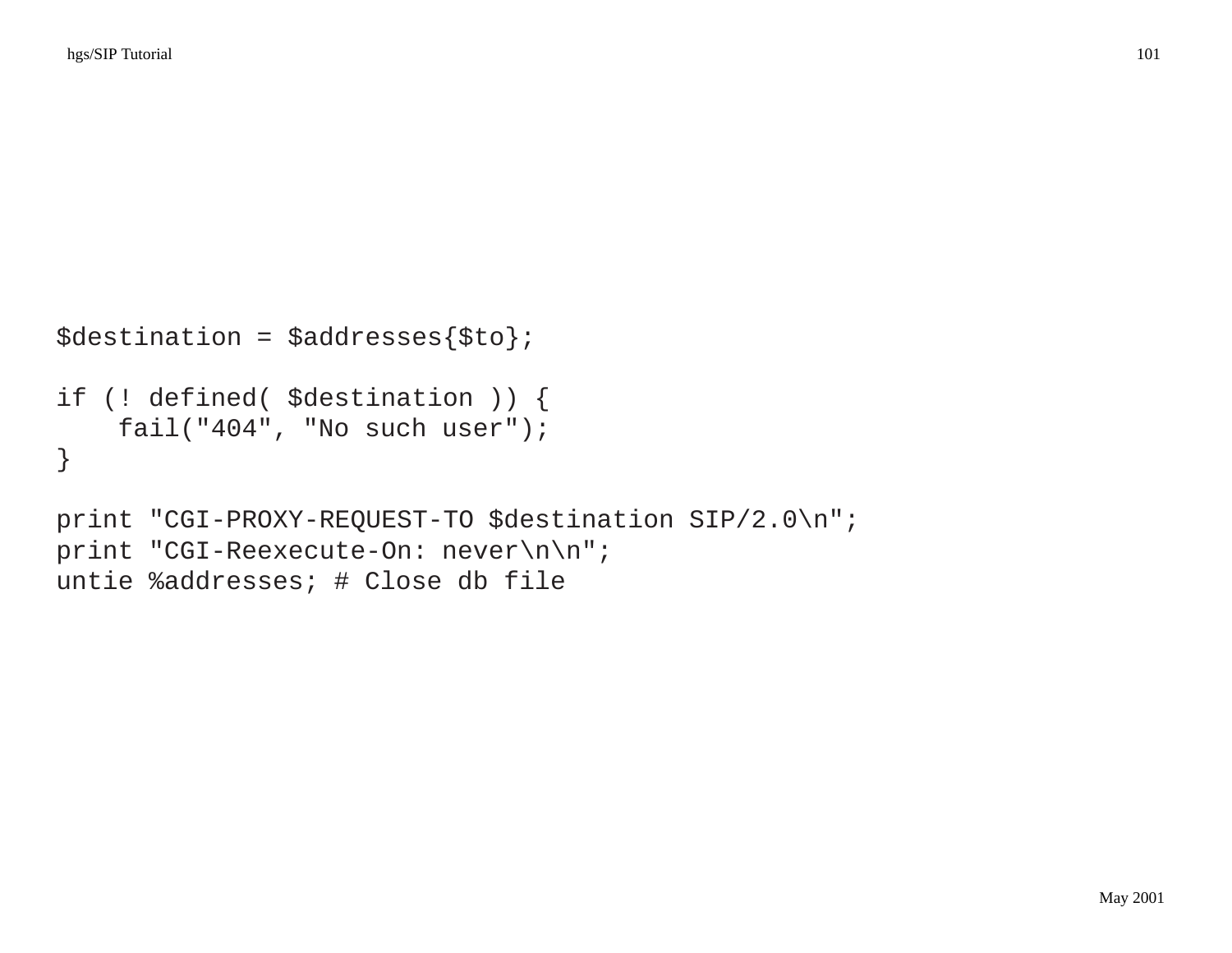# **The Call Processing Language**

#### Jonathan Lennox Columbia University lennox@cs.columbia.edu

May 5, 2000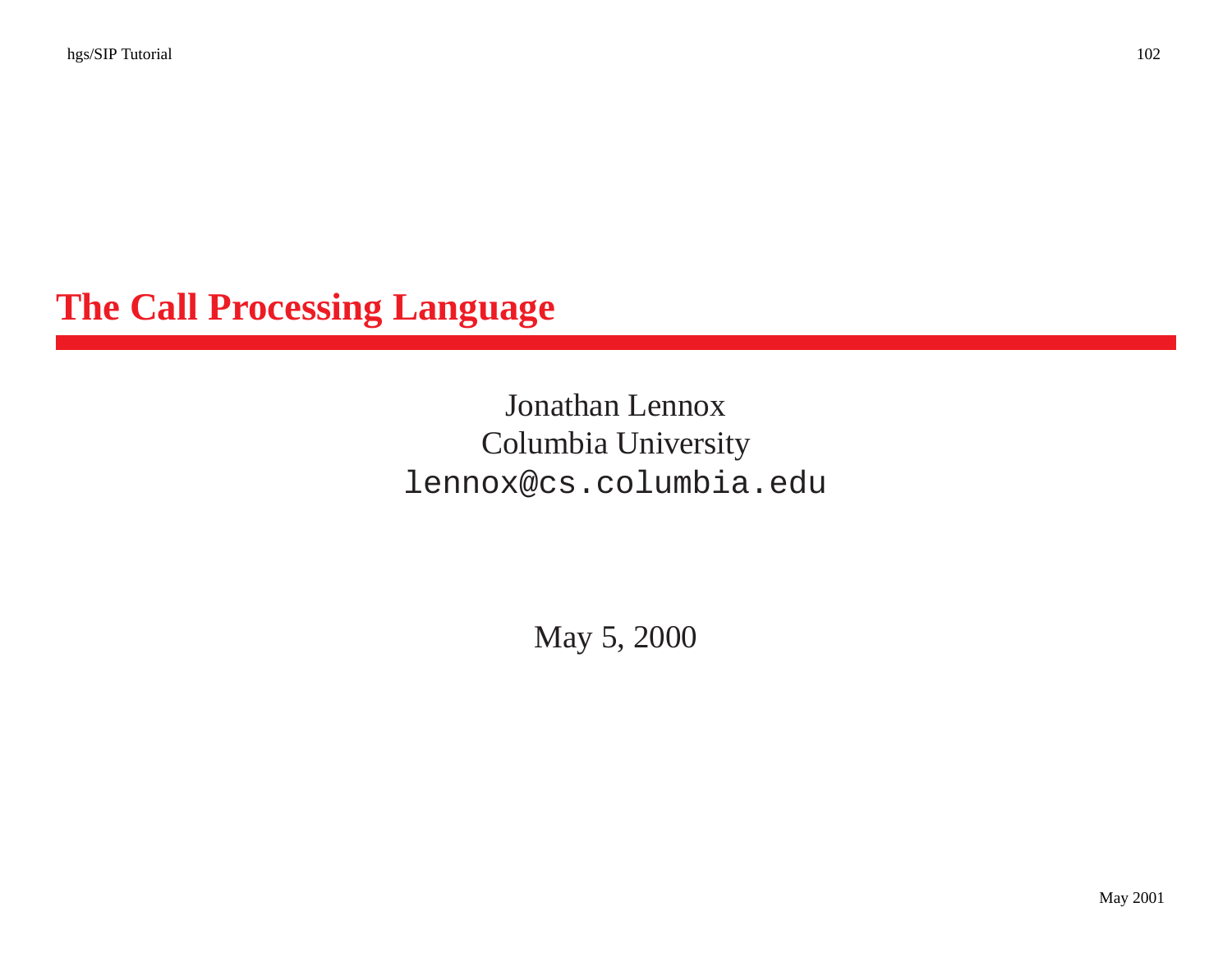Allow users to create simple Internet telephony services

Features:

- Creatable and editable by simple graphical tools
- Independent of signalling protocol
- Safe to run in servers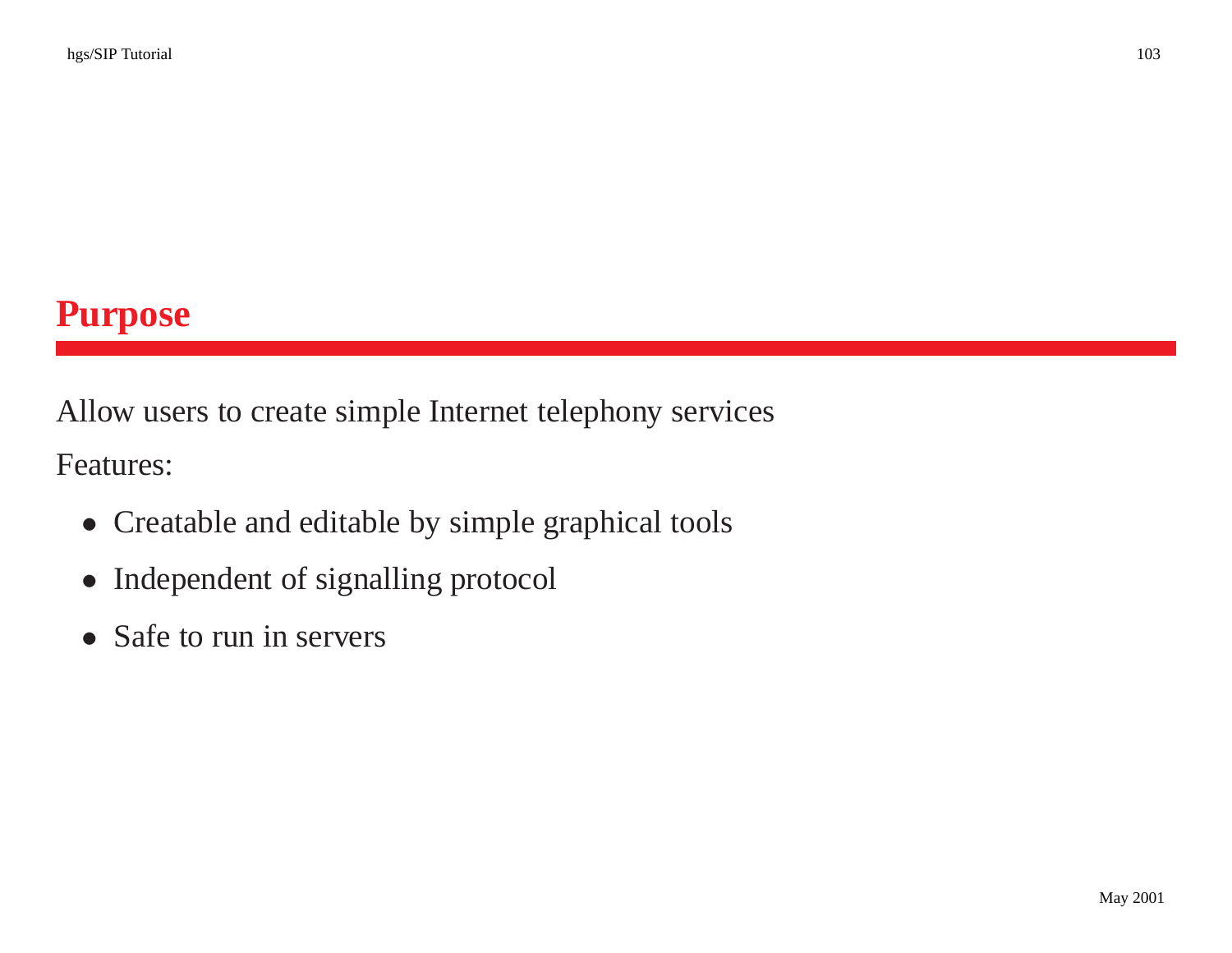# **Abstract structure**

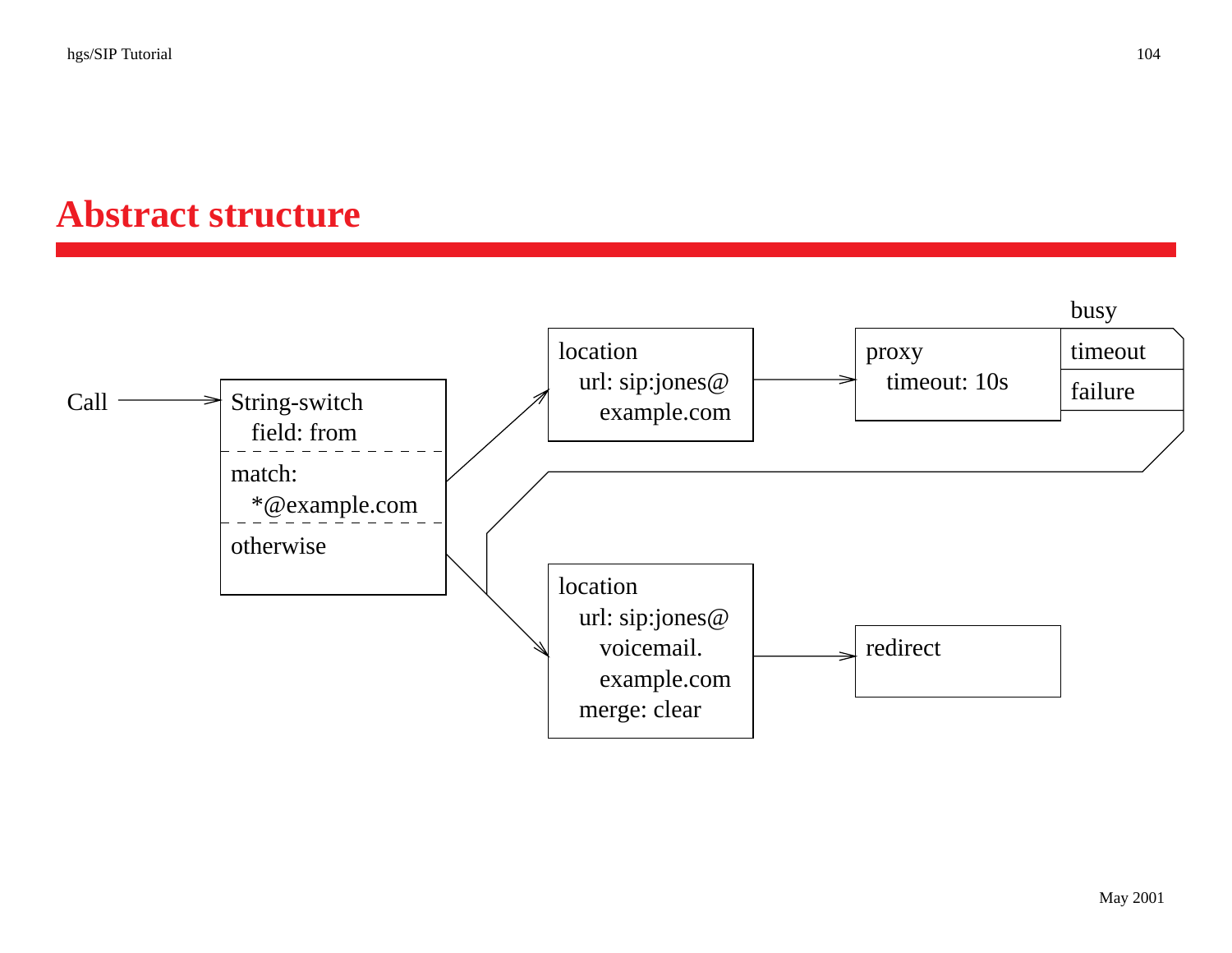#### **Abstract structure (cont)**

- Nodes and outputs "boxes" and "arrows"
- Nodes have parameters
- Start from single root "call" node
- Progress down tree of control
- May invoke sub-actions
- Follow one output of each node, based on outcome
- Continue until we get to a node with no outputs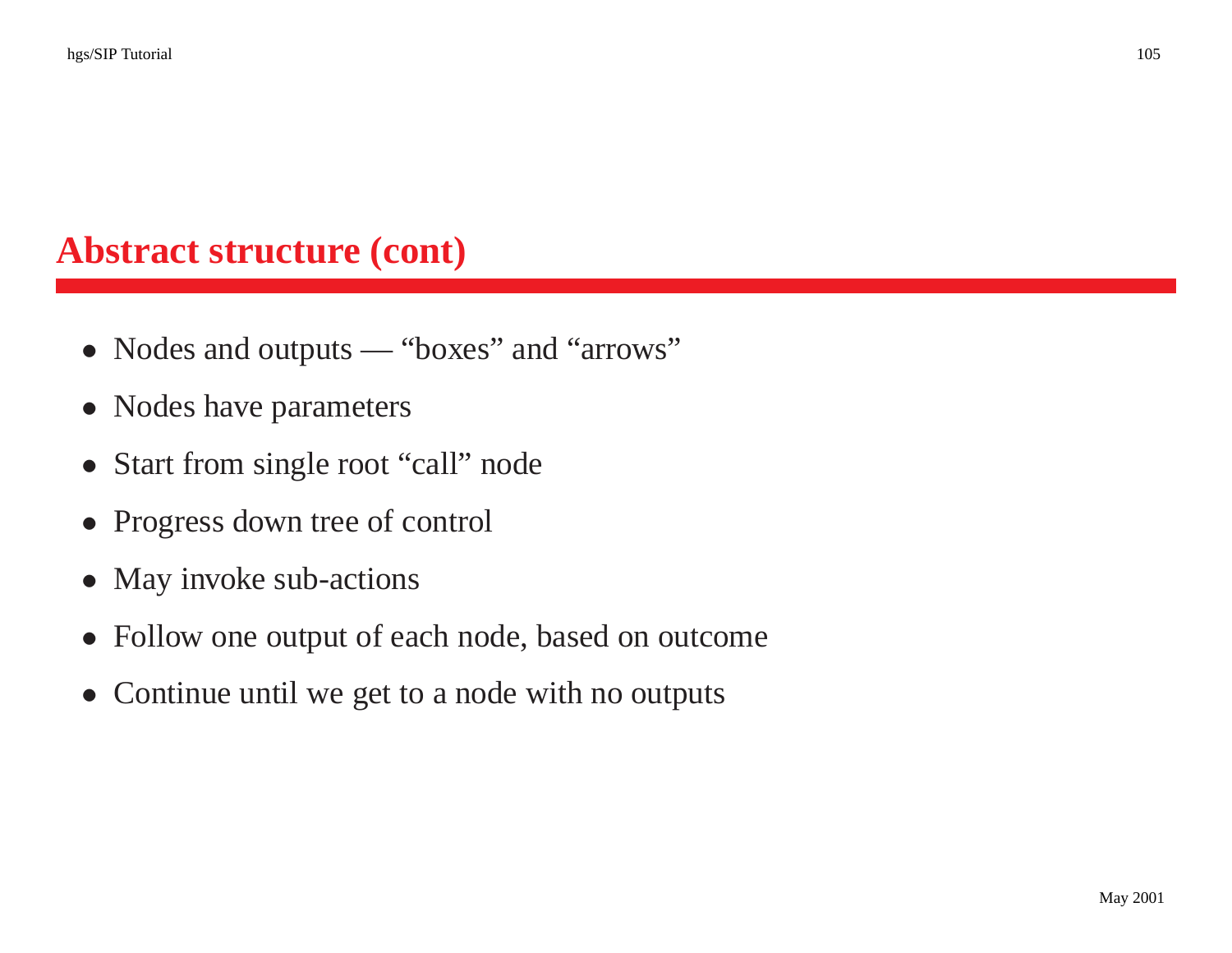# **Textual representation**

#### <cpl> <subaction id="voicemail"> <location url="sip:jones@voicemail.example.com"> <redirect /> </location> </subaction>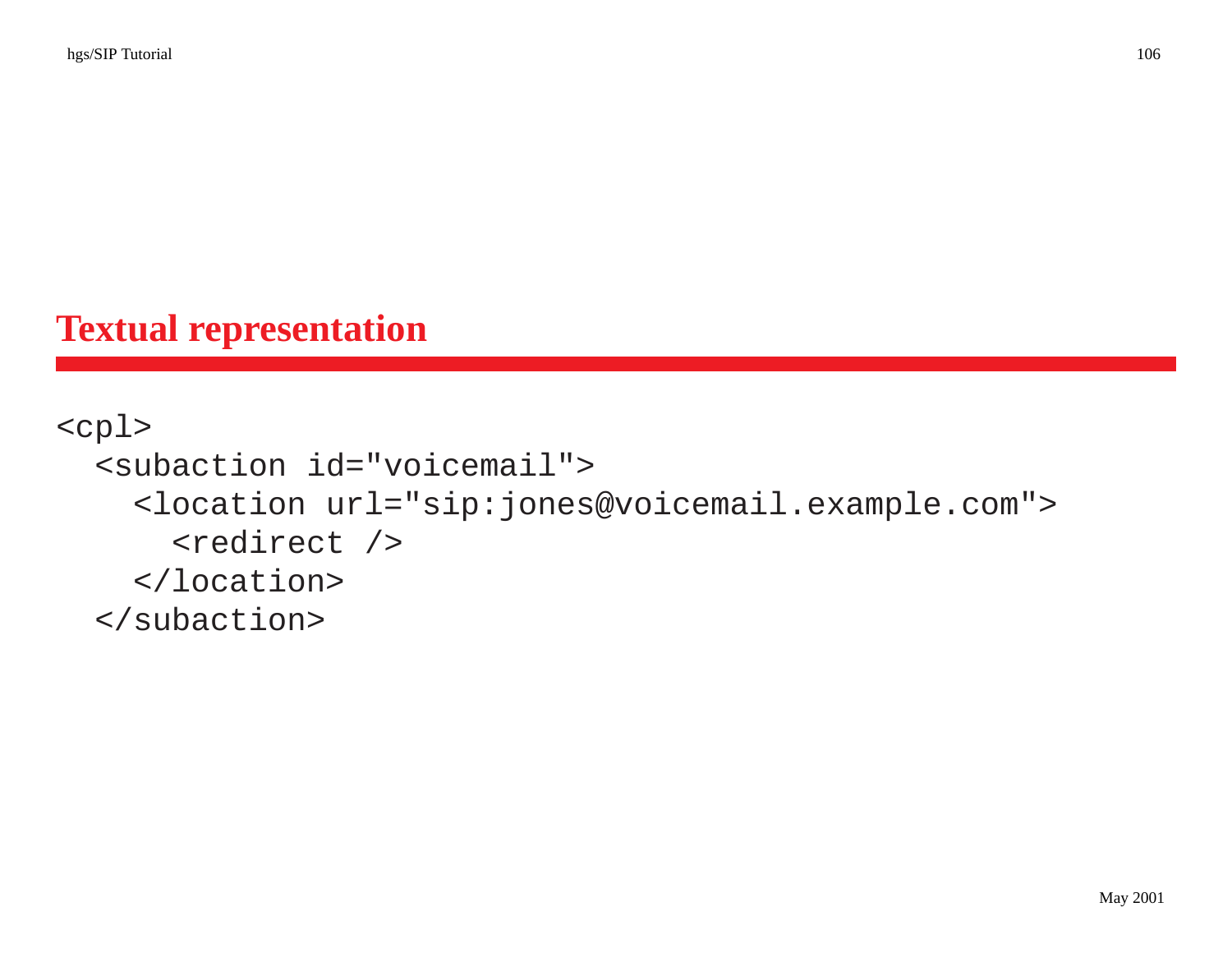# **Textual representation**

```
<incoming>
    <address-switch field="origin" subfield="host">
      <address subdomain-of="example.com">
        <location url="sip:jones@example.com">
          <proxy>
            <busy> <sub ref="voicemail" /> </busy>
            <noanswer> <sub ref="voicemail" /> </noanswer>
            <failure> <sub ref="voicemail" /> </failure>
          </proxy>
        </location>
      </address>
      <otherwise>
        <sub ref="voicemail" />
      </otherwise>
    </address-switch>
 </incoming>
</cpl>
```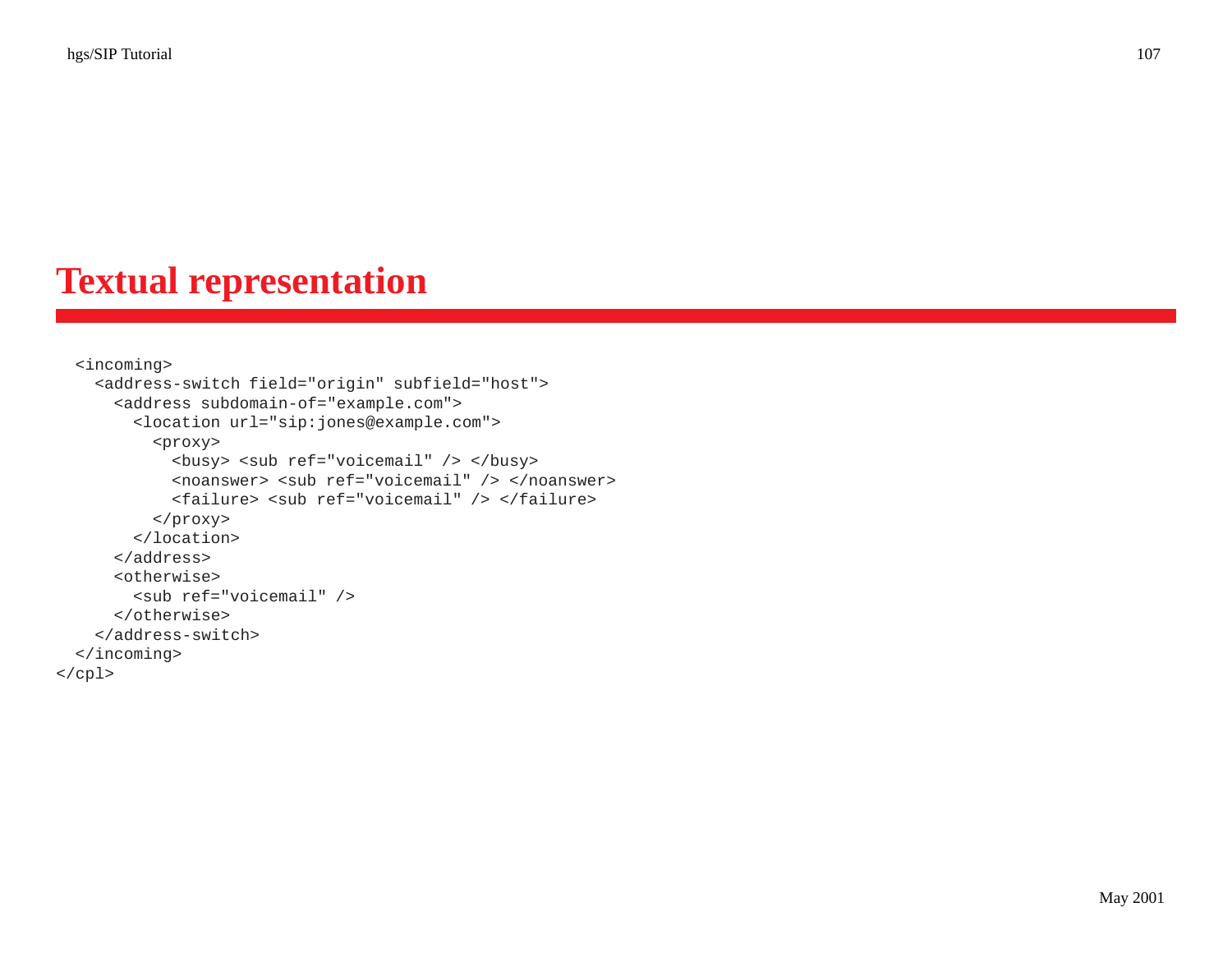# **Textual representation**

- Represent scripts as XML documents
- Incoming, outgoing scripts are separate top-level tags
- Nodes and outputs are both tags
- Parameters are tag attributes
- Multiple outputs to one input represented by subactions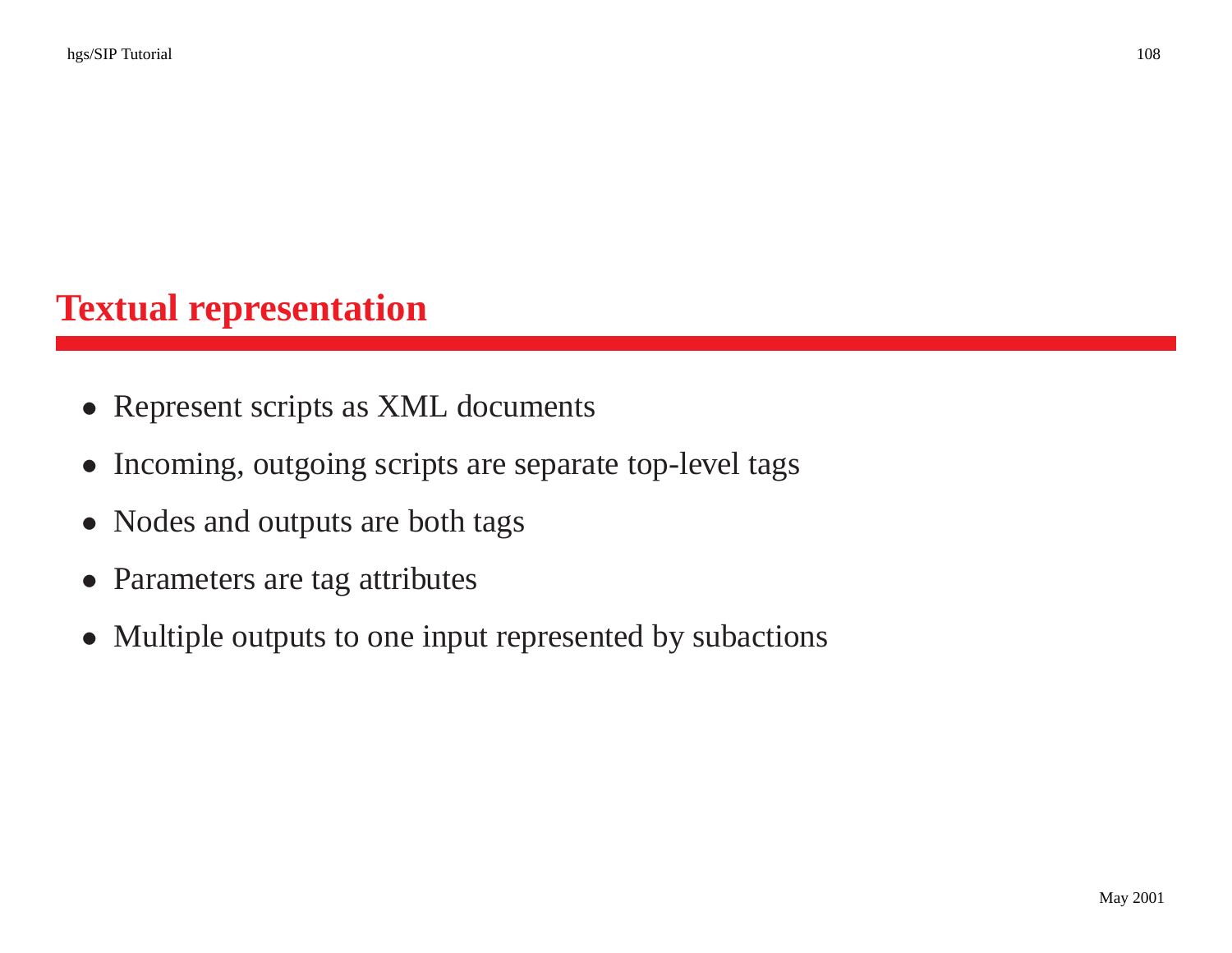## **Switch nodes**

Switch nodes make decisions.

Structure:

```
<type-switch field=var>
    <type condition1="value1">
        action1
    </type>
    <type condition2="value2">
        action2
    </type>
    <not-present>
        action3
    <otherwise>
        action4
    </otherwise>
</type-switch>
```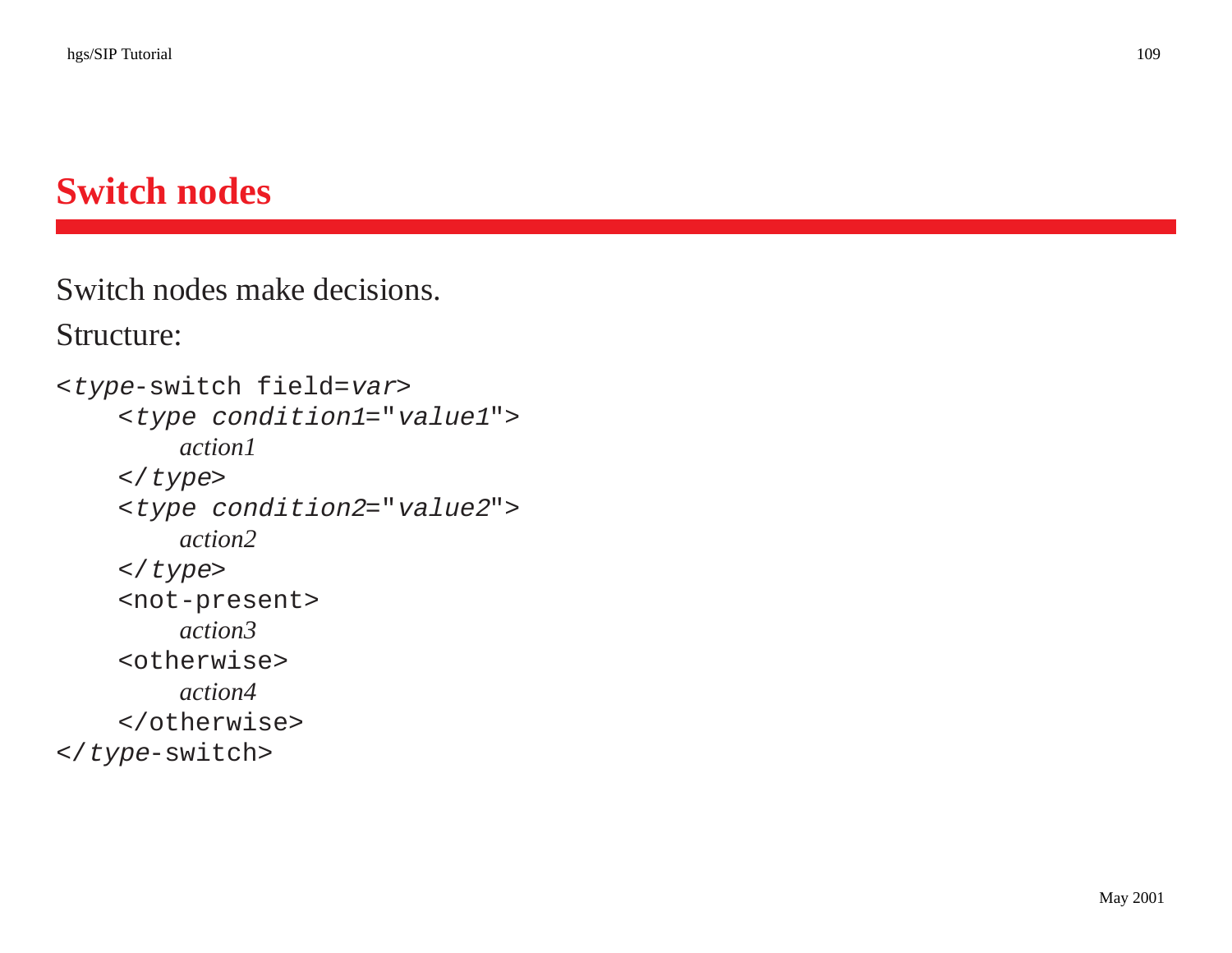## **Address Switches:** address

Switch based on textual strings:

**is:** (exact string match)

**contains:** substring match: only for "display"

**subdomain-of:** domain match: only for "host", "tel"

Fields are "origin," "destination," "original-destination", with subfields "address-type," "user," "host," "port," "tel," "display"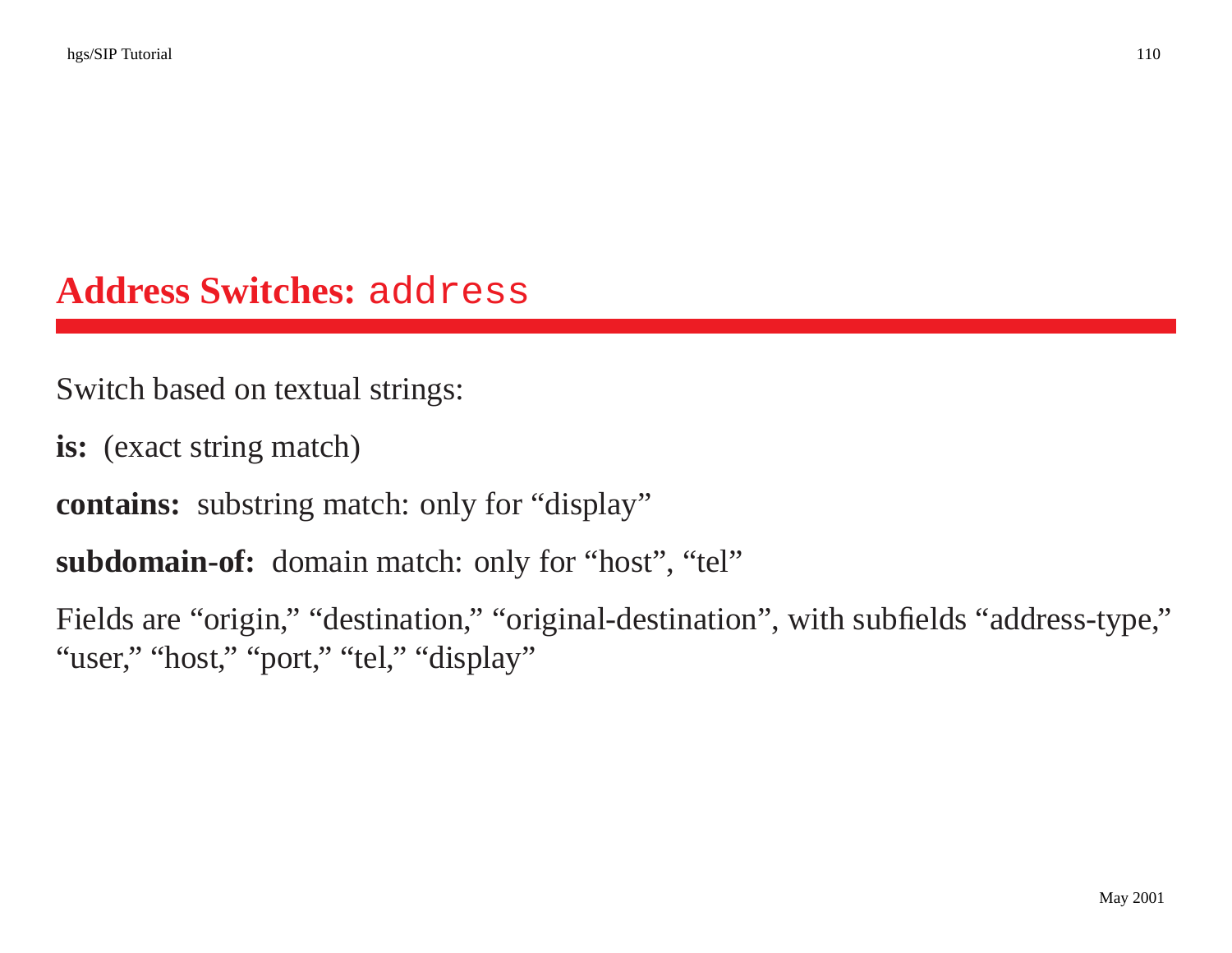# **String Switches:** string

Switch based on textual strings, with conditions:

**is:** exact string match

**contain:** substring match

Fields: subject, organization, user-agent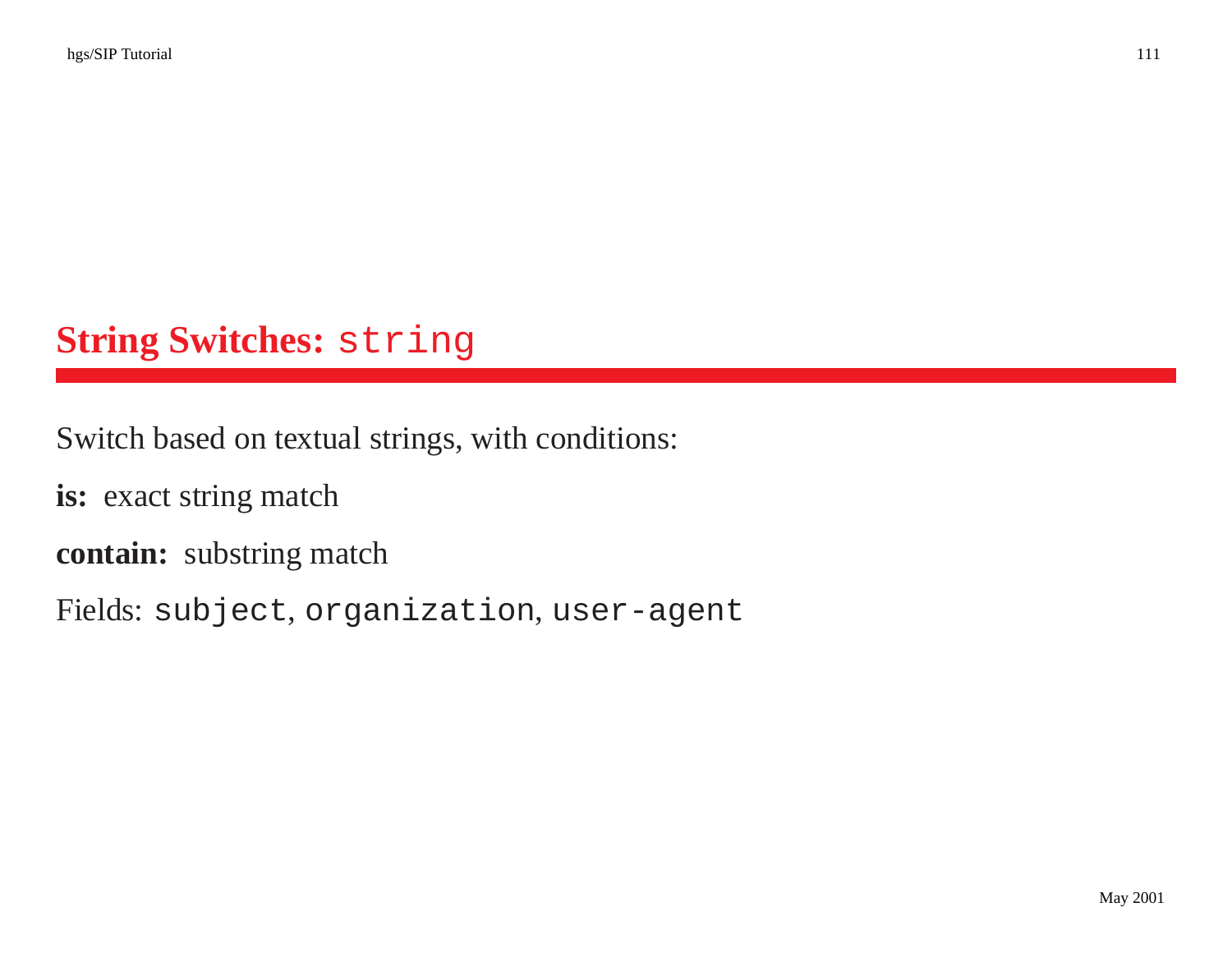## **Time switches:** time

Switch based on the current time at the server.

**timezone:** which timezone the matching should apply in Conditions:

- year, month, date, day, timeofday
- each condition is a list of ranges:  $a_1 b_1, a_2 b_2, \ldots$
- must fall within <sup>a</sup> range of *all* specified conditions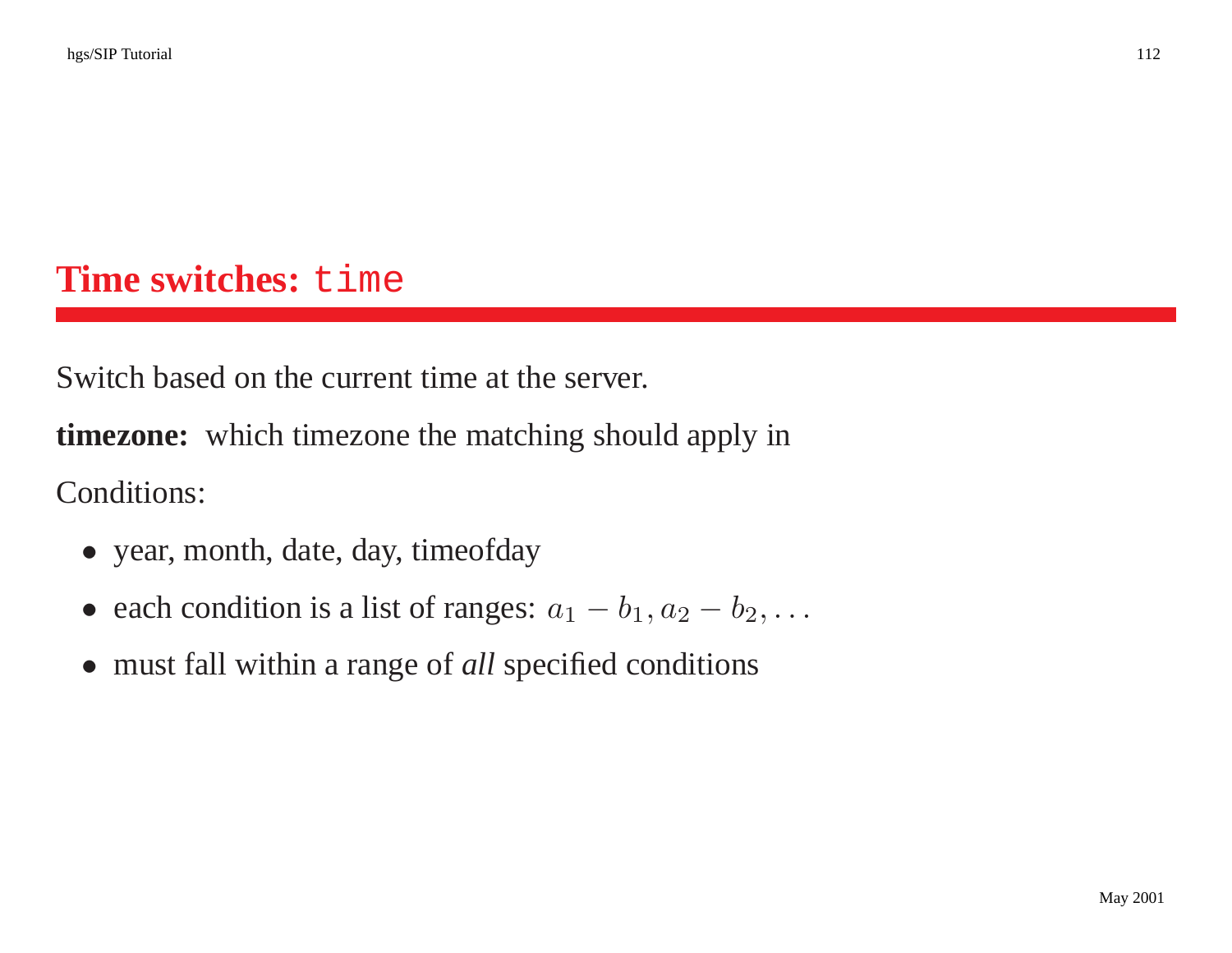## **Time switches: examples**

```
<time month="12" date="25" year="1999">
   December 25th, 1999, all day
```

```
<time month="5" date="4">
   May 4th, every year, all day
```

```
<time day="1-5" timeofday="0900-1700">
   9 AM – 5 PM, Monday through Friday, every week
```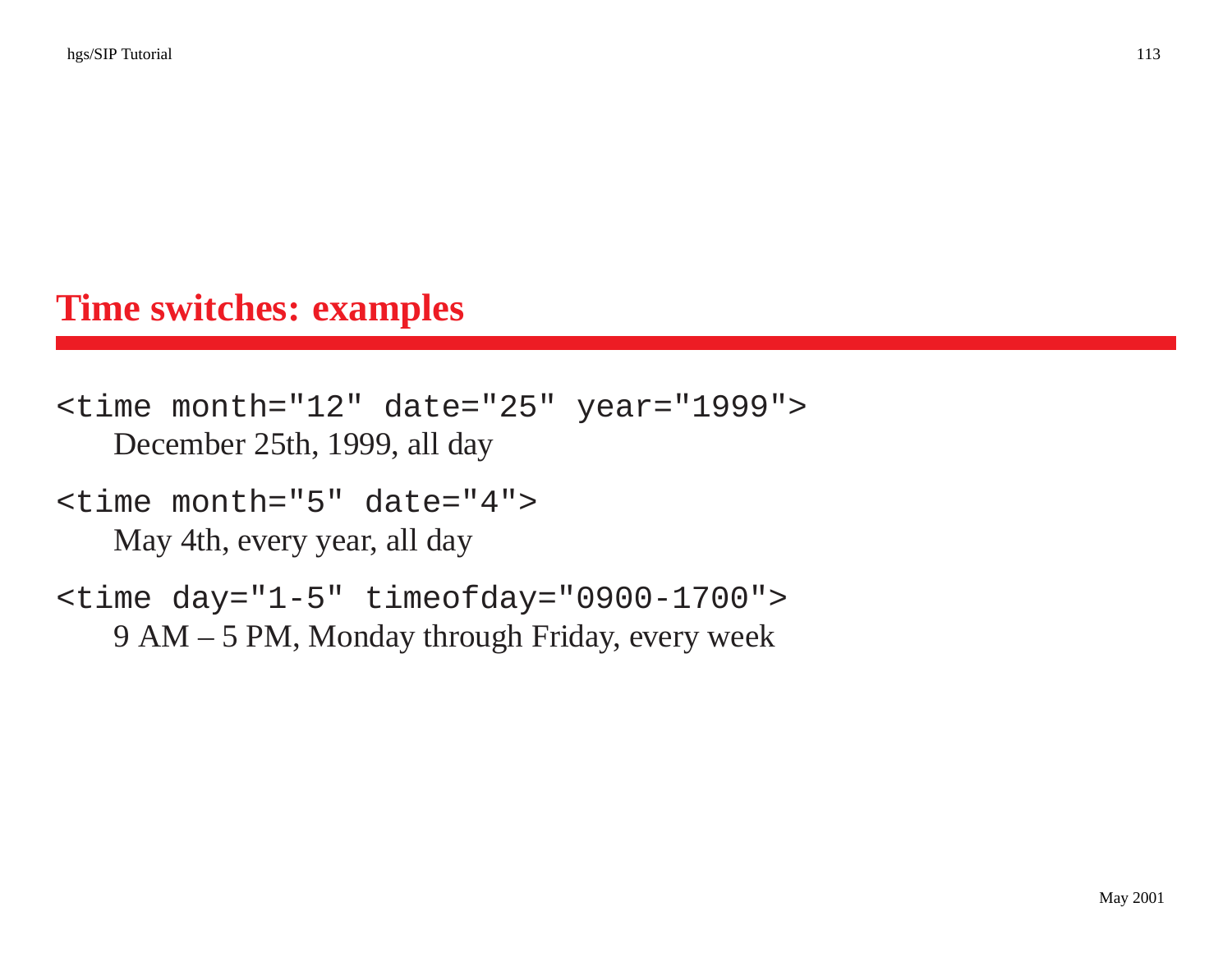## **Time switches: examples**

```
<time timeofday="1310-1425,1440-1555,1610-1725"
   day="2,4">1:10 – 2:25 PM, 2:40 – 3:55 PM, and 4:10 – 5:25 PM, Tuesdays and Thursdays,
   every week
```

```
\tt <time date="1-7" day="1">
```
The first Monday of every month, all day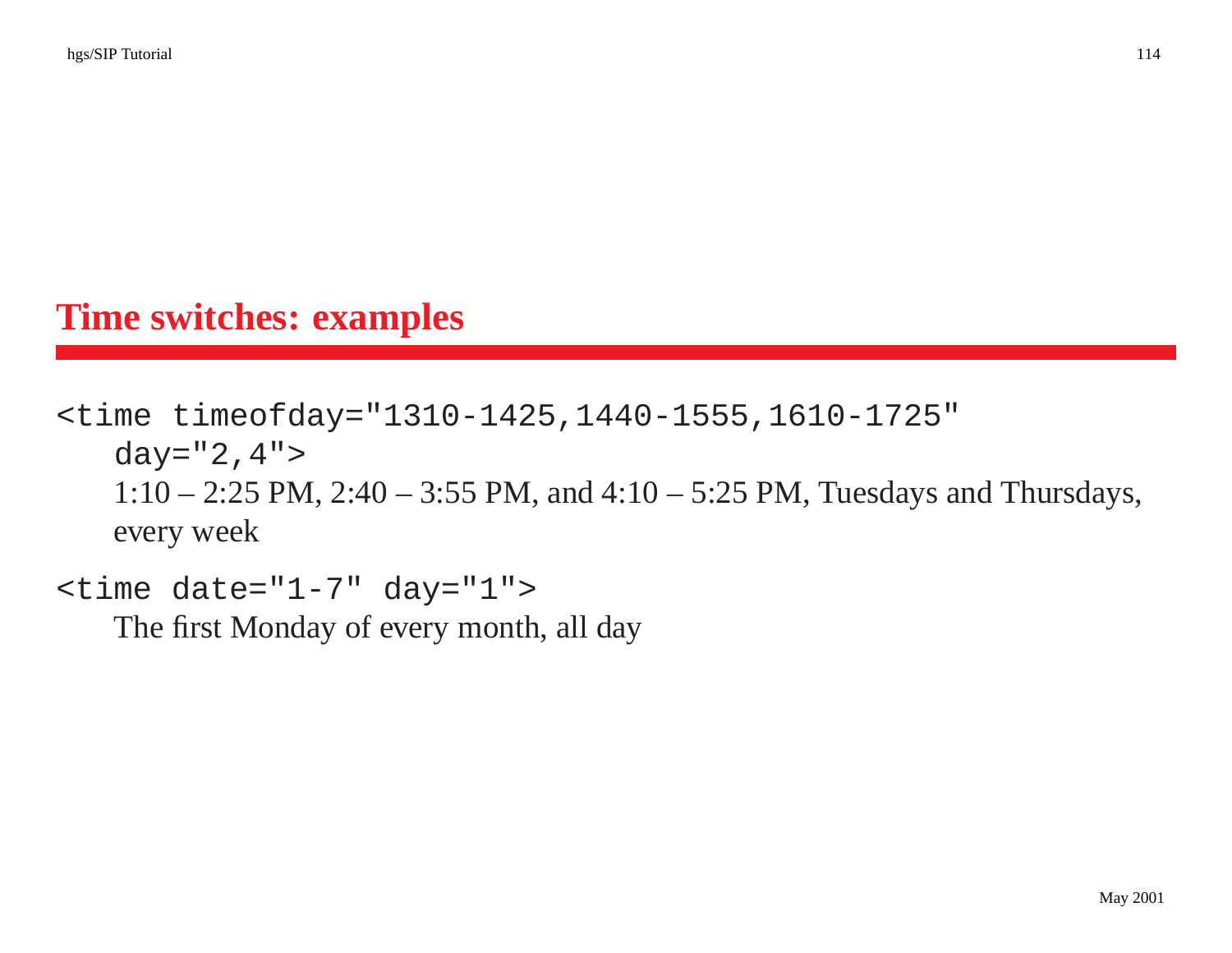## **Location nodes**

- A number of CPL actions (proxy, redirect) take locations
- *Location nodes* let you specify them
- These are full-featured nodes because we might want to make decisions based on outcomes of location lookups, or cascade locations
- A CPL script has an implicit global list of locations
- Location nodes can add to this list, or clear the list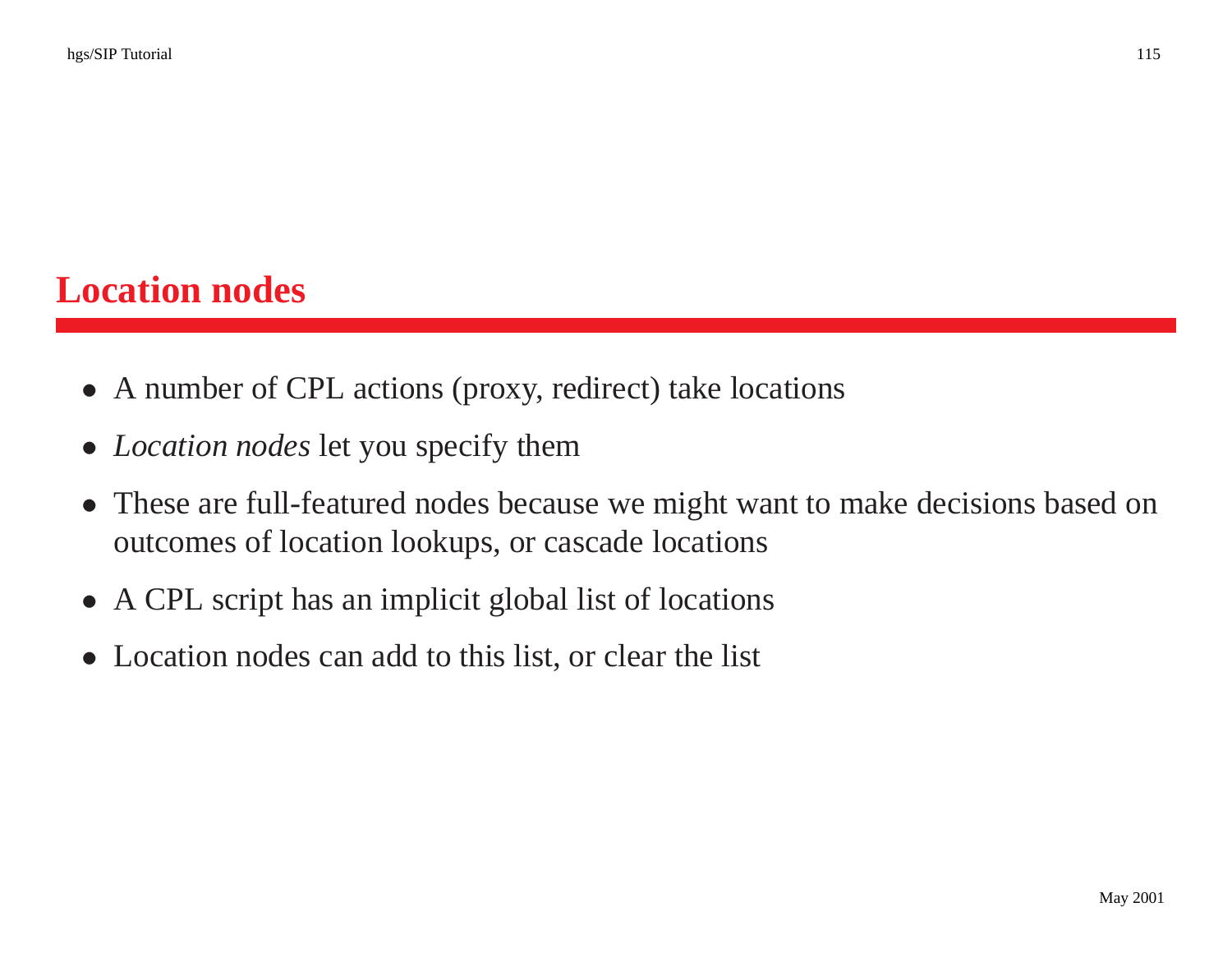## **Simple location nodes:** location

Specify <sup>a</sup> location explicitly.

**url:** explicitly specified location

**clear:** clear earlier location values

Only one output; cannot fail. Don't use an explicit output node in the URL.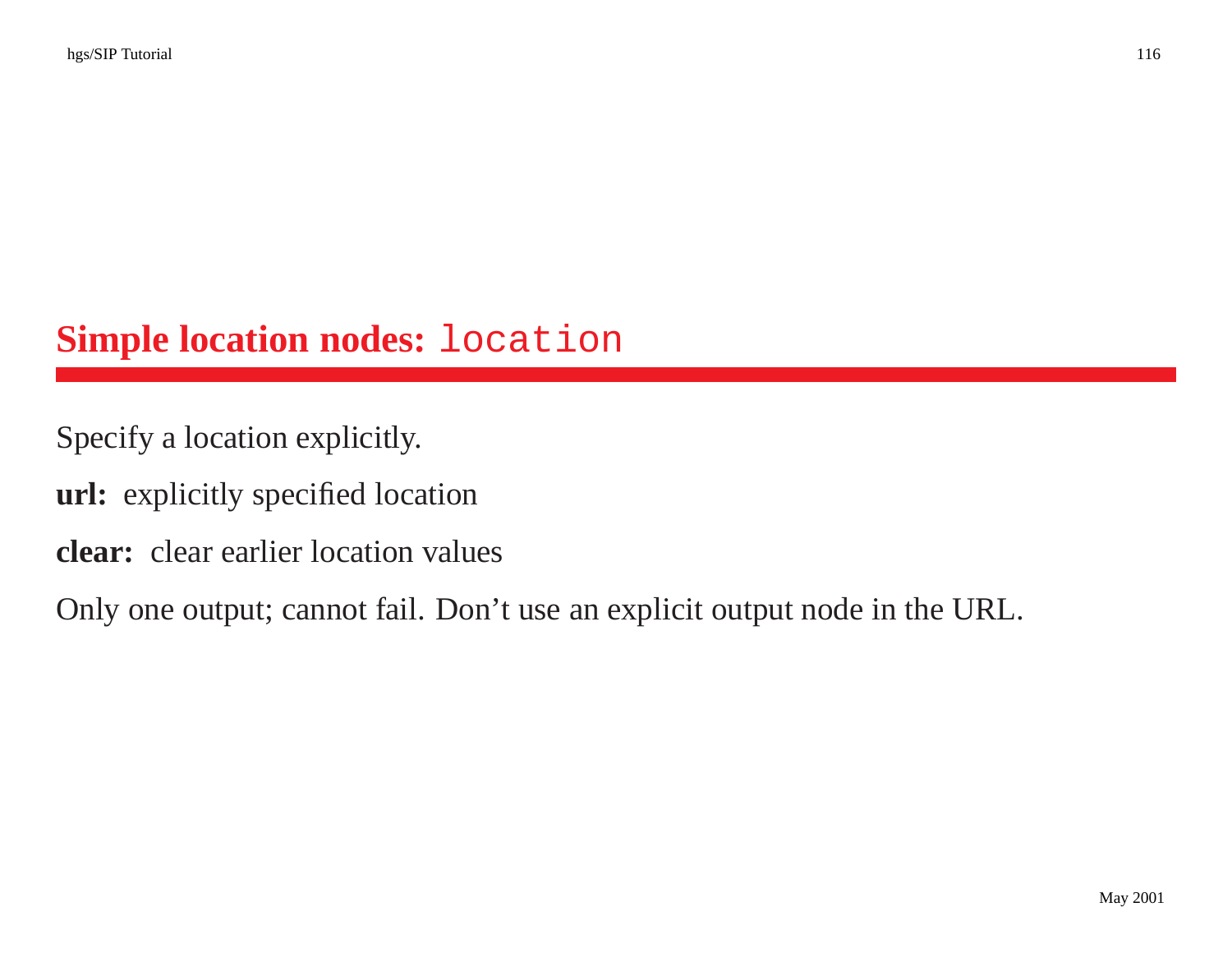# **Location lookup nodes:** lookup

Specify <sup>a</sup> location abstractly, by where it should be looked up.

Parameters:

**source:** URL (ldap, http (CGI), etc) or non-URL source ("registration") to search for **locations** 

**timeout:** time to wait

**use/ignore:** • use: caller-preferences parameters to use

• ignore: caller-preferences parameters to disregard

**merge:**

Outputs: success, notfound, failure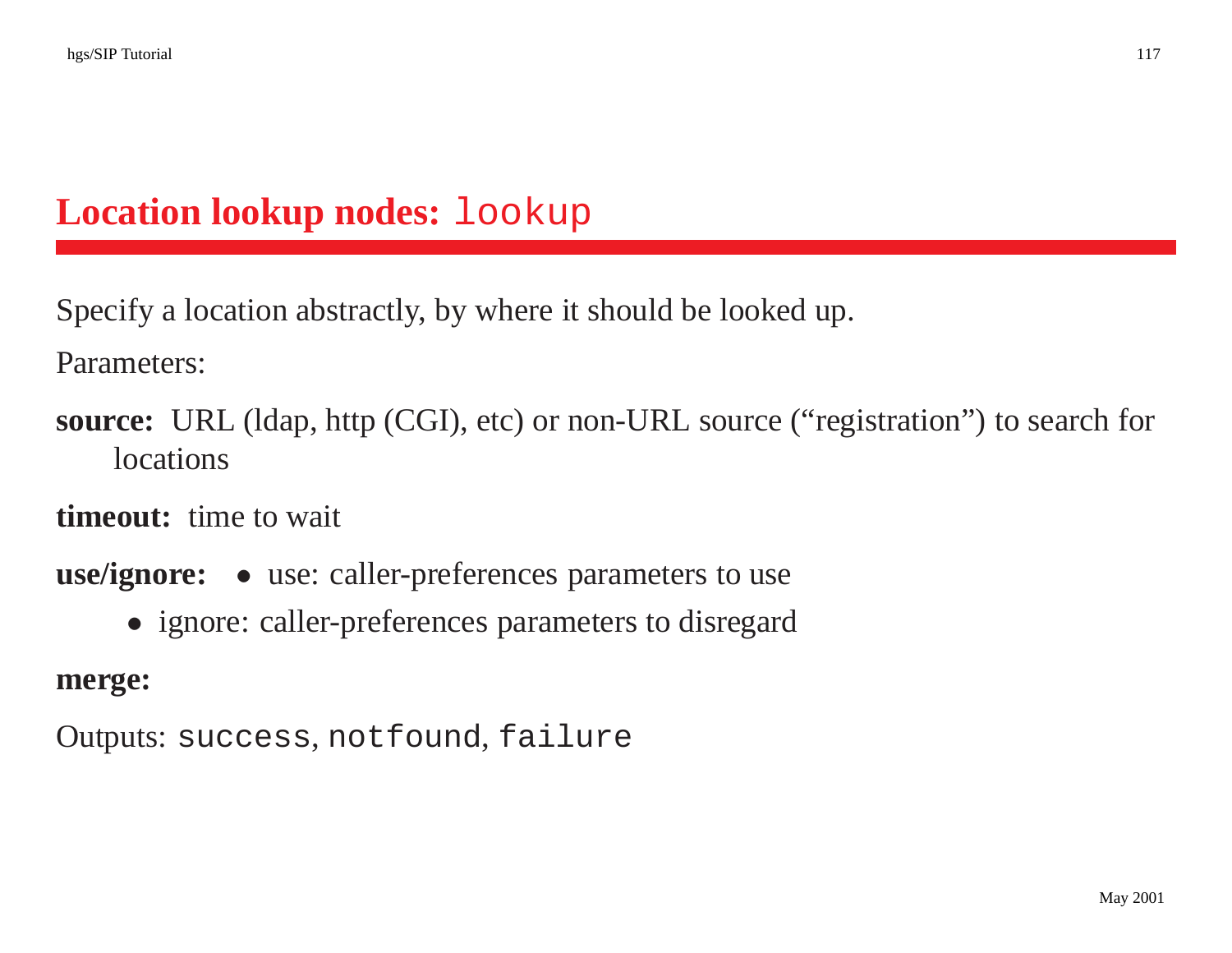## **Location removal nodes:** remove-location

Remove locations from the location set, based on caller preferences/callee capabilities. Has the same effect as <sup>a</sup> "Reject-Contact" header.

**param:** caller preference parameters to apply

value: values of parameters specified in "param"

**location:** caller preference location to apply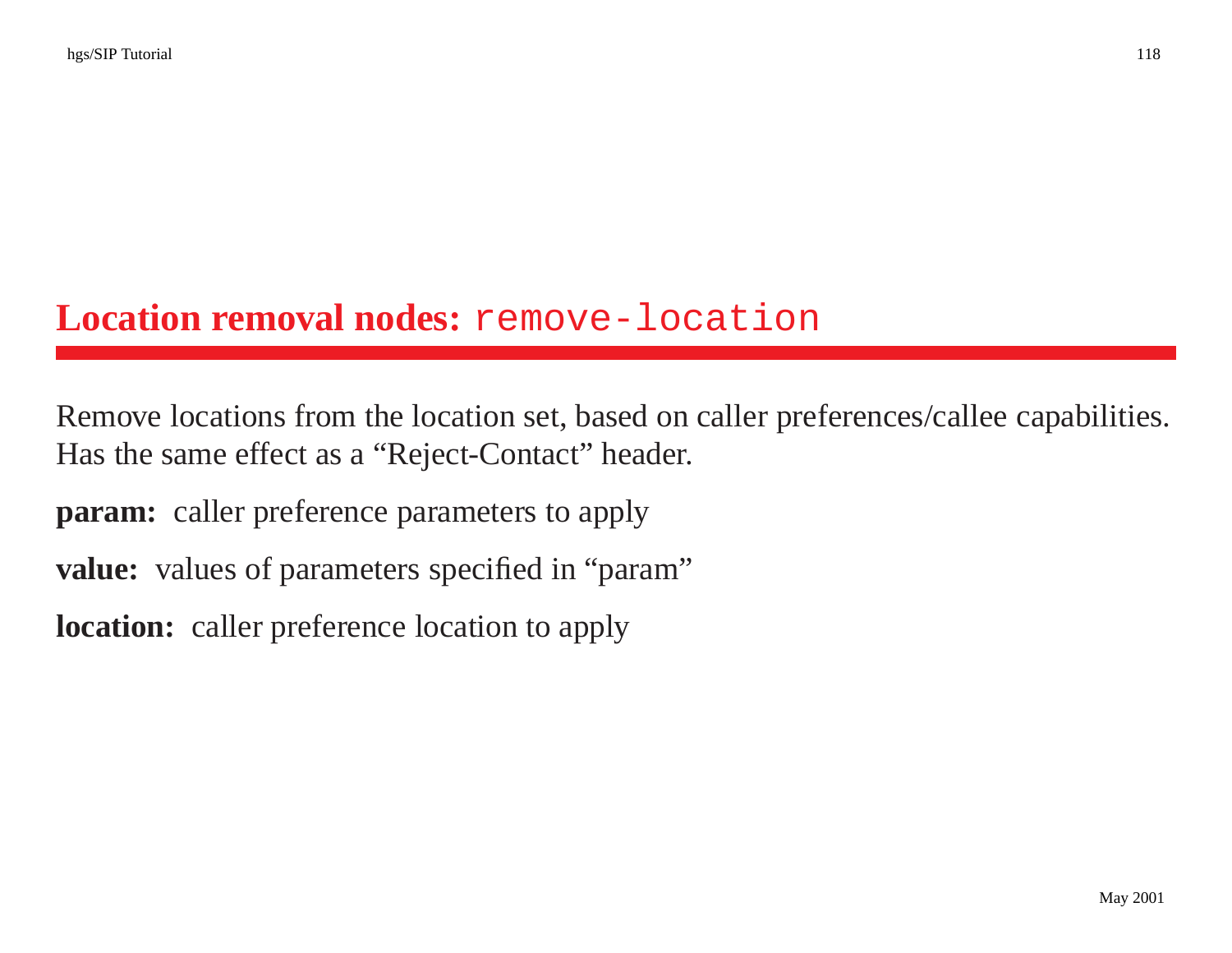# **Signalling Actions:** proxy

Proxy the call to the currently-specified set of locations, and automatically select one "best" final response.

**timeout:** time before giving up on the proxy attempt

**recurse:** recurse on redirect responses to the proxy attempt?

**ordering:** try location in parallel, sequential, first-only

- Outputs: busy, noanswer, failure
- If the proxy attempt was successful, script terminates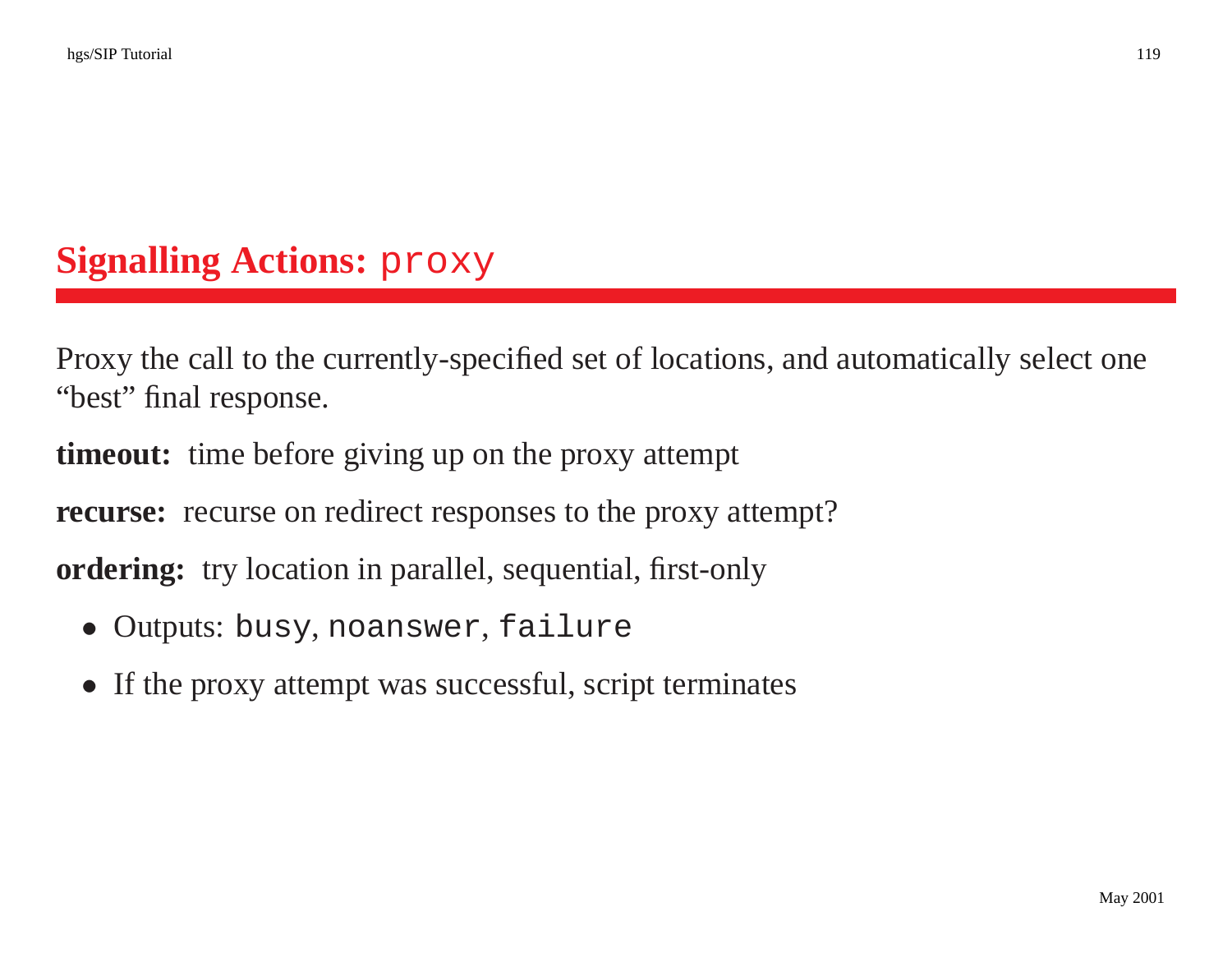# **Signalling Actions:** redirect

Redirect the call to the currently-specified set of locations. This has no specific parameters, and causes the script to terminate.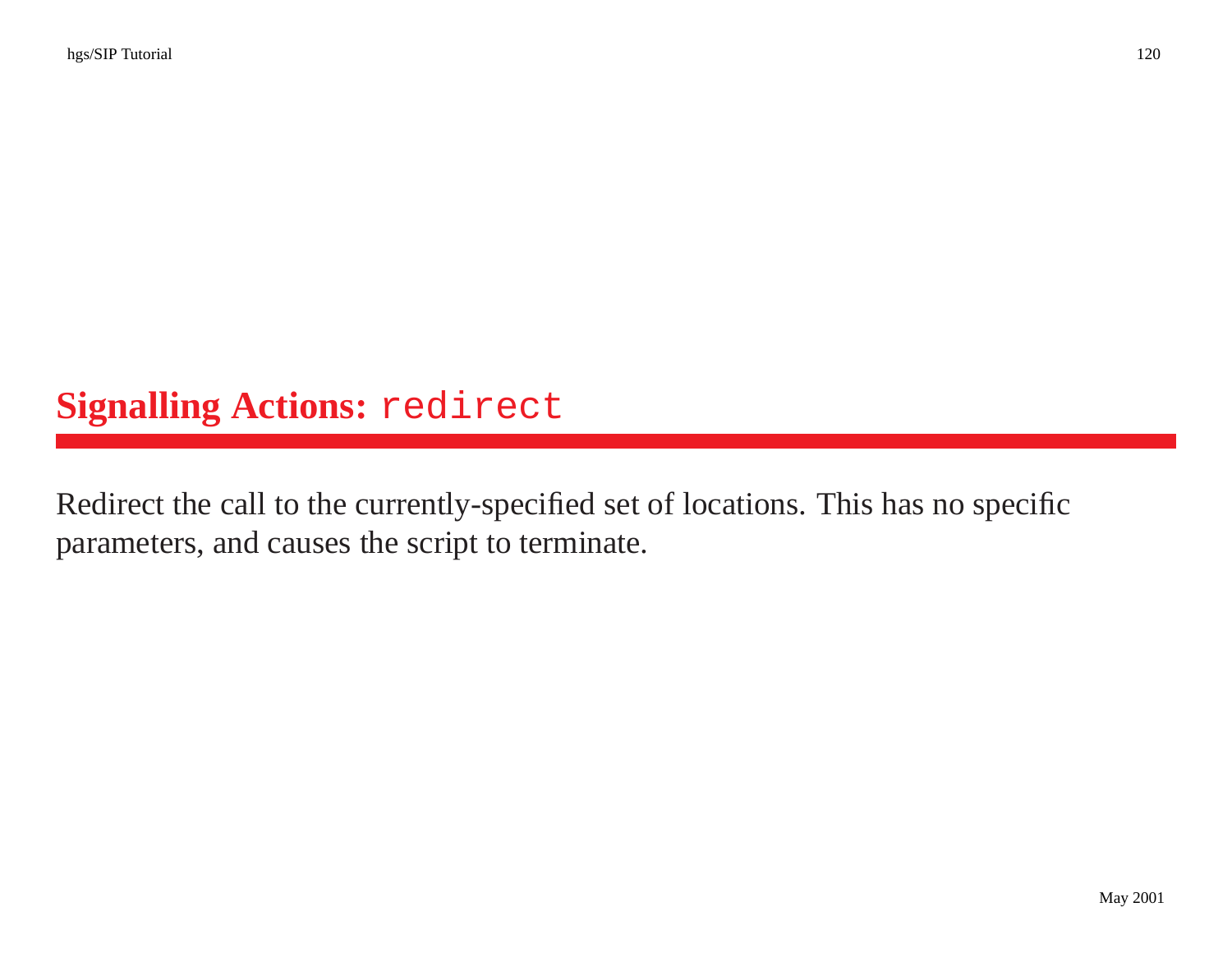# **Signalling Actions:** reject

Reject the call attempt. This causes the script to terminate.

status: "busy," "notfound," "reject," or "error", or a 4xx, 5xx, or 6xx code (for SIP). **reason:** string explaining the failure.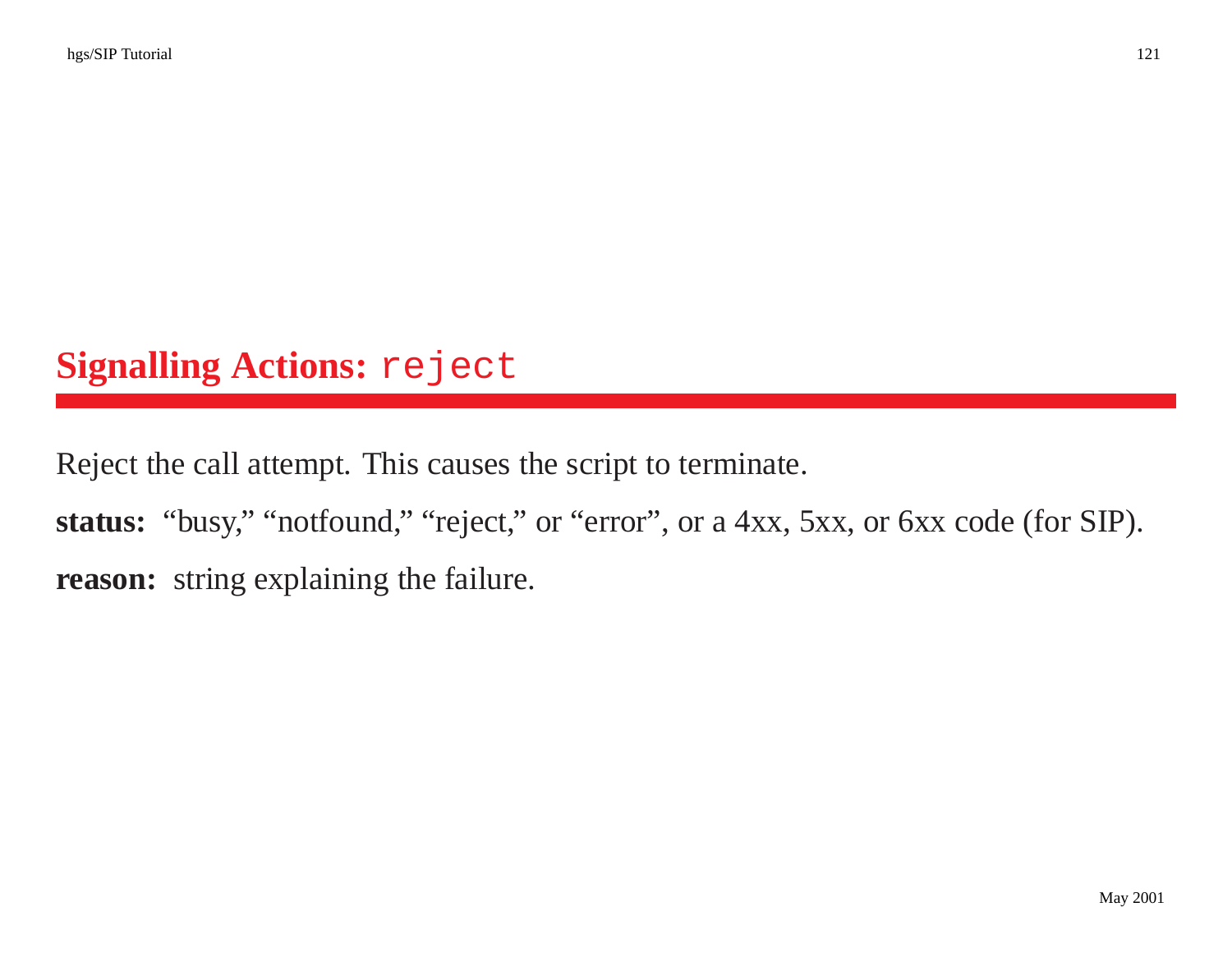## **Non-signalling action:** mail

Notify <sup>a</sup> user of something through e-mail.

**url:** the address to contact, including any header parameters.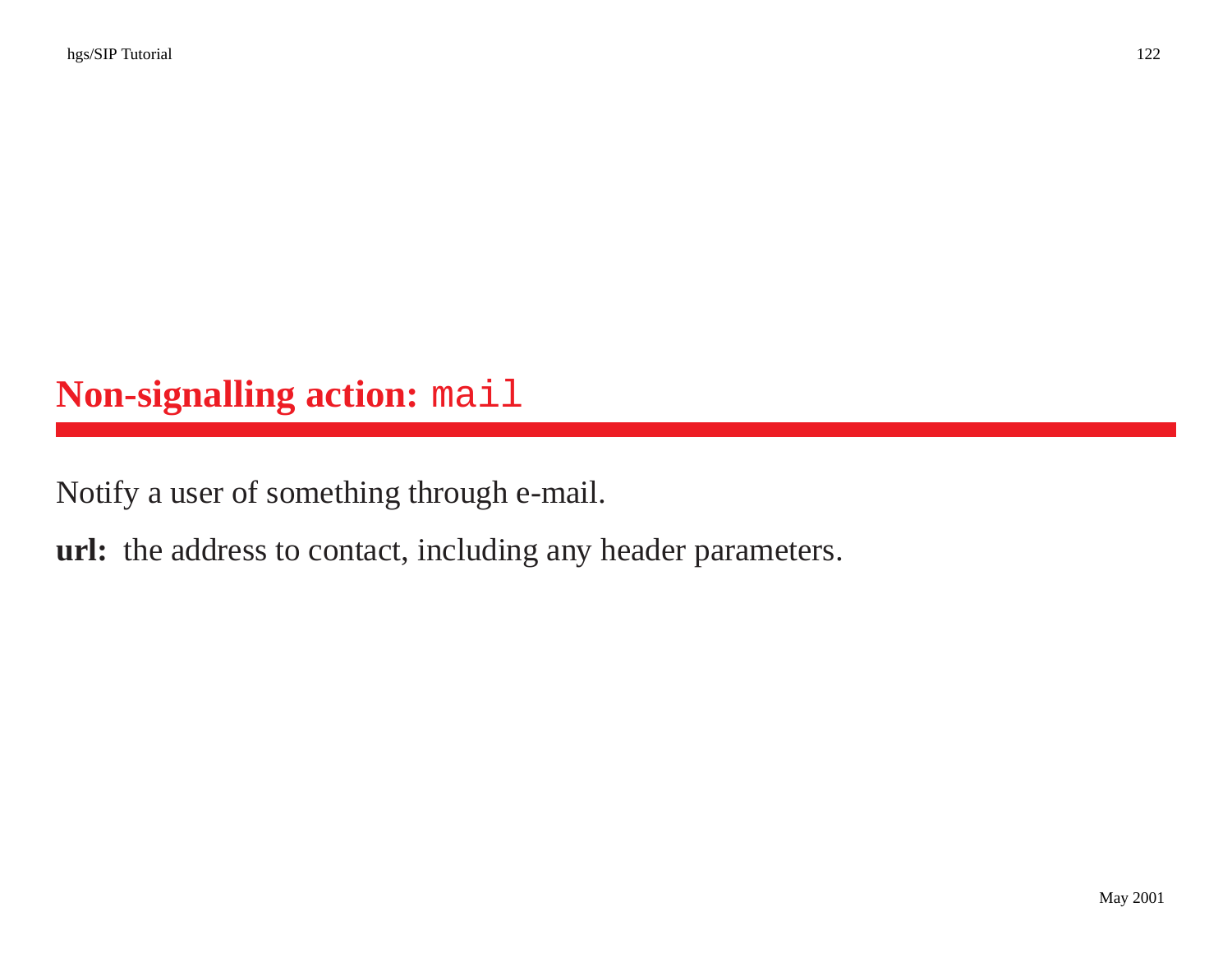## **Non-signalling action:** log

Store <sup>a</sup> record of the current call in <sup>a</sup> log. **name:** the name of the log this should be stored **omment:** <sup>a</sup> string explaining the log entry Outputs: success, failure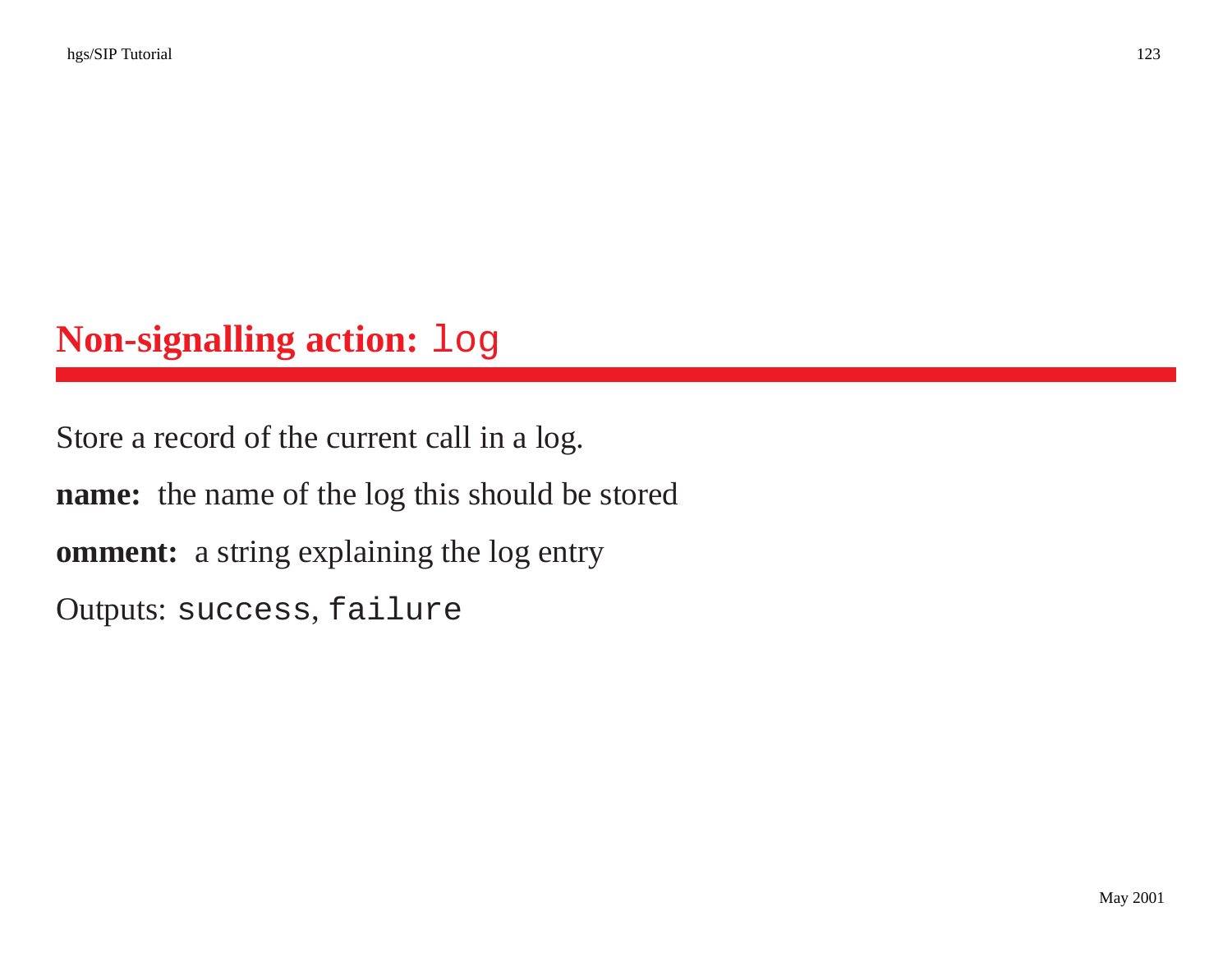- XML syntax defines <sup>a</sup> tree; we want CPLs to be represented as directed acyclic graphs.
- *Subactions* are defined at the top level of the script, outside other actions.
- for acyclicity, top-level actions and subactions may only call subactions which were defined earlier in the script.
- Anywhere a node is expected, you can instead have a sub tag, with a ref parameter which refers to <sup>a</sup> subaction's id.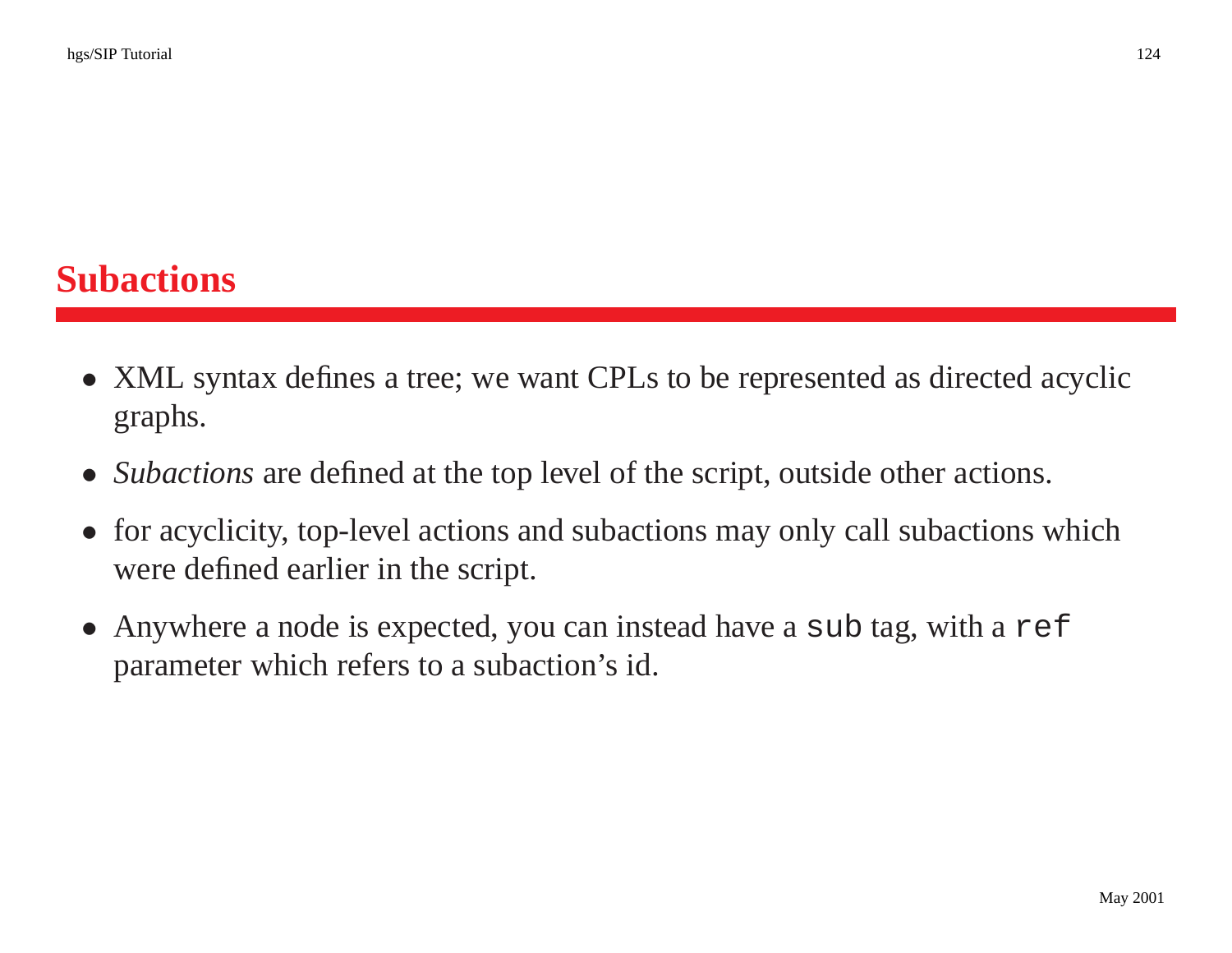## **Example: Call Redirect Unconditional**

```
<cpl>
 <incoming>
    <location url="sip:smith@phone.example.com">
     <redirect />
    </location>
 </incoming>
</cpl>
```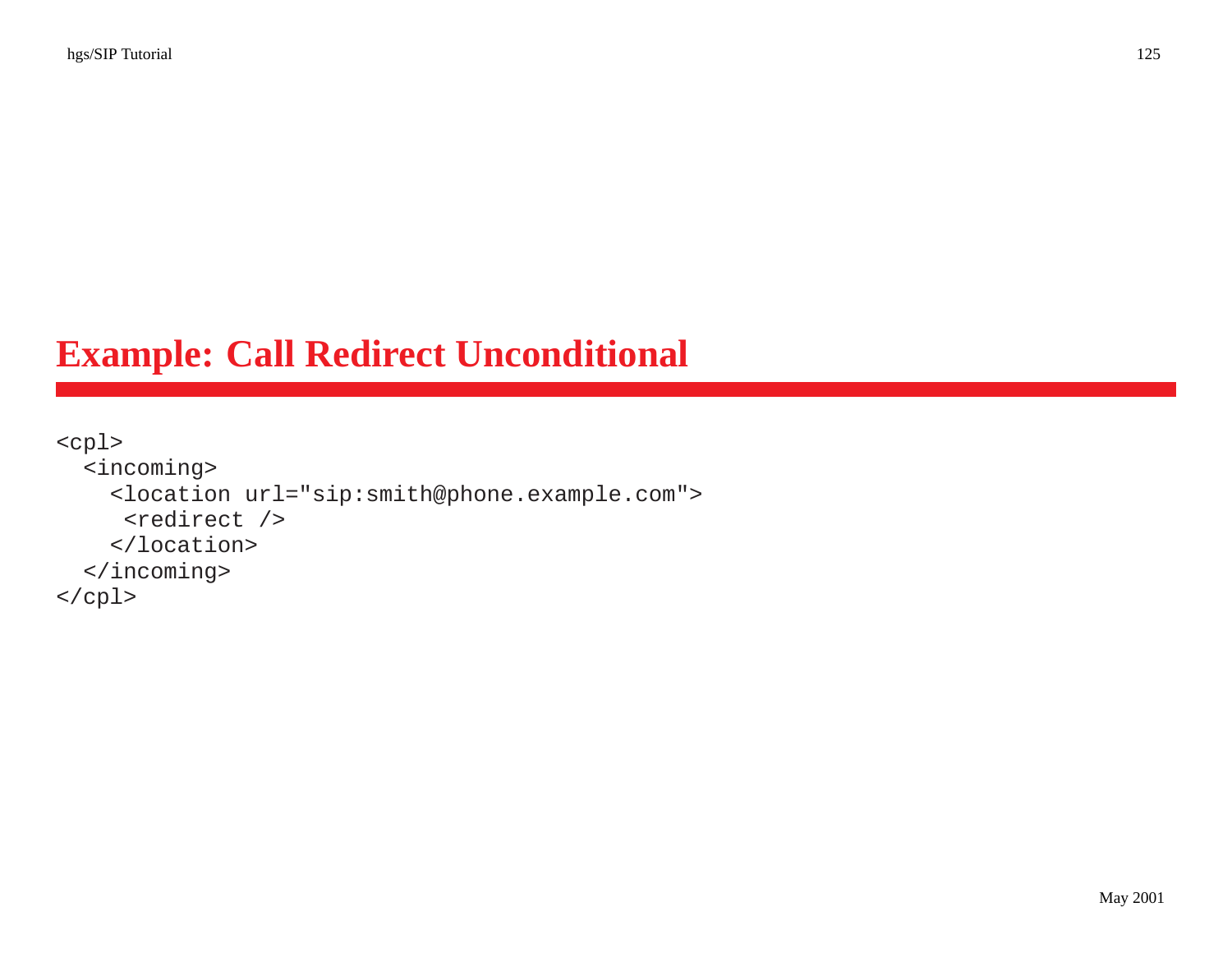# **Example: Call Forward Busy/No Answer**

```
<cpl>
  <subaction id="voicemail">
    <location url="sip:jones@voicemail.example.com" >
      <proxy />
    </location>
 </subaction>
  <incoming>
    <location url="sip:jones@jonespc.example.com">
       <proxy timeout="8s">
         <busy>
         </busy>
         <noanswer>
           <sub ref="voicemail" />
         </noanswer>
       </proxy>
    </location>
  </incoming>
</cpl>
```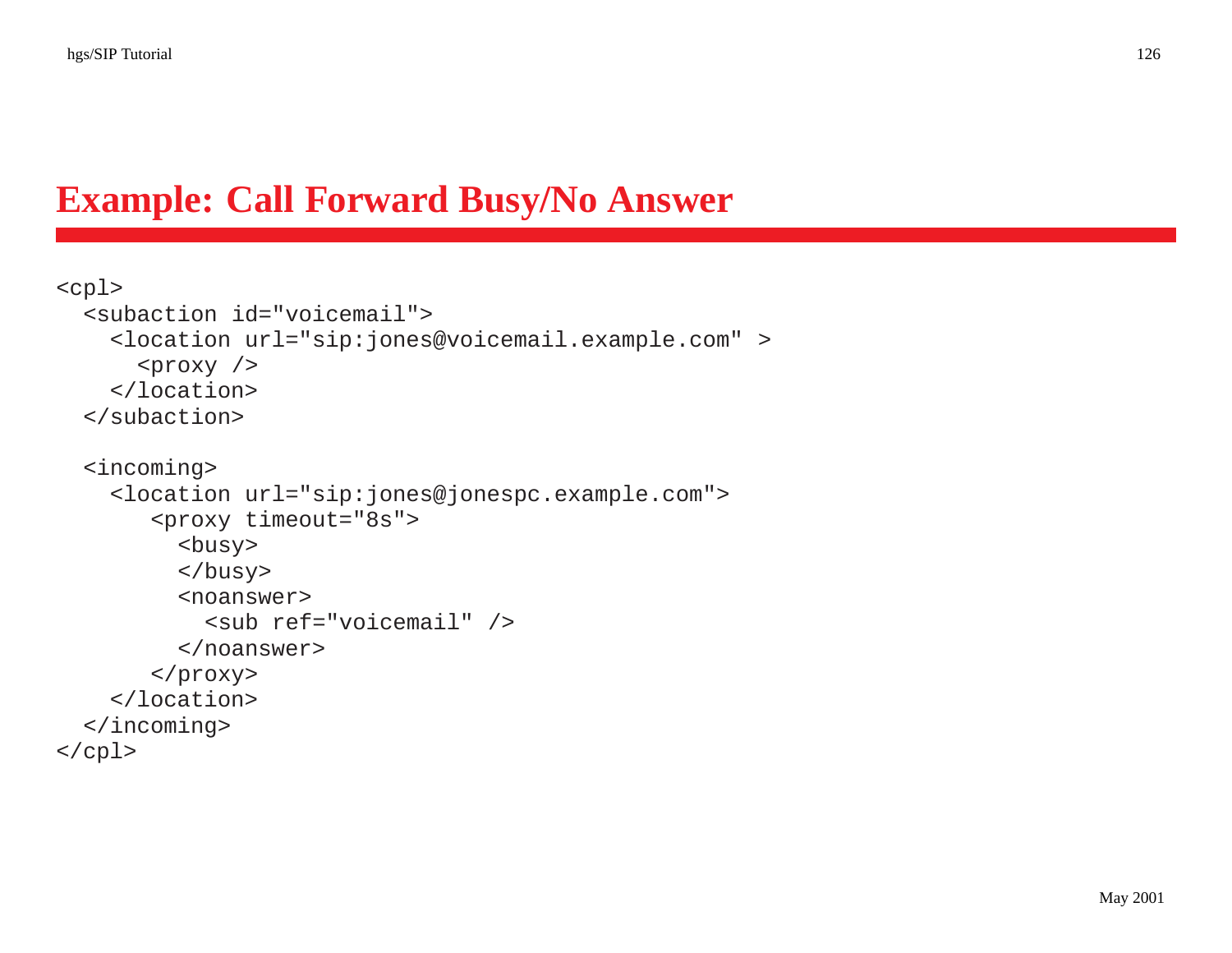## **Example: Call Screening**

```
<cpl>
 <incoming>
    <address-switch field="origin" subfield="user">
      <address is="anonymous">
         <reject status="reject"
                 reason="I don't accept anonymous calls" />
      </address>
    </address-switch>
 </incoming>
</cpl>
```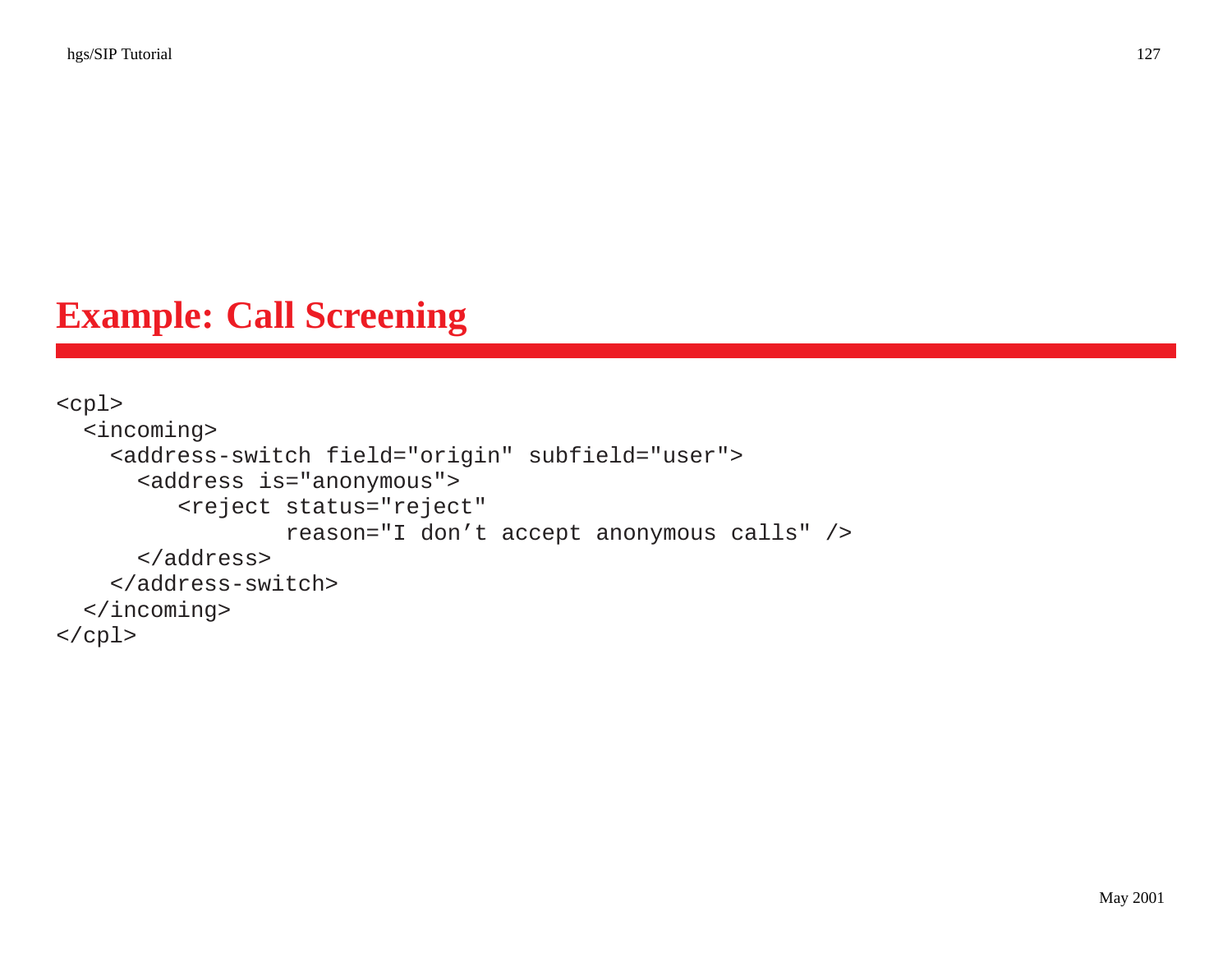#### **Example: Time-of-day Routing**

```
<?xml version="1.0" ?>
<!DOCTYPE call SYSTEM "cpl.dtd">
<cpl>
 <incoming>
    <time-switch timezone="US/Eastern">
      <time day="1-5" timeofday="0900-1700">
        <lookup source="registration">
          <success>
            <proxy /</success>
        </lookup>
      </time>
      <otherwise>
        <location url="sip:jones@voicemail.example.com">
          <proxy />
        </location>
      </otherwise>
    </time-switch>
  </incoming>
</cpl>
```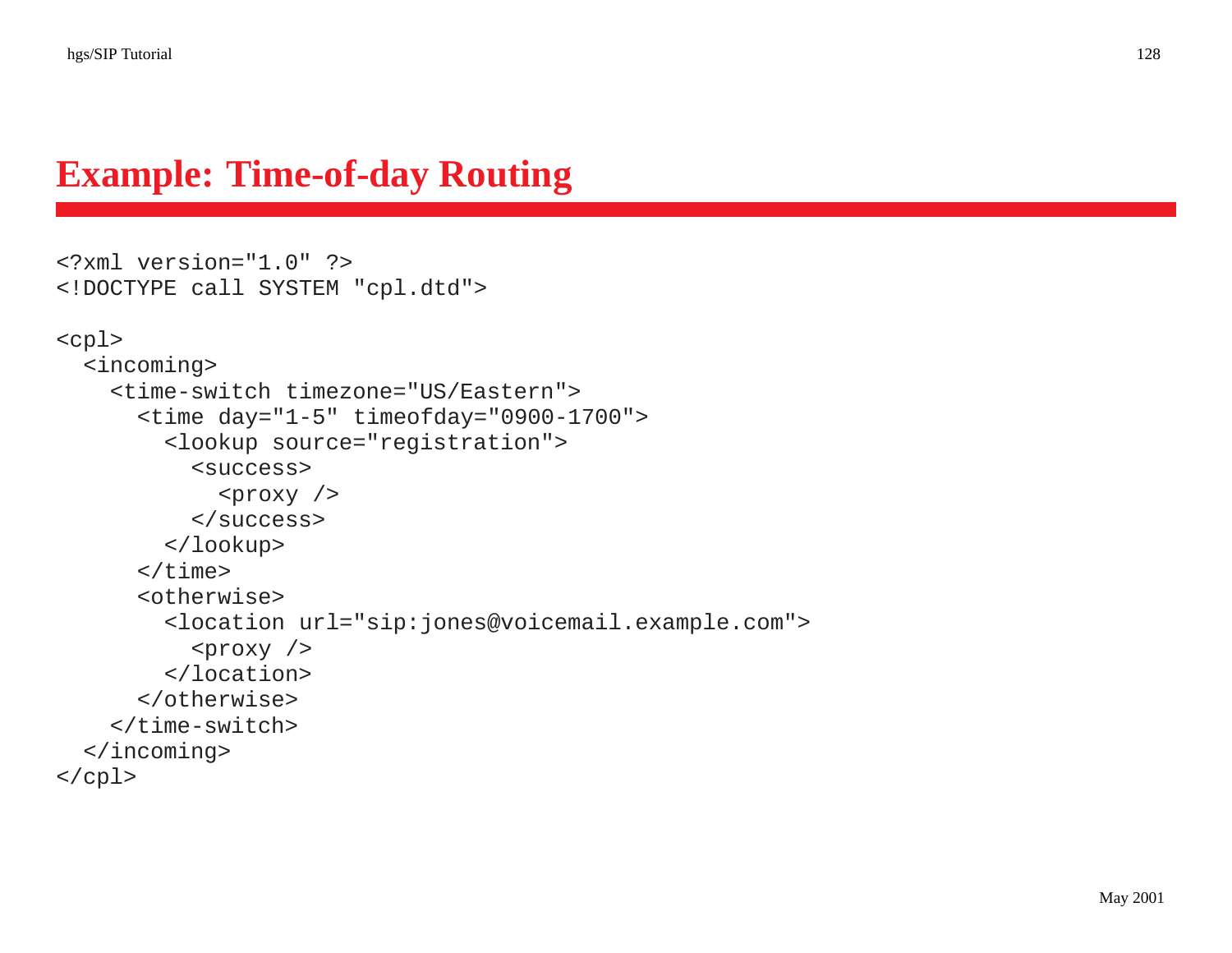#### **Example: Non-call Actions**

```
<?xml version="1.0" ?>
<!DOCTYPE call SYSTEM "cpl.dtd">
<cpl>
 <incoming>
    <lookup source="http://www.example.com/cgi-bin/locate.cgi?user=jones"
            timeout="8">
      <success>
        <proxy />
      </success>
      <failure>
        <mail url="mailto:jones@example.com&Subject=lookup%20failed" />
      </failure>
    </lookup>
 </incoming>
</cpl>
```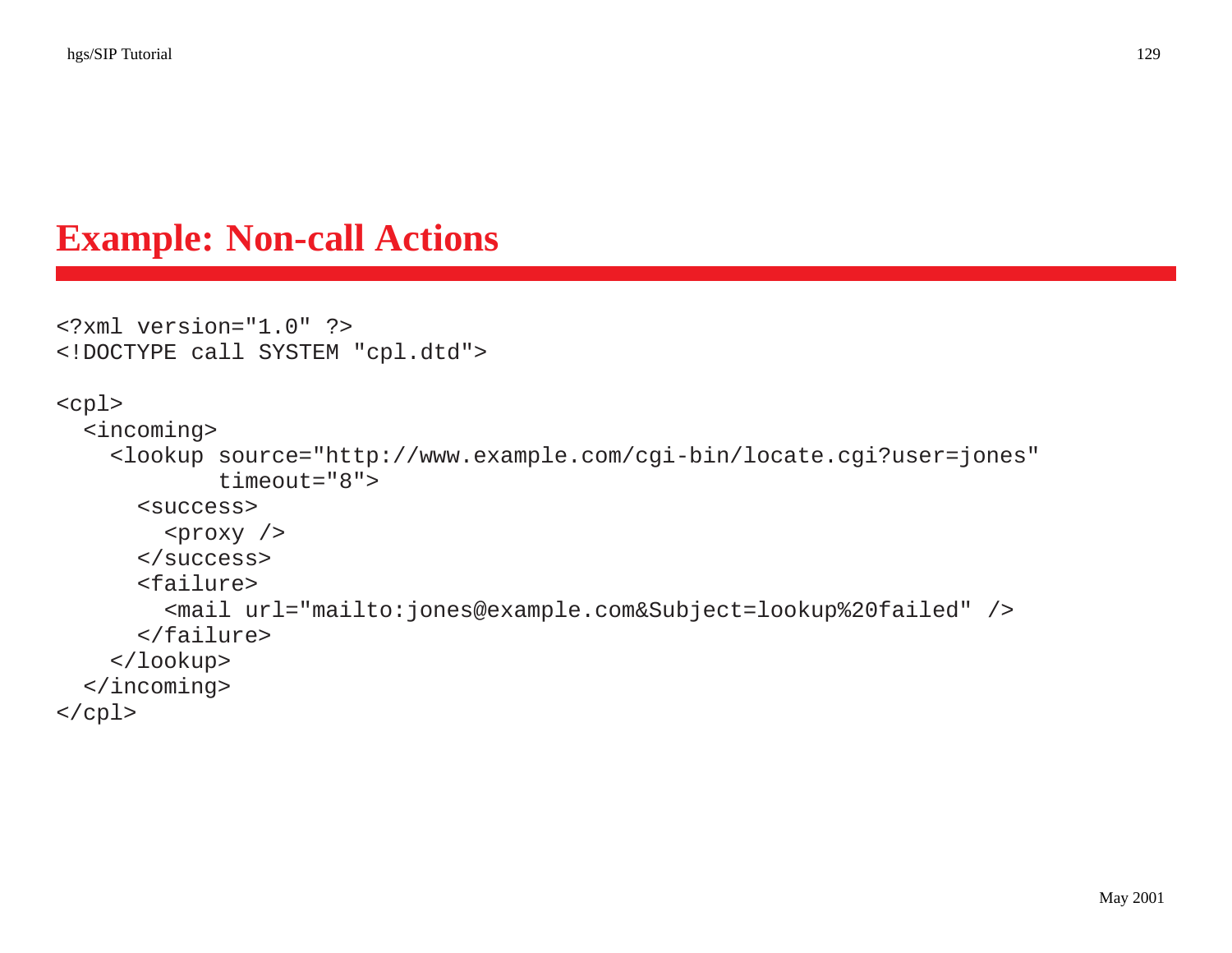# SIP for Third-Generation Wireless **Networks**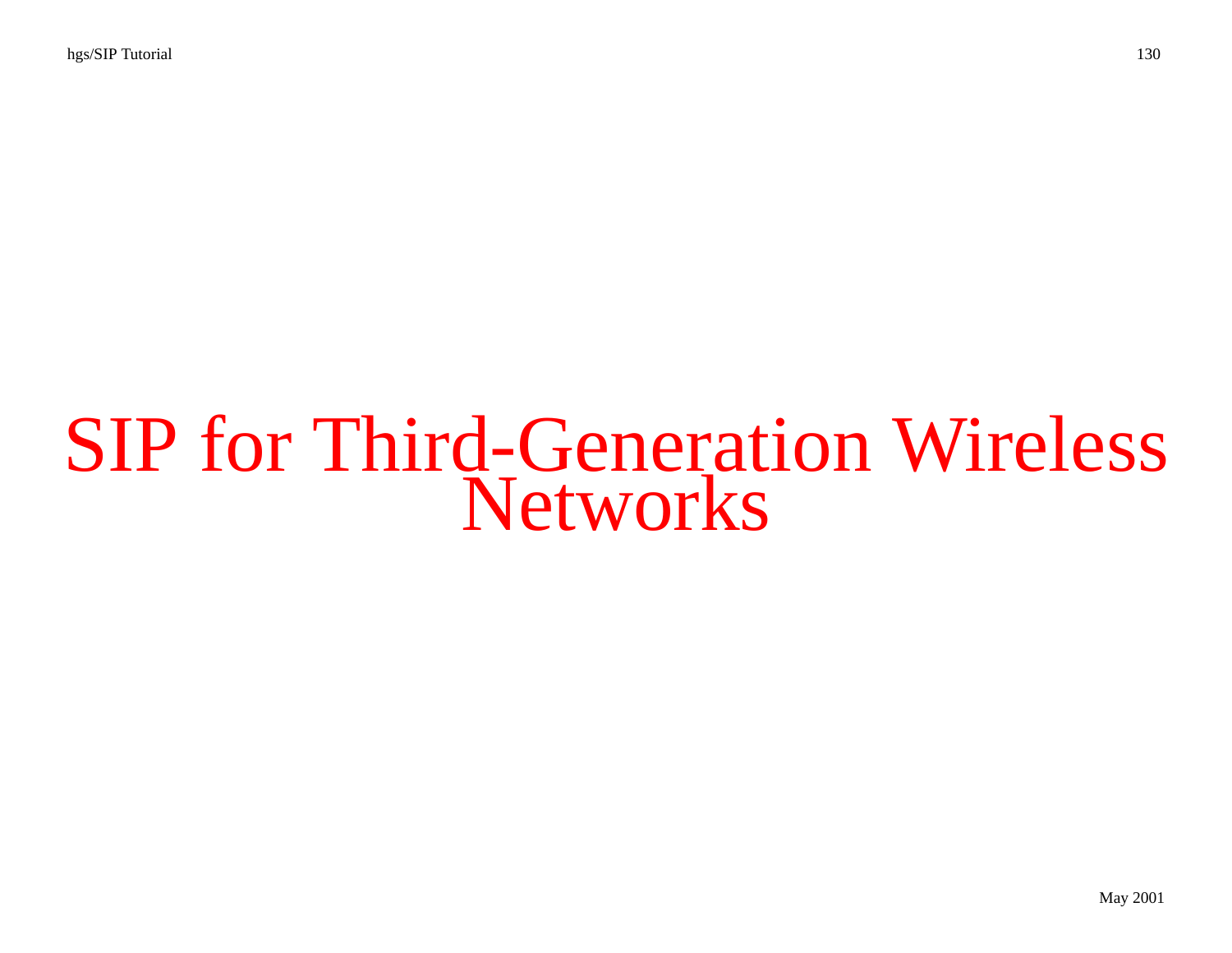## **3G networks**

- successor to 2G mobile networks: GSM (TDMA) and IS-95 (CDMA) in 900/1800 MHz range
- 2.5G: GSM  $\longrightarrow$  GPRS  $\longrightarrow$  EDGE
- use different air interfaces in 2 GHz range: W-CDMA, CDMA 2000, TD-CDMA
- 3GPP standardizes for W-CDMA (GSM follow-on), while 3GPP2 does CDMA 2000
- identified by releases (1999, R4, R5)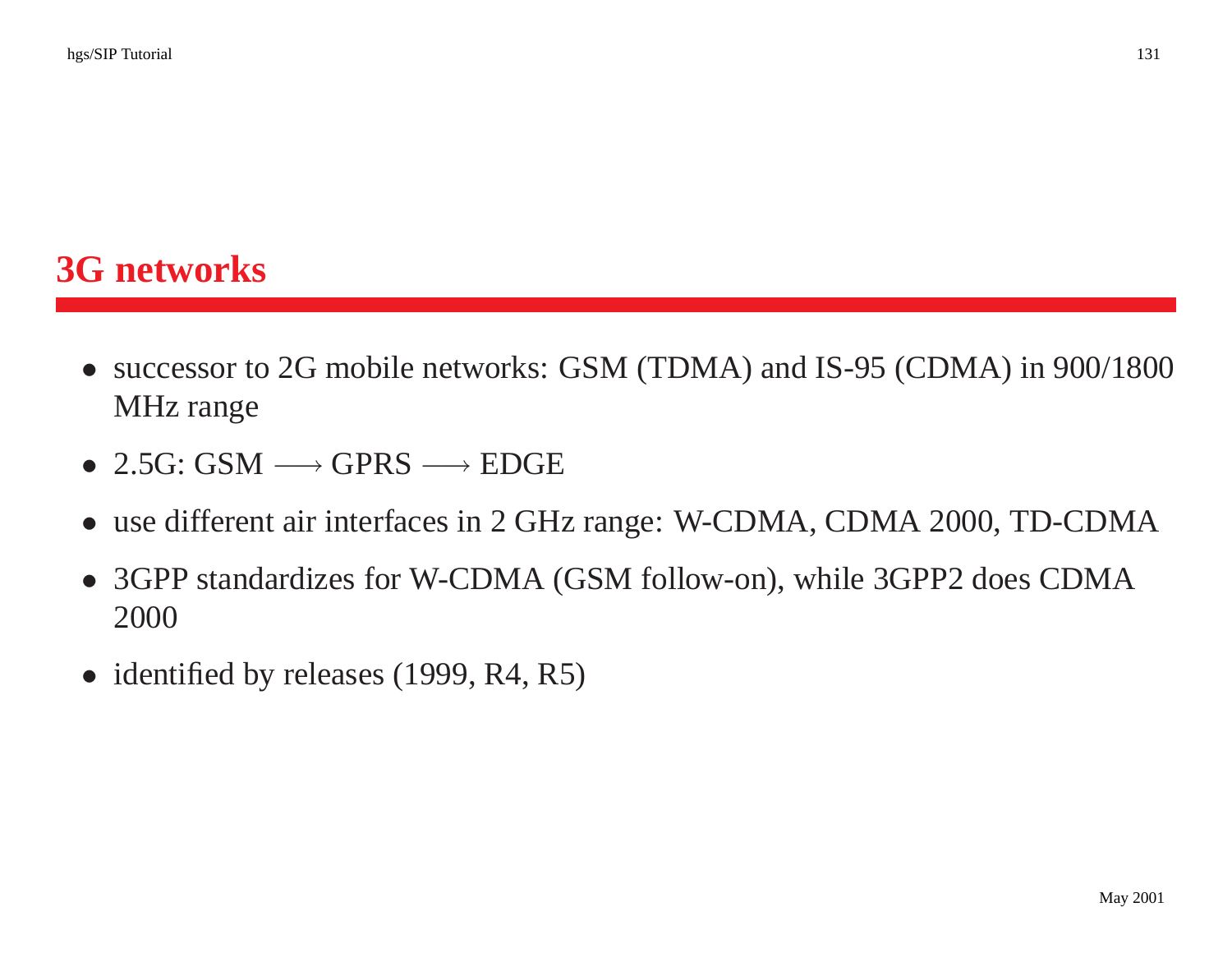# **3G and VoIP**

- GPRS not suitable for VoIP: low bandwidth, high delay (500-600 ms RTT)
- initially (R4), CS voice to base station, then ATM/IP packets
- $\bullet$ later (R5), in *Internet multimedia* (IM) subsystem ➠ IP to UE (user equipment)
- $\bullet$ uses AMR audio codec, with variable rate of 4.75 to 12.2 kb/s, or GSM HR or EFR
- •UTRAN delays: see TR 25.932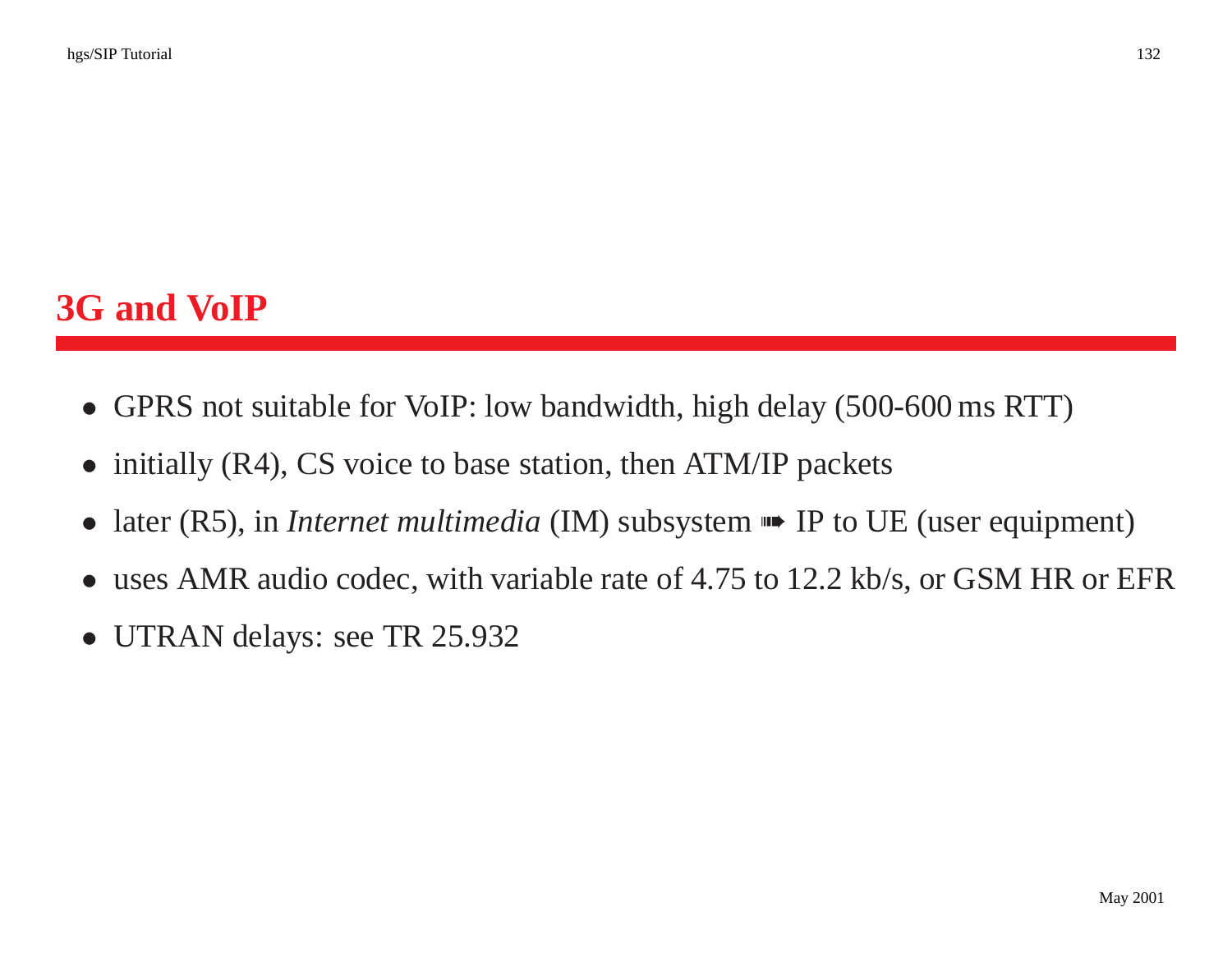## **Signaling in 3GPP IM subsystem**

Uses SIP for session setup and defines new entities:

- **Proxy CSCF:** first point of contact in visited network; finds the user's home network and provide some translation, security and authorization functions
- **Serving CSCF:** controls sessions, acts as registrar and triggers and executes services. Accesses the user's profile; can be located in the home or visited network.
- **Interrogating CSCF:** first point of contact in home network. It assigns the serving CSCF, contacts the HSS and forwards SIP request.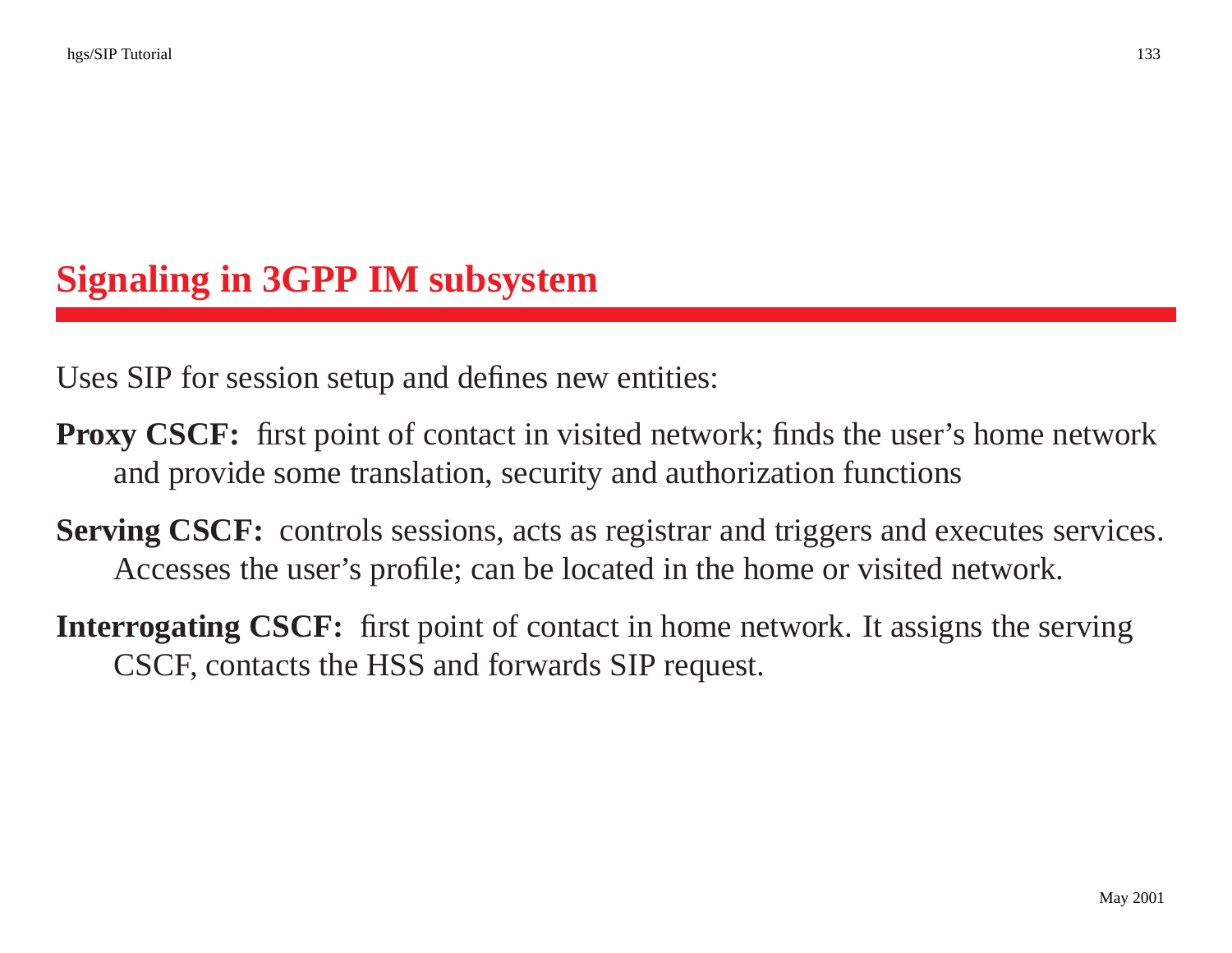# **3G SIP registration**



*visited IM domain*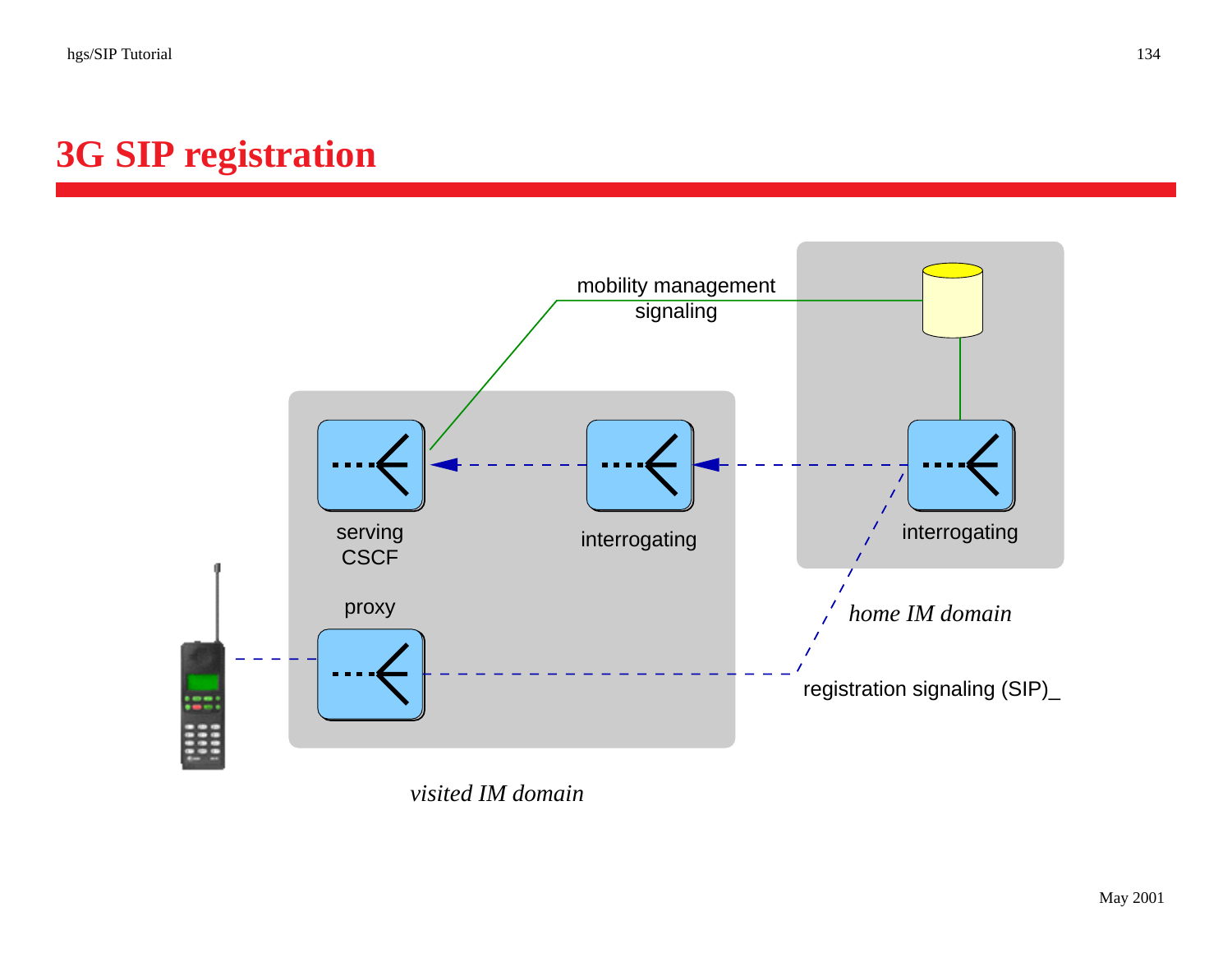## **Differences to "standard" SIP**

- requires REGISTER before making call
- INVITE uses authentication information provided by REGISTER **•••** Path header
- always visit I/P/S for "home" services
- compression on link from UE to P-CSCF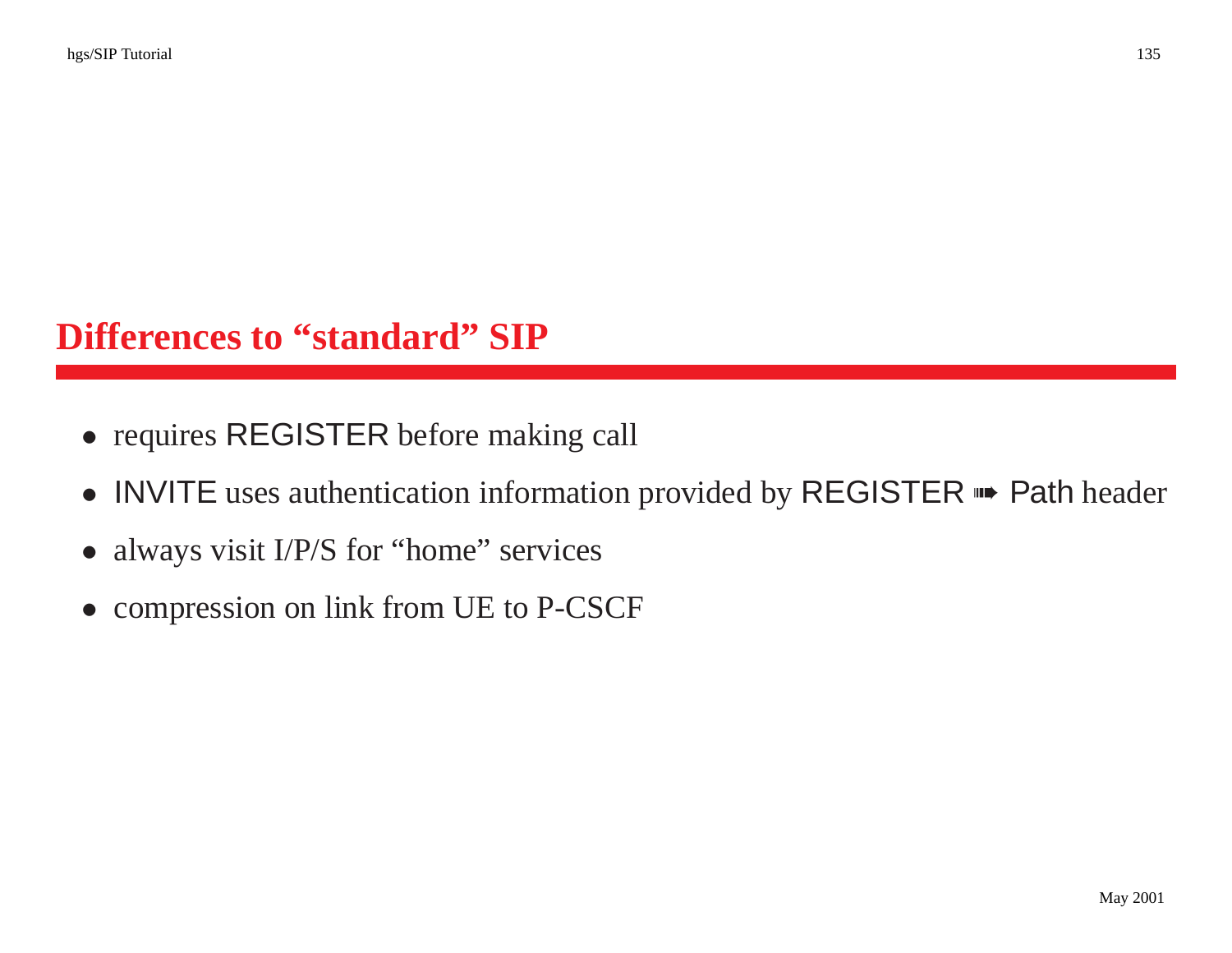# **RFCs**

| $dr$ aft-ietf-sip-rfc2543bis-03 | base protocol spec                                                           |
|---------------------------------|------------------------------------------------------------------------------|
| <b>RFC 3087</b>                 | Control of Service Context using SIP Request-URI                             |
| <b>RFC 3050</b>                 | Common Gateway Interface for SIP                                             |
| RFC 2916                        | E.164 number and DNS                                                         |
| <b>RFC 2833</b>                 | RTP Payload for DTMF Digits, Telephony Tones and<br><b>Telephony Signals</b> |
| <b>RFC 2806</b>                 | <b>URLs for Telephone Calls</b>                                              |
| RFC 2543                        | <b>SIP</b> : Session Initiation Protocol                                     |